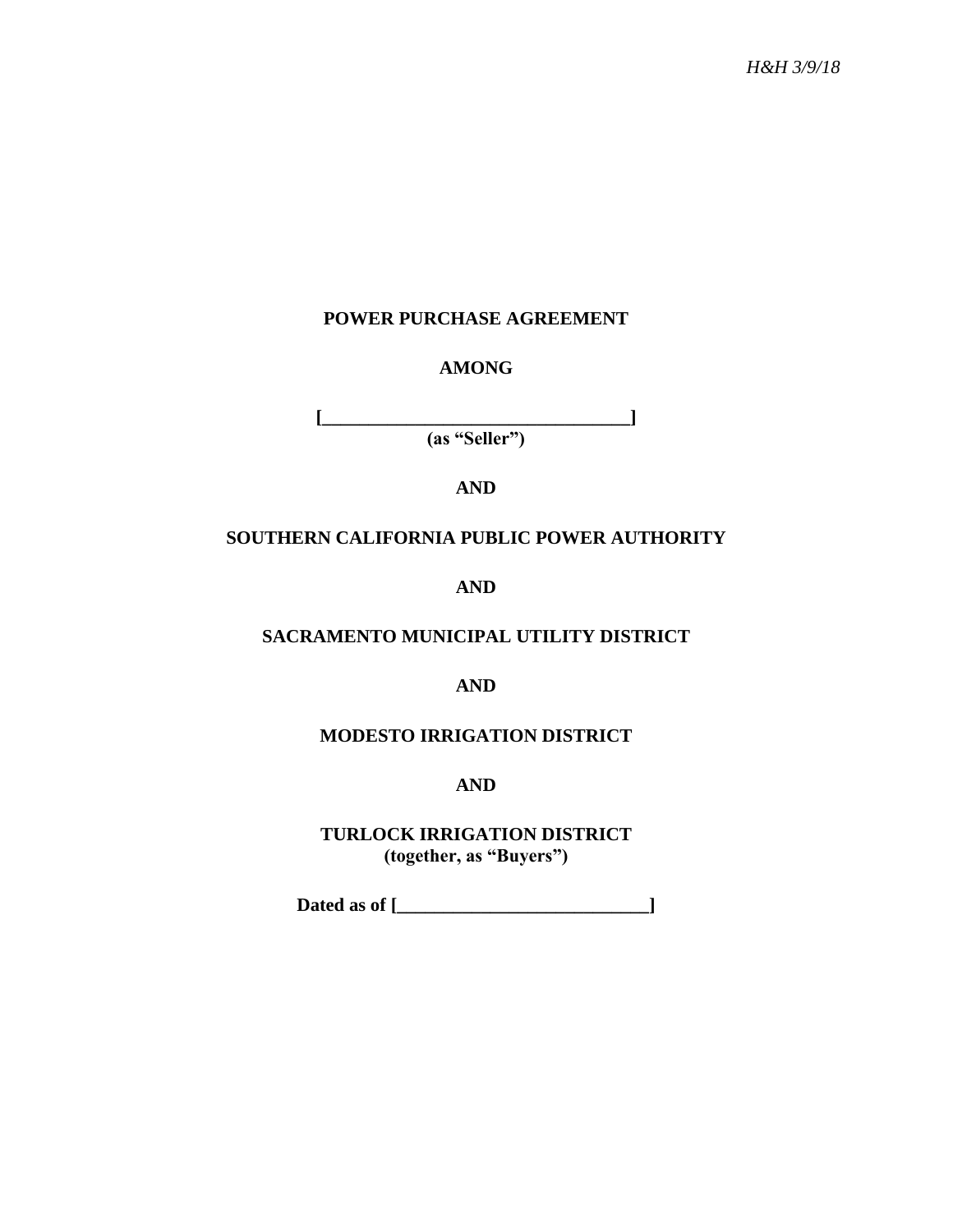# TABLE OF CONTENTS

# Page

| Section 1.1 |                                                                     |  |
|-------------|---------------------------------------------------------------------|--|
| Section 1.2 |                                                                     |  |
|             | ARTICLE II EFFECTIVE DATE, TERM, AND EARLY TERMINATION  21          |  |
| Section 2.1 |                                                                     |  |
| Section 2.2 |                                                                     |  |
| Section 2.3 |                                                                     |  |
|             |                                                                     |  |
| Section 3.1 |                                                                     |  |
| Section 3.2 |                                                                     |  |
| Section 3.3 |                                                                     |  |
| Section 3.4 |                                                                     |  |
| Section 3.5 |                                                                     |  |
|             |                                                                     |  |
| Section 4.1 |                                                                     |  |
| Section 4.2 |                                                                     |  |
| Section 4.3 |                                                                     |  |
|             | ARTICLE V COMPLIANCE DURING OPERATIONS; GUARANTEES  26              |  |
| Section 5.1 |                                                                     |  |
| Section 5.2 |                                                                     |  |
| Section 5.3 |                                                                     |  |
| Section 5.4 |                                                                     |  |
| Section 5.5 |                                                                     |  |
| Section 5.6 |                                                                     |  |
|             |                                                                     |  |
| Section 6.1 |                                                                     |  |
| Section 6.2 |                                                                     |  |
| Section 6.3 |                                                                     |  |
| Section 6.4 |                                                                     |  |
|             | ARTICLE VII TRANSMISSION AND SCHEDULING; TITLE AND RISK OF LOSS  30 |  |
| Section 7.1 |                                                                     |  |
| Section 7.2 |                                                                     |  |
| Section 7.3 |                                                                     |  |
| Section 7.4 |                                                                     |  |
| Section 7.5 |                                                                     |  |
| Section 7.6 |                                                                     |  |
| Section 7.7 |                                                                     |  |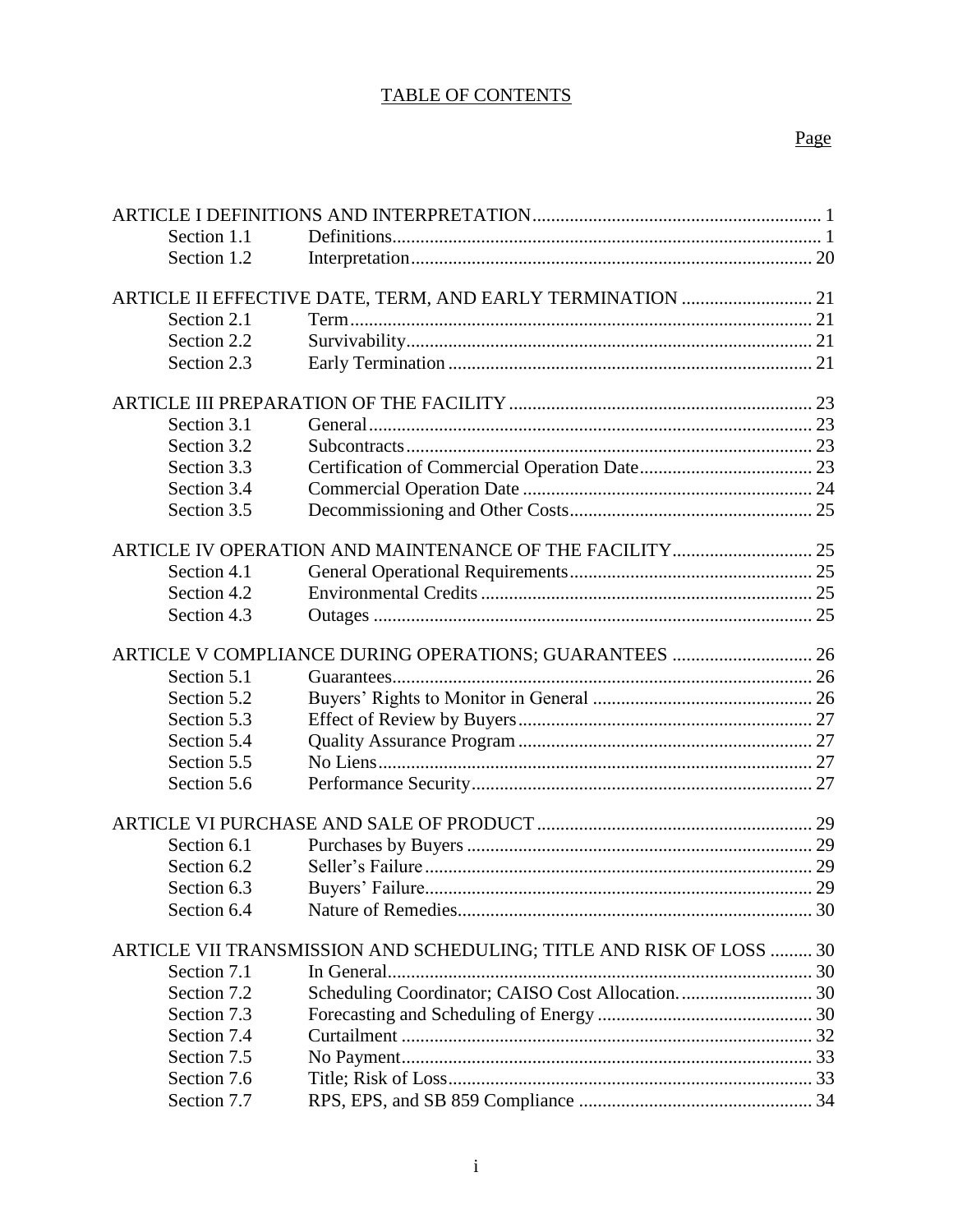## TABLE OF CONTENTS (continued)

| Section 8.1  |                                                             |    |
|--------------|-------------------------------------------------------------|----|
| Section 8.2  | Reporting of Ownership of Environmental Attributes 35       |    |
| Section 8.3  |                                                             |    |
| Section 8.4  |                                                             |    |
| Section 8.5  |                                                             |    |
|              |                                                             |    |
| Section 9.1  |                                                             |    |
| Section 9.2  | Representation Regarding Ownership of Capacity Rights  37   |    |
| Section 9.3  | Representation Regarding Ownership of Capacity Rights  37   |    |
| Section 9.4  |                                                             |    |
|              | ARTICLE X BILLING; PAYMENT; AUDITS; METERING; ATTESTATIONS; |    |
|              |                                                             |    |
| Section 10.1 |                                                             |    |
| Section 10.2 | Calculation of Energy Delivered; Invoices and Payment 37    |    |
| Section 10.3 |                                                             |    |
| Section 10.4 |                                                             |    |
| Section 10.5 |                                                             |    |
| Section 10.6 |                                                             |    |
| Section 10.7 |                                                             |    |
|              | ARTICLE XI REPRESENTATIONS, WARRANTIES AND COVENANTS  42    |    |
| Section 11.1 | Representations, Warranties and Covenants of Buyers  42     |    |
| Section 11.2 |                                                             |    |
| Section 11.3 |                                                             |    |
| Section 11.4 |                                                             |    |
| Section 11.5 | Covenants of Seller Related to Material Adverse Effects  46 |    |
| Section 11.6 | Covenants of Seller to Provide Quarterly Attestations 46    |    |
| Section 11.7 | Covenants of Seller Related to Intellectual Property 47     |    |
| Section 11.8 | Covenants of Seller Related to Status as Special Purpose    |    |
|              |                                                             | 47 |
| Section 11.9 |                                                             |    |
|              | ARTICLE XII DEFAULT; TERMINATION AND REMEDIES; PERFORMANCE  |    |
|              |                                                             |    |
| Section 12.1 |                                                             |    |
| Section 12.2 |                                                             |    |
| Section 12.3 |                                                             |    |
|              |                                                             |    |
| Section 13.1 |                                                             |    |
| Section 13.2 |                                                             |    |
|              |                                                             |    |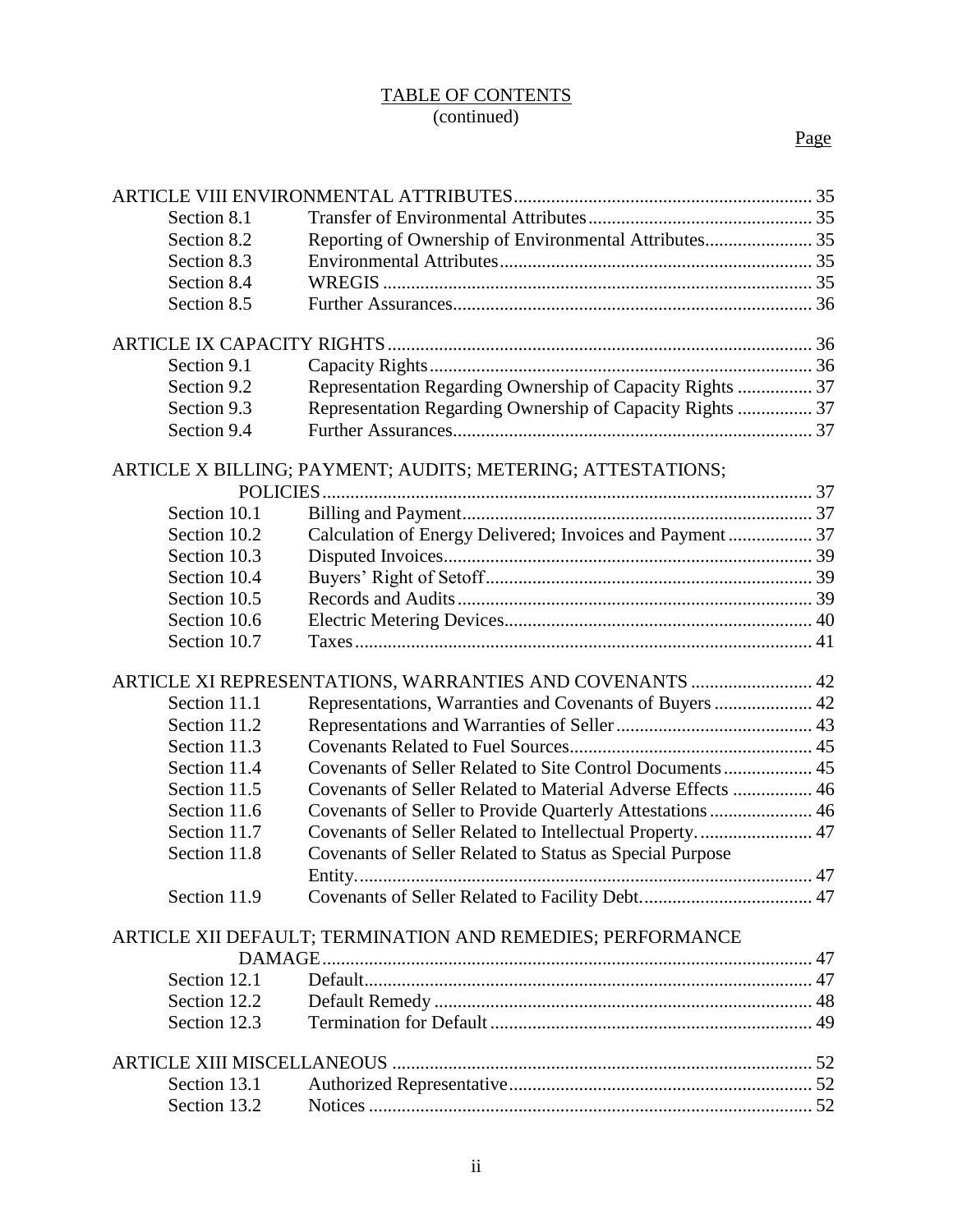#### TABLE OF CONTENTS (continued)

# Page

| Section 13.3  |                                                         |  |
|---------------|---------------------------------------------------------|--|
| Section 13.4  | Further Assurances; Change in Electric Market Design 53 |  |
| Section 13.5  |                                                         |  |
| Section 13.6  |                                                         |  |
| Section 13.7  |                                                         |  |
| Section 13.8  |                                                         |  |
| Section 13.9  |                                                         |  |
| Section 13.10 |                                                         |  |
| Section 13.11 |                                                         |  |
| Section 13.12 |                                                         |  |
| Section 13.13 |                                                         |  |
| Section 13.14 |                                                         |  |
| Section 13.15 |                                                         |  |
| Section 13.16 |                                                         |  |
| Section 13.17 |                                                         |  |
| Section 13.18 |                                                         |  |
| Section 13.19 | Indemnification; Damage or Destruction; Insurance;      |  |
|               |                                                         |  |
| Section 13.20 |                                                         |  |
| Section 13.21 |                                                         |  |
| Section 13.22 |                                                         |  |
| Section 13.23 |                                                         |  |
| Section 13.24 |                                                         |  |
| Section 13.25 |                                                         |  |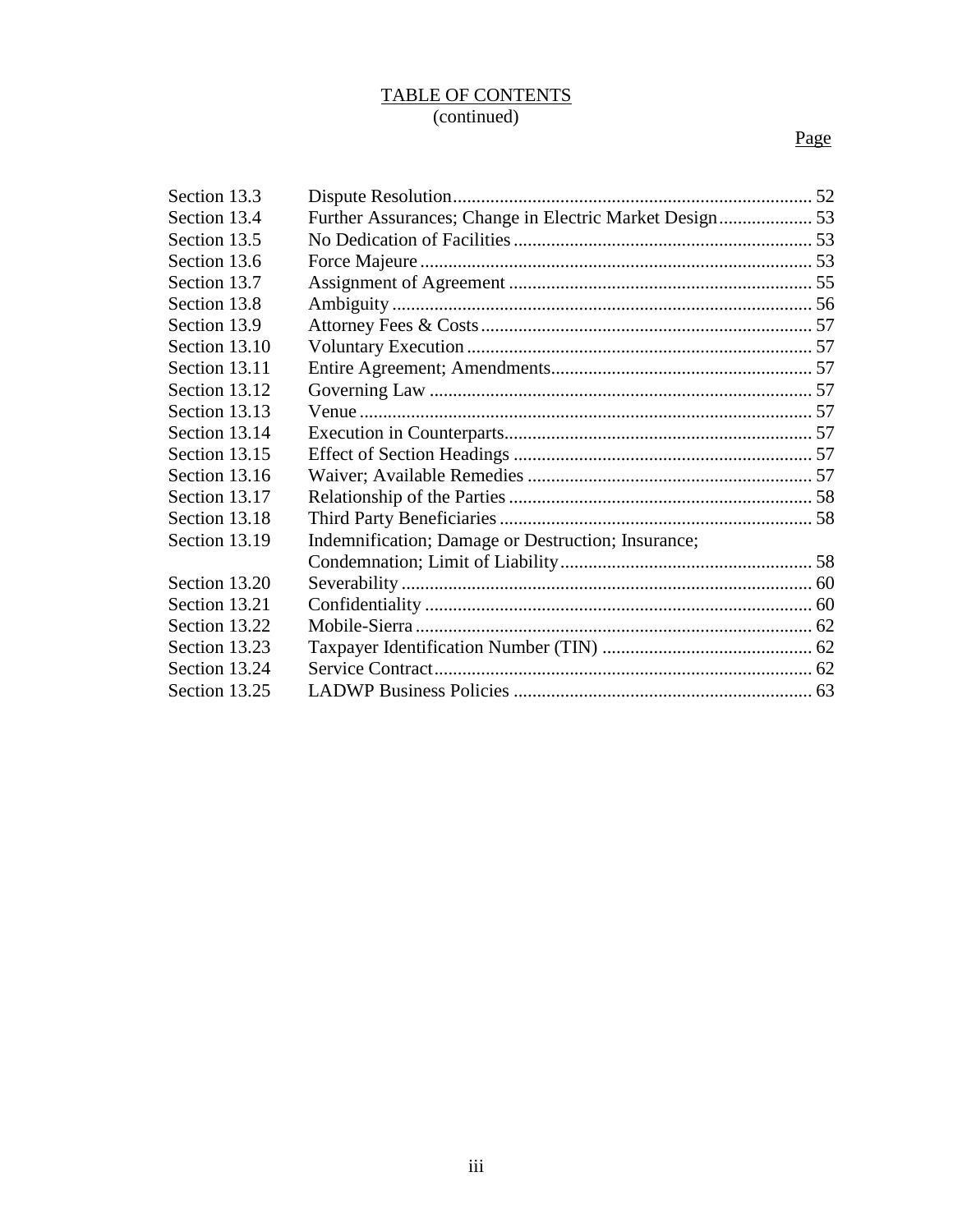#### **Appendices**

- APPENDIX A-1 FACILITY, PERMITS, AND OPERATOR
- APPENDIX A-2 MAP OF FACILITY
- APPENDIX B FORM OF ATTESTATION
- APPENDIX C FORM OF LETTER OF CREDIT
- APPENDIX D INSURANCE
- APPENDIX E BUYERS AND SELLER BILLING, NOTIFICATION AND SCHEDULING CONTACT INFORMATION
- APPENDIX F PERCENTAGE OF FACILITY OUTPUT; APPLICABLE MW SHARE
- APPENDIX G BUSINESS POLICY FORMS
- APPENDIX H FACILITY LENDER CONSENT

#### **SCHEDULES**

SCHEDULE 11.2(h) STRUCTURE OF PARENT ENTITIES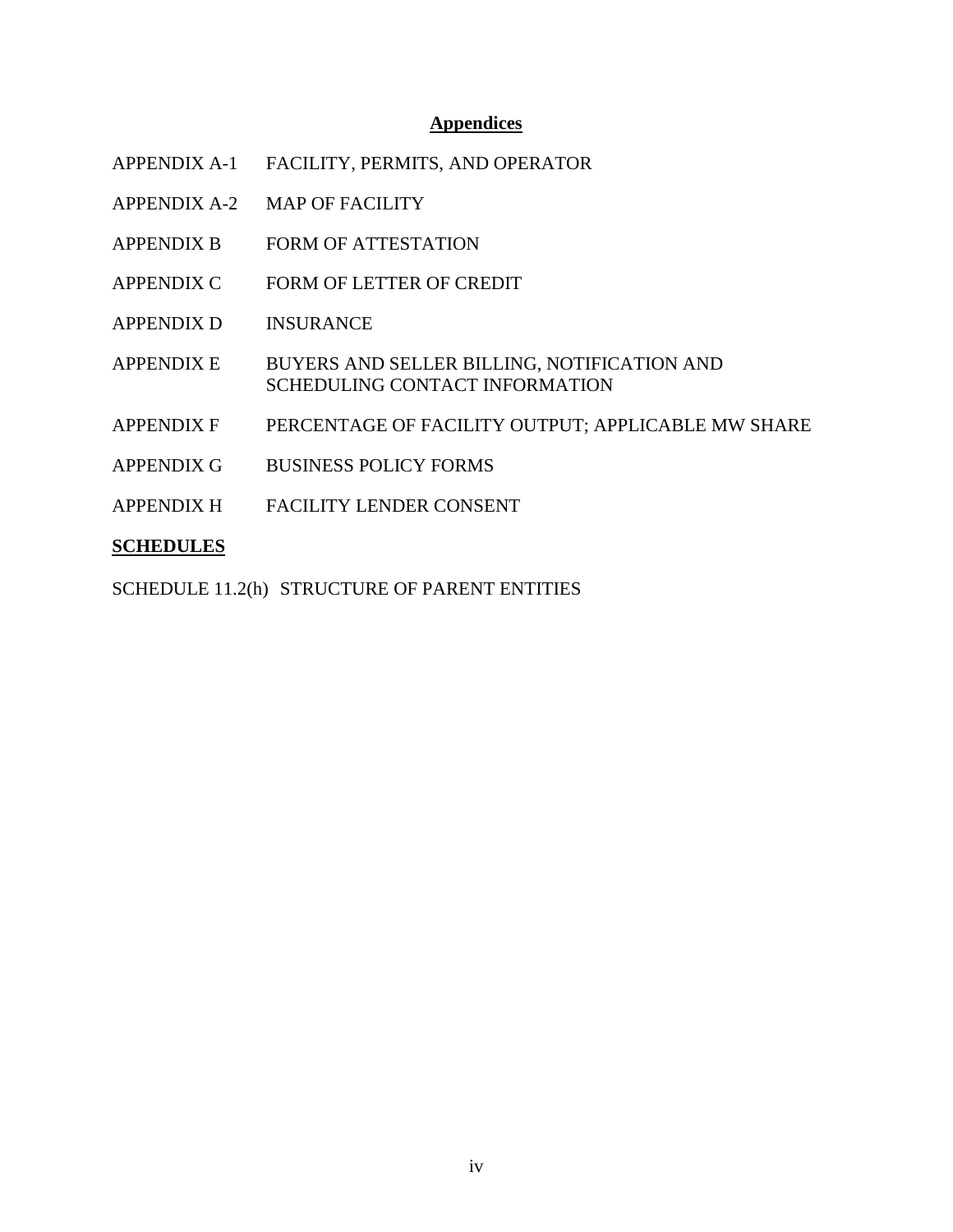#### **POWER PURCHASE AGREEMENT**

#### **PARTIES**

THIS POWER PURCHASE AGREEMENT (this "*Agreement*"), dated as of this [\_\_] day of [\_\_\_\_\_\_\_\_\_], 20[\_\_], is being entered into by and among the SOUTHERN CALIFORNIA PUBLIC POWER AUTHORITY, a joint powers agency and a public entity organized under the laws of the State of California and created under the provisions of the Act and the Joint Powers Agreement (each as defined below), ("*SCPPA*"), the SACRAMENTO MUNICIPAL UTILITY DISTRICT, a California municipal utility district ("*SMUD*"), the Modesto Irrigation District, an irrigation district organized and existing under the laws of the State of California ("*MID*"), the TURLOCK IRRIGATION DISTRICT, an irrigation district organized and existing under the laws of the State of California ("*TID*"), and [\_\_\_\_\_\_\_\_\_\_\_\_\_\_\_\_\_\_\_], a [\_\_\_\_\_\_\_\_\_\_\_\_\_\_\_\_\_\_\_\_\_\_\_\_\_\_\_\_] organized and existing under the laws of the State of [ $\Box$ ] ("*Seller*"). SCPPA, SMUD, MID, and TID are each referred to herein as a "*Buyer*," and together as "*Buyers.*" Each Buyer and Seller is referred to individually in this Agreement as a "*Party*" and together as the "*Parties.*"

#### **RECITALS**

WHEREAS, on [\_\_\_\_\_\_\_\_\_\_\_\_\_\_\_\_\_\_], 2018, SCPPA issued a request for proposals ("*RFP*") to purchase energy, capacity, and environmental attributes complying with the mandate imposed by Senate Bill 859 that was approved by the Governor of California on September 14, 2016, for the procurement of biomass resources ("*SB 859*"); and

WHEREAS, Seller responded to SCPPA's RFP, and, following negotiation, Seller has agreed to sell to Buyers, and Buyers have agreed to purchase from Seller, certain renewable energy and associated capacity rights and environmental attributes for the purchase price set forth herein; and

WHEREAS, the Parties desire to set forth the terms and conditions pursuant to which such sales and purchases shall be made.

#### **AGREEMENT**

NOW, THEREFORE, in consideration of the foregoing Recitals, which are incorporated herein, the mutual covenants and agreements herein set forth, and other good and valuable consideration, the sufficiency of which is hereby acknowledged, the Parties agree as follows:

### <span id="page-5-1"></span>**ARTICLE I DEFINITIONS AND INTERPRETATION**

<span id="page-5-0"></span>**Section 1.1 Definitions.** The following terms in this Agreement and the appendices hereto shall have the following meanings when used with initial capitalized letters:

"**Act**" means all of the provisions contained in the California Joint Exercise of Powers Act found in Chapter 5 of Division 7 of Title 1 of the Government Code of the State of California, beginning at California Government Code Section 6500 et seq.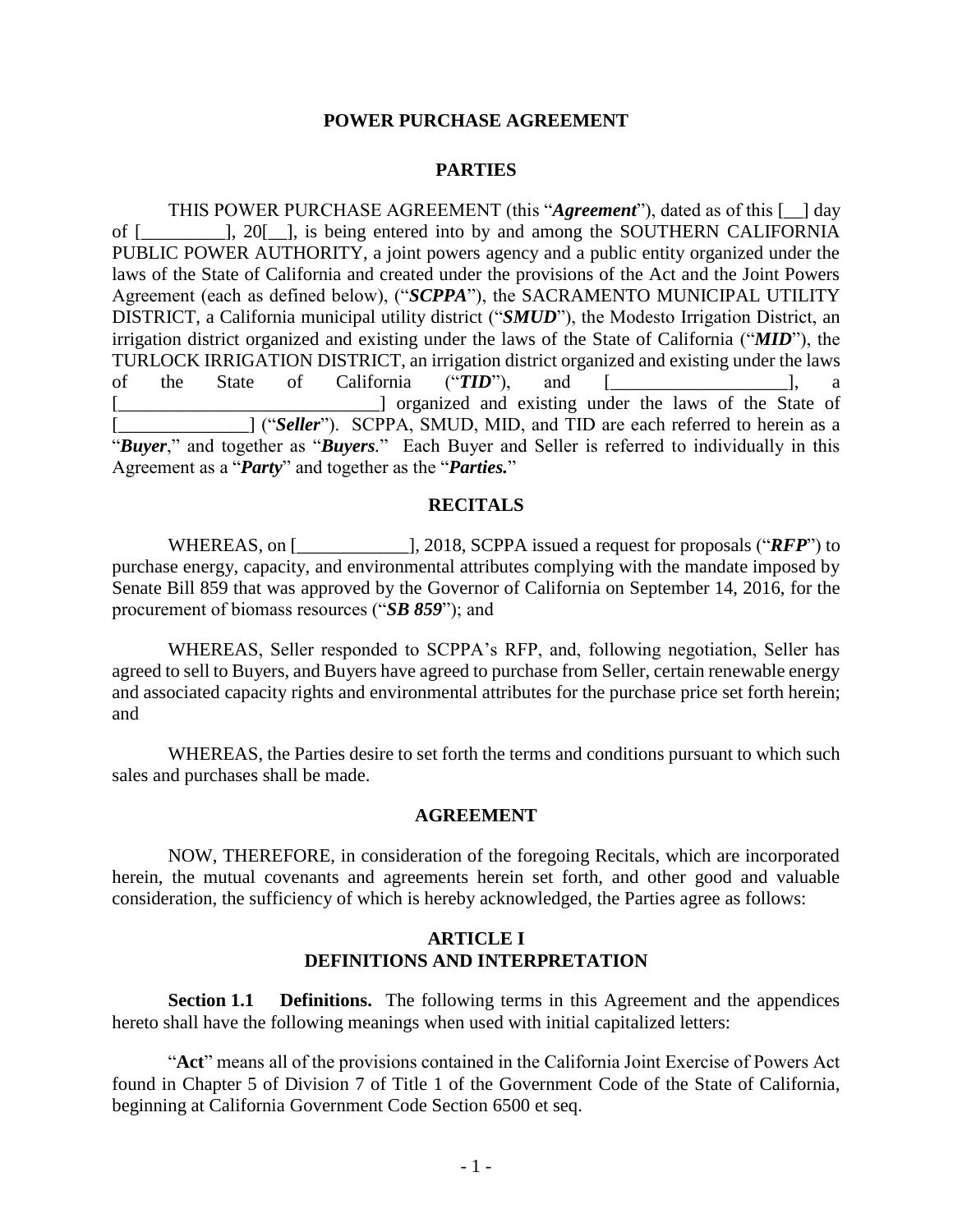"**Affiliate**" means, as to any Person, any other Person that, directly or indirectly, is in control of, is controlled by or is under common control with such Person or, as is appropriate given the context, is a director or officer of such Person or of an Affiliate of such Person. As used in this Agreement, "control" means, with respect to any Person, the possession, directly or indirectly, of the power to direct or cause the direction of the management and policies or activities of such Person, whether through ownership of voting securities, its capacity as a sole or managing member, its capacity as a general partner, by contract or otherwise.

"**Agreement"** has the meaning set forth in the preamble of this Agreement, and includes the Appendices and Schedules attached hereto.

"**Agreement Term**" has the meaning set forth in Section 2.1(a).

"**Ancillary Documents**" means the Site Control Documents and all material agreements entered into by and between Seller and any of its Affiliates or between Seller or any Seller Affiliate and any Buyer, in each case, related to the Facility or the Site.

"**Applicable MW Share**" means the amount, measured in MW, of Facility output allocated to SCPPA's Participating Members, SMUD, MID, and TID, as set forth in Appendix F, as may be adjusted pursuant to Section 2.3(h).

"**ASME**" means American Society of Mechanical Engineers.

"**ASTM**" means American Society for Testing and Materials.

"**Authorized Auditors**" means representatives of any Buyer or a Buyer's Authorized Representative who are authorized to conduct audits on behalf such Buyer.

"**Authorized Representative**" has the meaning set forth in Section 13.1.

"**Bankruptcy**" means any case, action or proceeding under any bankruptcy, reorganization, debt arrangement, insolvency or receivership law or any dissolution or liquidation proceeding commenced by or against a Person and, if such case, action or proceeding is not commenced by such Person, such case, action or proceeding shall be consented to or acquiesced in by such Person or shall result in an order for relief or shall remain undismissed for sixty (60) days.

"**Brown Act**" has the meaning set forth in Section 13.21(c).

"**Business Day**" means any day that is not a Saturday, a Sunday, or a day on which commercial banks are authorized or required to be closed in Los Angeles, California or New York, New York.

"**Buyer**" or "**Buyers**" has the meaning set forth in the preamble of this Agreement.

"**Buyers' Agent**" means the agent appointed by Buyers pursuant to the Buyers Joint Project Agreement to administer this Agreement on behalf of Buyers and, in the case of SCPPA as a Buyer, the Participating Members, which appointment may be changed from time to time, subject to the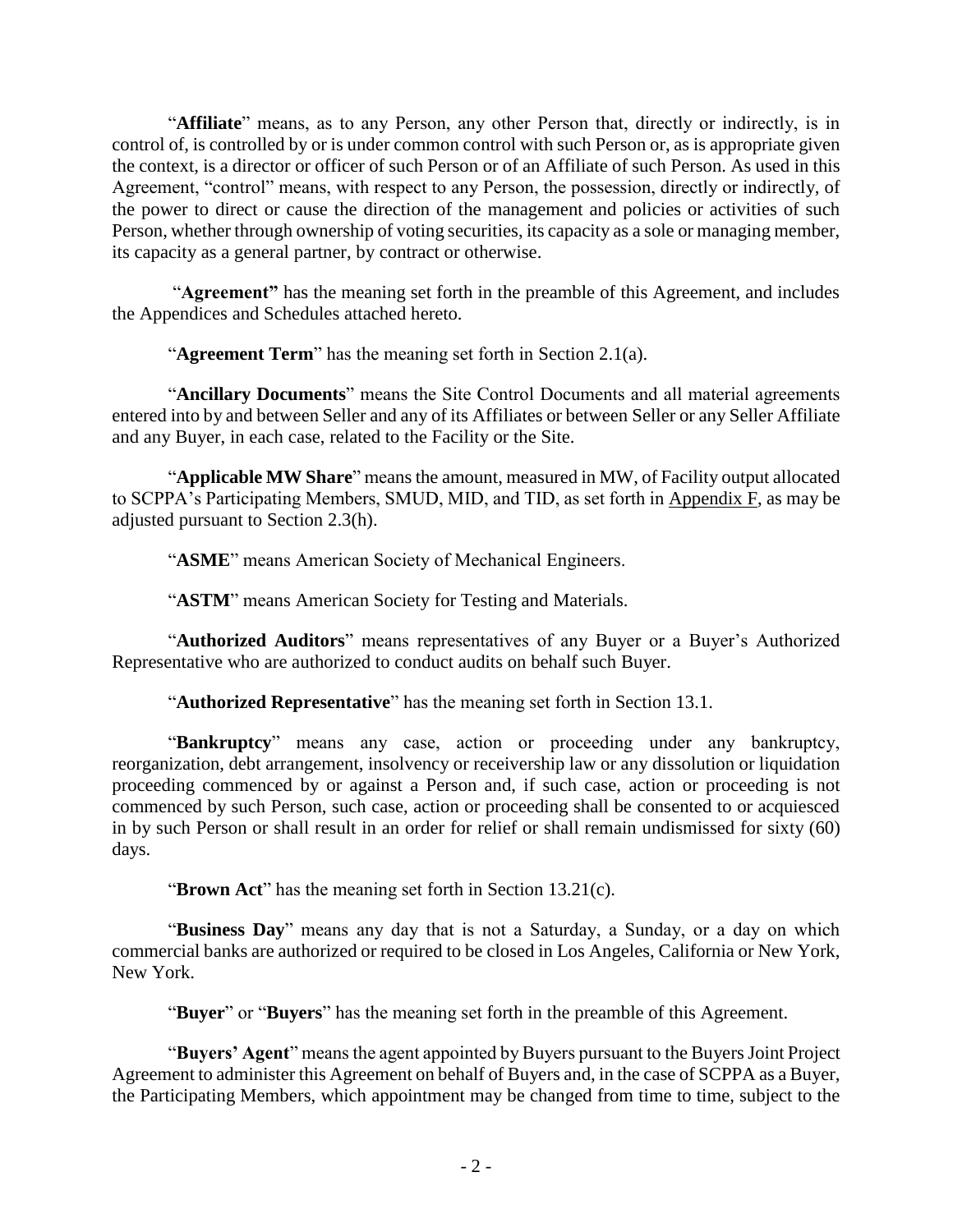representation, warranty and covenant in Section 11.1(d), by written agreement among Buyers with notice thereof to Seller.Notice information for Buyers' Agent shall be as set forth on Appendix E. As of the Effective Date, Buyers' Agent shall be SCPPA.

"**Buyers Joint Project Agreement**" means the Buyers Joint Project Agreement entered into by and among Buyers, dated as of the Effective Date.

"**Cal-OSHA**" means the California Occupational Safety & Health Administration.

"**CAISO**" means the California Independent System Operator.

"**CAISO Costs**" means (a) all current and future costs, expenses, fees, charges, credits and other amounts assessed by the CAISO to Seller or to Buyers in connection with the Facility and (b) any and all costs, expenses, fees, charges and other amounts incurred by Seller and Buyers in connection with performing Scheduling services, settlement services and serving as or arranging for the Scheduling Coordinator. For the avoidance of doubt, CAISO Costs include any and all fees, costs and charges that come into existence for integration of the Facility into the CAISO grid and any imbalance costs, expenses and charges.

"**CAISO Tariff**" means the CAISO FERC Electric Tariff, Fifth Replacement Volume, including the rules, protocols, procedures and standards attached thereto and any replacement thereof or successor thereto in effect.

"**CAMD**" means the Clean Air Markets Division of the EPA and any other state, regional or federal or intergovernmental entity or Person that is given authorization or jurisdiction or both over a program involving the registration, validation, certification or transferability of Environmental Attributes.

"**Capacity Rights**" means the rights, whether in existence as of the Effective Date or arising thereafter during the Agreement Term, to capacity, Resource Adequacy Attributes, Local Capacity Requirement Attributes, associated attributes or reserves, or any of the foregoing as may in the future be defined by the CAISO, or any other balancing authority, reliability entity or Governmental Authority associated with the electric generating capability (based on the Contract Capacity) of the Facility, including the right to resell such rights.

"**CEC**" means California's State Energy Resources Conservation and Development Commission, also known as the California Energy Commission.

"**CEC Certified**" means that the CEC has certified that the Facility is an eligible renewable Energy resource in accordance with Public Utilities Code Section 399.12(e) and the guidelines adopted by the CEC, as amended from time to time, and any successor statute.

"**CEC Performance Standard**" means, at any time, the applicable greenhouse gas emissions performance standard in effect at such time for baseload electric generation facilities that are owned or operated (or both) by local publicly owned electric utilities, or for which a local publicly owned electric utility has entered into a contractual agreement for the purchase of power from such facilities, as established by the CEC or other Governmental Authority having jurisdiction over any Buyer.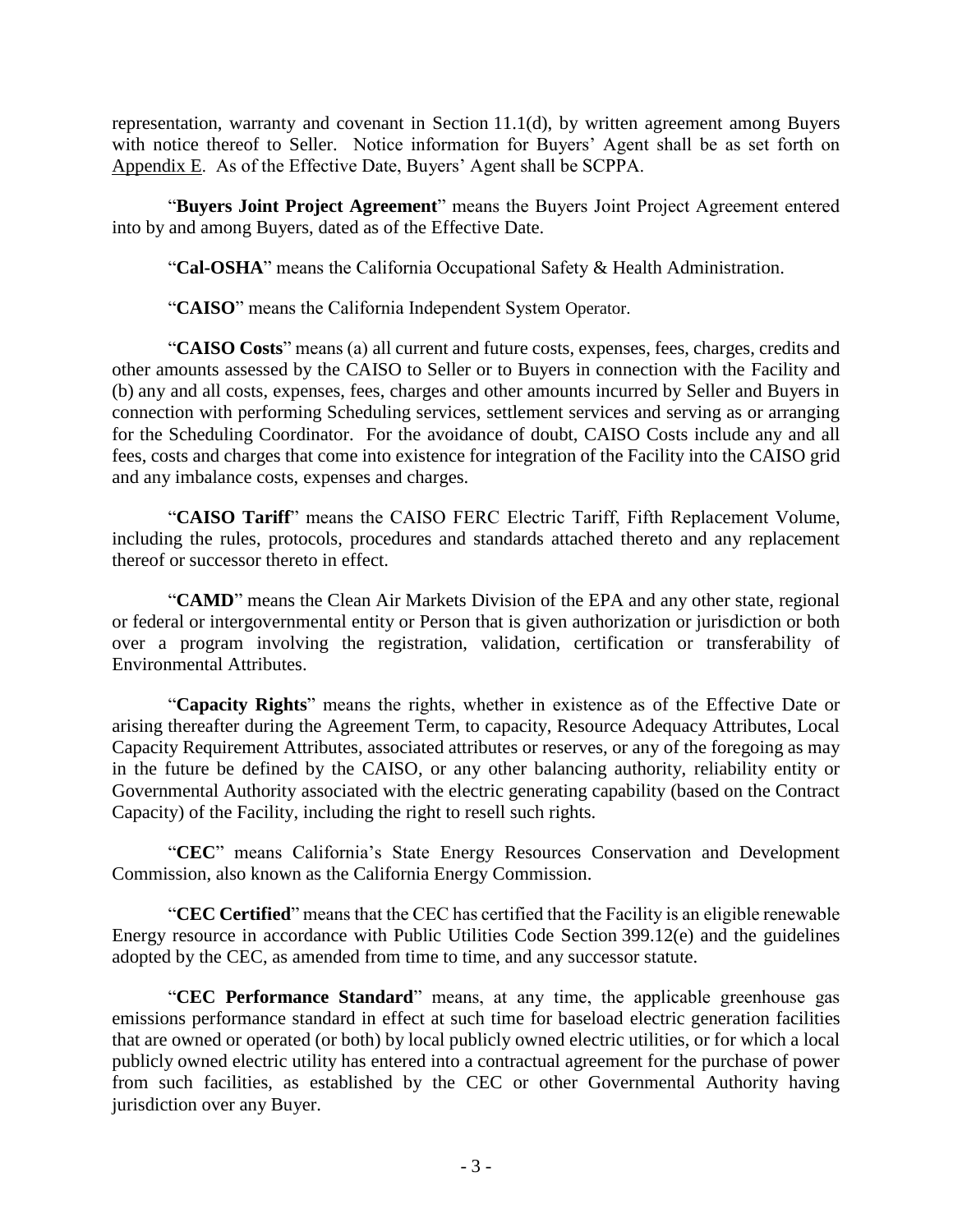"**Change in Control**" means the occurrence, whether voluntary or by operation of law and whether in a single transaction or in a series of related transactions of any one or more of the following: (a) a merger or consolidation of Seller or any upstream equity owner of Seller at any level below the Ultimate Parent Entity (any such upstream entity, an "*Upstream Equity Owner*") with or into any other Person or any other reorganization in which the equity owners of Seller or such Upstream Equity Owner immediately prior to such consolidation, merger, or reorganization, own fifty percent (50%) or less of the equity ownership of the surviving entity or cease to have the power to control the management and policies of the surviving entity after such consolidation, merger, or reorganization, (b) any transaction or series of related transactions following which the Ultimate Parent Entity, directly or indirectly, no longer (1) remains the owner of more than fifty percent (50%) of the equity ownership of Seller or any Upstream Equity Owner or (2) retains the power to control the management and policies of Seller or any Upstream Equity Owner, (c) a sale, lease, or other disposition of all or substantially all of the assets of Seller or any Upstream Equity Owner, (d) the dissolution or liquidation of Seller or any Upstream Equity Owner, or (e) any transaction or series of related transactions that has the substantial effect of any one or more of the foregoing.

"**Change in Law**" means a change occurring after the Effective Date to any WREGIS standards, rules, or requirements, or a change occurring after the Effective Date to any federal, state, local or other law (including any environmental law, EPS Law or RPS Law), resolution, standard, code, rule, ordinance, directive, regulation, order, judgment, decree, ruling, determination, permit, certificate, authorization, or approval of a Governmental Authority, including the adoption of any new law, resolution, standard, code, rule, ordinance, directive, regulation, order, judgment, decree, ruling, determination, permit, certificate, authorization, or approval.

"**Commercial Operation**" means all of the following have occurred:

(a) Any servicing of the Facility required to recommence operation of the Facility has been completed in accordance with the terms and conditions of this Agreement, and the Facility (including the Facility Energy and associated Environmental Attributes) is RPS Compliant and EPS Compliant and possesses all of the characteristics and satisfies all of the requirements set forth for the Facility in this Agreement and for delivery of Facility Energy to the Point of Delivery;

(b) The Facility has successfully completed all testing required by Prudent Utility Practices or any Requirement of Law to recommence operation of the Facility and has demonstrated the sustained operation of the Facility and the delivery of Facility Energy equal to at least ninety percent (90%) of the Contract Capacity during a period of 24 consecutive hours;

(c) Seller has obtained all Permits required for the operation and maintenance of the Facility in accordance with this Agreement, including the Permits identified on Appendix A-1, and all such Permits are final and non-appealable;

(d) Each Buyer has received the Performance Security as provided in Section 5.6 in a form reasonably acceptable to Buyers;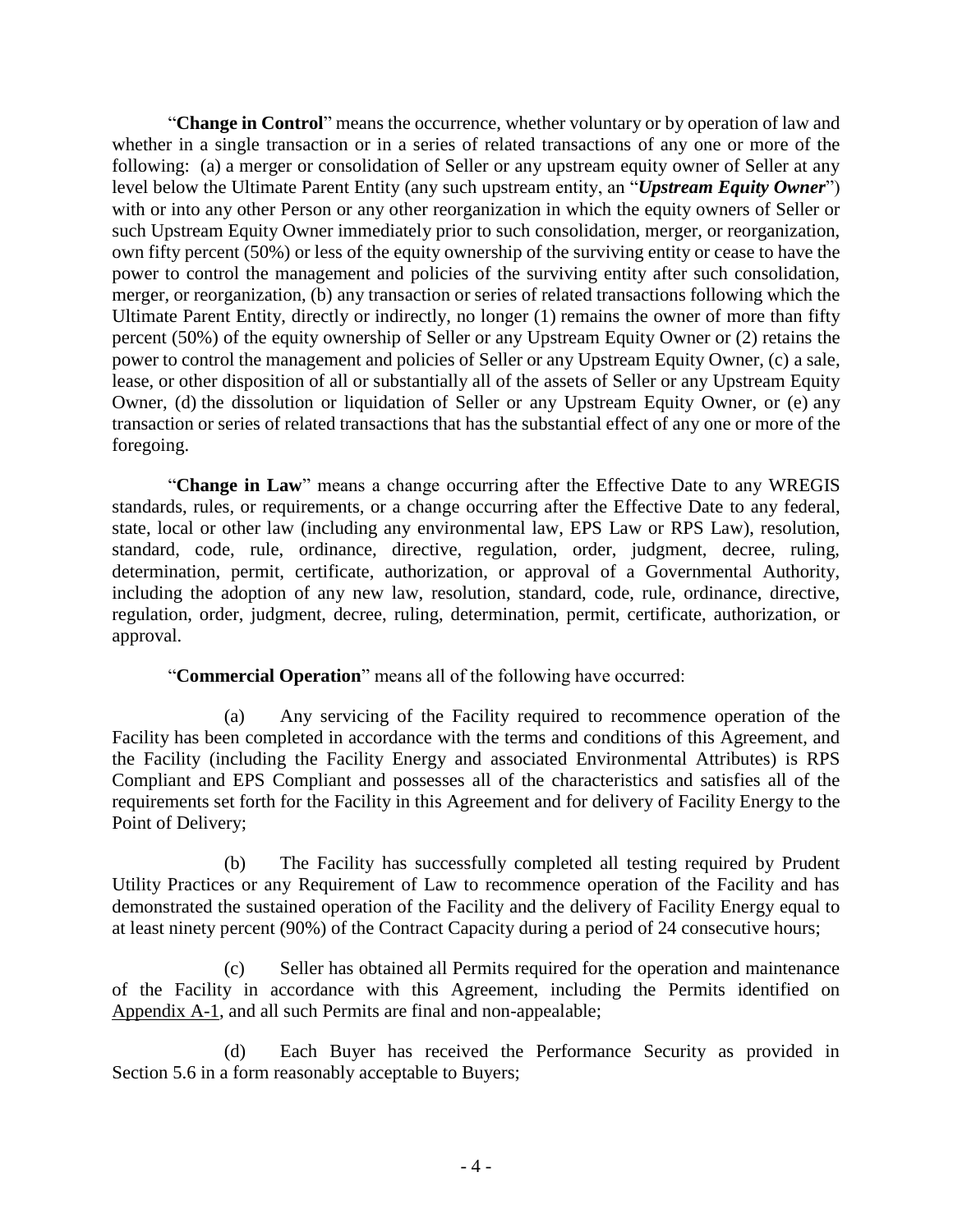(e) The Facility is both authorized and able to operate and deliver Energy at the Contract Capacity in accordance with the Generator Interconnection Agreement, Prudent Utility Practices, the Requirements, and all Requirements of Law;

(f) Seller has entered into interconnection agreements with Transmission Providers pursuant to which it has obtained the interconnection rights necessary to deliver Facility Energy to the Point of Delivery;

(g) Seller has obtained Insurance coverage for the Facility as required by Appendix D, and Seller has provided reasonable evidence to Buyers that the Insurance is in full force and effect;

(h) Seller has delivered to Buyer, and Buyer has approved, the Quality Assurance Program;

(i) Seller has delivered to Buyer, and Buyer has approved, the Non-Consolidation Opinion;

(j) Seller has obtained certification from the CEC that the Facility is CEC Certified or a recertification from the CEC that the Facility remains CEC Certified, if required pursuant to CEC regulations applicable to the Facility and has delivered to Buyers evidence that the Facility has been CEC Certified; and

(k) Seller has provided reasonable evidence to Buyers that Seller has secured full Site Control and ownership of the Facility.

"**Commercial Operation Date**" means the date on which Commercial Operation of the Facility occurs, as determined pursuant to Section 3.3.

"**Confidential Information**" has the meaning set forth in Section 13.21(a).

"**Contract Capacity**" means **[\_\_]** MW, as adjusted pursuant to Section 2.3(h).

"**Contract Price**" means \$**[\_\_\_\_]** per MWh of Facility Energy.

"**Contract Year**" means (a) with respect to the first (1st) Contract Year, the period beginning on the Commercial Operation Date and extending through December 31 of the calendar year in which the Commercial Operation Date occurs, (b) with respect to the second (2nd) through the fifth (5th) Contract Years, the applicable calendar year, and (c) with respect to the sixth (6th) Contract Year, the period beginning on January 1 of the applicable calendar year and extending through the day before the anniversary of the Commercial Operation Date.

"**Costs**" has the meaning set forth in Section 12.3(g)(iii).

"**Cover Damages**" has the meaning set forth in Section 6.3.

"**CPRA**" has the meaning set forth in Section 13.21(c).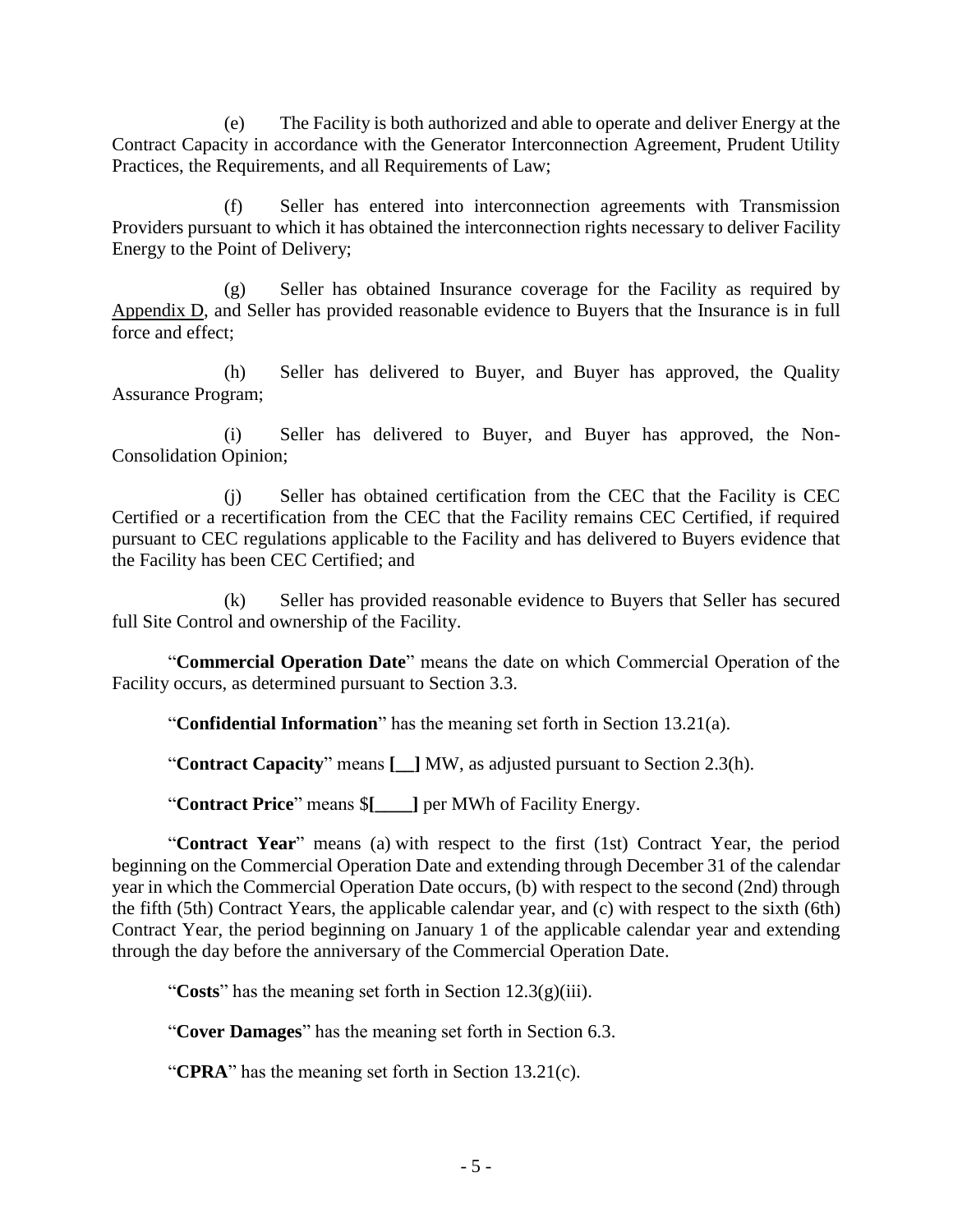"**CRO**" has the meaning set forth in Section 13.25(g).

"**Curtailment Period**" means a period of time during the Delivery Term during which the generation of Facility Energy is required to be curtailed or reduced (in whole or part) as a result of an order, direction, alert, request, notice, instruction or directive from a Transmission Provider, the CAISO, WECC, NERC, or any other reliability entity due to (a) a System Emergency, (b) system improvements, curtailments, or scheduled and unscheduled repairs or maintenance at or downstream from the Point of Delivery, (c) an event of Force Majeure at or downstream from the Point of Delivery, or (d) over-generation or any other reason adversely affecting the normal function and operation of the CAISO grid or a Transmission Provider's system, as may from time to time be identified by the CAISO, the Transmission Provider, WECC, NERC, or any other reliability entity. For the avoidance of doubt, the term "Curtailment Period" shall not include curtailments directed by CAISO for economic reasons.

"**Daily Delay Damages**" has the meaning set forth in Section 3.4(b).

"**DBE**" has the meaning set forth in Section 13.25(c)(i).

"**Deemed Generated Energy**" has the meaning set forth in Section 7.4(c).

"**Default**" has the meaning set forth in Section 12.1.

"**Defaulting Party**" has the meaning set forth in Section 12.1.

"**Delivery Term**" has the meaning set forth in Section 2.1(b).

"**Dispute**" has the meaning set forth in Section 13.3(a).

"**Dispute Notice**" has the meaning set forth in Section 13.3(a).

"**Downgrade Event**" means, with respect to a financial institution, or a provider of a letter of credit or Escrow Account hereunder, any event that results in (a) the failure of such financial institution to maintain the credit rating or organizational status of a Qualified Issuer, as applicable, or (b) the commencement by such a financial institution of involuntary or voluntary bankruptcy, insolvency, reorganization, arrangement, composition, readjustment, liquidation, dissolution or similar proceeding (whether under any present or future statute, law or regulation), or (c) any Buyer electing to terminate any relationship with such Person pursuant to directives from any Governmental Authorities applicable to such Buyer or, in the case of SCPPA, any Participating Member.

"**DVBE**" has the meaning set forth in Section 13.25(c).

"**Early Termination Date**" has the meaning set forth in Section 12.3(a).

"**EBO**" has the meaning set forth in Section 13.25(f).

"**EEI**" means Edison Electric Institute.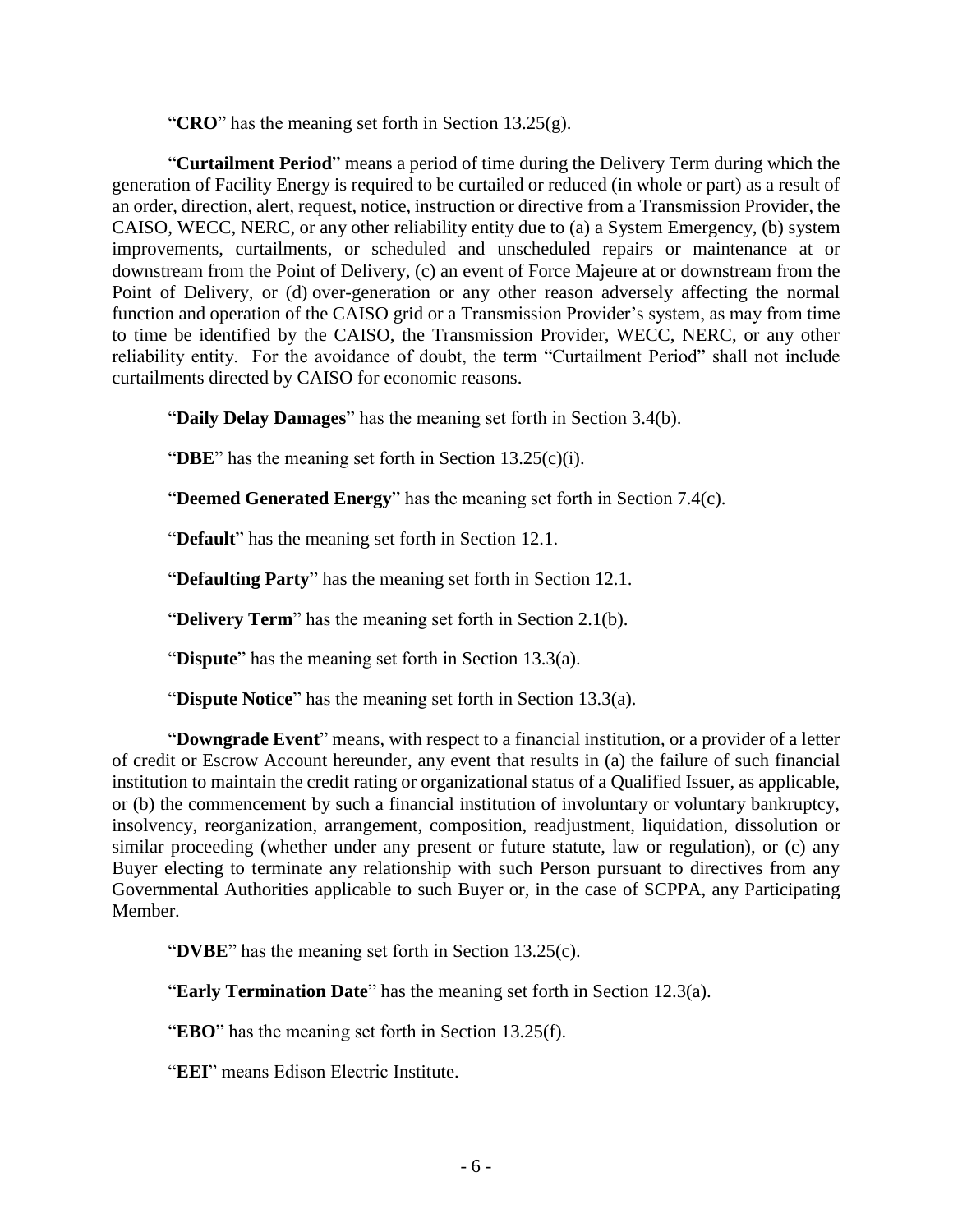"**Effective Date**" means the date on which the last Party to execute this Agreement executed this Agreement, as specified on the signature pages hereto. If any Buyer or Seller fails to set forth a date of execution with its signature, such Buyer or Seller hereby authorizes SCPPA, as Buyer's Agent, to insert, as the date of execution, the date on which such signature was received by SCPPA.

"**Electric Metering Devices**" means all meters, metering equipment, and data processing equipment conforming to the requirements set forth in Section 10.6 and used to measure, record, or transmit data relating to the Facility Energy. Electric Metering Devices include the metering current transformers and the metering voltage transformers.

"**Energy**" means electrical energy.

"**Environmental Attribute Reporting Rights**" means all rights to report ownership of the Environmental Attributes to any Person, including under Section 1605(b) of the Energy Policy Act of 1992 (Title 42, United States Code § 13385) or any other current or future international, federal, state or local law, regulation or bill, or otherwise.

"**Environmental Attributes**" means RECs, and any and all other current or future credits, benefits, emissions reductions, offsets or allowances, howsoever entitled, named, registered, created, measured, allocated or validated that are (a) at any time recognized or deemed of value (or both) by any Buyer, applicable law, or any voluntary or mandatory program of any Governmental Authority or other Person, and (b) attributable to (i) generation by the Facility of Energy during the Delivery Term, and (ii) the emissions or other environmental characteristics of such generation or its displacement of conventional or other types of Energy generation. Environmental Attributes include any of the aforementioned arising out of legislation or regulation concerned with oxides of nitrogen, sulfur, carbon, or any other greenhouse gas or chemical compound, particulate matter, soot, or mercury, or implementing the United Nations Framework Convention on Climate Change (the "*UNFCCC*"), the Kyoto Protocol to the UNFCCC, California's greenhouse gas legislation (including California Assembly Bill 32 (Global Warming Solutions Act of 2006) and any regulations implemented pursuant to that act, including without limitation any compliance instruments accepted under the California Cap on Greenhouse Gas Emissions and Market-Based Compliance Mechanisms regulations of the California Air Resources Board or any successor regulations thereto), or any similar international, federal, state or local program or crediting "early action" with a view thereto, or laws or regulations involving or administered by the CAMD, and all Environmental Attribute Reporting Rights, including all evidences (if any) thereof such as renewable Energy certificates of any kind. Environmental Attributes for purposes of this definition are separate from the Facility Energy. Environmental Attributes exclude (1) investment tax credits, any local, state or federal production tax credits, depreciation deductions or other tax credits providing a tax benefit to Seller or any other Person based on ownership or a security interest in the Facility or Energy production from any portion of the Facility, including any investment or production tax credit expected to be available to Seller with respect to the Facility, (2) depreciation deductions and benefits, and other tax benefits arising from ownership or operation of the Facility unrelated to its status as a generator of renewable or environmentally clean Energy, and (3) cash grants or other financial incentives from any local, state or federal government available to Seller with respect to the Facility.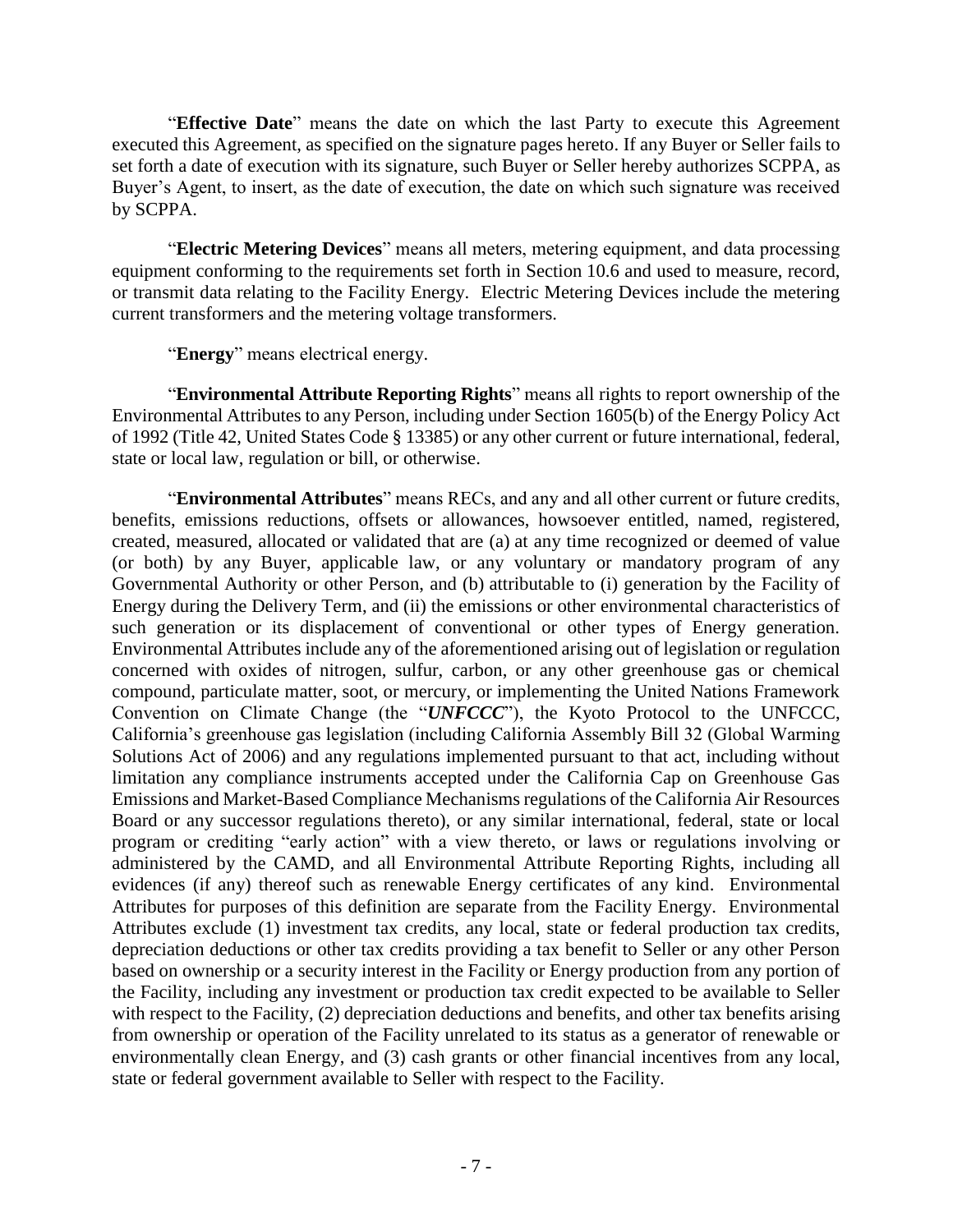"**EPA**" means the United States Environmental Protection Agency.

"**EPS Compliance**" or "**EPS Compliant**" when used with respect to the Facility, means that the Facility complies with EPS Law and satisfies both the PUC Performance Standard and the CEC Performance Standard in effect at the time; *provided*, if it is impossible for the Facility to satisfy both the PUC Performance Standard and the CEC Performance Standard in effect at any time, the Facility shall be deemed EPS Compliant if it satisfies the CEC Performance Standard in effect at the time and those portions of the PUC Performance Standard in effect at the time that it is possible for the Facility to satisfy while at the same time satisfying the CEC Performance Standard in effect at the time.

"**EPS Law**" means Sections 8340 and 8341 of the California Public Utilities Code.

"**Escrow Account**" has the meaning set forth in Section 5.6(a).

"**Exiting Buyer**" has the meaning set forth in Section 2.3(h).

"**Expected Daily Deliveries**" has the meaning set forth in Section 12.3(d).

"**Facility**" means the **[\_\_\_]** MW biomass power generating facility located at **[**], as further described in Appendix A-1 and depicted on Appendix A-2, including all property interests and related transmission and other facilities.

"**Facility Cost**" means **[\_\_\_\_\_\_\_\_\_\_\_\_]** Dollars (\$**[\_\_\_\_\_\_\_\_\_\_\_]**).

"**Facility Debt**" means, measured as of any date, the payment obligations of Seller in connection with borrowed money, including (a) principal of and premium and interest on indebtedness, (b) fees, charges, penalties, and expenses related to indebtedness, (c) amounts due upon acceleration or in connection with prepayment or restructuring of indebtedness, and (d) swap or interest rate hedging breakage costs.

"**Facility Energy**" means the lesser of (a) the Energy generated by the Facility based on the Contract Capacity, as measured by Electric Metering Devices installed at the Facility pursuant to Section 10.6, or (b) the Energy that the Scheduling Coordinator Schedules for delivery to the Point of Delivery. *[Note to draft: To be modified depending on the location of the Electric Metering Devices.]*

"**Facility Lender**" means any financing party providing Facility Debt in connection with the purchase, completion, or operation of the Facility, including any trustee or agent acting on their behalf, and any Person providing interest rate protection agreements to hedge any of the foregoing debt obligations.

"**Facility Lender Consent**" has the meaning set forth in Section 13.7(d).

"**Facility Site**" means the real property (including all fixtures and appurtenances thereto) and related physical and intangible property generally identified in Appendix A-1 and Appendix A-2 where the Facility is located.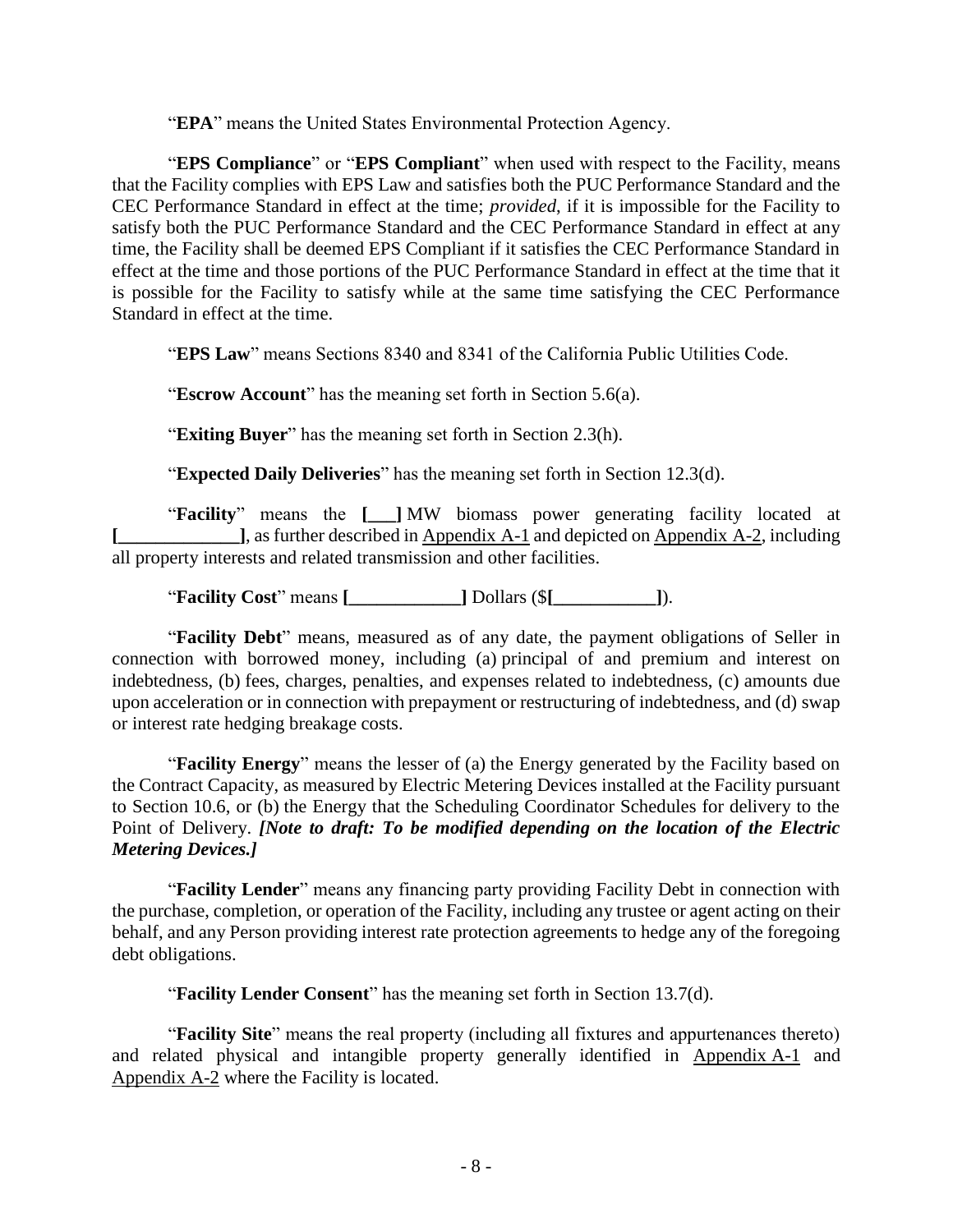"**FERC**" means the Federal Energy Regulatory Commission.

"**Force Majeure**" has the meaning set forth in Section 13.6(b).

"**Force Majeure Notice**" has the meaning set forth in Section 13.6(a).

"**Forced Outage**" means the removal of service availability of the Facility, or any portion of the Facility, for emergency reasons or conditions in which the Facility, or any portion thereof, is unavailable due to unanticipated failure, including as a result of Force Majeure.

"**GAAP**" means generally accepted accounting principles set forth in opinions and pronouncements of the Accounting Principles Board of the American Institute of Certified Public Accountants and statements and pronouncements of the Financial Accounting Standards Board or in such other statements by such other entity as may be approved by a significant segment of the accounting profession, in each case as the same are applicable to the circumstances as of the date of determination.

"**Gains**" has the meaning set forth in Section 12.3(g)(i).

"**Generator Interconnection Agreement**" means the agreement and associated documents (or any successor agreement and associated documentation approved by FERC) by and among Seller, [\_\_\_\_\_\_\_\_\_], and the CAISO governing the terms and conditions of Seller's interconnection with the CAISO grid, including any description of the plan for interconnecting to the CAISO grid.

"**Governmental Authority**" means any federal, state, regional, city or local government, any intergovernmental association or political subdivision thereof, or other governmental, regulatory or administrative agency, court, commission, administration, department, board, or other governmental subdivision, legislature, rulemaking board, tribunal, or other governmental authority, or any Person acting as a delegate or agent of any Governmental Authority. The term "Governmental Authority" shall not include any Party.

"**Guaranteed Commercial Operation Date**" means **[\_\_\_\_\_\_\_\_\_\_\_]**.

"**High Hazard Requirement**" has the meaning set forth in [Section](#page-49-2) 11.3.

"**IEEE**" means the Institute of Electrical and Electronics Engineers.

"**Indemnitees**" has the meaning set forth in Section 13.19(a).

"**Independent Manager**" means a manager who is not at the time of initial appointment, or at any time while serving as Independent Manager, and has not been at any time during the preceding five (5) years: (a) a member, stockholder, equity holder, director, manager (except as the Independent Manager of Seller), officer, employee, partner, attorney or counsel of Seller, any member of Seller, or any Affiliate of Seller; (b) a customer, supplier or other Person who derives any of its purchases or revenues from its activities with Seller, any member of Seller, or any Affiliate of Seller (other than for serving as Independent Manager of Seller), (c) a Person controlling or under common control with any such stockholder, equity holder, partner, manager,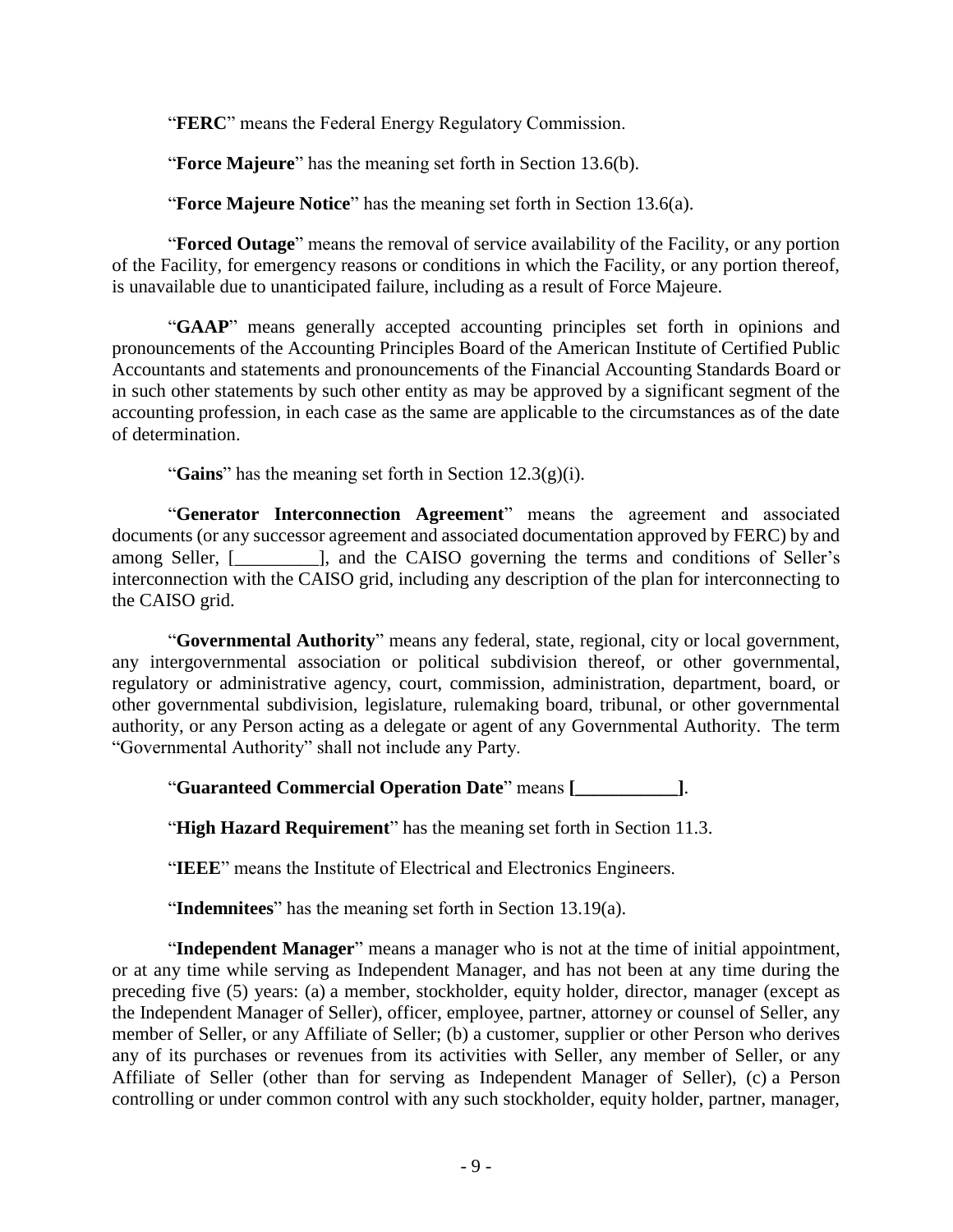customer, supplier or other like Person, or (d) a member of the immediate family of any such member, stockholder, equity holder, director, officer, employee, manager, partner, customer, supplier or other like Person.

"**Insurance**" means the policies of insurance as set forth in Appendix D.

"**Interest Rate**" has the meaning set forth in Section 10.3.

"**ISA**" means the Instrument Society of America.

"**Joint Powers Agreement**" means the "Southern California Public Power Authority Joint Powers Agreement" entered into pursuant to the provisions of the Act among SCPPA and SCPPA's members, dated as of November 1, 1980, as amended or modified from time to time.

"**LAAC**" has the meaning set forth in Section 13.25(b)(i).

"**LADWP**" means the City of Los Angeles, acting by and through the Department of Water and Power.

"**LGBTBE**" has the meaning set forth in Section 13.25(c)(i).

"**Licensed Professional Engineer**" means an independent, professional engineer reasonably acceptable to Buyers' Agent, licensed in the State of California, and otherwise qualified to perform the work required hereunder.

"**Lien**" means any mortgage, deed of trust, lien, security interest, retention of title or lease for security purposes, pledge, charge, encumbrance, equity, attachment, claim, easement, right of way, covenant, condition or restriction, leasehold interest, purchase right or other right of any kind, including any option, of any other Person in or with respect to any real or personal property.

"**Local Capacity Requirement Attributes**" means the benefits or attributes now or existing in the future based on the procurement obligations of Buyers with respect to local resource capacity requirements as prescribed by the PUC, the CAISO or other regional entity, and that are associated with the electric generating capability of the Facility.

"**Locational Marginal Price**" or "**LMP**" has the meaning set forth in Appendix C of the CAISO Tariff.

"**Losses**" has the meaning set forth in Section 12.3(g)(ii).

"**MBE**" has the meaning set forth in Section 13.25(c)(i).

"**MID**" has the meaning set forth in the preamble of this Agreement.

"Moody's" means Moody's Investor Services, Inc.

"**Month**" means a calendar month commencing at 00:00 Pacific Prevailing Time on the first day of such month and ending at 24:00 Pacific Prevailing Time on the last day of such month.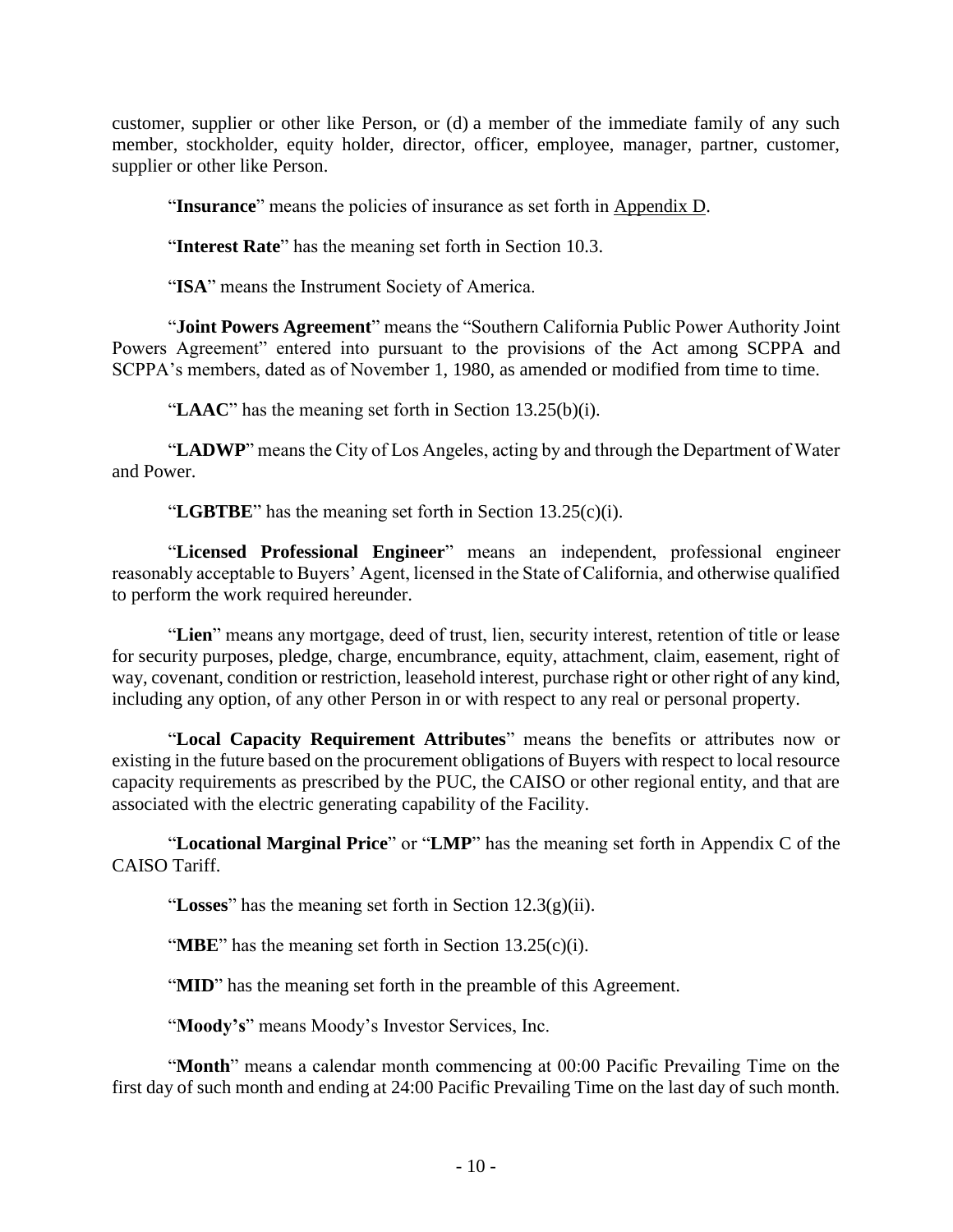"**MW**" means megawatt in alternating current, or ac.

"**MWh**" means megawatt-hours.

"**NERC**" means the North American Electric Reliability Corporation.

"**Non-Consolidation Opinion**" means a reasoned opinion of Seller's legal counsel, (such counsel to be reasonably acceptable to the Buyers), in form and substance acceptable to each Buyer, as to the non-consolidation of Seller in a Bankruptcy proceeding of any Upstream Equity Owner, addressed and delivered to the Buyers on or before the Commercial Operation Date.

"**Non-Defaulting Party**" has the meaning set forth in Section 12.3(a).

"**Non-SB 859 Compliant Products**" has the meaning set forth in Section 7.7(e).

"**Notifying Party**" has the meaning set forth in Section 13.3(a).

"**OBE**" has the meaning set forth in Section 13.25(c)(i).

"**OSHA**" means the Occupational Safety and Health Administration of the United States Department of Labor.

"**Outside Commercial Operation Date**" means the date that is **[\_\_]** days after the Guaranteed Commercial Operation Date, which date shall not be subject to extension of any kind (except as provided in Section 3.4(c)).

"**Pacific Prevailing Time**" means the local time in the State of California.

"**Participating Members**" means the members of Buyer that enter into a power sales agreement with SCPPA in connection with this Agreement.

"**Party**" or "**Parties**" has the meaning set forth in the preamble of this Agreement.

"**Percentage of Facility Output**" means, with respect to a Buyer, the percentage of Facility output allocated to such Buyer as set forth in Appendix F, as may be adjusted pursuant to Section 2.3(h).

"**Performance Security**" has the meaning set forth in Section 5.6(a).

"**Permits**" means all applications, permits, licenses, franchises, certificates, concessions, consents, authorizations, certifications, self-certifications, approvals, registrations, orders, filings, entitlements and similar requirements of whatever kind and however described that are required to be filed, submitted, obtained, or maintained by any Person with respect to the ownership, possession, testing, operation or maintenance of the Facility, the production, sale, and delivery of Products from the Facility, including Facility Energy, Capacity Rights and Environmental Attributes, or any other transactions or matter contemplated by this Agreement (including those pertaining to electrical, building, zoning, environmental and occupational safety and health requirements), including the Permits described in Appendix A-1.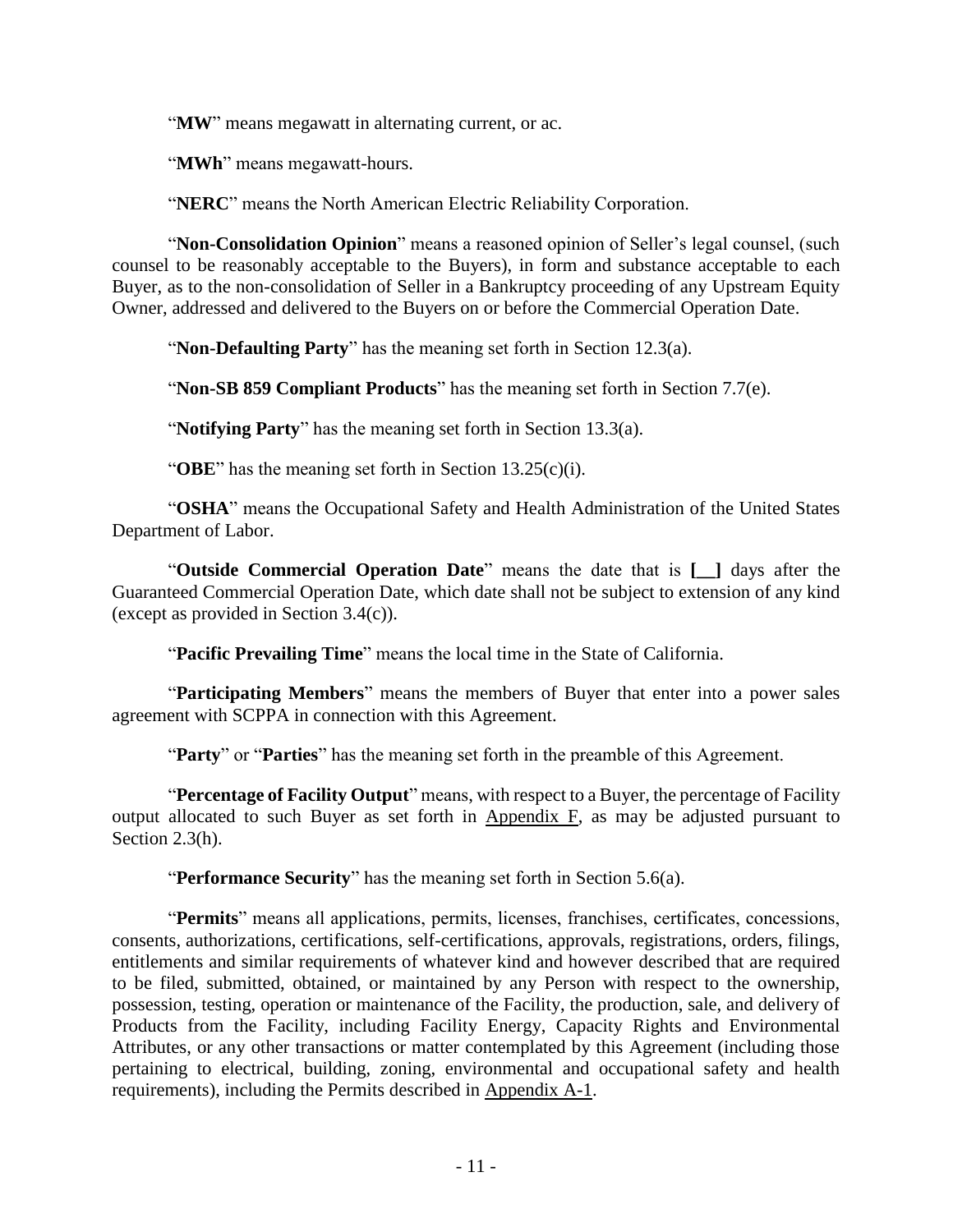"**Permitted Encumbrances**" means (a) the Lien in favor of the Facility Lender, (b) any Lien approved by Buyers' Agent in a writing separate from this Agreement that expressly identifies the Lien as a Permitted Encumbrance, and (c) other Liens secured by, or encumbrances on, the Facility that (i) at any time do not, in the aggregate, exceed 50% of the Facility Cost, and (ii) satisfy one or more of the following criteria: (A) Liens for Taxes not yet due or for Taxes being contested in good faith by appropriate proceedings, (B) suppliers', vendors', mechanics', workman's, repairman's, employees' or other like Liens arising in the ordinary course of business for work or service performed or materials furnished in connection with the Facility for amounts the payment of which is either not yet delinquent or is being contested in good faith by appropriate proceedings, (C) Liens of any judgment, if such judgment shall not have remained undischarged or unstayed on appeal for more than three (3) months, (D) encumbrances consisting of zoning restrictions, licenses, easements, restrictions on the use of the Site and minor defects and irregularities in title which do not materially impair the use of the Site, the Facility or any portion thereof by Seller or materially impact the value of the Site, the Facility or any portion thereof, (E) rights arising under the Site Control Documents, or (F) other Liens incidental to the conduct of Seller's business or the ownership of its property that were not incurred in connection with the borrowing of money or obtaining advances of credit and do not materially detract from the value of the Facility, or any portion thereof, or its use. Notwithstanding anything to the contrary contained herein, a "Permitted Encumbrance" shall not be construed as a waiver of any condition or requirement contained in [Section](#page-49-3) 11.4 or [Section](#page-59-1) 13.7 of this Agreement.

"**Person**" means any individual, corporation, partnership, joint venture, limited liability company, association, joint stock company, trust, unincorporated organization, entity, government or other political subdivision.

"**Point of Delivery**" means [\_\_\_\_\_\_\_\_\_\_\_\_\_\_\_\_\_\_\_\_].

"**Present Value Rate**" means, at any date, the sum of 0.50% plus the yield reported on page "USD" of the Bloomberg Financial Markets Services Screen (or, if not available, any other nationally-recognized trading screen reporting on-line intraday trading in United States government securities) at 11:00 a.m. (New York City, New York time) for the United States government securities having a maturity that most nearly matches the Remaining Term at that date.

"**Principals**" means any board chair, president, chief executive officer, chief operating officer, and other individual who serves in the functional equivalent of one or more of those positions, as well as any individual who holds an ownership interest in Seller or any Upstream Equity Owner of at least twenty percent (20%), and any employee of Seller who is authorized by Seller to represent Seller before the City of Los Angeles.

"**Products**" means any and all Facility Energy, Capacity Rights, Environmental Attributes, and ancillary products, services or attributes similar to the foregoing that are or can be produced by, or are associated with, the Contract Capacity of the Facility, whether now attainable or established in the future, including delivered energy, renewable attributes, and renewable energy credits. The Products shall meet the standard of "Portfolio Content Category 1" as defined by RPS Law.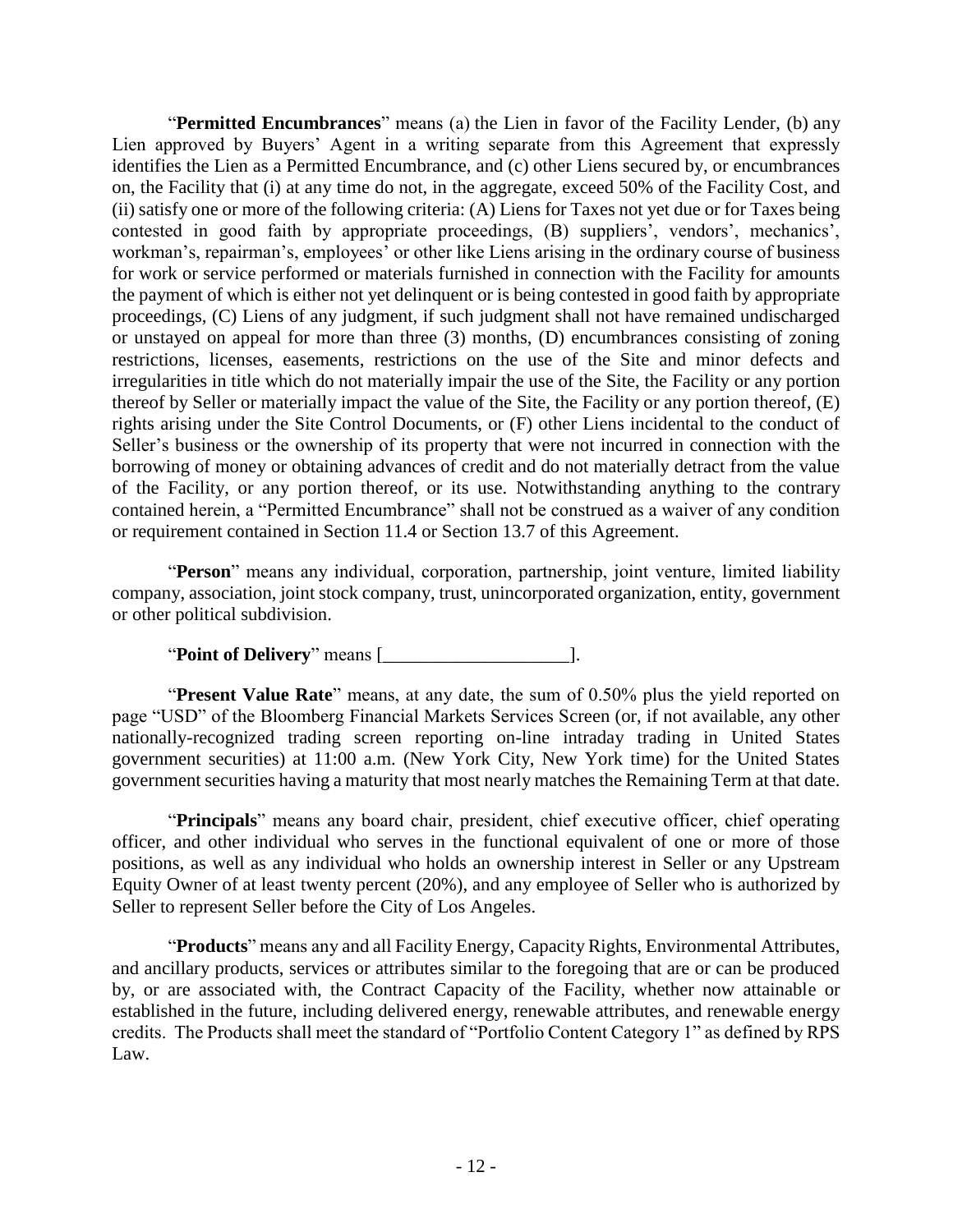"**Prudent Utility Practices**" means those practices, methods, and acts, that are commonly used by a significant portion of the biomass-powered electric generation industry in prudent engineering and operations to design and operate electric equipment (including biomass-powered facilities) lawfully and with safety, dependability, reliability, efficiency, and economy, including any applicable practices, methods, acts, guidelines, standards and criteria of the CAISO, FERC, NERC, WECC, as each may be amended from time to time, and all applicable Requirements of Law. Prudent Utility Practices are not intended to be limited to the optimum practice, method, or act, to the exclusion of all others, but rather is intended to include acceptable practices, methods, and acts generally accepted in the industry.

"**Public Utilities Code**" means the Public Utilities Code of the State of California, as may be amended from time to time.

"**PUC**" means the California Public Utilities Commission and any successor thereto.

"**PUC Performance Standard**" means, at any time, the greenhouse gas emission performance standard in effect at such time for baseload electric generation facilities owned or operated (or both) by load-serving entities and not local publicly-owned electric utilities, as established by the PUC or other Governmental Authority under the EPS Law.

"**QRE**" has the meaning set forth in Section 8.4.

"**Qualified Buyer Assignee**" means a Participating Member, any other non-participating member of SCPPA or a third party Person that is rated (a) "A3" or higher by Moody's and "A-" or higher by S&P, if such Person is rated by both Moody's and S&P, or (b) "A3" or higher by Moody's or "A-" or higher by S&P if such Person is rated only by either S&P or Moody's, or (c) equivalent ratings by any other credit rating agency of recognized national standing.

"**Qualified Issuer**" means a Person acceptable to Buyers' Agent that maintains a United States financial institution, and that has a current long-term credit rating (corporate or long-term senior unsecured debt) of (a) "A2" or higher by Moody's and "A" or higher by S&P, if such Person is rated by both Moody's and S&P or (b) "Aa2" or higher by Moody's, or "AA" or higher by S&P if such Person is rated only by either S&P or Moody's.

"**Qualified Transferee**" means a Person that (a) has a current long-term credit rating (corporate or long-term senior unsecured debt) of (i) "A2" or higher by Moody's and "A" or higher by S&P, if such Person is rated by both Moody's and S&P or (ii) "Aa2" or higher by Moody's, or "AA" or higher by S&P if such Person is rated only by either S&P or Moody's, (b) executes a written assumption agreement in favor of Buyers pursuant to which such Person shall assume all of the obligations of Seller under this Agreement and the Ancillary Documents, and (c) is reasonably acceptable to Buyers.

"**Quality Assurance Program**" has the meaning set forth in Section 5.4.

"**REC**" or "**Renewable Energy Credit**" means a certificate of proof associated with the generation of electricity from an eligible renewable energy resource, which certificate is issued through the accounting system established, used or approved by the CEC pursuant to the RPS Law, evidencing that one (1) MWh of Energy was generated and delivered from such eligible renewable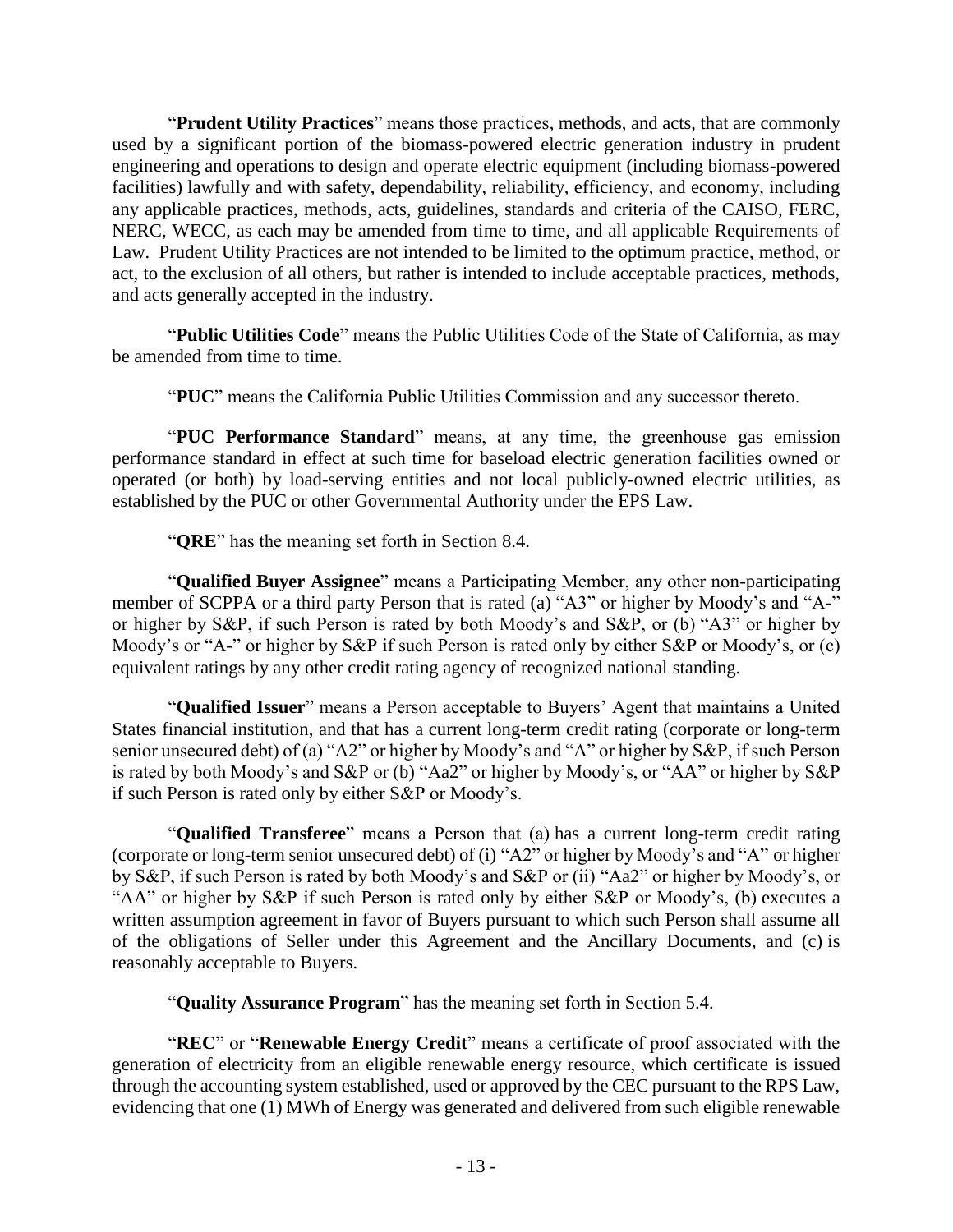energy resource. Such certificate is a tradable environmental commodity (also known as a "green tag" or "renewable energy certificate") for which the owner of the REC can prove that it has purchased Energy that is CEC Certified.

"**Recipient Party**" has the meaning set forth in Section 13.3(a).

"**Remaining Term**" means, at any date, the remaining portion of the Delivery Term at that date without regard to any early termination of this Agreement.

"**Requirements**" means, collectively, (a) any standards or requirements of ASTM, ASME, AWS, EPA, EEI, IEEE, ISA, National Electrical Code, National Electric Safety Code, OSHA, Cal-OSHA, Uniform Building Code, or Uniform Plumbing Code applicable to the Facility, (b) any applicable local county fire department standards or codes, (c) Prudent Utility Practices, (d) all applicable Requirements of Law, (e) Seller's Quality Assurance Program, and (f) all other requirements of this Agreement.

"**Requirement of Law**" means any federal, state, local or other law (including any environmental law, EPS Law, RPS Law, SB 859, and the UCC), resolution, standard, code, rule, ordinance, directive, regulation, order, judgment, decree, ruling, determination, permit, certificate, authorization, or approval of a Governmental Authority, including those pertaining to electrical, building, zoning, environmental and occupational safety and health requirements.

"**Resource Adequacy Attributes**" means the benefits or attributes, if any, now or existing in the future based on the procurement obligations of Buyers with respect to Resource Adequacy as prescribed by the PUC, the CAISO or any other regional entity, and that are associated with the electric generating capability of the Facility.

"**RFP**" has the meaning set forth in the recitals to this Agreement.

"**RPS Compliance**" or "**RPS Compliant**" means, when used with respect to the Facility or any other facility at any time, that all Energy generated by such facility at all times shall, together with all of the associated Environmental Attributes, qualify as a "portfolio content category 1" eligible renewable resource under the RPS Law and meet the requirements of Public Utilities Code Section 399.16(b)(1).

"**RPS Law**" means the California Renewable Energy Resources Act, including the California Renewables Portfolio Standard Program, Article 16 of Chapter 2.3, Division 1 of the Public Utilities Code, California Public Resources Code § 25740 through 25751, any related regulations or guidebooks promulgated by the CEC or, as applicable, the PUC.

"**SB 859**" has the meaning set forth in the recitals to this Agreement.

"**SB 859 Compliance**" or "**SB 859 Compliant**" means, when used with respect to the Facility, that the Facility qualifies as a biomass resource from which Buyer is required to purchase capacity under SB 859.

"**SB 859 Feedstock Requirements**" has the meaning set forth in [Section](#page-49-2) 11.3.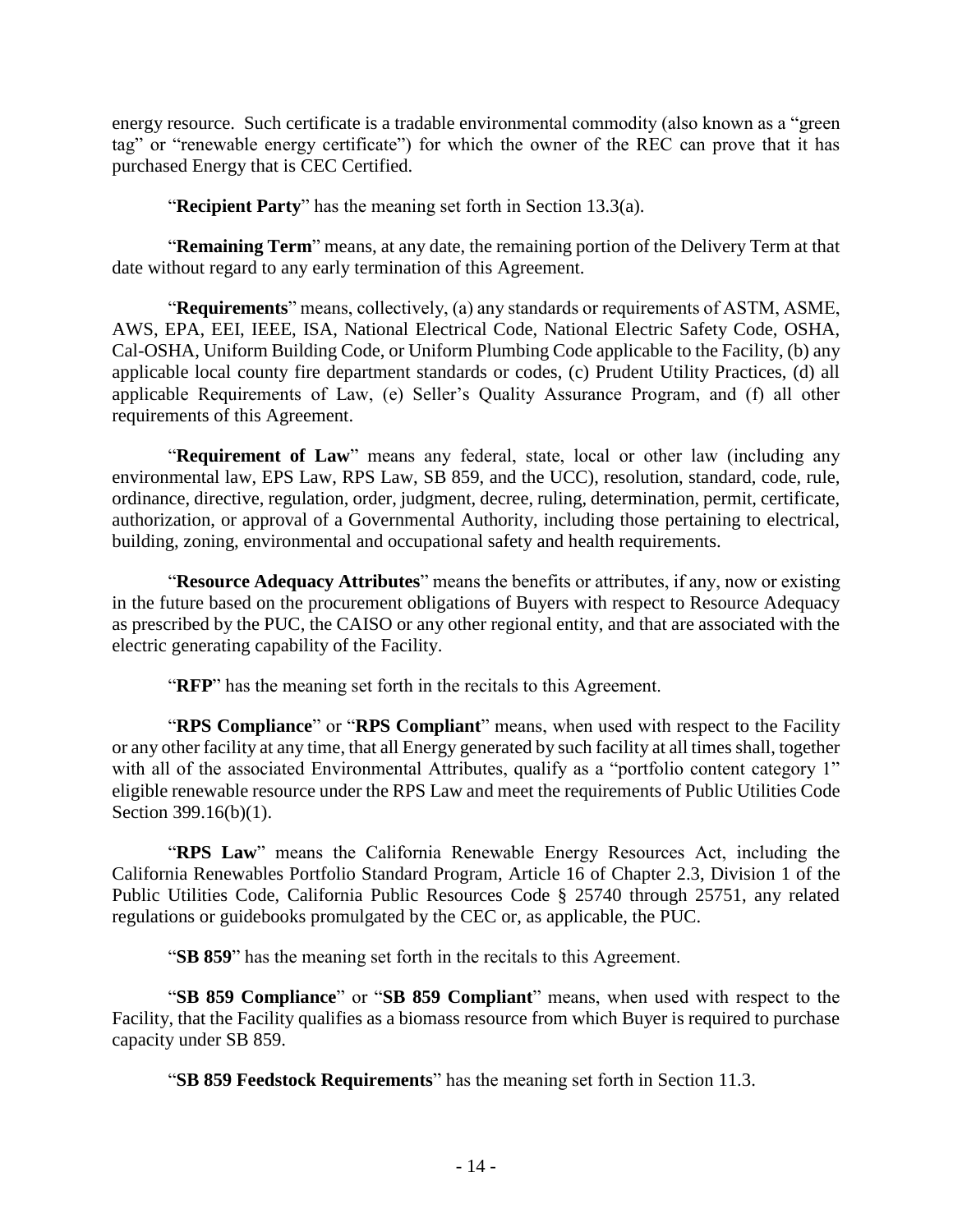"**SB 859 Noncompliance Reimbursement**" has the meaning set forth in Section 7.7(e).

"**SB 859 Requirements**" has the meaning set forth in Section 7.7(e).

"**SBE**" has the meaning set forth in Section 13.25(c).

"**SCADA**" means the supervisory control and data acquisition system for the Facility.

"**Schedule**" or "**Scheduling**" means the actions of Seller, its Authorized Representative, the Scheduling Coordinator, and their Transmission Providers, if applicable, of notifying, requesting and confirming to the CAISO the amounts of Facility Energy expected to be delivered consistent with the Scheduling interval at the Point of Delivery on any given date during the Delivery Term, all in the manner contemplated by the CAISO Tariff.

"**Scheduled Outage**" means any outage with respect to the Facility other than a Forced Outage.

"**Scheduled Outage Projection**" has the meaning set forth in Section 4.3.

"**Scheduling Coordinator**" has the meaning set forth in the CAISO Tariff.

"**SCPPA**" has the meaning set forth in the preamble of this Agreement.

"**Seller**" has the meaning set forth in the preamble of this Agreement.

"**Seller Parties**" means Seller and any Affiliate of Seller that is a party to an Ancillary Document.

"**Settlement Statement**" has the meaning set forth in the CAISO Tariff.

"**SFPO**" has the meaning set forth in Section 13.25(h).

"**Site**" means the Facility Site and the Transmission and Roadway Site.

"**Site Control**" means that Seller has demonstrable exclusive right to control the Facility Site as lessee or fee owner and a non-exclusive easement or right of way with respect to the use of the Transmission and Roadway Site, in each case, so as to permit Seller and the Seller Parties to perform their obligations under this Agreement and the Ancillary Documents to which they are a party.

"**Site Control Documents**" means the real property leases and easements for the Site that together establish Site Control.

"**S&P**" means Standard & Poor's Financial Services LLC.

"**SMUD**" has the meaning set forth in the preamble of this Agreement.

"**Special Purpose Entity**" means a limited liability company that at all times prior to, on and after the Effective Date*:*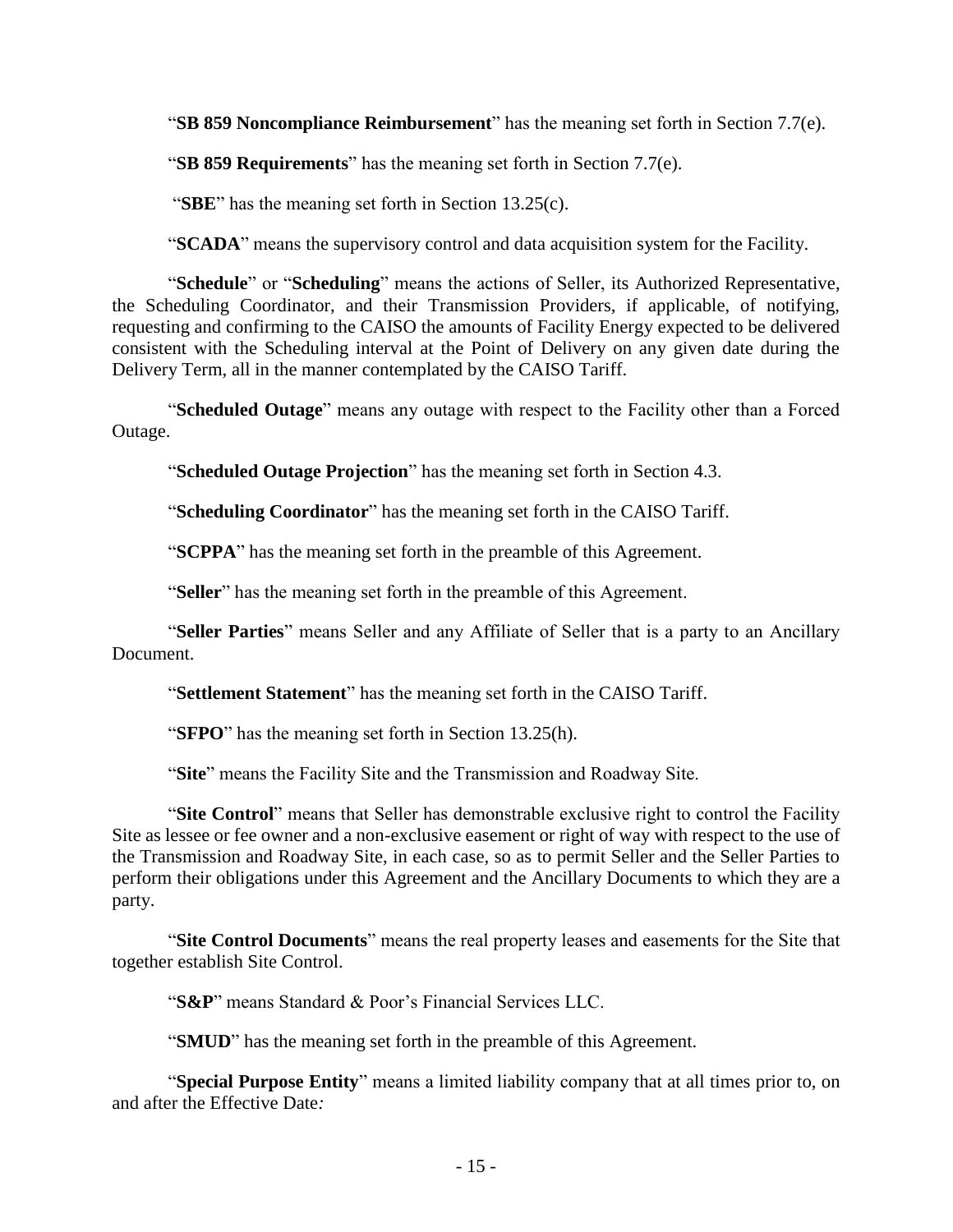(a) did not, does not, and will not (i) engage in any dissolution, liquidation, consolidation or merger with or into any other business entity, (ii) acquire by purchase or otherwise all or substantially all of the business or assets of or beneficial interest in any other entity, (iii) transfer, lease or sell, in one transaction or any combination of transactions, all or substantially all of its properties or assets, except to the extent permitted herein, (iv) modify, amend or waive any provisions of its organizational documents related to its status as a Special Purpose Entity, or (v) terminate its organizational documents or its qualifications and good standing in any jurisdiction.

(b) was, is and will be organized solely for the purpose of acquiring, owning, holding, selling, financing, leasing, transferring, exchanging, managing and operating the Facility, entering into this Agreement and the Ancillary Documents and transacting lawful business that is incident, necessary and appropriate to accomplish the foregoing;

(c) has not been, is not, and will not be engaged in any business unrelated to the acquisition, ownership, management or operation of the Facility.

(d) has not had, does not have, and will not have any assets other than those related to the Facility;

(e) has held itself out and will hold itself out to the public as a legal entity separate and distinct from any other entity and has not failed and will not fail to correct any known misunderstanding regarding the separate identity of such entity;

(f) has maintained and will maintain its financial statements, bank accounts, accounts, books, resolutions, agreements and records separate from any other Person and has filed and will file its own tax returns (except to the extent treated as a "disregarded entity" for tax purposes and is otherwise not required to file separate tax returns under applicable law);

(g) has held itself out and identified itself and will hold itself out and identify itself as a separate and distinct entity under its own name or in a name franchised or licensed to it by an entity other than an Affiliate of Seller and not as a division, department or part of any other Person (provided that Seller may be identified as an Affiliate of another Person);

(h) has maintained and will maintain its assets in such a manner that it will not be costly or difficult to segregate, ascertain or identify its individual assets from those of any other Person;

(i) has not made and will not make loans or advances to any Person or hold evidence of indebtedness for borrowed money issued by any other Person other than cash, deposit accounts and investment-grade securities issued by an entity that is not an Affiliate of or subject to common ownership with such entity or made any gifts or fraudulent conveyances to any Person;

(j) has not identified and will not identify its members, or any Affiliate of any member, as a division or department or part of it, and has not identified itself and shall not identify itself as a division or department of any other Person;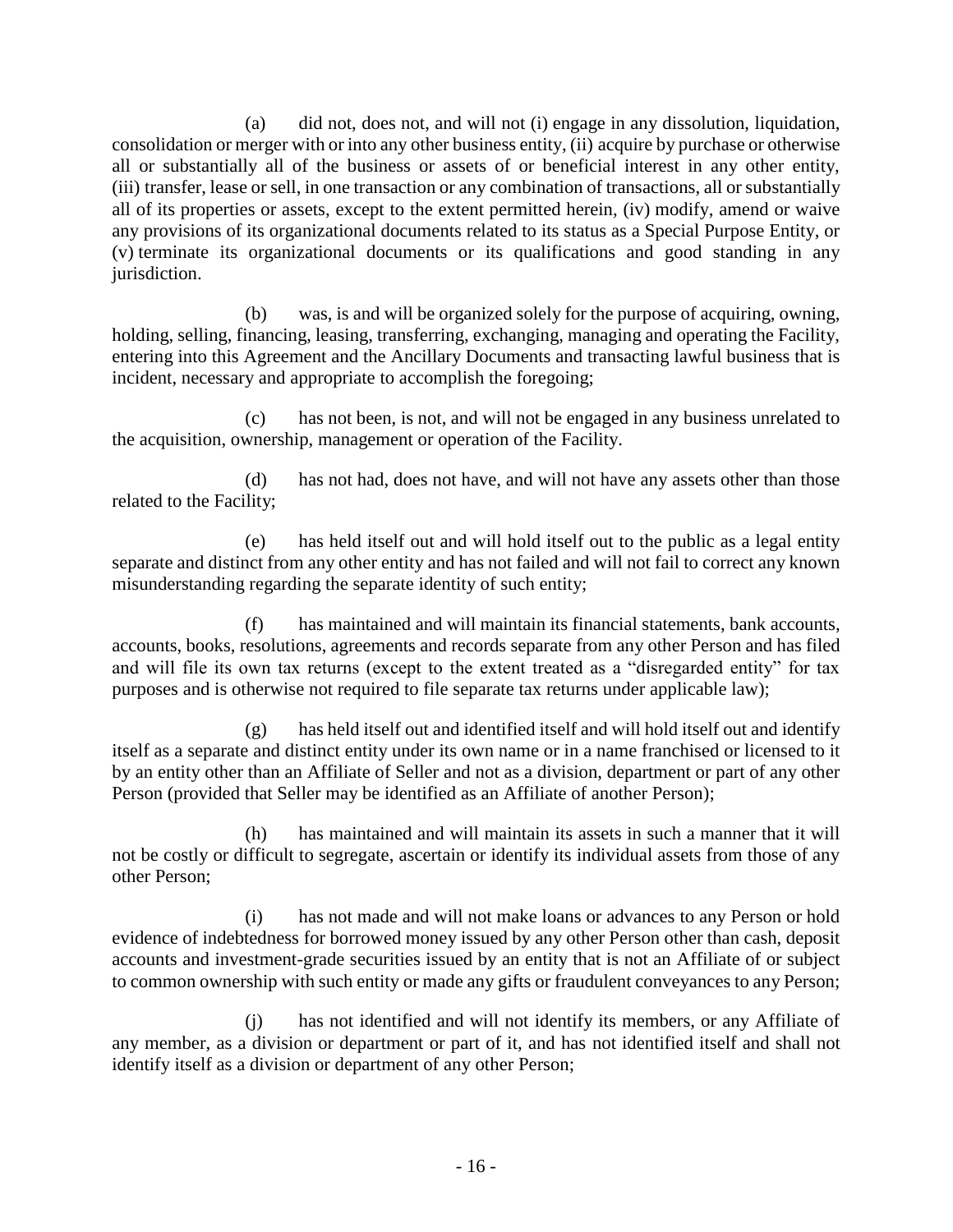(k) has not entered into or been a party to, and will not enter into or be a party to, any transaction with its members or Affiliates, except in the ordinary course of its business and on terms which are intrinsically fair, commercially reasonable and are no less favorable to it than would be obtained in a comparable arm's-length transaction with an unrelated third party;

(l) has not had and will not have any obligation to indemnify, and has not indemnified and will not indemnify its managers, members, and officers, as the case may be, other than the Independent Manager in connection with the Independent Manager's actions related to the performance of this Agreement;

(m) has considered and will consider the interests of its creditors in connection with all limited liability company actions;

(n) does not and will not have any of its obligations guaranteed by any Affiliate and does not and will not hold itself out as being responsible for the debt for borrowed money obligations of any other Person;

(o) has complied and will comply with all of the terms and provisions contained in its organizational documents, including the provision requiring that there be an Independent Manager at all times, and has done or caused to be done and will do all things necessary to preserve its existence;

(p) has not commingled, and will not commingle, its funds or assets with those of any Person and has not participated and will not participate in any cash management system with any other Person;

(q) will hold its assets in its own name and has conducted and will conduct all business in its own name;

(r) has maintained and will maintain its financial statements, accounting records and other entity documents separate from any other Person and has not permitted and will not permit its assets to be listed as assets on the financial statement of any other entity except as required by GAAP; *provided, however*, that any such consolidated financial statement shall contain a note indicating that its separate assets and liabilities are neither available to pay the debts of the consolidated entity nor constitute obligations of the consolidated entity;

(s) has paid and will pay its own liabilities and expenses, including the salaries of its own employees (to the extent Seller has any employees), out of its own funds and assets and will maintain a sufficient number of employees or independent contractors or contractors in light of its contemplated business operations;

(t) has observed and will observe all limited liability company formalities;

(u) has not assumed or guaranteed or become obligated for, and will not assume or guarantee or become obligated for the debts of any other Person and has not held out and will not hold out its credit as being available to satisfy the obligations of any other Person;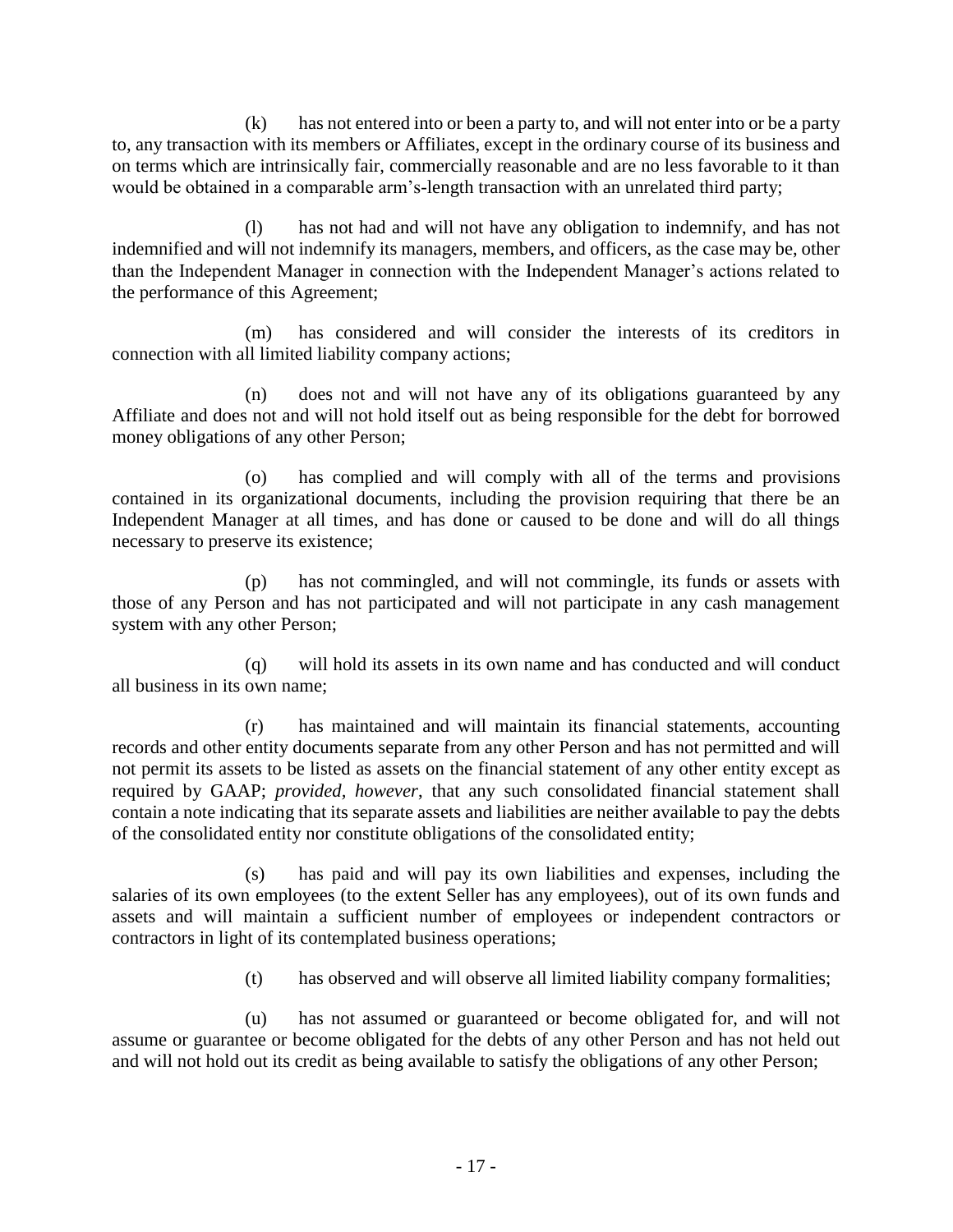(v) has not acquired and will not acquire obligations or securities of its members or any Affiliate;

(w) has allocated and will allocate fairly and reasonably any overhead expenses that are shared with any Affiliate, including paying for shared space and services performed by any employee of an Affiliate;

(x) now maintains and uses, and will maintain and use separate stationery, invoices, and checks bearing its name, which stationary, invoices and checks utilized by it or utilized to collect its funds or pay its expenses bear its own name and not the name of any other entity unless such entity is clearly designated as being its agent;

(y) has not pledged and will not, except as permitted under Section 13.7(d), pledge its assets for the benefit of any other Person;

(z) as of the Effective Date, will have articles of organization, a certificate of formation or an operating agreement, as applicable, that includes the requirement that there be an Independent Manager and provides that it will not, without the affirmative vote of its Independent Manager: (i) dissolve, merge, liquidate or consolidate; (ii) sell, transfer, lease or otherwise convey all or substantially all of its assets; (C) engage in any other business activity, or amend its organizational documents with respect to the matters set forth in this definition; or (D) file a bankruptcy or insolvency petition or otherwise institute insolvency proceedings with respect to itself or to any other entity in which it has a direct or indirect legal or beneficial ownership interest;

(aa) has been, is and intends to remain solvent and has paid and intends to continue to pay its debts and liabilities (including, as applicable, shared personnel and overhead expenses) from its assets as the same will or have become due, and has maintained, is maintaining and intends to maintain adequate capital for the normal obligations reasonably foreseeable in a business of its size and character and in light of its contemplated business operations; and

(bb) has and will have no indebtedness other than (i) Facility Debt and any indebtedness in replacement or substitution thereof, (ii) Taxes and Insurance premiums, (iii) liabilities incurred in the ordinary course of business and not evidenced by a note relating to its ownership and operation of the Facility and its routine administration, which liabilities are not more than sixty (60) days past due, are not evidenced by a note and are paid when due, and which amounts are normal and reasonable under the circumstances, and in any event not in excess of Fifty Thousand Dollars (\$50,000) in the aggregate, and (iv) other liabilities that are expressly permitted pursuant to this Agreement.

"**Subcontract**" means any agreement or contract entered into on or after the Effective Date by Seller and a Person other than any Buyer or Buyers' Agent, which Person is providing goods or services to Seller that are related to the performance of Seller's obligations under this Agreement. Subcontracts specifically include any agreement or contract that is referred to or defined as a "subcontract" in the policies, ordinances, codes or laws with which Seller must comply pursuant to this Agreement, or that is made with a "subcontractor" as such term is used or defined in such policies, ordinances, codes, or laws.

"**Subcontractor**" means any party to a Subcontract with Seller.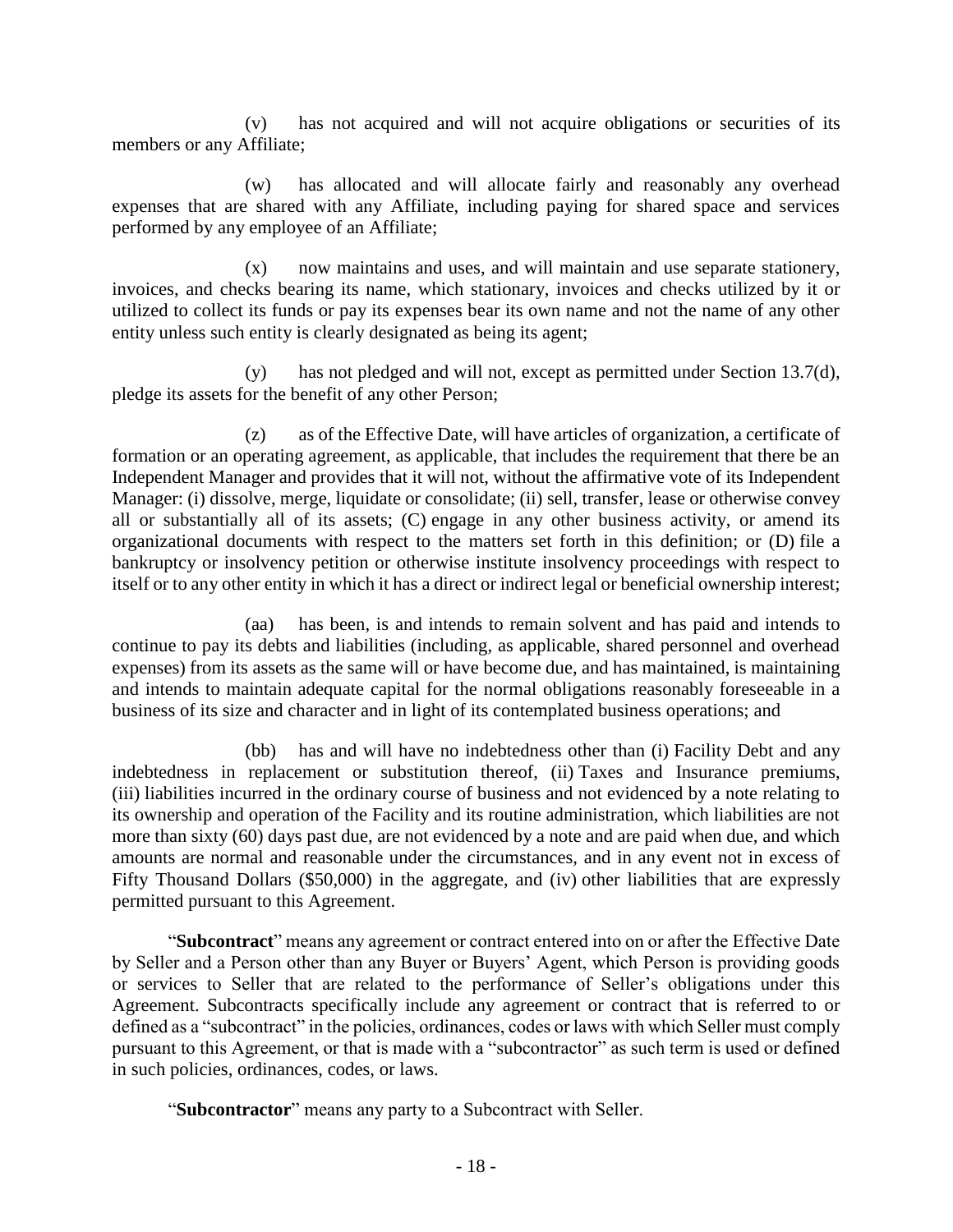"**Sustainable Forest Management Requirement**" has the meaning set forth in [Section](#page-49-2) 11.3.

"**System Emergency**" has the meaning set forth in the CAISO Tariff.

"**Tax**" or "**Taxes**" means each federal, state, county, local and other (a) net income, gross income, gross receipts, sales, use, ad valorem, business or occupation, transfer, franchise, profits, withholding, payroll, employment, excise, property or leasehold tax and (b) customs, duty or other fee, assessment or charge of any kind whatsoever, together with any interest and any penalties, additions to tax or additional amount with respect thereto.

"**Termination Notice**" has the meaning set forth in Section 12.3(a).

"**Termination Payment**" means a payment in an amount equal to the Non-Defaulting Party's (a) Losses, plus (b) Costs, minus (c) Gains; *provided*, *however*, that if such amount is a negative number, the Termination Payment shall be equal to zero.

"**TID**" has the meaning set forth in the preamble of this Agreement.

"**Transmission and Roadway Site**" means the real property (including all fixtures and appurtenances thereto) and related physical and intangible property generally identified in Appendix A-1 and Appendix A-2 where any transmission lines and roadways servicing the Facility are or will be located.

"**Transmission Providers**" means Persons operating the Transmission System to and from the Point of Delivery.

"**Transmission Services**" means the transmission and other services required to transmit Facility Energy to or from the Point of Delivery.

"**Transmission System**" means the facilities utilized to provide Transmission Services.

"**Ultimate Parent Entity**" of Seller means, (a) as of the Effective Date, **[\_\_\_\_\_\_\_\_\_\_\_\_\_\_\_\_\_\_]**, and (b) from and after any Change in Control where the Ultimate Parent Entity changes, the entity specified by the Parties on Schedule 11.2(h) as being the "Ultimate Parent Entity".

"**UNFCCC**" has the meaning set forth in the definition of "Environmental Attributes."

"**WBE**" has the meaning set forth in Section 13.25(c)(i).

"**WECC**" means the Western Electricity Coordinating Council.

"**WECC Prescheduling Day**" means a Prescheduling Day, as defined by WECC.

"**WREGIS**" means Western Renewable Energy Generation Information System.

"**WREGIS Certificates**" has the meaning set forth in the WREGIS Operating Rules.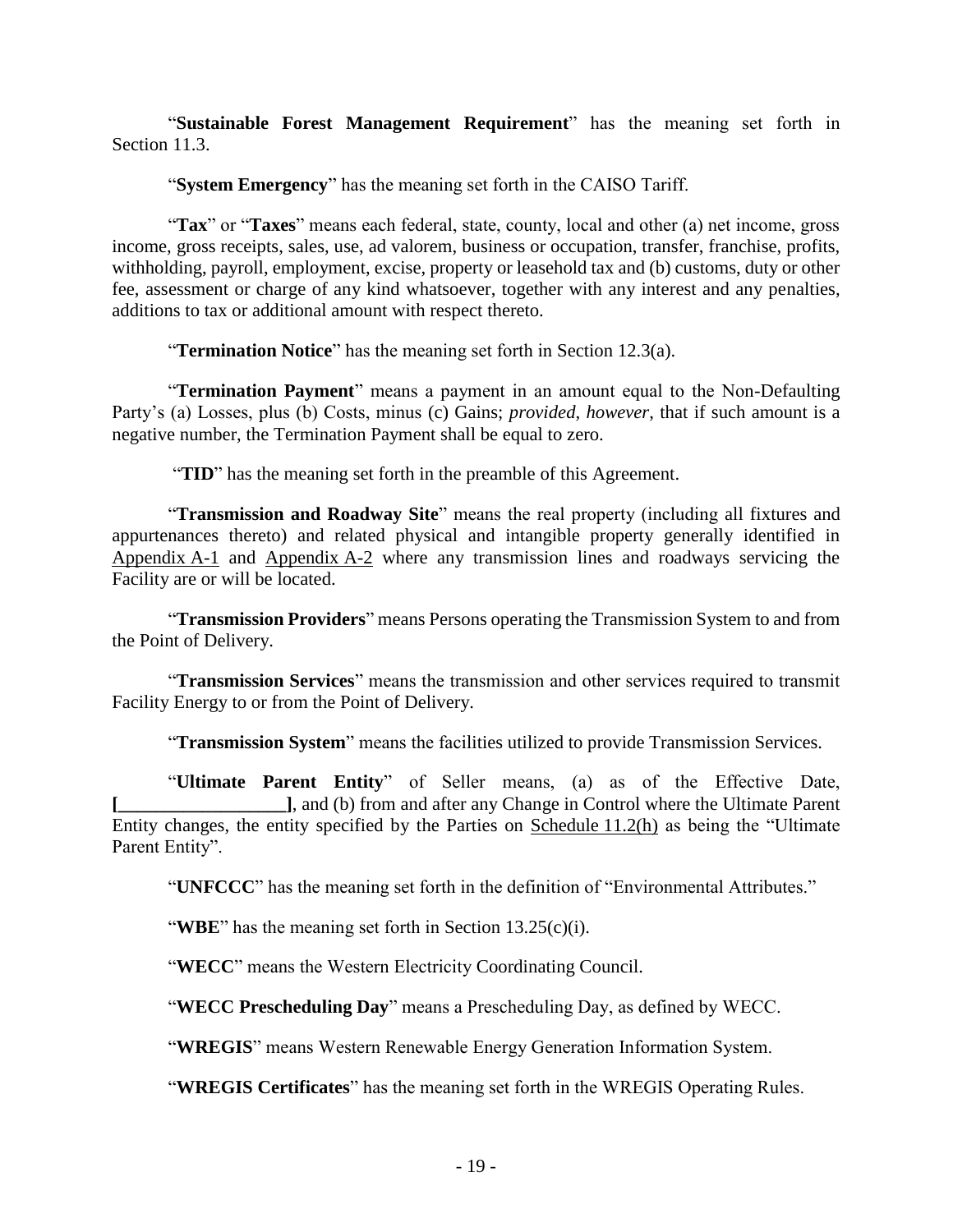"**WREGIS Operating Rules**" means the rules describing the operations of the WREGIS, as published by WREGIS.

Other terms defined herein have the meanings so given when used in this Agreement with initial-capitalized letters.

**Section 1.2 Interpretation.** In this Agreement, unless a clear contrary intention appears:

- <span id="page-24-0"></span>(a) time is of the essence
- (b) the singular number includes the plural number and vice versa;

(c) reference to any Person includes such Person's successors and assigns (regardless of whether such Person's successors and assigns are expressly referenced in the provision) but, in case of a Party hereto, only if such successors and assigns are permitted by this Agreement, and reference to a Person in a particular capacity excludes such Person in any other capacity or individually;

(d) reference to any gender includes the other;

(e) reference to any agreement (including this Agreement), document, act, statute, law, instrument, tariff or Requirement means such agreement, document, act, statute, law, instrument, or tariff, or Requirement, as amended, modified, restated, replaced or superseded and in effect from time to time in accordance with the terms thereof and, if applicable, the terms hereof, regardless of whether the reference to the agreement, document, act, statute, law, instrument, tariff, or Requirement expressly refers to amendments, modifications, replacements, or successors;

(f) reference to any Article, Section, or Appendix means such Article of this Agreement, Section of this Agreement, or such Appendix to this Agreement, as the case may be, and references in any Article or Section or definition to any clause means such clause of such Article or Section or definition unless otherwise indicated;

(g) "hereunder," "hereof," "hereto" and words of similar import shall be deemed references to this Agreement as a whole and not to any particular Article or Section or other provision hereof or thereof;

(h) "including" (and with correlative meaning "include") means including without limiting the generality of any description preceding such term, regardless of whether words such as "without limitation" are expressly included in the applicable provision;

(i) relative to the determination of any period of time, "from" means "from and including," "to" means "to but excluding" and "through" means "through and including";

(j) unless otherwise indicated, reference to time shall always refer to Pacific Prevailing Time; and reference to any "day" shall mean a calendar day, unless otherwise indicated; and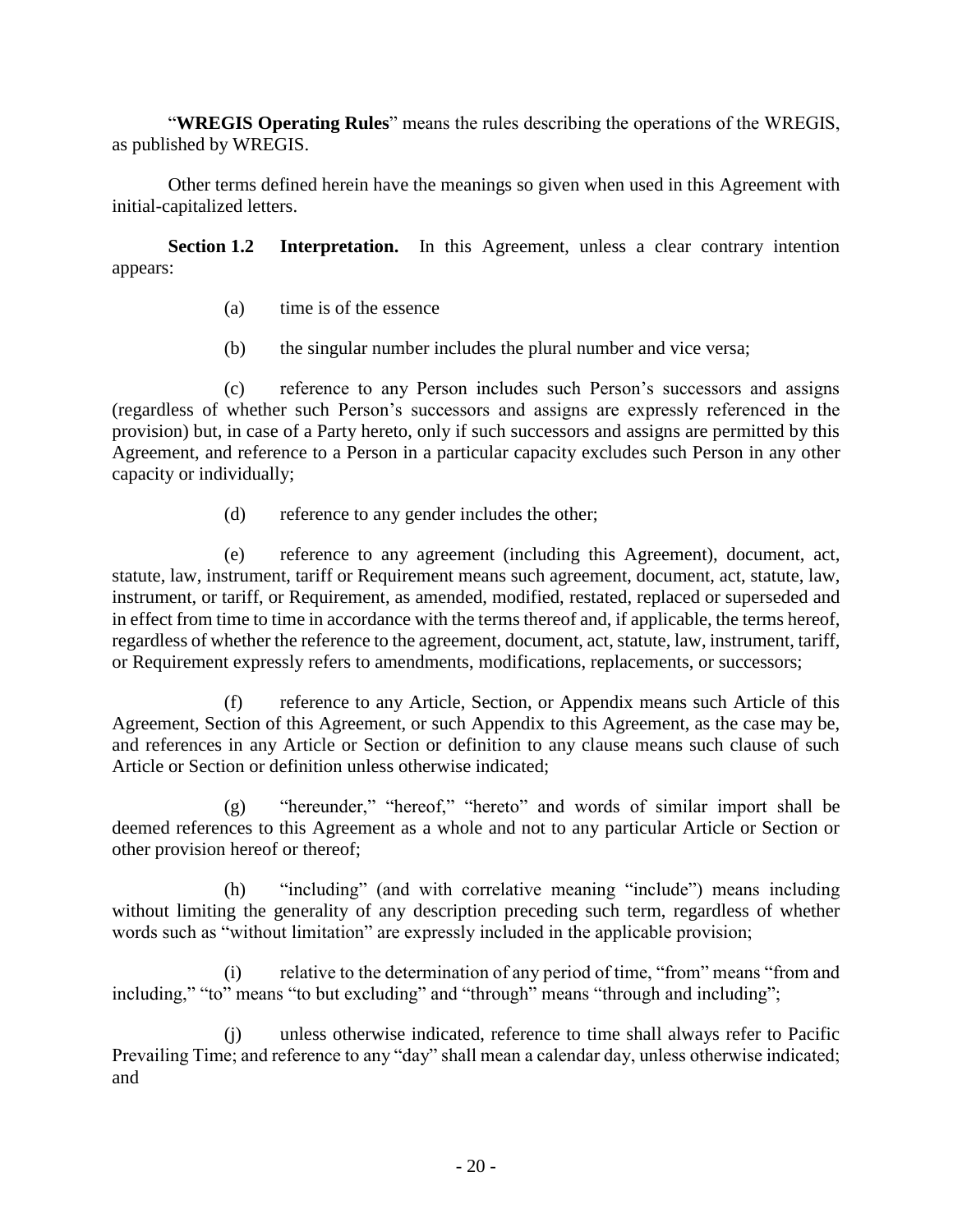$(k)$  the term "or" is not exclusive, regardless of whether "and/or" is used in the applicable provision.

#### <span id="page-25-1"></span>**ARTICLE II EFFECTIVE DATE, TERM, AND EARLY TERMINATION**

## <span id="page-25-0"></span>**Section 2.1 Term.**

(a) **Agreement Term**. The term of this Agreement (the "*Agreement Term*") shall commence on the Effective Date and end on the last day of the Delivery Term or upon the earlier termination of this Agreement in accordance with the terms hereof.

(b) **Delivery Term**. This Agreement shall have a delivery term (the "*Delivery Term*") commencing on the Commercial Operation Date and ending at 11:59 pm on the day before the fifth (5th) anniversary of the Commercial Operation Date, unless sooner terminated in accordance with the terms of this Agreement.

<span id="page-25-2"></span>**Section 2.2 Survivability.** The provisions of this Article II, Section 10.3, Article XI, Article XII, Section 13.19 and Section 13.21 shall survive for a period of one year following the termination of this Agreement. The provisions of Article X (other than Section 10.3) shall survive for a period of four (4) years following final payment made by Buyers hereunder or the expiration or termination date of this Agreement, whichever is later. The provisions of Article V, Article VI, and Article VIII shall continue in effect after termination to the extent necessary to provide for final billing and adjustments related to any period prior to termination of this Agreement.

## <span id="page-25-3"></span>**Section 2.3 Early Termination**.

(a) **Early Termination by Mutual Agreement**. This Agreement may be terminated by mutual written agreement of each of the Parties.

(b) **Early Termination for Failure to Provide Performance Security**. Any Buyer may, in its sole discretion, without penalty to such Buyer, withdraw from this Agreement, and Buyers may collectively, in their sole discretion, terminate this Agreement, in either case, effective upon notice to Seller, if Seller fails to deliver the Performance Security within ten (10) days after the Effective Date.

(c) **Early Termination for Default**. Upon the occurrence of a Default, the Non-Defaulting Party, or Non-Defaulting Parties, as the case may be, may terminate this Agreement as set forth in Section 12.3.

(d) **Early Termination for Failure to Achieve Commercial Operation Date***.* Any Buyer may, in its sole discretion and without penalty to such Buyer, withdraw from this Agreement, and Buyers may collectively, in their sole discretion and without penalty to Buyers, terminate this Agreement, in either case, effective upon notice to Seller, if Seller fails to achieve the Commercial Operation Date on or before the Outside Commercial Operation Date, except as set forth in Section 3.3.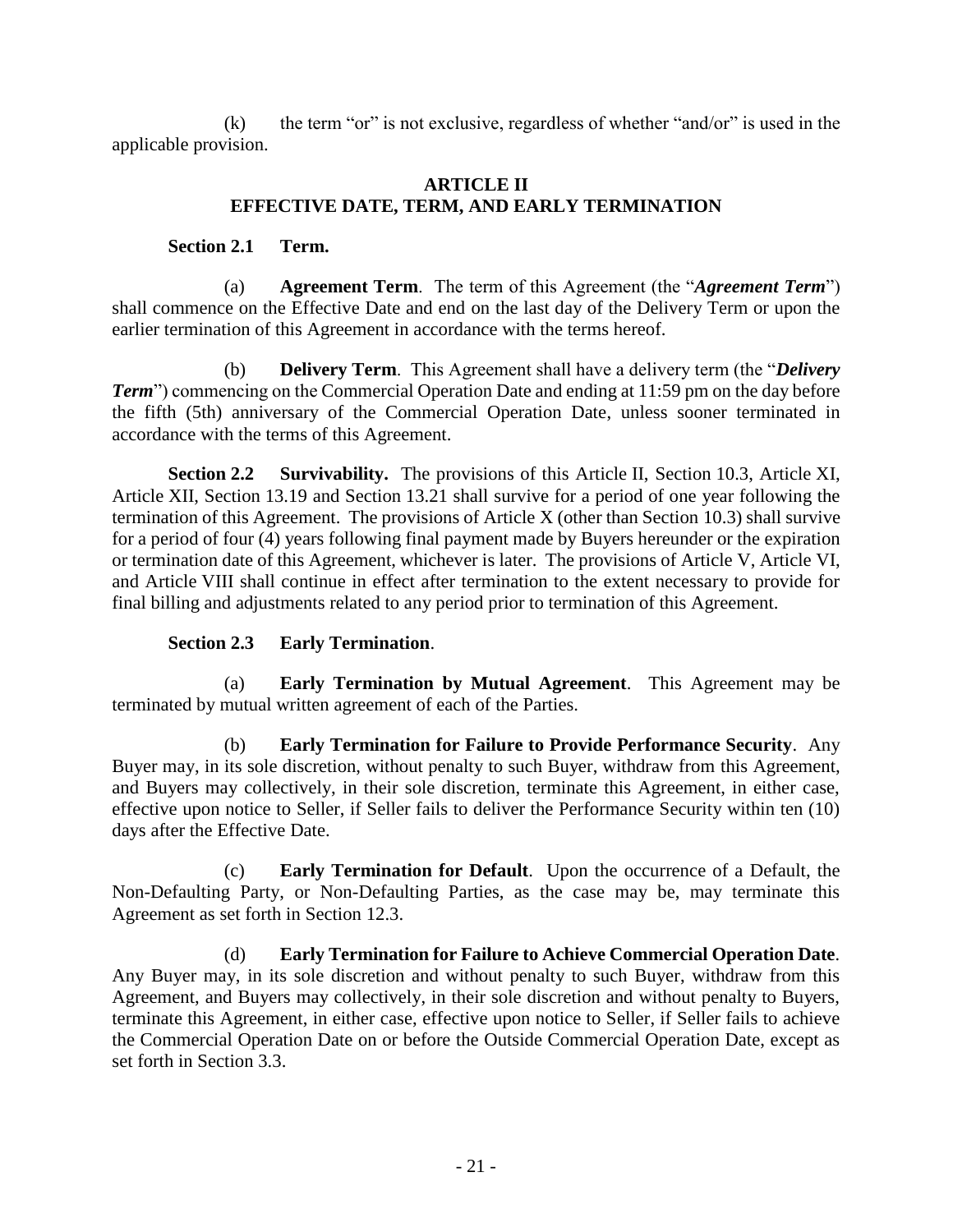(e) **Early Termination for Failure to Maintain EPS, RPS, and SB 859 Compliance.** Any Buyer may, in its sole discretion and without penalty to such Buyer, withdraw from this Agreement, and Buyers may collectively, in their sole discretion and without penalty to Buyers, terminate this Agreement, in either case, effective upon notice to Seller, if (i) at any time the Facility does not satisfy all requirements to be RPS Compliant, EPS Compliant, and SB 859 Compliant, or (ii) Seller does not satisfy the SB 859 Feedstock Requirements for a Contract Year.

(f) **Early Termination for Force Majeure**. This Agreement may be terminated pursuant to Section 13.6(c).

(g) **Early Termination for Business Policies**. SCPPA may, in its sole discretion and without penalty to SCPPA, withdraw from this Agreement without penalty to SCPPA, effective upon notice to Seller for Seller's failure to comply with the provisions set forth in Section 13.25.

(h) **Effect of Termination or Withdrawal**. Any withdrawal from, or early termination of, this Agreement under this Section 2.3 shall be without prejudice to the rights and remedies of a Party for Defaults under Section 12.1. If a Buyer withdraws from this Agreement or this Agreement is terminated with respect to a Buyer (such Buyer, the "**Exiting Buyer**") as provided in this Section 2.3, then:

(i) Each remaining Buyer shall have the right to take over all or a portion of the Exiting Buyer's Percentage of Facility Output by notice to the other Parties within ninety (90) days after such withdrawal or termination and to assume the Exiting Buyer's obligations under this Agreement with respect thereto.

(ii) From the effective date of the withdrawal or termination with respect to the Exiting Buyer until any remaining Buyer elects to take over the Exiting Buyer's Percentage of Facility Output (if ever), (A) the Contract Capacity shall be reduced by an amount equal to the product of the Exiting Buyer's Percentage of Facility Output and the then-current Contract Capacity, (B) each remaining Buyer's and SCPPA Participating Member's Applicable MW Share shall remain unchanged, and (C) each remaining Buyer's Percentage of Facility Output (and the corresponding percentages of total capacity set forth next to each Participating Member on Appendix F) shall be adjusted to equal the percentage equivalent of a fraction, the numerator of which is equal to such Buyer's Applicable MW Share, and the denominator of which is equal to the Contract Capacity, as reduced pursuant to clause (A) of this Section 2.3(h)(ii).

(iii) At such time as any remaining Buyer elects to take over all or a portion of the Exiting Buyer's Percentage of Facility Output as provided in Section 2.3(h)(i):

(A) Such remaining Buyer's Applicable MW Share and the Contract Capacity (as reduced pursuant to Section 2.3(h)(ii)) shall be increased in MW by an amount equal to the Exiting Buyer's Applicable MW Share that such remaining Buyer is taking over; and

(B) Each remaining Buyer's Percentage of Facility Output shall be adjusted to equal the percentage equivalent of a fraction, the numerator of which is equal to such Buyer's Applicable MW Share (or, in the case of SCPPA, the sum of the Applicable MW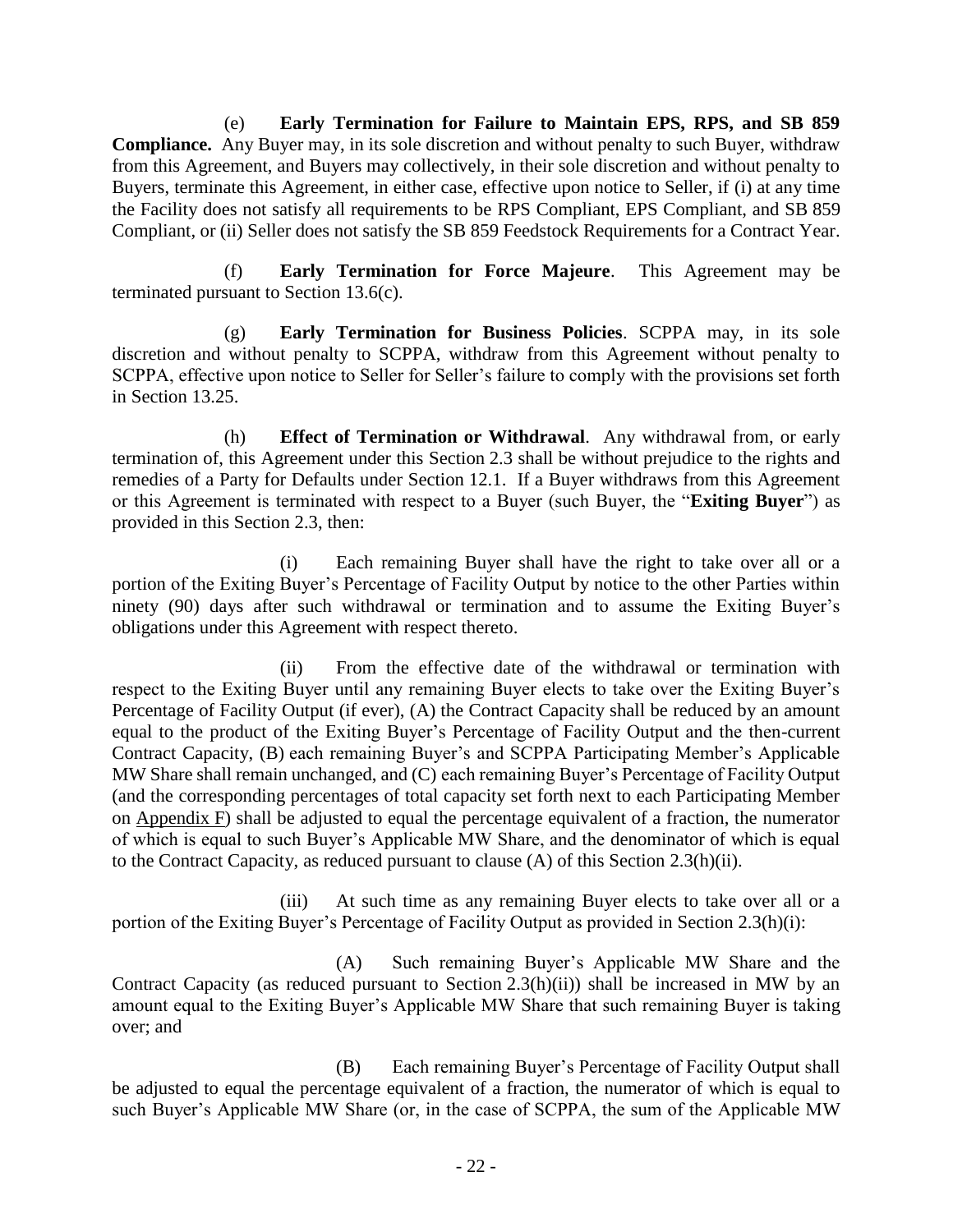Shares of all of SCPPA's Participating Members), as adjusted pursuant to Section  $2.3(h)(iii)(A)$ (if applicable), and the denominator of which is equal to the Contract Capacity, as adjusted pursuant to Section  $2.3(h)(iii)(A)$ .

## <span id="page-27-1"></span>**ARTICLE III PREPARATION OF THE FACILITY**

## <span id="page-27-0"></span>*[Note to draft: Portions of this Article and related provisions and definitions in the Agreement may need to be modified based on the operational status of the Facility.]*

### **Section 3.1 General**.

(a) **Permitting.** Seller, at its expense, shall timely take all steps necessary to obtain all Permits required to maintain and operate the Facility in accordance with the Requirements and for the performance of Seller's obligations hereunder. Seller shall provide to any Buyer any information requested by such Buyer related to such Permits, including information concerning any conditions or requirements set forth in such Permits or any mitigation plans or monitoring programs required by such Permits.

(b) **Meetings with Governmental Authorities.** Seller shall represent the Facility as necessary in all meetings with and proceedings before all Governmental Authorities.

(c) **Other Information.** In addition to the reports required to be delivered under this Agreement, Seller shall provide to Buyers' Agent such other information regarding the operations of Seller, its Subcontractors or the Facility, financial or otherwise, and other data concerning the Seller, its Subcontractors or the Facility as Buyers' Agent may, from time to time, reasonably request.

<span id="page-27-2"></span>**Section 3.2 Subcontracts**. Seller shall cause provisions to be included in each Subcontract that provide: (a) Buyers' Agent with rights of access to the Facility and the work performed under such Subcontract at all reasonable times (but subject to Site safety protocols) and the right to inspect, make notes about, and review all documents and information as Buyers' Agent may reasonably request, subject to redaction of confidential or proprietary information; and (b) that the personnel of, and consultants to, the applicable contractor and Seller shall be available to Buyers' Agent and its agents, representatives and consultants at reasonable times and with prior notice for purposes of discussing any aspect of the Facility or the exercise of Buyers' rights under Section 5.2.

<span id="page-27-3"></span>**Section 3.3 Certification of Commercial Operation Date**. Seller shall provide Buyers' Agent with notice in accordance with Section 13.2 when Seller believes that all conditions precedent to achieving Commercial Operation of the Facility as specified in the definition of "*Commercial Operation*" have been satisfied. Buyers' Agent shall either accept the notice, or reject the notice if reasonable cause exists, *provided* that Buyers' Agent shall not unreasonably withhold, delay or condition any acceptance of such notice, and in any event shall provide in reasonable detail a written description of the reasons for any rejection. Buyers' Agent shall in all cases respond to any such notice within fifteen (15) business days after receipt thereof by Buyers' Agent, and Buyers shall be deemed to have accepted such notice if Buyers' Agent fails to respond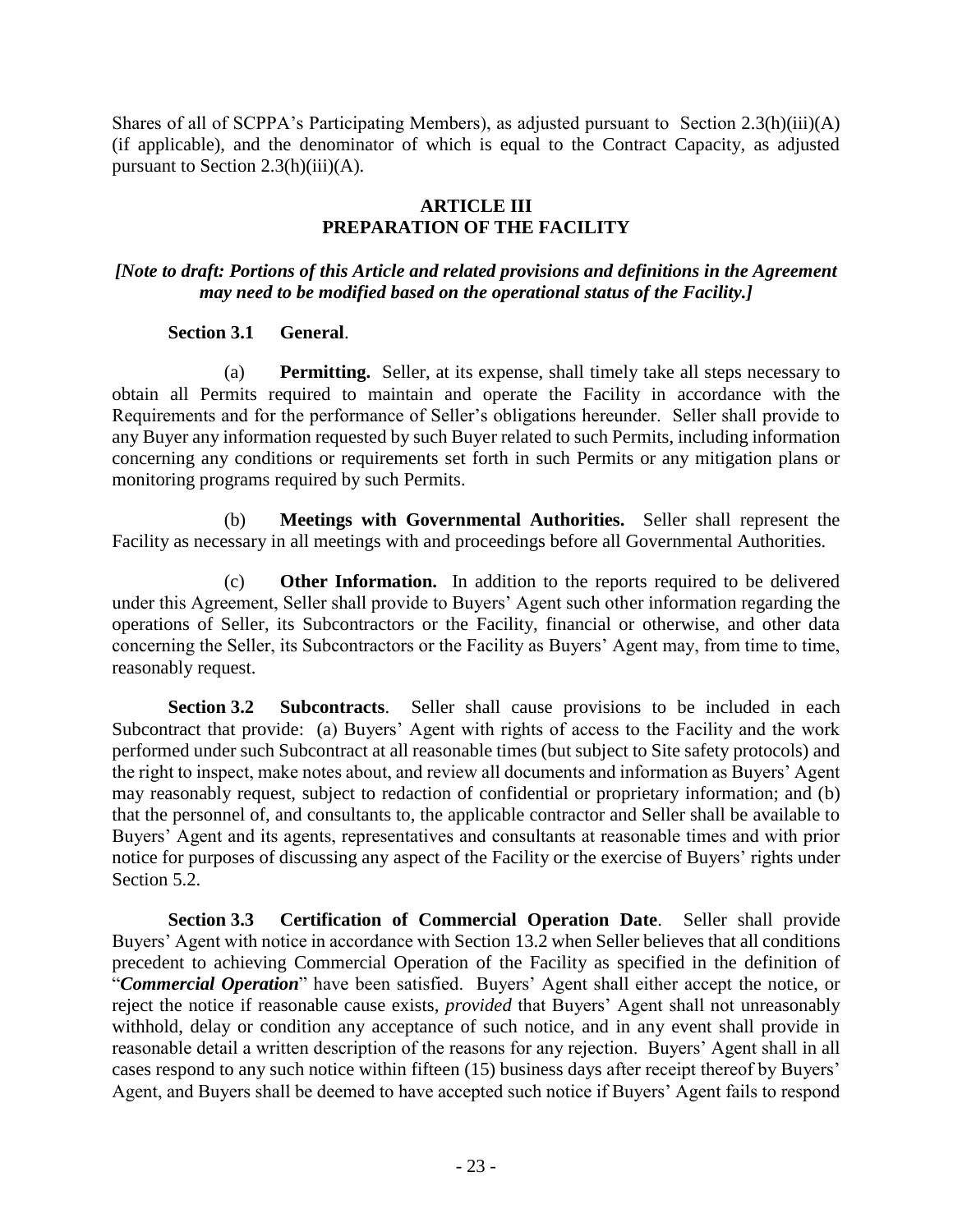in such time. If Buyers' Agent rejects the notice, Seller shall promptly correct any defects or deficiencies and resubmit the notice. The Commercial Operation Date shall be deemed to have occurred as of the date of any Seller notice of Commercial Operation that is accepted (or deemed accepted) by Buyers. So long as Seller provides, in good faith, notice to Buyers' Agent of the achievement of Commercial Operation prior to the Outside Commercial Operation Date, no Buyer may withdraw from this Agreement, and Buyers may not collectively terminate this Agreement under Section 2.3(d) for failure to achieve the Commercial Operation Date under Section 3.4, so long as (a) Buyers' Agent either (i) accepts such notice or (ii) rejects such notice due to minor defects or deficiencies that do not affect the ability of the Facility to be placed in service and operated in accordance with this Agreement, and (b) Seller promptly corrects such minor defects or deficiencies identified by Buyers' Agent. In no event shall any extension of the Outside Commercial Operation Date under this Section 3.3 affect the amount of the Contract Price, notwithstanding any tax benefits lost as a result of the delay of the Commercial Operation Date.

## <span id="page-28-0"></span>**Section 3.4 Commercial Operation Date**.

(a) Seller shall achieve the Commercial Operation Date on or before the Guaranteed Commercial Operation Date. The Guaranteed Commercial Operation Date shall be extended, on a day-for-day basis to the extent Seller is actually, demonstrably and unavoidably delayed in achieving the Commercial Operation Date due to (i) the failure by any Buyer to perform any covenant or obligation under this Agreement, or (ii) Force Majeure.

(b) If Seller fails to achieve the Commercial Operation Date by the Guaranteed Commercial Operation Date (as may be extended pursuant to Section 3.4(a)), Seller shall pay to each Buyer liquidated damages in an amount equal to such Buyer's proportionate share, based on each Buyer's Percentage of Facility Output, of the aggregate amount payable to Buyers. The amount of liquidated damages shall be calculated as (i) the number of days between the Guaranteed Commercial Operation Date and the date upon which either (A) the Commercial Operation Date is achieved, (B) the applicable Buyer withdraws (without penalty to such Buyer) from this Agreement pursuant to Section 2.3, or (C) this Agreement is terminated by Buyers pursuant to Section 2.3, as applicable, multiplied by (ii) **[\_\_\_\_\_\_\_]** Dollars (\$**[\_\_\_\_\_]**) (the "*Daily Delay Damages*"). Daily Delay Damages shall be due and payable in weekly installments for the amounts thereof accrued during the previous week, beginning on the 7th day following the first day after the Guaranteed Commercial Operation Date. Seller shall continue to make such payments of Daily Delay Damages until the Commercial Operation Date is achieved, at which time Seller shall pay all previously accrued and unpaid Daily Delay Damages.

(c) In no event shall the Commercial Operation Date be extended beyond the Outside Commercial Operation Date, which date shall not be subject to extension except by mutual agreement of the Parties.

(d) The damages that Buyers would incur due to Seller's failure to timely achieve the Commercial Operation Date by the Guaranteed Commercial Operation Date would be difficult or impossible to predict with certainty, and it is impractical or difficult to assess actual damages in those circumstances, but the Daily Delay Damages are a fair and reasonable calculation of such damages, and shall be Seller's sole liability and obligation, and Buyers' sole right and remedy, other than withdrawal without penalty from, or termination of, this Agreement, for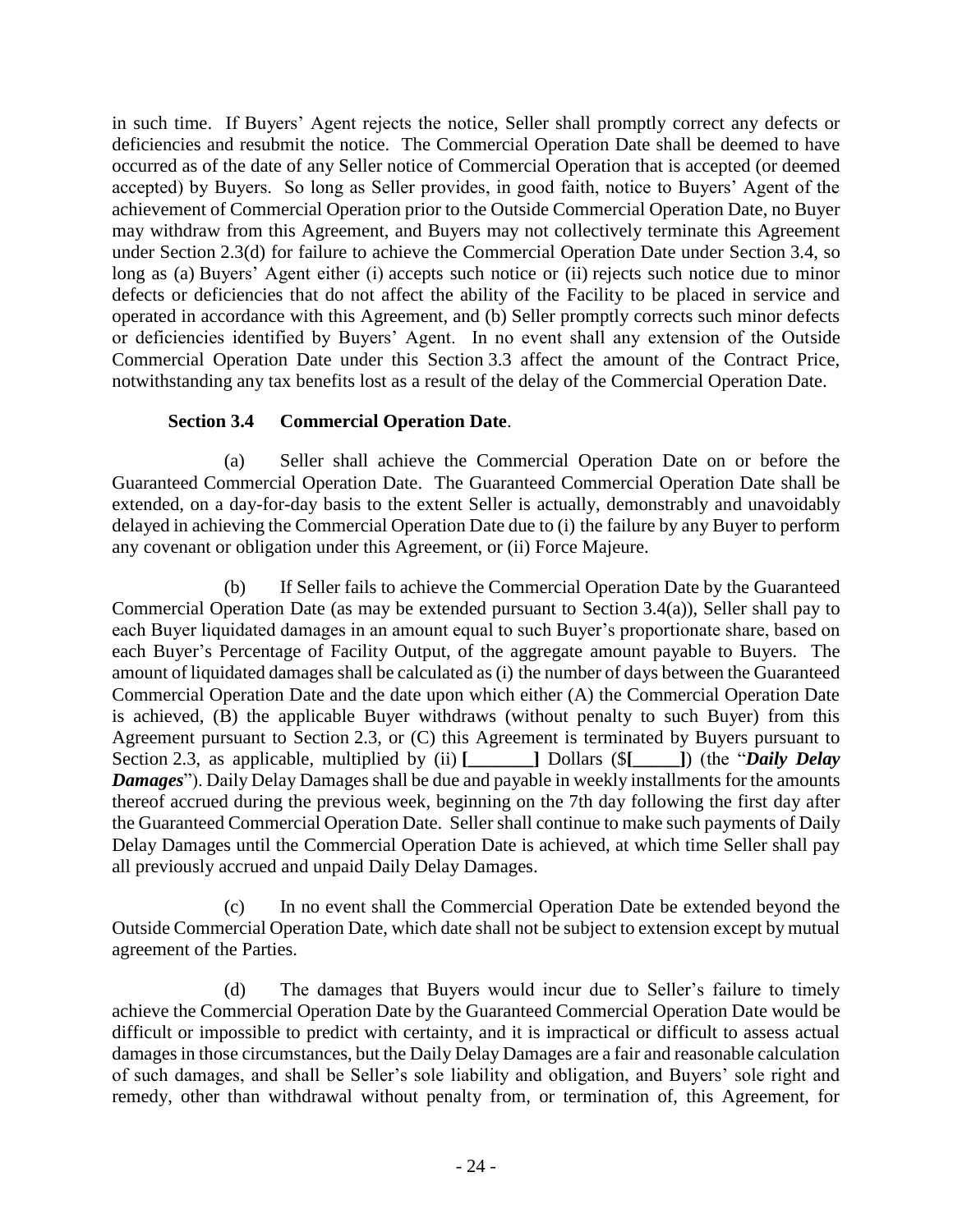Seller's failure to achieve the Commercial Operation Date by the Guaranteed Commercial Operation Date therefor. Notwithstanding the foregoing, the Daily Delay Damages shall not limit any Buyer's right to exercise any right or remedy available under this Agreement or at law or in equity for any Default occurring concurrently with, before or after Seller's delay in achievement of the Commercial Operation Date, or in connection with any termination for failure to achieve the Commercial Operation by the Outside Commercial Operation Date.

**Section 3.5 Decommissioning and Other Costs**. No Buyer shall be responsible for any cost of decommissioning or demolition of the Facility or any environmental or other liability associated with the decommissioning or demolition of the Facility without regard to the timing or cause of the decommissioning or demolition.

## <span id="page-29-2"></span><span id="page-29-0"></span>**ARTICLE IV OPERATION AND MAINTENANCE OF THE FACILITY**

<span id="page-29-1"></span>**Section 4.1 General Operational Requirements**. Seller shall, at all times:

(a) At its sole expense, operate and maintain the Facility (i) in accordance with the Requirements and (ii) in a manner that is reasonably likely to result in a useful life for the Facility of not less than the Delivery Term;

(b) At its sole expense, operate and maintain the Facility in accordance with the Requirements and with due regard for the safety, security and reliability of the interconnected facilities and Transmission System;

(c) Use qualified and trained personnel for managing, operating and maintaining the Facility and for coordinating with Buyers' Agent, and ensure that necessary personnel are available on-site or on-call twenty-four (24) hours per day during the Delivery Term;

(d) Comply with operating and maintenance standards recommended or required by the Facility's equipment suppliers.

**Section 4.2 Environmental Credits.** Seller shall, if applicable, obtain in its own name and at its own expense all pollution or environmental credits or offsets necessary to operate the Facility in compliance with any Requirement of Law.

# <span id="page-29-4"></span><span id="page-29-3"></span>**Section 4.3 Outages**.

(a) On the Effective Date and, for each calendar year thereafter, no later than one hundred twenty (120) days prior to the deadline for providing the CAISO Resource Adequacy filings and proposed maintenance outages for the following year as described in the CAISO Tariff, Seller shall provide Buyers' Agent with its non-binding written projection of all Scheduled Outages for the succeeding calendar year (the "*Scheduled Outage Projection*"). The Scheduled Outage Projection shall include information concerning all projected Scheduled Outages during such period, including (i) the anticipated start and end dates of each Scheduled Outage; (ii) a description of the maintenance or repair work to be performed during the Scheduled Outage; and (iii) the anticipated MW of operational capacity, if any, during the Scheduled Outage. Seller shall use commercially reasonable efforts to notify Buyers' Agent of any change in the Scheduled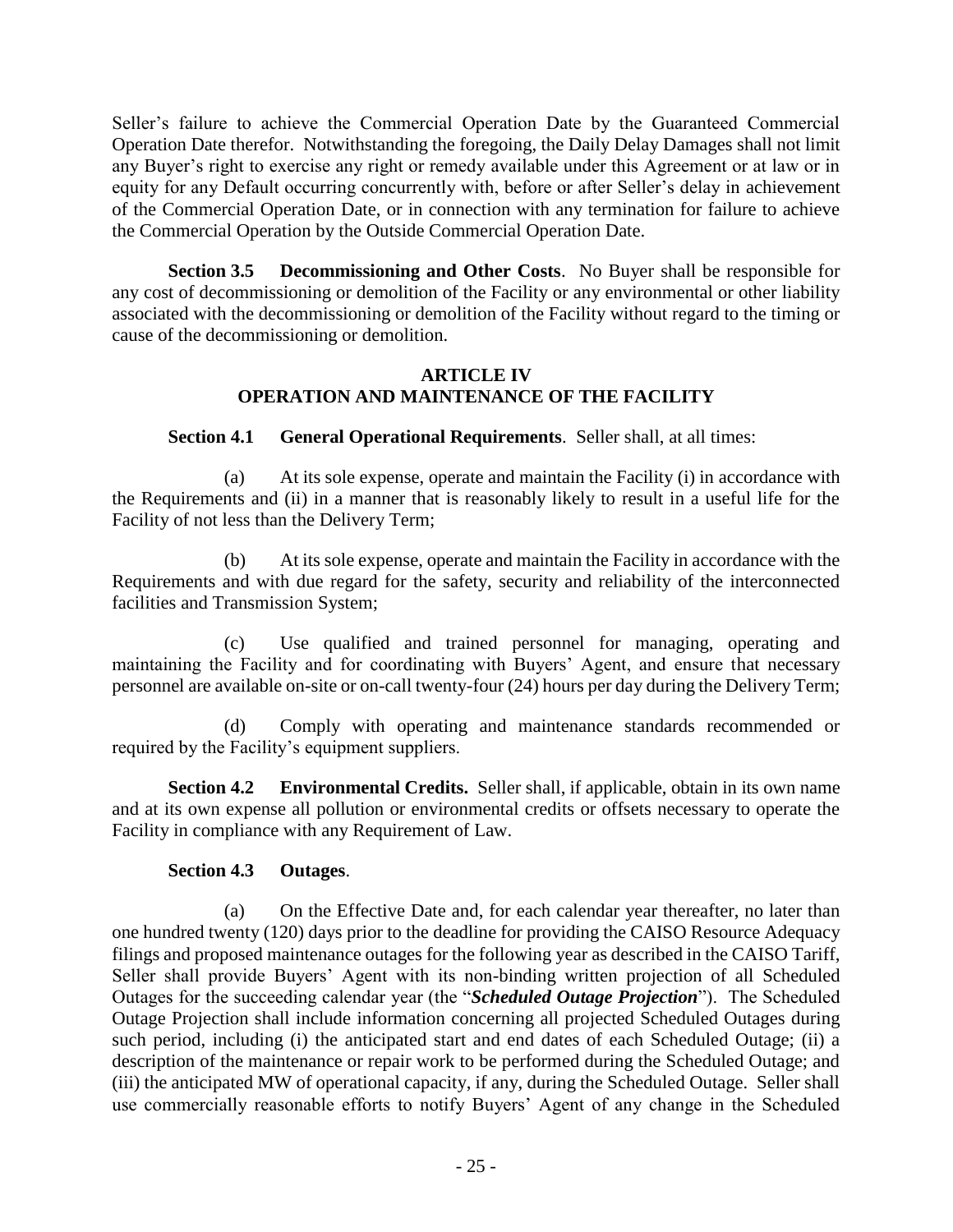Outage Projection fifty-five (55) days prior to the first day of the month of the originally scheduled date of the Scheduled Outage, but in no event later than forty-five (45) days prior to the first day of the month of the originally-scheduled date of the Scheduled Outage.

(b) In addition to reporting outages to Buyers' Agent within any applicable time period for reporting outages under the CAISO Tariff and applicable rules and regulations of the CAISO, immediately upon identification of a situation likely to result in a Forced Outage occurring within a twenty-four (24) hour period that is likely to cause or require removal of the Facility from service, or a reduction in the maximum output capability of the Facility by one (1) MW or more from the value most recently recorded in the generation outage reporting system for the CAISO, Seller shall notify Buyers' Agent. For all other Forced Outages, Seller shall provide Buyers' Agent with as much advance notice as practicably possible, but in all cases, shall notify Buyers' Agent within thirty (30) minutes after the commencement of the Forced Outage. Seller shall provide detailed information concerning each Forced Outage, including (i) the start and anticipated end dates of the Forced Outage; (ii) a description of the cause of the Forced Outage; (iii) a description of the maintenance or repair work to be performed during the Forced Outage; and (iv) the anticipated MW of operational capacity, if any, during the Forced Outage.

# <span id="page-30-1"></span>**ARTICLE V COMPLIANCE DURING OPERATIONS; GUARANTEES**

<span id="page-30-0"></span>**Section 5.1 Guarantees.** Seller warrants that, at the Commercial Operation Date, the Facility shall be free from material defects caused by errors or omissions in design, engineering and construction or repaired as set forth below. Seller further warrants that, throughout the Delivery Term: (a) the Facility will be free and clear of all Liens other than Permitted Encumbrances, and (b) the Facility will be designed, constructed and tested in compliance with the Requirements. Seller also warrants and guarantees that throughout the Delivery Term, it will monitor the operation and maintenance of the Facility and that said operation and maintenance is, and will be, in full compliance with all Requirements applicable to the Facility as of the Effective Date. Without limiting the foregoing, Seller shall promptly repair and/or replace, consistent with Prudent Utility Practice, any component of the Facility that may be damaged or destroyed or otherwise not operating properly and efficiently. Seller shall exercise commercially reasonable efforts to timely undertake all updates or modifications to the Facility, and its equipment and materials, including procedures, programming and software, required by Prudent Utility Practice. Seller shall, at its expense, maintain throughout the Agreement Term an inventory of spare parts for the Facility in a quantity that is consistent with Prudent Utility Practice.

<span id="page-30-2"></span>**Section 5.2 Buyers' Rights to Monitor in General**. Each Buyer shall have the right, and Seller shall permit each Buyer and its Authorized Representative, advisors, engineers and consultants, to observe, inspect, and monitor the operations and activities of the Facility, including for the purpose of ensuring that Seller's fuel supply complies with SB 859. Seller shall cause its personnel, consultants, and contractors to be available to, and cooperate in all reasonable respects with, each Buyer and its Authorized Representative, advisors, engineers, and consultants at reasonable times and with prior notice for purposes of discussing any aspect of the Facility and each Buyer's exercise of its rights under this Section 5.2.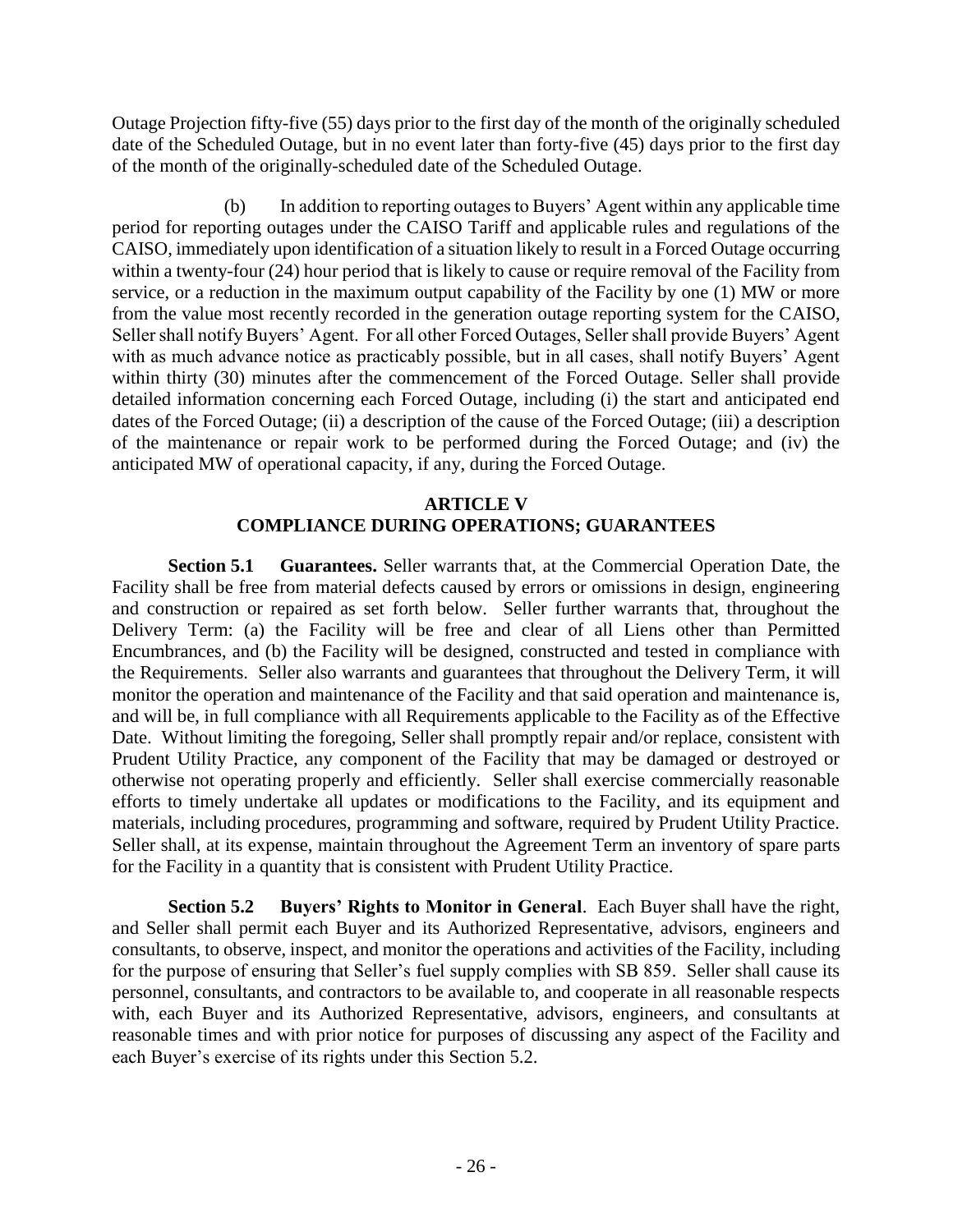<span id="page-31-0"></span>**Section 5.3 Effect of Review by Buyers**. Any review by a Buyer or a Buyer's Authorized Representative of the operation or maintenance of the Facility, or observation of any testing, is solely for the information of such Buyer. Buyers shall have no obligation to share the results of any such review or observations with Seller, nor shall any such review or the results thereof (whether or not the results are shared with Seller), nor any failure to conduct any such review, nor any observation of testing or failure to observe testing, relieve Seller from any of its obligations under this Agreement. By making any such review or observing any such testing, no Buyer makes any representation as to the economic and technical feasibility, operational capability or reliability of the Facility. Seller shall in no way represent to any third party that any such review by a Buyer or a Buyer's Authorized Representative of the Facility thereof, including, but not limited to, any review of the operation or maintenance, is a representation by any Buyer as to the economic and technical feasibility, operational capability or reliability of the Facility. Seller is solely responsible for the economic and technical feasibility, operational capability and reliability thereof.

<span id="page-31-1"></span>**Section 5.4 Quality Assurance Program.** Seller agrees to maintain and comply with a written quality assurance policy ("*Quality Assurance Program*") to be delivered by Seller and approved by Buyers prior to the Commercial Operation Date, and Seller shall cause all work performed on or in connection with the Facility to materially comply with said Quality Assurance Program.

**Section 5.5 No Liens.** Except as otherwise permitted by this Agreement, the Facility shall be owned by Seller during the Agreement Term. Seller shall not sell or otherwise dispose of or create, incur, assume or permit to exist any Lien (other than Permitted Encumbrances) on any portion of the Facility or any other property or assets that are related to the operation, maintenance and use of the Facility without the prior written approval of Buyers' Agent.

## <span id="page-31-3"></span><span id="page-31-2"></span>**Section 5.6 Performance Security**.

(a) Within ten (10) days after the Effective Date, Seller shall furnish to each Buyer (i) one or more letters of credit issued by Qualified Issuers in the form attached hereto as Appendix  $C$ , or (ii) cash (to be held in an escrow account pursuant to an escrow agreement with a Qualified Issuer in form and substance satisfactory to Buyers (an "*Escrow Account*")), or a combination of the two, and in the aggregate amount of **[\_\_\_\_\_\_\_\_\_\_\_\_\_\_\_\_\_\_\_]** Dollars (\$**[\_\_\_\_\_\_\_\_\_\_]**), and delivered to each Buyer in an amount equal to such Buyer's proportionate share of such aggregate amount based on such Buyer's Percentage of Facility Output, which, in each case, shall guarantee Seller's obligations under this Agreement ("*Performance Security*"), and which Seller shall maintain in full force and effect until the end of the Delivery Term or until Buyers are required to return the Performance Security to Seller as set forth in Section 5.6(b) below.

(b) Each Buyer shall return its proportionate share of the unused portion of the Performance Security, if any, to Seller promptly after: (i) the Agreement Term has ended and (ii) all obligations of Seller arising under this Agreement are paid (whether directly or indirectly such as through set-off or netting) or performed in full.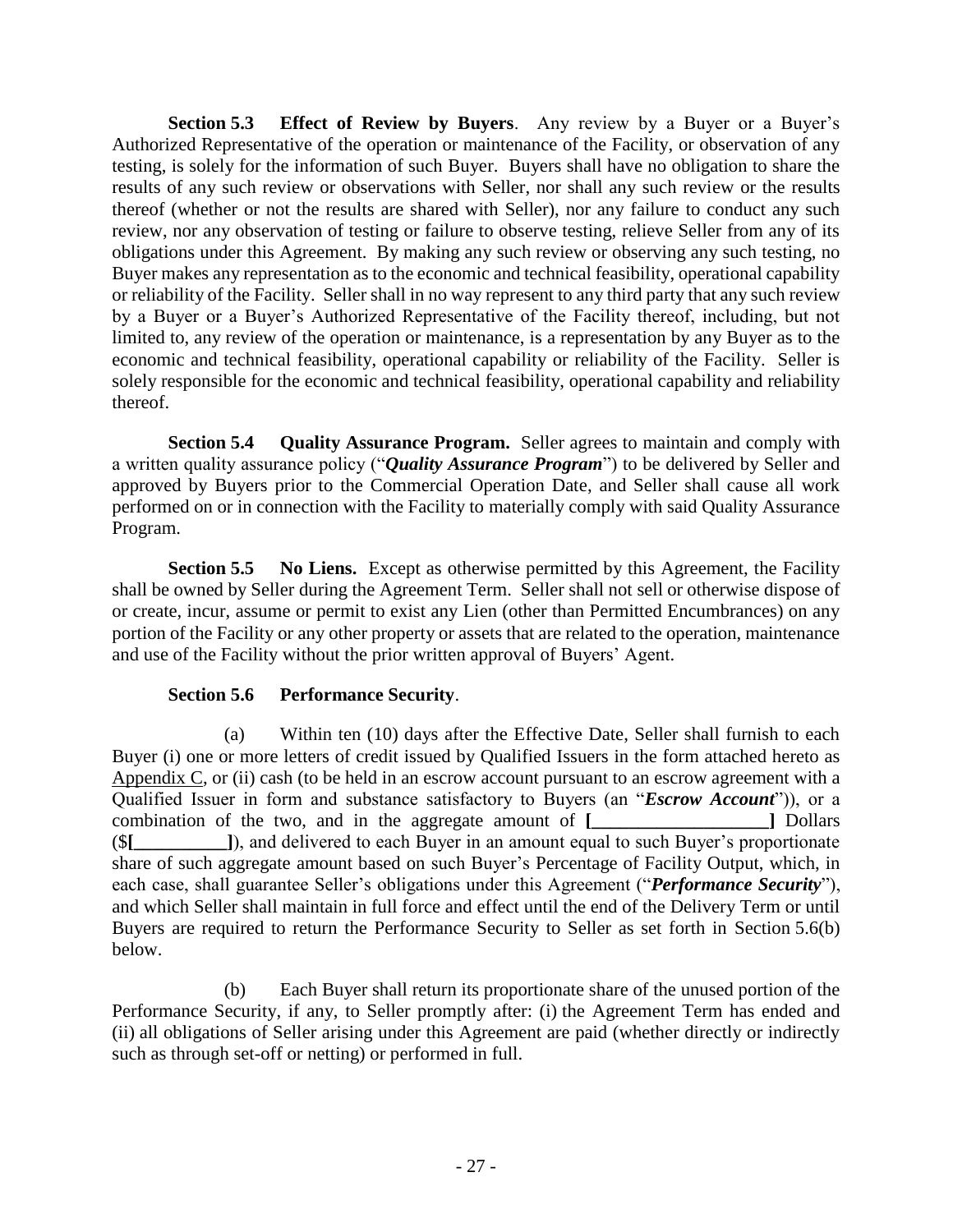(c) Each Buyer may draw on its proportionate share of the Performance Security (i) at any time following Seller's failure to timely pay Daily Delay Damages when due hereunder in the amount of such Daily Delay Damages, (ii) upon Seller's failure to make any other payment due to Buyers hereunder in the amount of such unpaid payment, including any Termination Payment, or (iii) if the amount of an invoice is less than the amount of an SB 859 Withholding as set forth in Section 7.7(e), *provided*, that, in the case of a draw under clause (ii), any such amount shall have been invoiced to Seller, or Seller shall have otherwise been notified thereof. Each Buyer may draw all or any part of such amounts due to such Buyer from any form of security under this Section 5.6, and in any sequence such Buyer may elect, in its sole discretion. Any failure of, or delay by, a Buyer in electing to draw any amount from the Performance Security shall in no way prejudice Buyer's rights to subsequently recover such amounts from the Performance Security or in any other manner. Within seven (7) days following any draw by any Buyer on its proportionate share of the Performance Security, Seller shall replenish the amount drawn such that the Performance Security is restored to the applicable amount set forth in Section 5.6(a).

(d) Seller shall notify each Buyer of the occurrence of a Downgrade Event within seven (7) days after obtaining knowledge of the occurrence of such event. If a Downgrade Event occurs at any time, Seller shall replace, in accordance with this Section 5.6, the Performance Security from the Person that has suffered the Downgrade Event within five (5) days of Seller's knowledge of such Downgrade Event. Such replacement security shall meet the requirements of this Section 5.6. If the replacement Performance Security is not provided by Seller, each Buyer shall have the right to demand payment of the full amount of its proportionate share of such Performance Security, and each Buyer shall retain such amount in order to secure Seller's obligations under this Agreement; *provided* that if and to the extent such amount exceeds payment and performance in full of all of Seller's obligations under this Agreement, each Buyer shall refund the excess to Seller promptly after all such obligations of Seller under this Agreement have been paid or performed in full.

(e) If any Performance Security is in the form of a letter of credit, then Seller shall provide, or cause to be provided, a replacement letter of credit from a Qualified Issuer or cash (to be held in an Escrow Account), in the amount required under this Section 5.6 within five (5) days of notice from any Buyer to Seller requesting such replacement Performance Security after the occurrence of any one of the following events: (i) the failure of the issuer of the letter of credit, by at least 60 days prior to the expiration of the letter credit, to extend such letter of credit; (ii) the failure of the issuer of the letter of credit to immediately honor any Buyer's properly documented request to draw on such letter of credit; or (iii) the issuer of the letter of credit becomes bankrupt. If the replacement Performance Security is not delivered in accordance with this Section 5.6(e), each Buyer shall have the right to demand payment of its proportionate share of such Performance Security, and each Buyer shall retain such amount in order to secure Seller's obligations under this Agreement; *provided* that, if and to the extent such retained amount exceeds payment and performance in full of all of Seller's obligations under this Agreement, each Buyer shall refund the excess to Seller promptly after all such obligations of Seller under this Agreement shall have been paid or performed in full.

(f) Seller shall, from time to time as requested by any Buyer or Buyers' Agent, execute, acknowledge, record, register, deliver and file all such notices, statements, instruments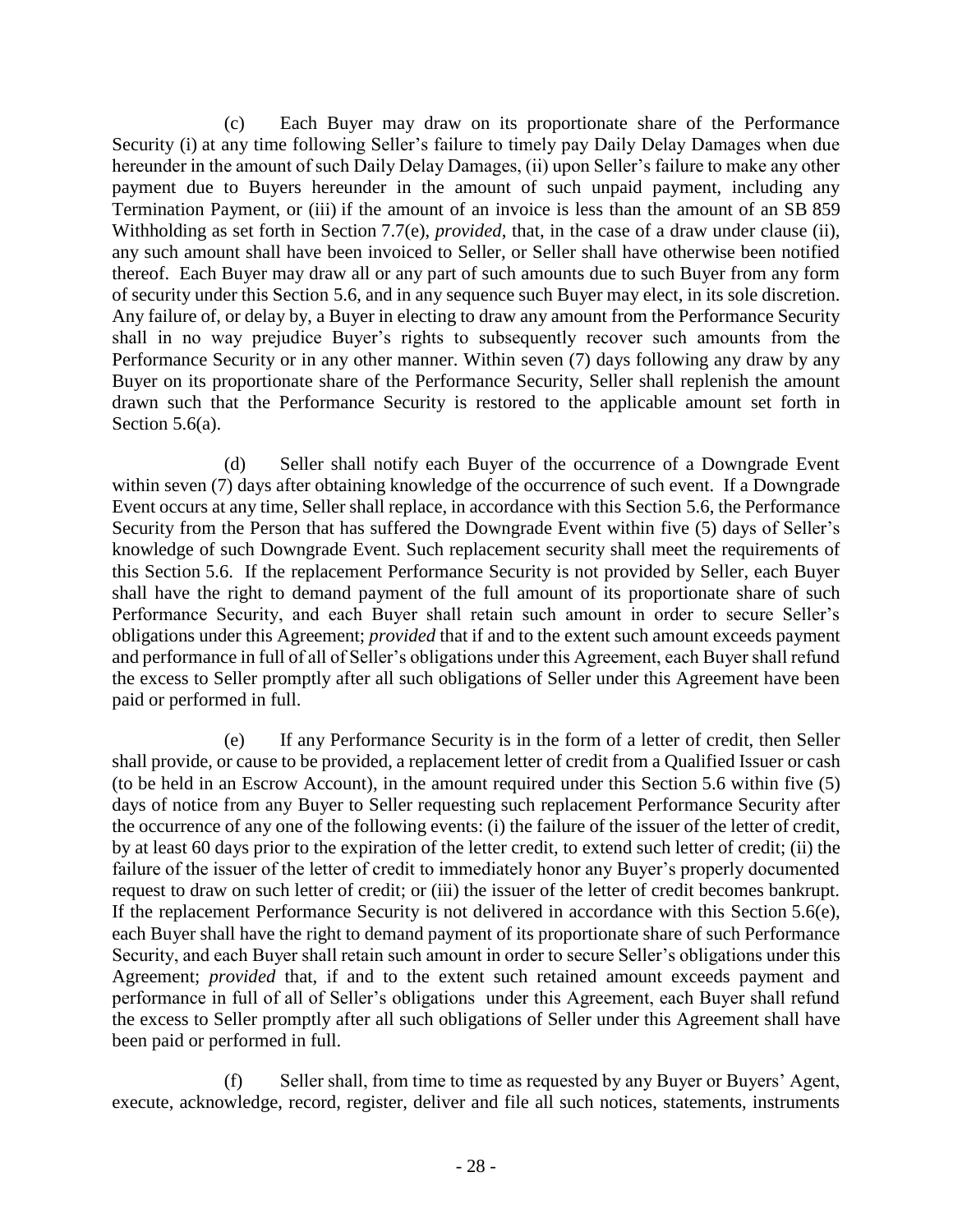and other documents as may be necessary or advisable to render fully valid, perfected and enforceable under all Requirements of Law the Performance Security (including any Ancillary Documents required therefor) and the rights, Liens and priorities of Buyers with respect to such Performance Security.

(g) Notwithstanding the other provisions of this Agreement, the Performance Security: (i) constitutes security for, but is not a limitation of, Seller's obligations under this Agreement, and (ii) shall not be Buyers' exclusive remedy against Seller for Seller's failure to perform in accordance with this Agreement.

### <span id="page-33-2"></span><span id="page-33-1"></span>**ARTICLE VI PURCHASE AND SALE OF PRODUCT**

<span id="page-33-0"></span>**Section 6.1 Purchase by Buyers**. On and after the Commercial Operation Date and continuing for the Delivery Term, Seller shall sell and deliver, and each Buyer shall purchase and receive at the Point of Delivery, its Percentage of Facility Output of the Products associated with Facility Energy at the applicable Contract Price, except that in no event shall (a) Buyers be obligated to purchase or receive more than **[\_\_]** MWh in the aggregate in any hour or more than **[\_\_]** MW in the aggregate in any instant, nor (b) any individual Buyer be obligated to purchase or receive, in any hour, more than the percentage of **[\_\_]** MWh corresponding to its Percentage of Facility Output or, in any instant, more than the percentage of **[\_\_]** MW corresponding to its Percentage of Facility Output.

**Section 6.2 Seller's Failure**. Seller shall neither (a) procure Energy from sources other than the Facility for sale and delivery pursuant to this Agreement, nor (b) unless excused by Force Majeure or a Buyer's failure to perform, sell to a third party all or any part of the Products required to be delivered by Seller under this Article VI, Article VII, Article VIII or Article IX.

<span id="page-33-3"></span>**Section 6.3 Buyers' Failure.** Unless excused by Force Majeure or Seller's failure to perform, and except during any Curtailment Period, if any Buyer fails to receive at the Point of Delivery all or any part of the Facility Energy required to be received by Buyers under this Article VI, Article VIII, or Article IX, such Buyer shall, on the date payment would otherwise be due to Seller, pay Seller Cover Damages; *provided* that Seller shall use commercially reasonable efforts to resell any Facility Energy and Environmental Attributes not able to be received by such Buyer. "*Cover Damages*" means the positive difference, if any, obtained by subtracting (i) the amount for which Seller, acting in a commercially reasonable manner, resells any such Facility Energy and, if applicable, Environmental Attributes (or, absent any such sales despite using commercially reasonable efforts to procure such sales, zero dollars (\$0)) from (ii) the applicable prices that would have been payable by SMUD, MID, TID, or SCPPA's Participating Members, as applicable, for the applicable portion of Facility Energy, and, if applicable, Environmental Attributes not received by such Buyer. Seller shall provide any Buyer that fails to receive all of any part of its portion of the Facility Energy with prompt written notice of the Cover Damages together with back-up documentation.

<span id="page-33-4"></span>**Section 6.4 Nature of Remedies**. The Parties acknowledge and agree that the damages that Buyers would incur as a result of Seller's failure as described in Section 6.2 or that Seller would incur as a result of any Buyer's failure as described in Section 6.3 would be difficult or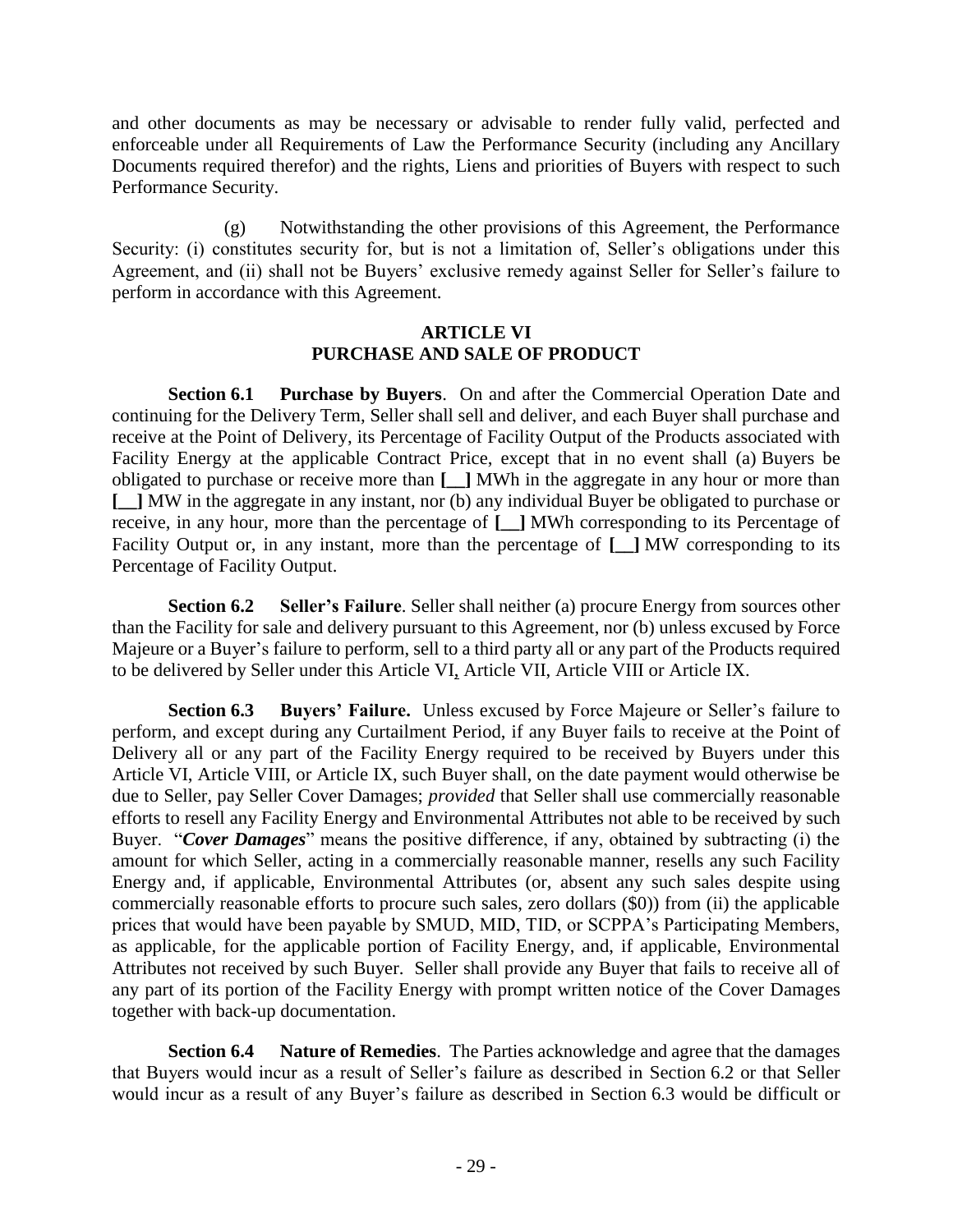impossible to predict with certainty, and it is impractical and difficult to assess actual damages in those circumstances, and the liquidated damages set forth in Section 6.2 and Section 6.3 are fair and reasonable calculations of such damages. To the extent permitted by law, (a) the remedy set forth in Section 6.2 is in addition to, and not in lieu of, any other right or remedy of any Buyer under this Agreement or otherwise, for failure of Seller to sell and deliver the Products as and when required by this Agreement, and (b) the remedy set forth in Section 6.3 is the sole and exclusive remedy of Seller for any failure by any Buyer to receive the Product as and when required by this Agreement, and all other remedies and damages for any such failure are hereby waived by Seller.

### <span id="page-34-1"></span>**ARTICLE VII TRANSMISSION AND SCHEDULING; TITLE AND RISK OF LOSS**

# <span id="page-34-0"></span>**Section 7.1 In General**.

(a) Seller shall arrange for, and shall bear all risks and benefits associated with, delivery of all Facility Energy to the Point of Delivery, including the arrangement of and payment for the interconnection of the Facility to the CAISO grid and any Transmission Services required to deliver Facility Energy to the Point of Delivery at the CAISO grid, including charges related to control area services, export capability fees, inadvertent energy flows, interconnection costs, transmission losses to the Point of Delivery, the transmission of Facility Energy, and transformer crossover fees associated with the transmission of Energy from the on-site substation to the Point of Delivery.

(b) Each Buyer shall be obligated to pay for its proportionate share of all Facility Energy delivered to the Point of Delivery, and each Buyer shall arrange for, and shall bear all risks associated with, acceptance of its proportionate share of Facility Energy from the Point of Delivery.

# <span id="page-34-2"></span>**Section 7.2 Scheduling Coordinator; CAISO Cost Allocation.**

(a) Buyers shall designate the Scheduling Coordinator to cause the Scheduling of Facility Energy to and at the Point of Delivery.

(b) Seller shall be responsible for and shall pay for all CAISO Costs, except that, notwithstanding the foregoing, each Buyer shall be obligated to either pay to the CAISO or reimburse Seller for any and all costs or charges under a Settlement Statement incurred by Seller because of such Buyer's failure to perform any covenant or obligation set forth in this Agreement to the extent such costs or charges are not already included in Cover Damages or in the Contract Price. Notwithstanding anything to the contrary contained herein, for the purposes of this Section 7.2(b), CAISO Costs do not include revenues associated with the delivery of Energy to the CAISO.

# <span id="page-34-3"></span>**Section 7.3 Forecasting and Scheduling of Energy**.

(a) Except upon the occurrence of a curtailment under Section 7.4, Buyers shall cause the Scheduling Coordinator to Schedule all Facility Energy in a reasonable and prudent manner in accordance with the CAISO Tariff, NERC and WECC operating policies and criteria, and any other applicable guidelines, and the Scheduling procedures provided in or developed under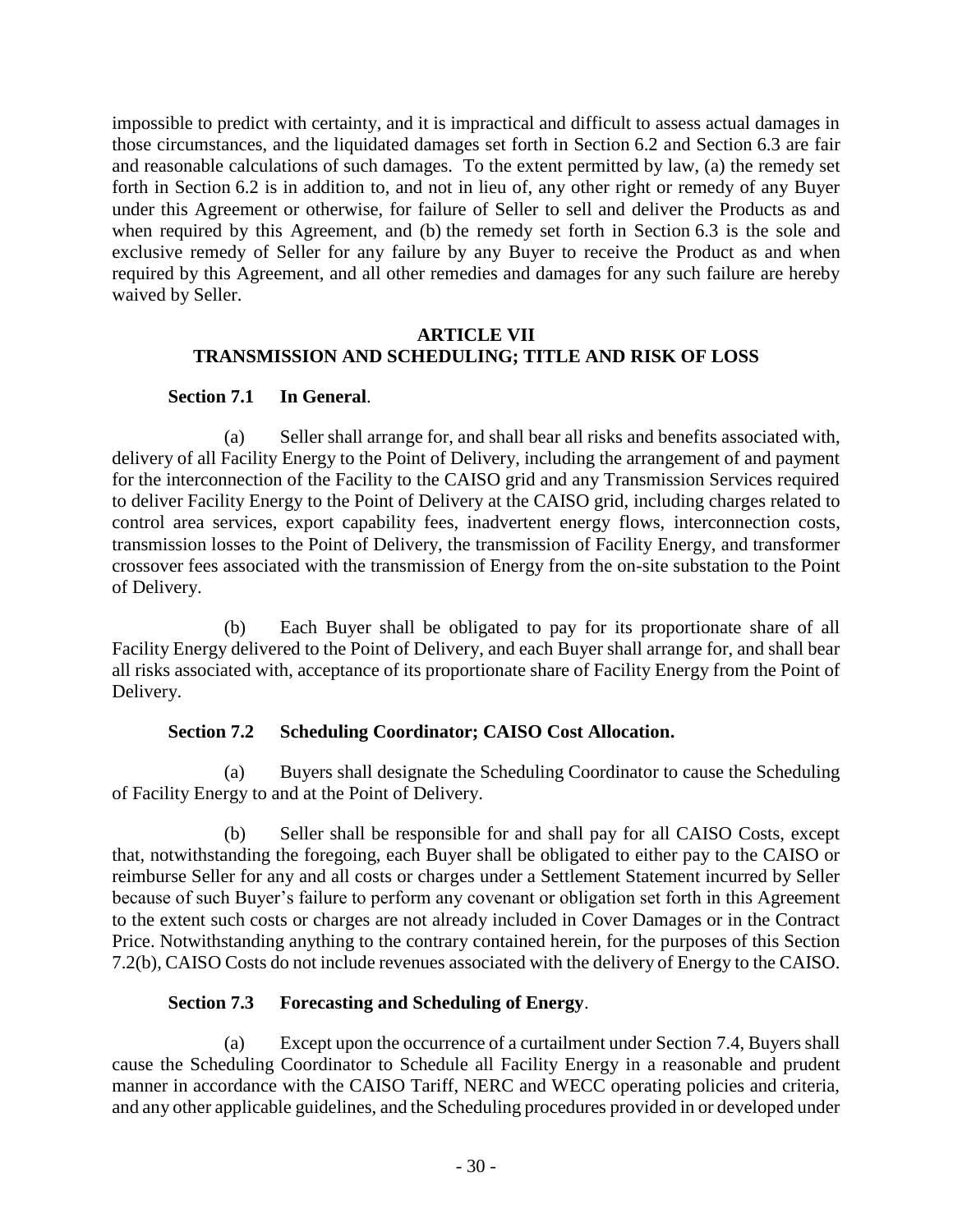this Section 7.3. Seller, at its own cost, shall install metering, telemetry and control equipment so as to be able to provide Facility Energy to the Point of Delivery and respond to CAISO, Transmission Provider, or reliability coordinator's dispatch orders.

(b) Seller shall provide, or shall cause its designee to provide, to Buyers and the Scheduling Coordinator the following non-binding forecasts, any updates to such forecasts, and any other forecasts or updates required by WECC, based on the most current forecast of Facility Energy:

(i) At least one-hundred twenty (120) days before (a) the scheduled Commercial Operation Date and (b) the beginning of each Contract Year for the Facility, a nonbinding forecast of each Month's average-day deliveries of Facility Energy from the Facility, for the following eighteen (18) Months.

(ii) No later than sixty (60) days before the beginning of each Month during the Delivery Term, a non-binding forecast of each day's average hourly deliveries of Facility Energy for such Month.

(iii) No later than fourteen (14) days before the beginning of each Month during the Delivery Term, a non-binding forecast of each day's average hourly deliveries of Facility Energy for the following Month.

(iv) On the first Business Day of each calendar week during the Delivery Term, a non-binding forecast of each day's average deliveries of Facility Energy, by hour, for the following fourteen (14) days.

(v) By 5:30 a.m. Pacific Prevailing Time on the Business Day immediately preceding each day of delivery of Facility Energy during the Delivery Term, a copy of a non-binding hourly forecast of deliveries of Facility Energy for each hour of the immediately succeeding day. Any forecast provided on a day prior to any non-Business Day shall include forecasts for the immediate day, each succeeding non-Business Day and the next Business Day. Seller shall, by 9:00 a.m. Pacific Prevailing Time, provide a copy of any updates to such forecast indicating a change in forecasted Facility Energy from the then-current forecast.

(vi) Prior to 12:00 p.m. Pacific Prevailing Time of the Business Day immediately preceding each WECC Prescheduling Day for each hour of the Delivery Day (as defined by WECC) in MW or MWh units (as applicable), in the format reasonably designated by the Scheduling Coordinator, a non-binding preschedule forecast of Facility Energy via email. The pre-scheduled amounts of Facility Energy shall be the good faith estimate of Seller or Seller's designee of the anticipated delivery of Facility Energy at the time. A forecast provided a day prior to any non-Business Day shall include forecasts for the next day, each succeeding non-Business Day and the next Business Day. Seller or Seller's designee shall provide a copy of any and all updates to the forecast of the Facility's availability from the then-current forecast. Except for Forced Outages, Seller shall operate the Facility with the objective that, for each hour scheduled, the actual Facility availability shall be maintained in accordance with the preschedule plan submitted to the Scheduling Coordinator.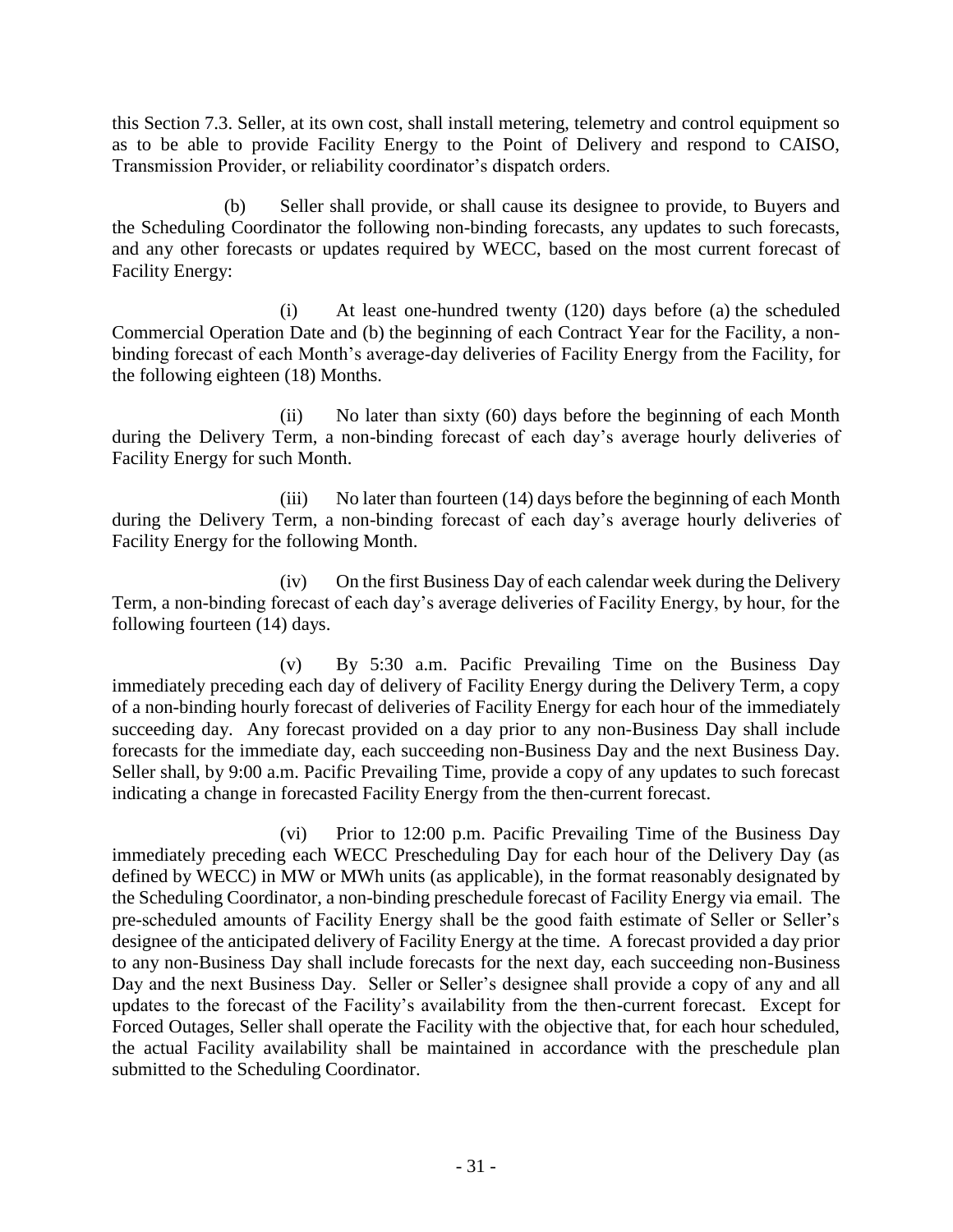(c) Seller shall notify the Scheduling Coordinator via email, telephone, or other mutually acceptable method, of any outage no later than one-hundred five (105) minutes prior to the start of such Scheduling hour, or such other limit as specified in the CAISO Tariff. Seller shall notify the Scheduling Coordinator of other unanticipated changes in availability by email or telephone as promptly as reasonably possible. Any notice delivered under this Section 7.3(c) shall include the reason for the outage and an estimated duration of the outage. Once the outage has ended, Seller shall notify the Scheduling Coordinator that the outage has ended, the cause of the outage, and the actions taken to resolve the outage in order for the CAISO outage report to be updated accordingly.

(d) Throughout the Delivery Term, Seller shall provide to each Buyer and Participating Member the following data on a real-time basis, and in a format that reasonably allows such Buyer and Participating Member, as applicable, to copy, paste or otherwise use such data:

(i) Read-only access to megawatt capacity and any other Facility availability information required in accordance with CAISO requirements;

(ii) Read-only access via secure login credentials to Energy output information collected by the SCADA system for the Facility; *provided* that if any Buyer is unable to access the Facility's SCADA system, then upon written request from such Buyer, Seller shall provide Energy output information and meteorological measurements through such other format as may be mutually acceptable to Seller and such Buyer, all as may be updated from time to time based on advancements in technology in accordance with Prudent Utility Practices; and

(iii) Read-only access to all Electric Metering Devices.

# **Section 7.4 Curtailment**.

(a) Seller shall reduce deliveries of Facility Energy to the Point of Delivery immediately upon notice from Buyers' Agent, the CAISO, a Transmission Provider, or any balancing authority or reliability entity during Curtailment Periods affecting any Buyer. Any reduction pursuant to such a notice under this Section 7.4(a) shall be made ratably between the Buyers. Any Buyer affected by such a reduction shall not be obligated to pay Seller for the amount of reduced Facility Energy arising during a curtailment under this Section 7.4(a). If required by Buyers' Agent, the CAISO, a Transmission Provider, or any balancing authority or reliability entity, Seller shall provide the capability to implement curtailments and adjust ramp rates, megawatt output, and (if applicable) megavar output in real-time by means of setpoints received from the SCADA system of Seller. Any such reduction of deliveries of Facility Energy shall be allocated on a pro-rata basis among any affected Buyers in accordance with such Buyer's Percentage of Facility Output.

(b) In addition to the curtailments described in Section 7.4(a), each Buyer may curtail deliveries of the Applicable MW Share of itself or, in the case of SCPPA, the Participating Members, as applicable, at any time and for the duration specified by such Buyer. Each Buyer shall provide a minimum of ten (10) minutes' notice to Seller of a request for curtailment under this Section 7.4(b), and Seller shall comply with such request in accordance with Prudent Utility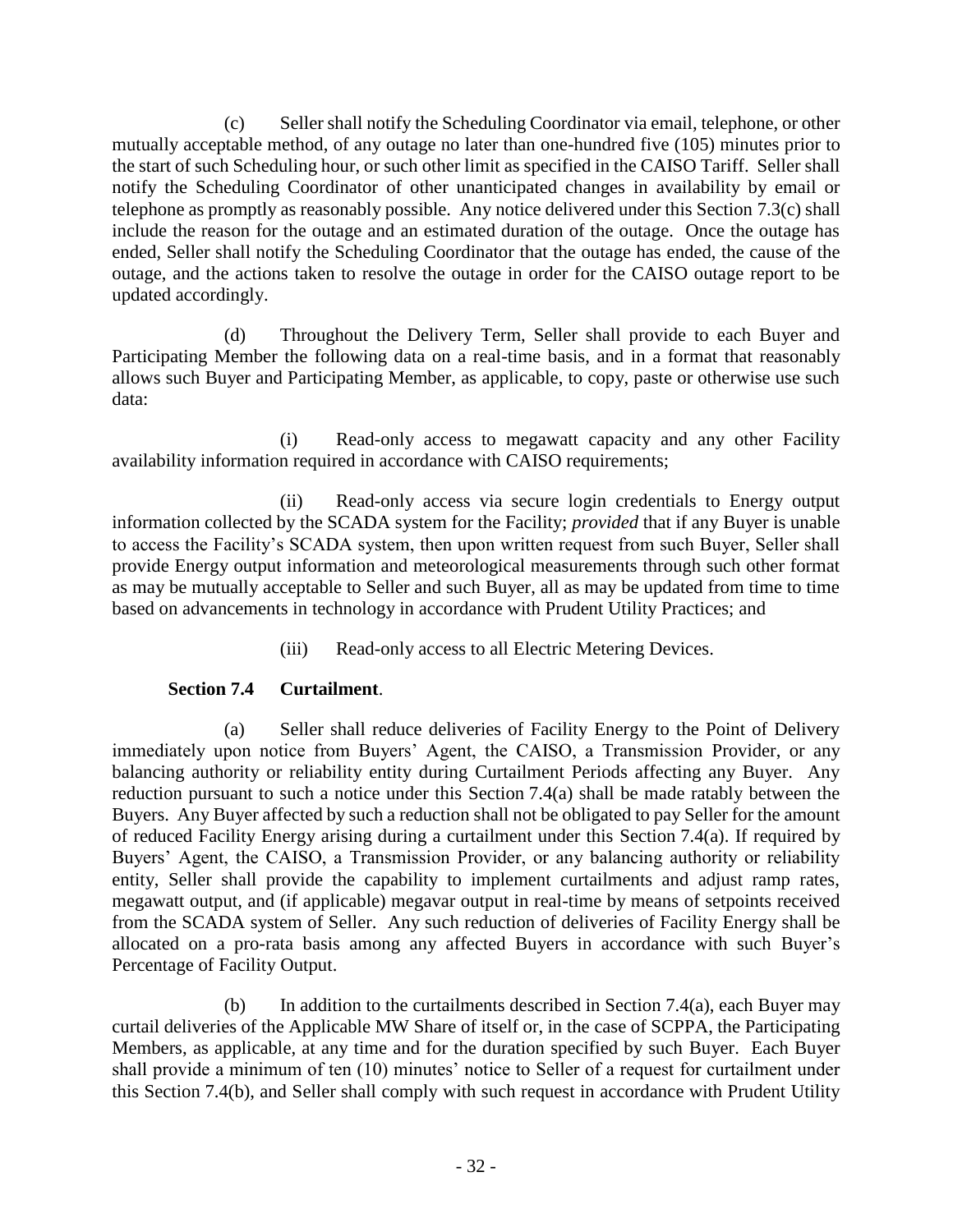Practices. In its curtailment notice to Seller, such Buyer shall indicate the duration of the curtailment period, which shall be for a minimum of fifteen (15) minutes, and the time at which such Buyer requests Seller to resume delivery of the Facility Energy to such Buyer, in accordance with the Applicable MW Share of its respective Buyers or SCPPA's Participating Members, as applicable. To the extent a Buyer requests any change in the duration of the requested curtailment period, Seller shall effectuate any such change no later than ten (10) minutes following notice from such Buyer's notification to Seller of the proposed change to curtailment. Seller shall respond to any Buyer's curtailment notices (including the end of such curtailment periods) in accordance with Prudent Utility Practices. Each applicable Buyer shall pay Seller for any Deemed Generated Energy during any curtailment under this Section 7.4(b) in an amount equal to the Contract Price; *provided*, *however*, (i) Seller shall use commercially reasonable efforts to sell any such Deemed Generated Energy to third parties at a positive price to the extent permitted under the CAISO Tariff, and (ii) each Buyer shall only be obligated to pay for Deemed Generated Energy during any curtailment under this Section 7.4(b) to the extent the aggregate Deemed Generated Energy under this Section 7.4(b) attributable to such Buyer during any Contract Year exceeds **[\_\_]** MWh. To the extent such Deemed Generated Energy is sold to a third party, (i) the obligation to pay the amounts set forth above for a curtailment by a Buyer under this Section 7.4(b) shall be reduced accordingly by an amount equal to the net proceeds Seller receives from such sales of Deemed Generated Energy (after subtracting any Scheduling fees, wheeling charges, and other associated costs, fees, and any other reasonable expenses incurred by Seller in connection with such sales), and (ii) any Environmental Attributes not sold with such Deemed Generated Energy shall be delivered in proportion with the Applicable MW Share, at no additional cost to such Buyers.

(c) "*Deemed Generated Energy*" means the amount of Energy, expressed in MWh, that the Facility would have produced and delivered to the Point of Delivery, but for a curtailment event arising under this Section 7.4, which amount shall be equal to (i) the amount of MWh provided for in Seller's most recently delivered forecast applicable to the curtailment event, less (ii) the amount of Facility Energy delivered to the Point of Delivery during the curtailment event, if any, or, if there is no forecast available, (A) an amount of MWh calculated based on an equation that incorporates relevant Facility and feedstock availability, weather and other pertinent data for the period of time during the curtailment event in order to approximate the amount of Facility Energy that would have been delivered, less (B) the amount of Facility Energy delivered to the Point of Delivery during the curtailment event, if any; *provided* that, (1) if the applicable difference calculated pursuant to either of the formulas provided above is negative, the Deemed Generated Energy shall be zero (0), and (2) in no event shall Deemed Generated Energy be greater than **[\_\_]** MWh in the aggregate for any hour. The equation in (A) and (B) shall be subject to review and approval by Buyers' Agent.

**Section 7.5 No Payment.** No Buyer shall be obligated to pay Seller for any Facility Energy that is not or cannot be delivered to the Point of Delivery for any reason (including Force Majeure), except as otherwise stated in Section 7.4.

**Section 7.6 Title; Risk of Loss.** As between the Parties, Seller shall be deemed to be in exclusive control (and responsible for any damages or injury caused thereby) of all Energy prior to and at the Point of Delivery, and each Buyer shall be deemed to be in exclusive control (and responsible for any damages or injury caused thereby), of its proportionate share of the Energy after the Point of Delivery. Seller warrants that it will deliver Product to Buyers free and clear of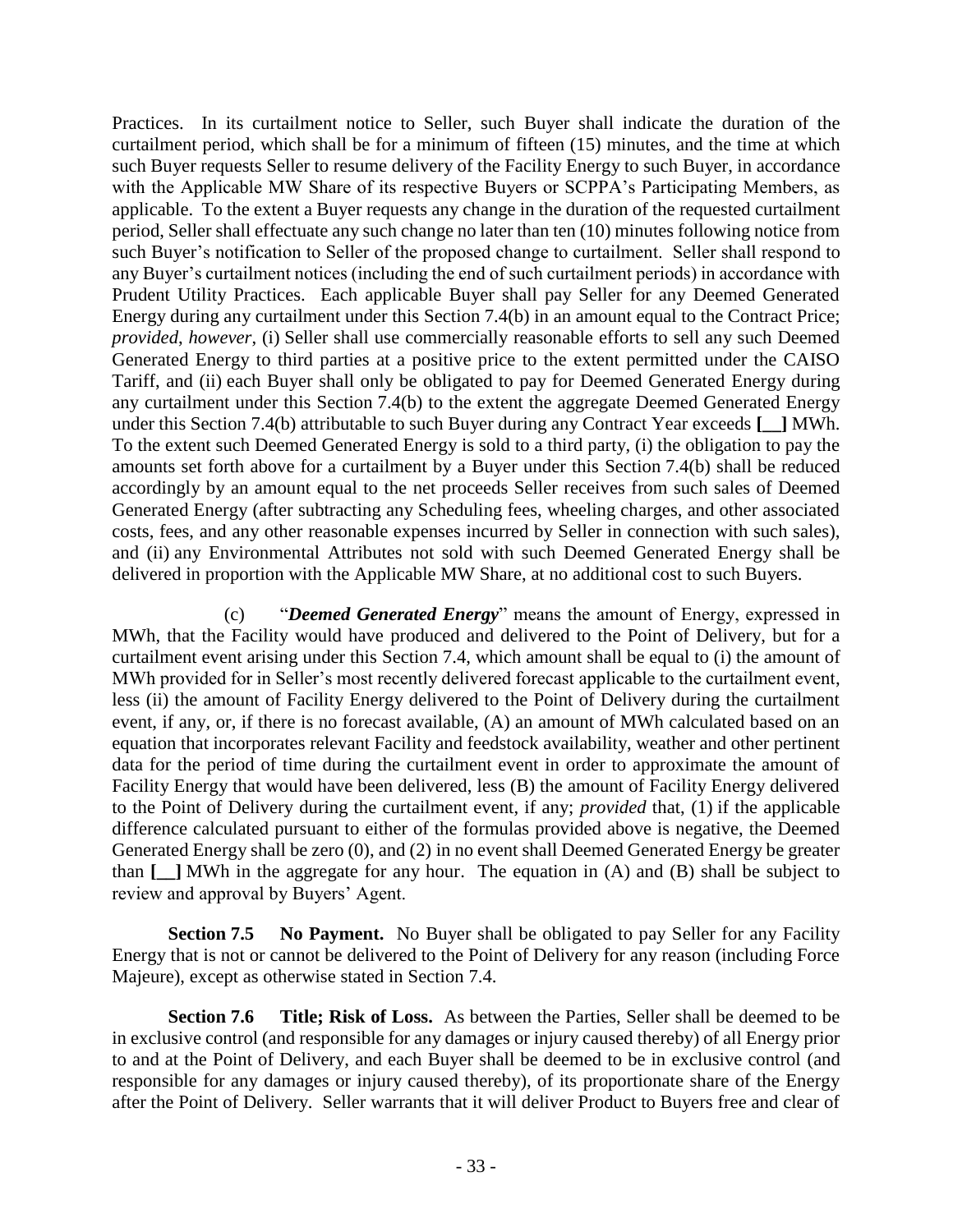all Liens created by any Person other than Buyers subject to the Requirements of Law. Title to and risk of loss as to all Energy and all of the associated Products shall pass from Seller to Buyers at the Point of Delivery.

## **Section 7.7 RPS, EPS, and SB 859 Compliance**.

(a) Seller warrants and guarantees that, throughout the Delivery Term, the Facility (including the Facility Energy and the associated Environmental Attributes) shall be CEC Certified, RPS Compliant, EPS Compliant, and SB 859 Compliant.

(b) Notwithstanding Section 7.7(a), if a Change in Law occurs that causes the Facility to cease to be CEC Certified, RPS Compliant, EPS Compliant, or SB 859 Compliant, Seller shall use commercially reasonable efforts to comply with such Change in Law, and cause the Facility to be CEC Certified, RPS Compliant, EPS Compliant, and SB 859 Compliant.

(c) If the CEC or any other Governmental Authority promulgates regulations relating to biomass procurement obligations under SB 859 that require amendments to this Agreement, then Buyers and Seller shall negotiate in good faith to amend the terms of this Agreement to the extent required to bring the Agreement into compliance with such procurement obligations.

(d) From time to time and at any time requested by any Buyer or any of its Authorized Representatives, Seller will furnish to each Buyer, Governmental Authorities, or other Persons designated by any Buyer, all certificates and other documentation reasonably requested by any Buyer or such Authorized Representatives in order to demonstrate that the Facility, the Facility Energy, and the associated Environmental Attributes were or are RPS Compliant, EPS Compliant, and SB 859 Compliant.

(e) Seller shall include in each Monthly invoice delivered pursuant to [Section](#page-41-0) 10.2(a) the percentage of fuel used during the invoice Month that was compliant with SB 859. Contemporaneously with Seller's delivery to each Buyer of such Monthly invoice, Seller shall deliver to each Buyer evidence satisfactory to such Buyer, and attest in writing with respect thereto, that, for the applicable Contract Year considered as a whole, the Facility will be SB 859 Compliant and that Seller will be able to comply with its obligations in [Section](#page-49-0) 11.3 (the "*SB 859 Requirements*"). If Seller does not deliver such satisfactory evidence and attestation to a Buyer, then Seller shall promptly reimburse such Buyer, or deliver to such Buyer a revised invoice reducing Buyer's payment obligation for the preceding Month by, an amount equal to (i) the total amount that such Buyer paid Seller for Products delivered to such Buyer during the preceding Month minus (ii) the total amount, determined in such Buyer's reasonable discretion, that such Buyer would have paid to a third party in an arms-length transaction during such Month for the same quantity of Products not intended to meet the requirements of SB 859, but meeting the standards of "Portfolio Content Category 1" as defined by RPS Law (such Products, "*Non-SB 859 Compliant Products*" and such reimbursement or invoice adjustment, an "*SB 859 Noncompliance Reimbursement*"). Any Buyer that receives an SB 859 Noncompliance Reimbursement for any Month during a Contract Year with respect to which the PUC determines that the SB 859 Requirements were met shall, within 60 days after such determination is made, deliver to Seller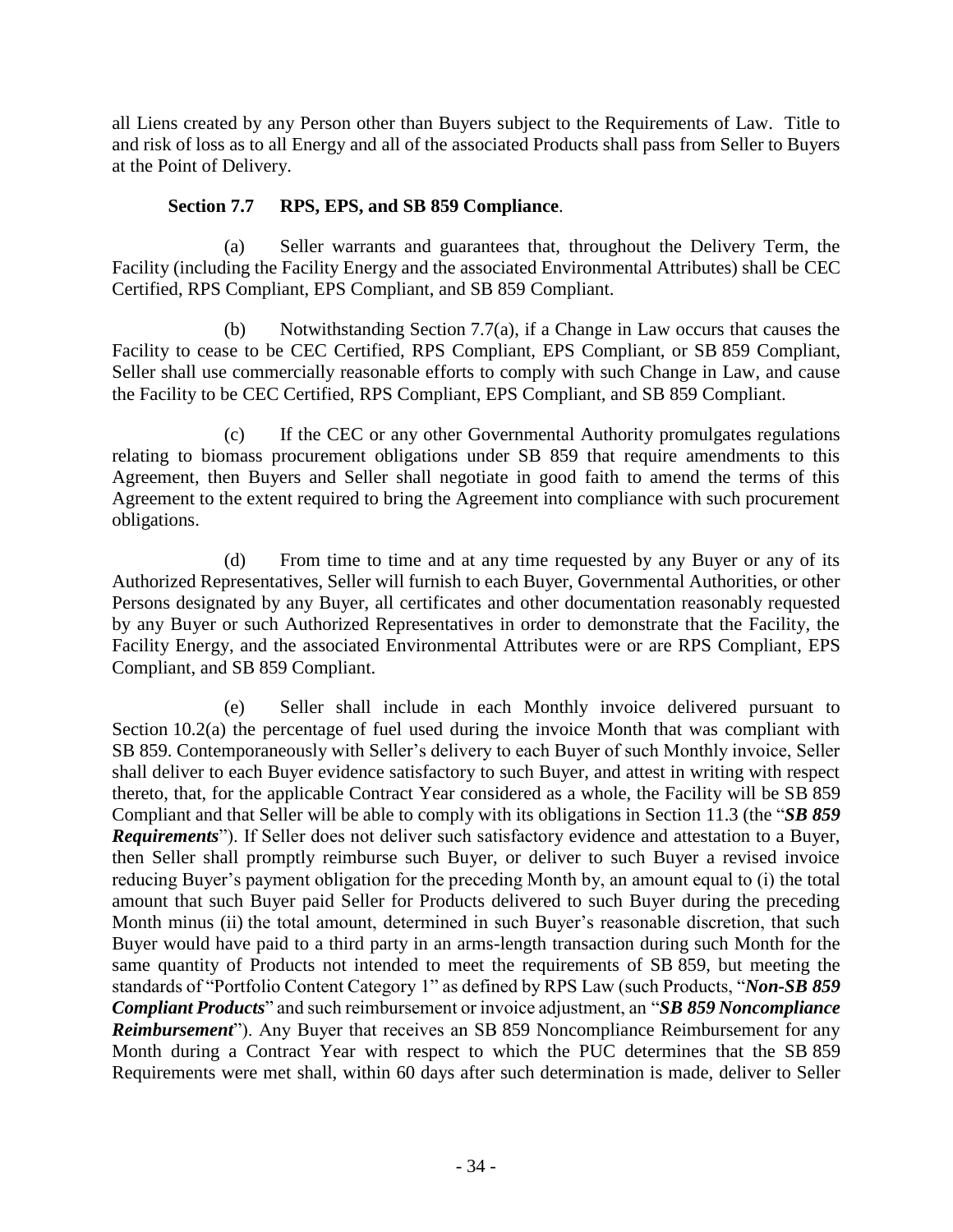payment in the amount of all SB 859 Noncompliance Reimbursements received by such Buyer applicable to such Contract Year.

(f) If, at the end of a Contract Year, the PUC determines that Seller failed to meet the SB 859 Requirements during such Contract Year, in addition to the other rights and remedies provided herein, Seller shall promptly reimburse each Buyer an amount equal to (i) the total amount that such Buyer paid Seller for Products delivered during such Contract Year, minus (ii) the total amount, determined in such Buyer's reasonable discretion, that such Buyer would have paid for the same quantity of Non-SB 859 Compliant Products, minus (iii) any SB 859 Noncompliance Reimbursements received by such Buyer applicable to such Contract Year.

#### **ARTICLE VIII ENVIRONMENTAL ATTRIBUTES**

**Section 8.1 Transfer of Environmental Attributes.** For and in consideration of Buyers entering into this Agreement, and in addition to the agreement by and among Buyers and Seller to purchase and sell Facility Energy on the terms and conditions set forth herein, Seller shall transfer to each Buyer, and each Buyer shall receive from Seller, proportionately in accordance with such Buyer's Percentage of Facility Output, all right, title, and interest in and to all Environmental Attributes, whether now existing or acquired by Seller or that hereafter come into existence or are acquired by Seller during the Agreement Term associated with the Facility Energy. Seller agrees to transfer and make such Environmental Attributes available to Buyers immediately to the fullest extent allowed by applicable law upon Seller's production or acquisition of the Environmental Attributes. Seller represents and covenants that it has not assigned, transferred, conveyed, encumbered, sold, or otherwise disposed of and shall not assign, transfer, convey, encumber, sell or otherwise dispose of all or any portion of such Environmental Attributes to any Person other than Buyers or attempt to do any of the foregoing with respect to any of the Environmental Attributes, except as otherwise set forth herein. The Parties acknowledge that the consideration for the transfer of Environmental Attributes is contained within the Contract Price.

**Section 8.2 Reporting of Ownership of Environmental Attributes.** During the Agreement Term, Seller shall not report to any Person that the Environmental Attributes granted hereunder to Buyers belong to any Person other than Buyers, and Buyers may report under any program that such Environmental Attributes purchased hereunder belong to them.

**Section 8.3 Environmental Attributes**. Upon request by any Buyer's Authorized Representative, Seller shall take all actions and execute all documents or instruments necessary under applicable law, bilateral arrangements or other voluntary Environmental Attribute programs of any kind, as applicable, to maximize the attribution, accrual, realization, generation, production, recognition and validation of Environmental Attributes throughout the Agreement Term.

**Section 8.4 WREGIS**. In furtherance and not in limitation of Section 8.3, prior to Seller's first delivery of Facility Energy hereunder, Seller shall (a) register for an account with WREGIS to evidence the creation, crediting, and transfer of WREGIS Certificates in accordance with WREGIS reporting protocols and WREGIS Operating Rules and (b) register the Facility with WREGIS. After the Facility is registered with WREGIS, Seller shall transfer WREGIS Certificates using the Forward Certificate Transfer method as described in WREGIS Operating Rules from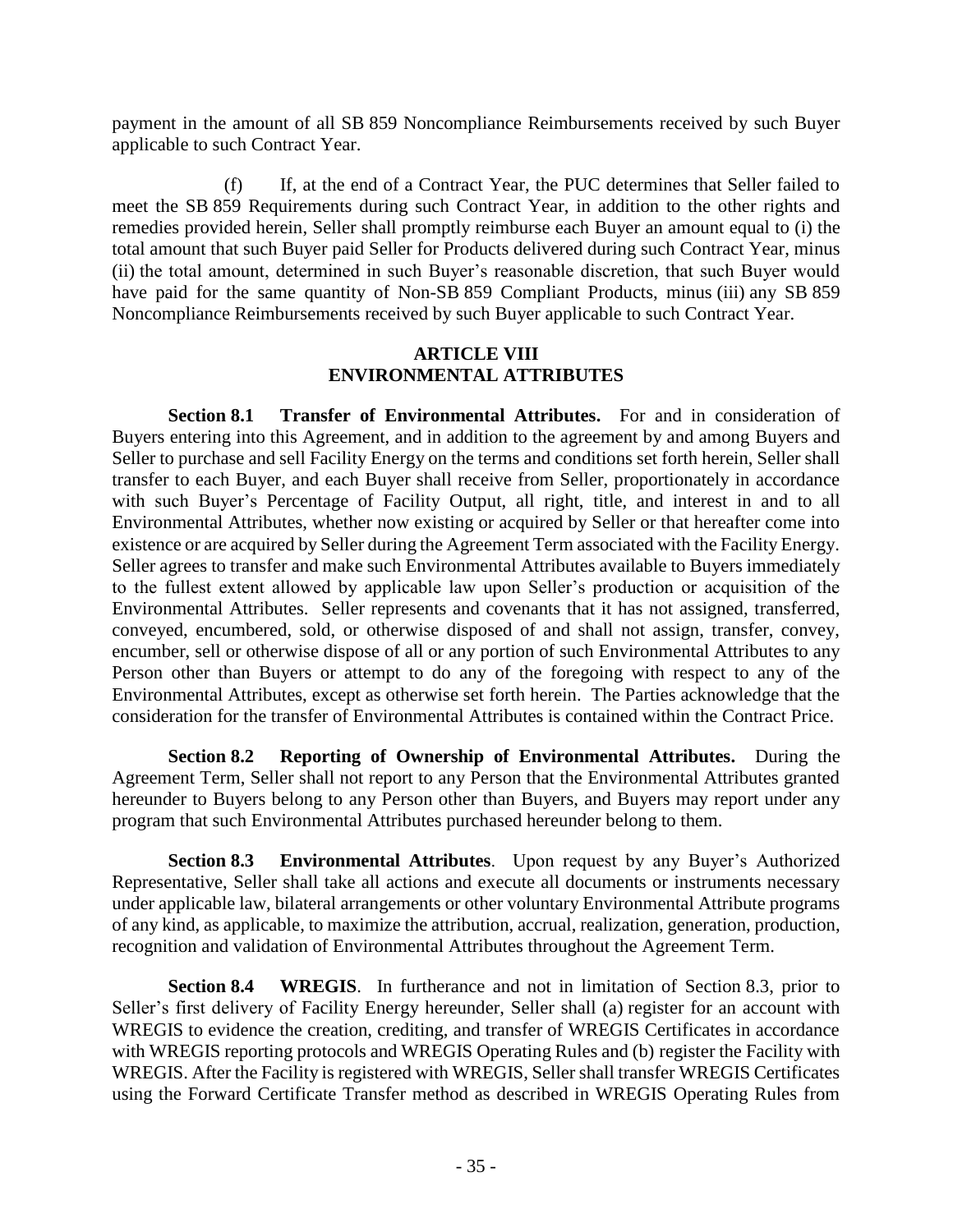Seller's WREGIS account to each Buyer's WREGIS accounts, as designated by each Buyer's Authorized Representative, proportionately in accordance with such Buyer's Percentage of Facility Output. Seller shall be responsible for WREGIS Certificate issuance fees and WREGIS expenses associated with registering the Facility, maintaining its account, acquiring and arranging for a Qualified Reporting Entity ("*QRE*") and any applicable QRE agreements, and transferring WREGIS Certificates to each Buyer, each such Buyer's Authorized Representatives, or any other designees. Each Buyer shall be responsible for its WREGIS expenses associated with maintaining its own account, or the accounts of its designees, if any, and subsequent transferring or retiring by it of WREGIS Certificates, or Seller's fees for the retirement of WREGIS Certificates on behalf of any Buyer. Forward Certificate Transfers shall occur monthly based on the certificate creation timeline established by the WREGIS Operating Rules. Seller shall be responsible for, at its expense, validating and disputing data with WREGIS prior to WREGIS Certificate creation each Month. In the event that WREGIS is not in operation, or WREGIS does not track Seller's transfer of WREGIS Certificates to any Buyer's Authorized Representative or its designees for purposes of any RECs attributed, accrued, realized, generated, produced, recognized or validated relative to the Facility Energy, or any Buyer chooses not to use WREGIS for any reason, Seller shall document the production and transfer of RECs under this Agreement to such Buyer by delivering to such Buyer an attestation in substantially the form attached as Appendix B for the RECs associated with such Buyer's Percentage of Facility Output, measured in whole MWh, or by such other method as such Buyer shall designate.

**Section 8.5 Further Assurances.** Pursuant to Section 8.4, if WREGIS (or any successor thereto) is not in operation, or for Environmental Attributes to which WREGIS does not apply, Seller shall document the production of Environmental Attributes other than RECs by delivering with each invoice to Buyers an attestation for the amount of such Environmental Attributes associated with Facility Energy for the preceding Month in the form of the attestation set forth as Appendix B. At Buyers' Agent's request, the Parties shall execute all such documents and instruments and take such other action in order to effect the transfer of the Environmental Attributes specified in this Agreement to Buyers and to maximize the attribution, accrual, realization, generation, production, recognition and validation of Environmental Attributes throughout the Agreement Term. In the event of the promulgation of a scheme involving Environmental Attributes administered by CAMD, upon notification by CAMD that any transfers contemplated by this Agreement shall not be recorded, each Party shall promptly cooperate in taking all reasonable actions necessary so that such transfer can be recorded. Each Party shall promptly give the other Party copies of all documents it submits to CAMD to effectuate any transfers.

#### **ARTICLE IX CAPACITY RIGHTS**

**Section 9.1 Capacity Rights.** For and in consideration of each Buyer entering into this Agreement, and in addition to the agreement by Buyers and Seller to purchase and sell Facility Energy and Environmental Attributes on the terms and conditions set forth herein, Seller hereby transfers to each Buyer, and each Buyer hereby accepts from Seller, all of Seller's rights, title and interest in and to the Capacity Rights, proportionately in accordance with such Buyer's Percentage of Facility Output. The consideration for the transfer of Capacity Rights, if any, is contained within the applicable Contract Price. No Buyer shall have any obligation or liability whatsoever for any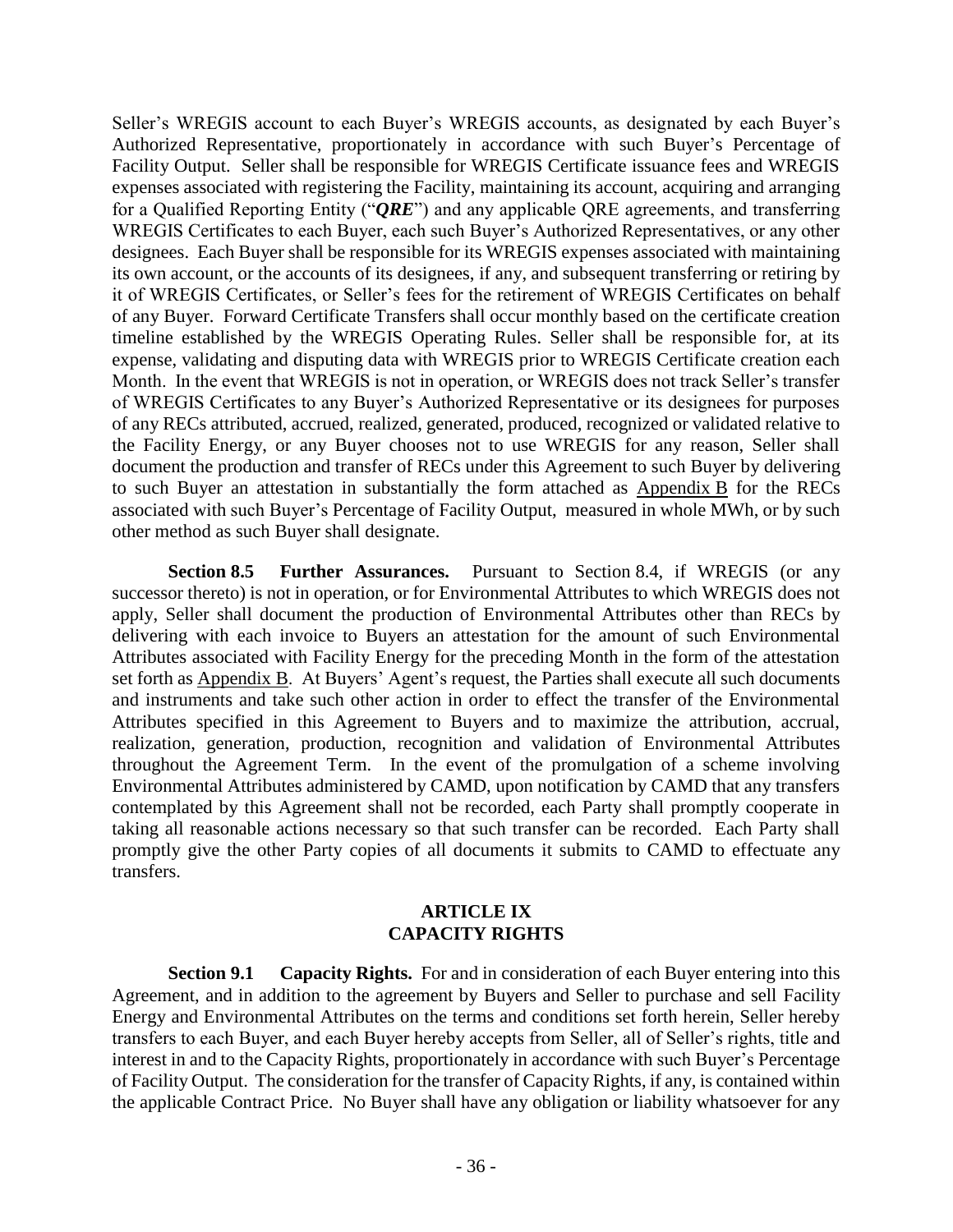debt pertaining to the Facility by virtue of any Buyer's ownership of the Capacity Rights or otherwise.

**Section 9.2 Resource Adequacy Standards**. Except to the extent Seller is exempt from the Resource Adequacy standards set forth in the CAISO Tariff, Seller shall be responsible for all costs, charges, expenses, penalties, and obligations resulting from such Resource Adequacy standards, if applicable.

**Section 9.3 Representation Regarding Ownership of Capacity Rights.** Seller shall not assign, transfer, convey, encumber, sell or otherwise dispose of any of the Capacity Rights to any Person other than Buyers or attempt to do any of the foregoing with respect to any of the Capacity Rights. During the Agreement Term, Seller shall not report to any Person that any of the Capacity Rights belong to any Person other than Buyers. Each Buyer may, at each Buyer's own risk and expense, report to any Person that such Buyer's proportionate share of the Capacity Rights belongs to it. Seller makes no representations, warranties or covenants to Buyers, either expressed or implied, regarding the current or future characterization or treatment of the Capacity Rights under any Requirement of Law.

**Section 9.4 Further Assurances.** Seller shall, at its sole cost and expense, execute and deliver such documents and instruments and take such other action as required by the CAISO and as any Buyers' Authorized Representative may reasonably request to effect recognition and transfer of the Capacity Rights to Buyers.

# **ARTICLE X BILLING; PAYMENT; AUDITS; METERING; ATTESTATIONS; POLICIES**

**Section 10.1 Billing and Payment.** Billing and payment for all Products shall be as set forth in this Article X.

# **Section 10.2 Calculation of Energy Delivered; Invoices and Payment** .

<span id="page-41-0"></span>(a) Not later than the tenth (10th) day of each Month, commencing with the next Month following the Month in which Facility Energy is first delivered by Seller and received by Buyers under this Agreement, Seller shall deliver to each Buyer a proper invoice showing the amount due for the preceding Month from each Buyer to Seller for Facility Energy, Capacity Rights and Environmental Attributes (subject to Section 10.2(b)) based on such Buyer's Percentage of Facility Output, WREGIS Certificates that have been created, credited, and transferred to such Buyer's account in accordance with Section 8.4, and any amounts owed by such Buyer to Seller under Section 7.2(b). Seller shall calculate the amount of Facility Energy from meter readings at the Electric Metering Devices maintained pursuant to Section 10.6. Each invoice shall show the title of the Agreement and, if applicable, the Agreement number, the name, address and identifying information of Seller and the identification of material, equipment or services covered by the invoices, and shall be sent to the address set forth in Appendix E or such other address as each Buyer may provide to Seller. Seller shall separately provide in such invoice (i) evidence supporting the total amount of Facility Energy generated during such period, (ii) Seller's computation of any Deemed Generated Energy calculated during the preceding Month (including any supporting documentation associated therewith) and (iii) any other amounts due to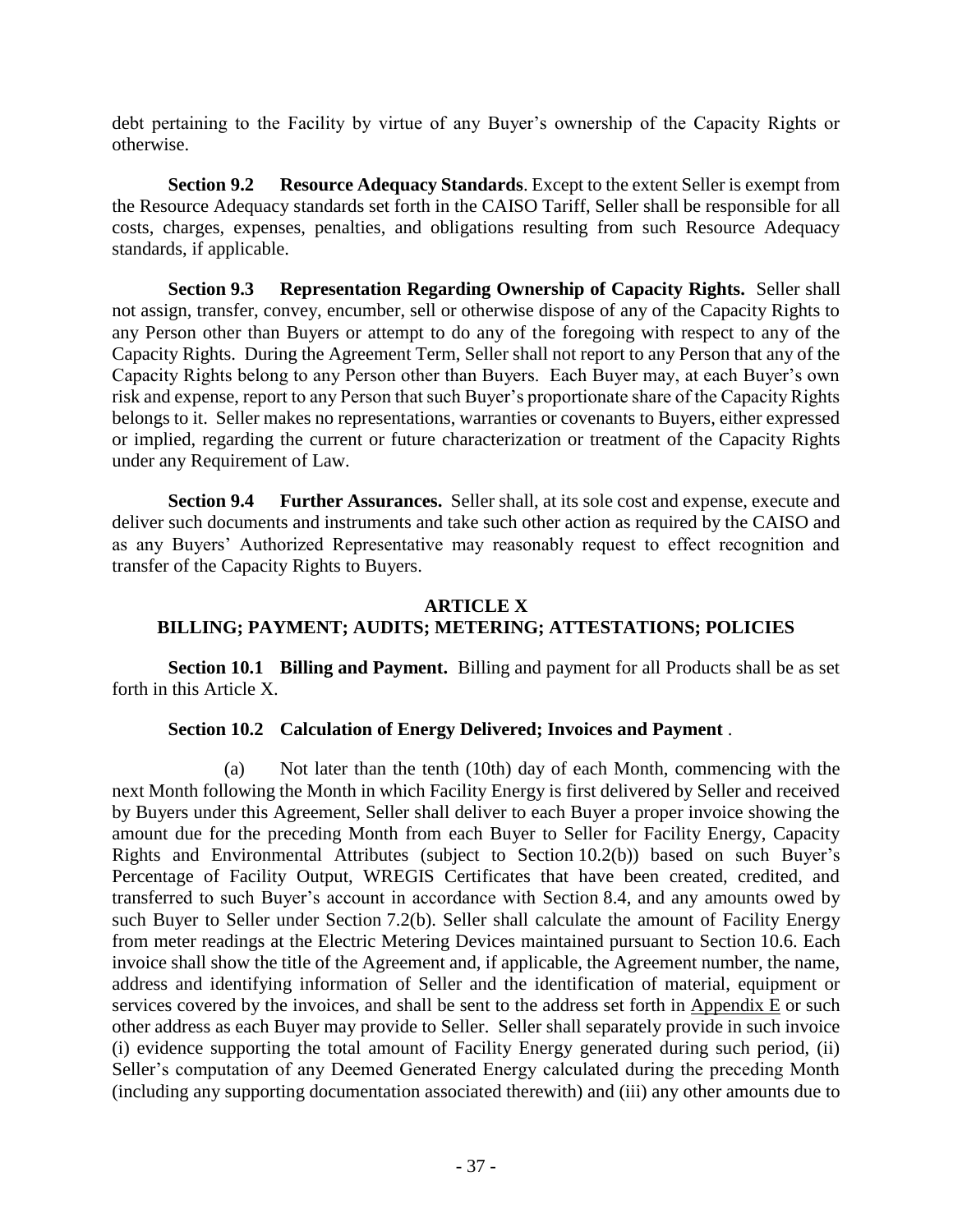Seller, including amounts due under Section 6.3 or Section 7.4. Seller shall also provide each Buyer with a summary of the calculations pursuant to Section 6.2. Any electronic information delivered by Seller under this Article X shall be in a format such as Microsoft Excel (or its equivalent) that allows each Buyer to cut, paste or otherwise readily use and work with such information or documentation or as otherwise mutually agreed by the Parties.

(i) Each invoice shall contain the most recent attestations delivered subject to Section 8.2, Section 8.5 and Section 11.6.

(ii) Concurrently with the delivery of each monthly invoice and except as otherwise provided in Section 7.7, Seller shall deliver information regarding the WREGIS Certificates, including the WREGIS Certificates created in the prior month, vintage, and serial numbers.

(b) Subject to Section 10.2(c) and Section 10.2(e) and Section 10.3, not later than the thirtieth (30th) day after receipt by a Buyer of Seller's Monthly invoice (or the next succeeding Business Day, if the thirtieth (30th) day is not a Business Day), each Buyer shall pay to Seller, by wire transfer of immediately available funds to an account specified by Seller or by any other means agreed to by the Parties from time to time, the amount set forth as due by such Buyer in such Monthly invoice, except that if any WREGIS Certificates for any Facility Energy included on a Monthly invoice have not been received in a Buyer's account prior to such date, such Buyer shall be entitled to withhold payment of \$**[\_\_]** from the Contract Price for each MWh of Facility Energy delivered to such Buyer until ten (10) days after receipt of such WREGIS Certificates, which amount (i) will not accrue interest if paid by such deadline and (ii) has been determined by the Parties to be a fair allocation of the portion of the Contract Price attributable to the Environmental Attributes included in the Product.

(c) With respect to Deemed Generated Energy, within thirty (30) days after receipt of an invoice from Seller, if any Buyer believes that it has insufficient information to verify the amount of Deemed Generated Energy calculated by Seller in the invoice, or if such Buyer requires additional time to verify such information, such Buyer shall notify Seller and the other Buyers thereof. Within thirty (30) days after receipt by such Buyer of additional information regarding such Deemed Generated Energy calculation, or on the date mutually agreed to by the Parties pursuant to such Buyer's request for additional time to verify the information provided by Seller, such Buyer shall notify Seller of any discrepancies with respect to its calculation of the Deemed Generated Energy, in which event such invoice shall be subject to the provisions of Section 10.3.

(d) Seller shall, in the invoice immediately following the receipt of such adjustment, reconciliation, or final settlement, adjust previously invoiced amounts to reflect adjustments, reconciliations or final settlements with the CAISO or WREGIS occurring after the date of the initial invoice, or any other adjustments agreed to by the Parties (other than adjustments resulting from the resolution of invoice disputes, which are addressed in Section 10.3), which shall be without interest of any kind, *provided* that Buyers shall not be required to make such invoice payments if the adjusted invoice is received more than six (6) Months after the billing period.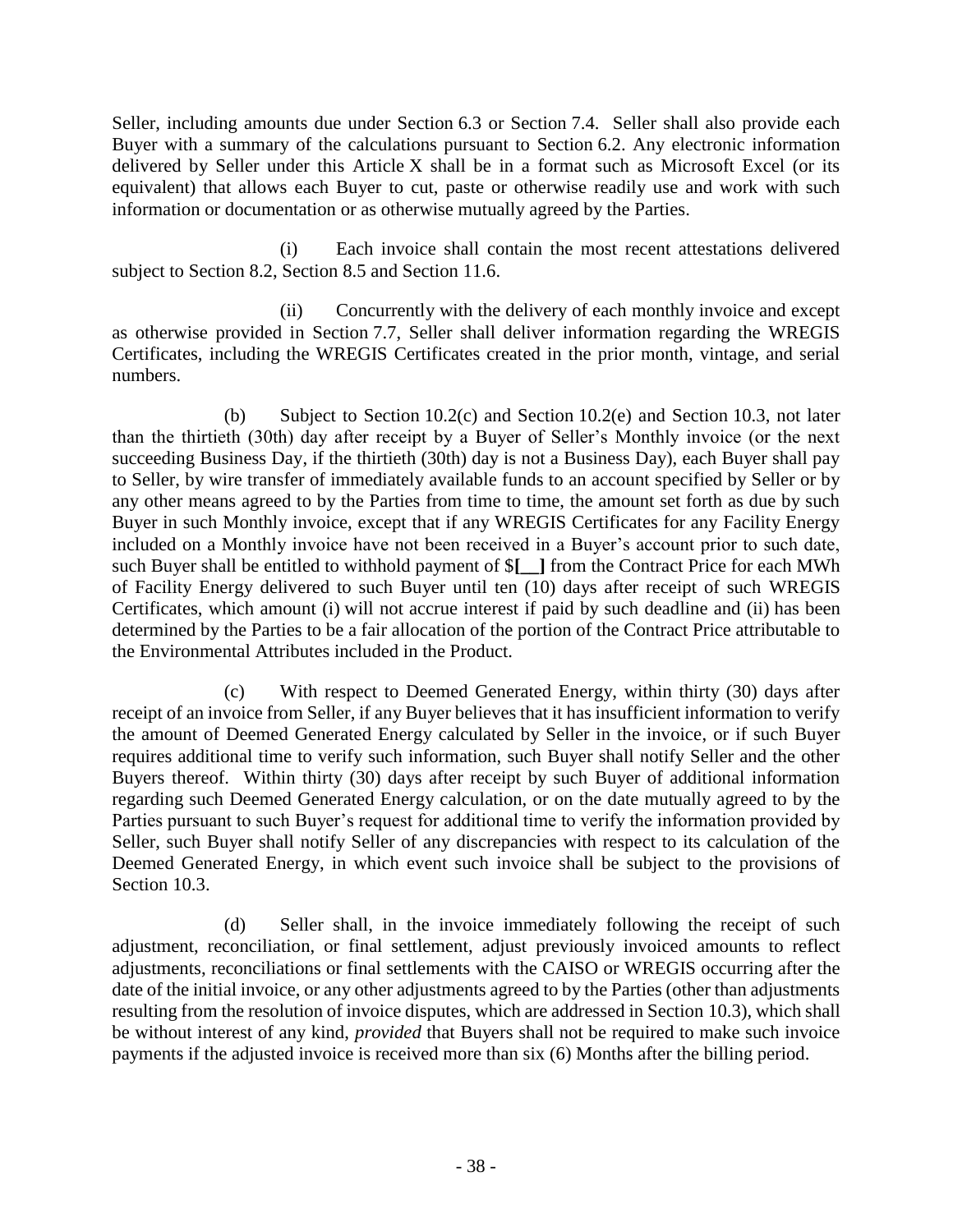(e) No Buyer shall be required to make invoice payments if the invoice is received more than six (6) Months after the applicable Monthly billing period except with respect to any disputed amounts for which an invoice was provided within six (6) Months after the applicable Monthly billing period and for which such Buyer's liability is established and for any corrections or adjustments resulting in amounts owing by such Buyer pursuant to Section 10.6(a).

**Section 10.3 Disputed Invoices.** If any portion of any invoice is in dispute, the undisputed amount shall be paid when due. The Party disputing a payment shall promptly notify the other Parties of the basis for the dispute, setting forth the details of such dispute in reasonable specificity. Disputes shall be discussed directly by the Parties' Authorized Representatives, who shall use reasonable efforts to amicably and promptly resolve such Disputes, and any failure to agree shall be subject to resolution in accordance with Section 13.3. Upon resolution of any Dispute, if all or part of the disputed amount is later determined to have been due, then the Party owing such payment or refund shall pay within ten (10) days after receipt of notice of such determination the amount determined to be due plus interest thereon at the Interest Rate from the due date until the date of payment. For purposes of this Section 10.3, "*Interest Rate*" shall mean the lesser of (i) two percent (2%) above the per annum Prime Rate reported daily in *The Wall Street Journal*, or (ii) the maximum rate permitted by applicable Requirements of Law. This Section does not apply to adjustments, reconciliations, or final settlements with the CAISO or WREGIS, which are addressed in Section 10.2(d).

**Section 10.4 Buyers' Right of Setoff.** In addition to any right now or hereafter granted under applicable law and not by way of limitation of any such rights, each Buyer shall have the right at any time or from time to time without notice to Seller or to any other Person, any such notice being hereby expressly waived, to set off against any amount due Seller from such Buyer under this Agreement or otherwise any amount due such Buyer from Seller under this Agreement or otherwise, including any amounts due as a result of any breach of this Agreement or any other obligation if and to the extent paid in the first instance by such Buyer.

**Section 10.5 Records and Audits**. Seller shall maintain, and the Authorized Auditors shall have access to, all records and data pertaining to the performance and management of this Agreement (including compliance with the Requirements) and related Subcontracts, and as necessary to properly reflect all costs claimed to have been incurred hereunder and thereunder, including (a) in their original form, all (i) documents provided to Seller in the ordinary course of business for the Facility, (ii) documents for billing, costs, metering, and Environmental Attributes, (iii) books, records, documents, reports, deliverables, employee time sheets, accounting procedures and practices, and (iv) records of financial transactions, and (b) other evidence, regardless of form (for example, machine readable media such as disk or tape, etc.) or type (for example, databases, applications software, database management software, or utilities). If Seller is required to submit cost or pricing data in connection with this Agreement, Seller shall maintain all records and documents necessary to permit adequate evaluation of the cost or pricing data submitted, along with the computations and projections used. In the event of a Dispute, records that relate to the Agreement, Dispute, litigation or costs, or items to which an audit exception has been taken, shall be maintained. Buyers' Agent and the Authorized Auditors may discuss such records with Seller's officers and independent public accountants (and by this provision Seller authorizes said accountants to discuss such billings and costs), all at such times and as often as may be reasonably requested. All such records shall be retained, and shall be subject to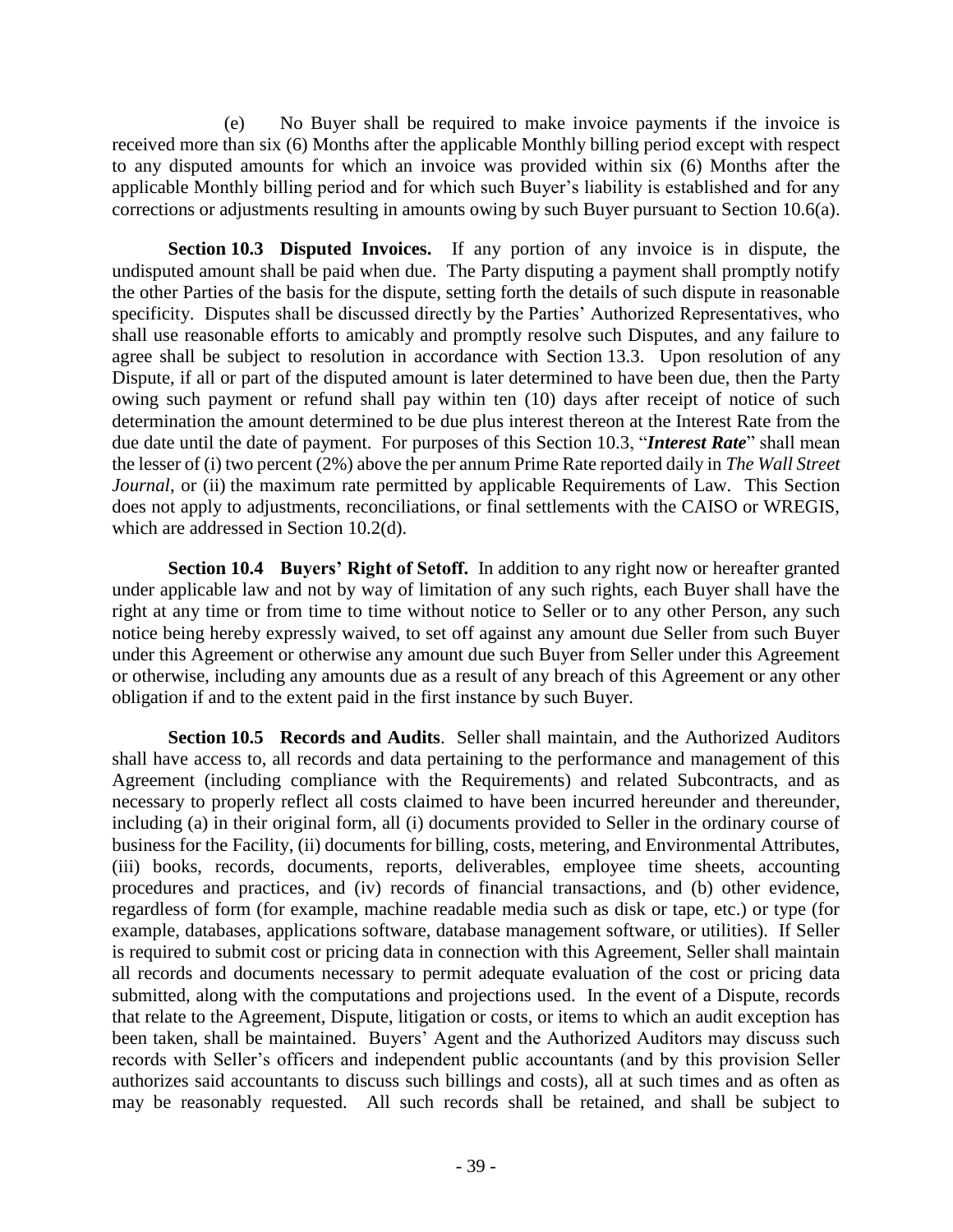examination and audit by the Authorized Auditors, for a period of not less than six (6) years following final payment made by a Buyer hereunder as it relates to a particular payment obligation, the expiration or termination date of this Agreement, or final settlement of all disputes, claims, or litigation, whichever is later. Seller shall make said records or, to the extent accepted by the Authorized Auditors, photographs, micro-photographs, or other authentic reproductions thereof, available to the Authorized Auditors at Seller's principal business office or any other of Seller's offices as mutually agreed upon by Buyers' Agent and Seller, at all reasonable times and without charge. The Authorized Auditors may reproduce, photocopy, download, transcribe, and the like any such records. Any information provided by Seller on machine-readable media shall be provided in a format accessible and readable by the Authorized Auditors. Seller shall not, however, be required to furnish the Authorized Auditors with commonly available software. Seller shall be subject at any time with fourteen (14) days prior written notice to audits or examinations by Authorized Auditors, relating to all billings and required to verify compliance with all Agreement requirements relative to practices, methods, procedures, performance, compensation, and documentation. Examinations and audits shall be performed using generally accepted auditing practices and principles and applicable governmental audit standards. If Seller utilizes or is subject to Federal Acquisition Regulation, Part 30 and 31, et seq. accounting procedures, or a portion thereof, examinations and audits shall utilize such information. To the extent that an Authorized Auditor's examination or audit reveals inaccurate, incomplete or non-current records, or records are unavailable, the records shall be considered defective. Consistent with standard auditing procedures, Seller shall be provided fifteen (15) days to review an Authorized Auditor's examination results or audit and respond to Buyers' Agent prior to the examination's or audit's finalization and public release. If an Authorized Auditor's examination or audit indicates Seller has been overpaid under a previous payment application, the identified overpayment amount shall be paid by Seller to Buyers within fifteen (15) days after notice to Seller of the identified overpayment. If an Authorized Auditor's examination or audit reveals that Buyers' overpayment to Seller is more than five percent (5.0%) of the billings reviewed, Seller shall pay all expenses and costs incurred by the Authorized Auditors arising out of or related to the examination or audit, which examination or audit expenses and costs shall be paid by Seller to Buyers within fifteen (15) days after notice to Seller. Seller shall contractually require all Subcontractors performing services under this Agreement to comply with the provisions of this Section 10.5 by inserting this Section 10.5 into each Subcontract.

#### **Section 10.6 Electric Metering Devices**.

(a) Facility Energy shall be measured using a CAISO-approved revenuequality Electric Metering Device at the Facility that complies with the CAISO Tariff and relevant protocols and is dedicated exclusively to the Facility. Seller shall arrange and bear all costs associated with the installation of the Electric Metering Devices needed for the registration, recording and transmission of information regarding the Energy generated at the Facility. Seller shall provide, or cause to be provided, to Buyers' Agent a mutually agreed set of meter data, which data shall be accessible to, and usable by, Buyers. In addition to providing Buyers' Agent with its meter data, Seller shall use commercially reasonable efforts to support any efforts by Buyers' Agent to obtain CAISO meter data applicable to the Facility and all inspection, testing and calibration data and reports from CAISO. If the CAISO makes any adjustment to any meter data for a given time period, Seller agrees that it shall submit revised Monthly invoices, pursuant to this Article X covering the entire applicable time period in order to fully conform such adjustments to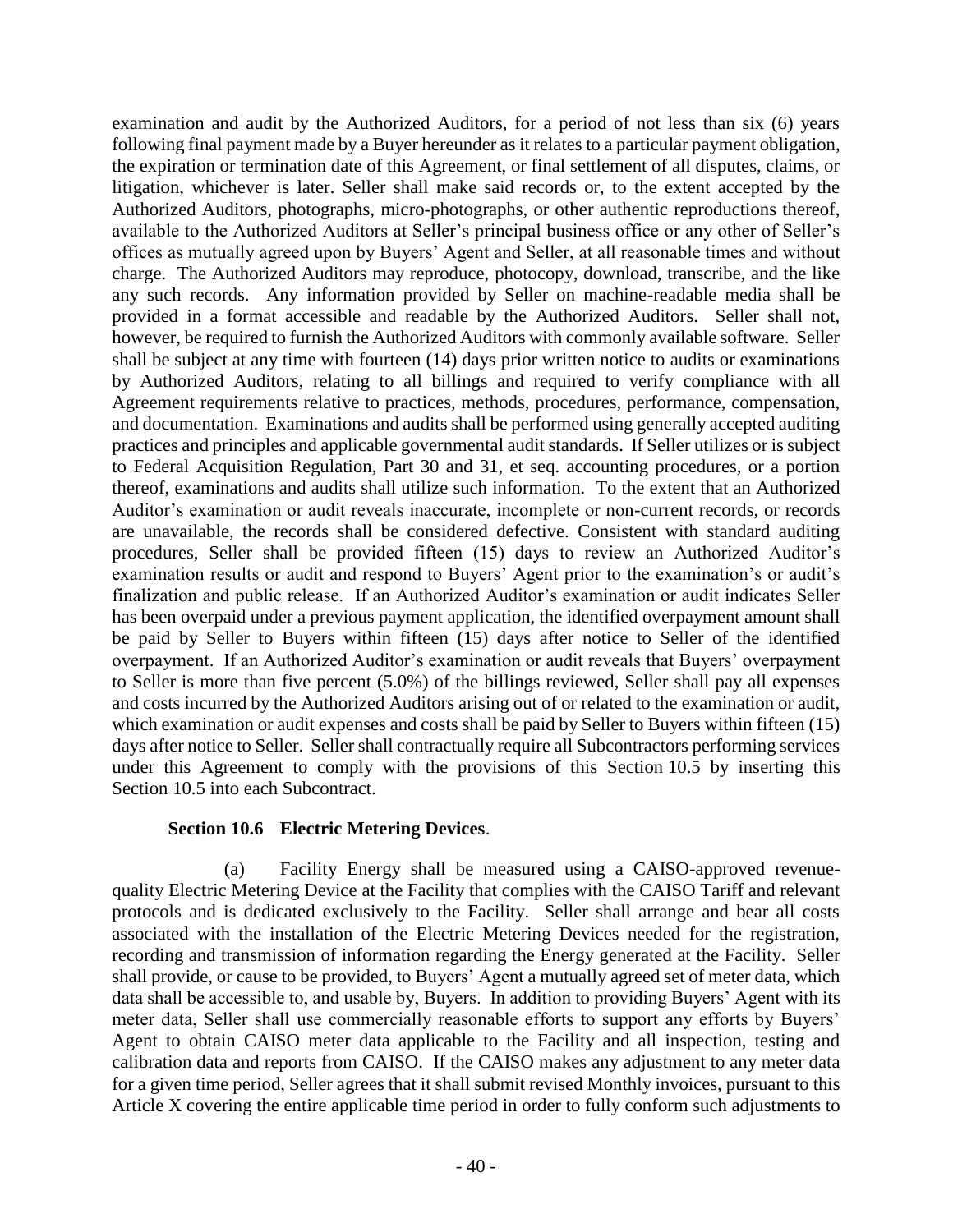the meter data. Seller shall submit any revised invoices no later than thirty (30) days after the date on which the CAISO provides Seller with binding adjustments to the meter data. To the extent consistent with the requirements of the CAISO, all Electric Metering Devices used to provide data for the computation of payments shall be sealed and Seller or its designee shall only break the seal when such Electric Metering Devices are to be inspected and tested or adjusted in accordance with this Section 10.6. Seller or its designee shall specify the number, type, and location of such Electric Metering Devices.

(b) Seller or its Authorized Representative, at no expense to Buyers, shall inspect and test all Electric Metering Devices upon installation and at least annually thereafter. Seller or its Affiliates shall provide Buyer annual certified test reports for each Electric Metering Device thereafter throughout the duration of the Delivery Term. Seller shall provide Buyers' Agent with reasonable advance notice of, and permit representatives of Buyers and Buyers' Agent to witness and verify, such inspections and tests. Upon request by Buyers' Agent, Seller or its Authorized Representative shall perform additional inspections or tests of any Electric Metering Device and shall permit a qualified representative of any Buyer to inspect or witness the testing of any Electric Metering Device. The actual expense of any such requested additional inspection or testing shall be borne by Seller. Seller shall provide copies of any inspection or testing reports to Buyers' Agent.

(c) If an Electric Metering Device fails to register, or if the measurement made by an Electric Metering Device is found upon testing to be inaccurate by more than plus or minus one percent (+/- 1.0%), an adjustment shall be made to correct all measurements made by the inaccurate or defective Electric Metering Device for both the amount of the inaccuracy and the period of the inaccuracy. The adjustment period shall be determined by reference to Seller's check-meters, if any, or as far as can be reasonably ascertained by Seller from the best available data, subject to review and approval by Buyers. If the period of the inaccuracy cannot be reasonably ascertained, any such adjustment shall be for a period equal to one-third of the time elapsed since the preceding test of the applicable Electric Metering Devices. To the extent that the adjustment period covers a period of deliveries for which payment has already been made by Buyers, Buyers' Agent shall use the corrected measurements as determined in accordance with this Section 10.6 to recompute the amount due for the period of the inaccuracy and shall subtract the previous payments by Buyers for this period from such recomputed amount. If the difference is a positive number, the difference shall be paid by Buyers to Seller; if the difference is a negative number, that difference shall be paid by Seller to Buyers, or at the direction of Buyers' Agent, may take the form of an offset to payments due to Seller from Buyers. Payment of such difference by the owing Party or Parties, as applicable, shall be made not later than thirty (30) days after the owing Party or Parties, as applicable, receives notice of the amount due, unless Buyers elect payment via an offset. Seller shall work with Buyers to establish direct access by the Buyers to interval meter data for purposes of Buyer reconciliation of invoices.

**Section 10.7 Taxes**. Seller shall be responsible for and shall pay, before the due date therefor, any and all federal, state, and local Taxes incurred by it as a result of entering into this Agreement and all Taxes imposed or assessed with respect to the Facility, the Site, or any other assets of Seller, the Products or the transaction arising before or at the Point of Delivery. Each Buyer shall pay or cause to be paid its proportionate share of all Taxes on or with respect to the Products or the transaction after (and excluding) the Point of Delivery to such Buyer. If Seller is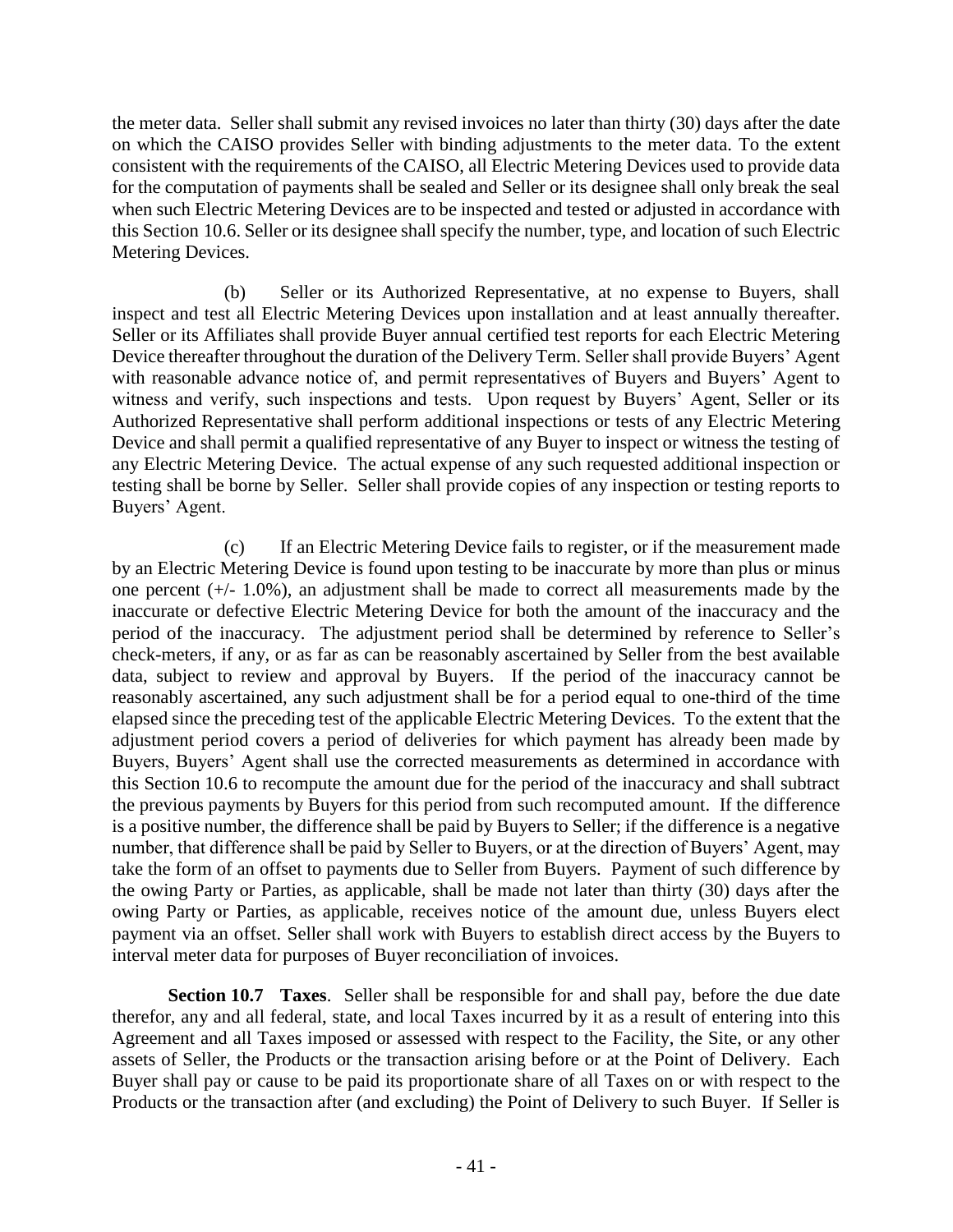required by a Requirement of Law to remit or pay Taxes that are the responsibility of any Buyer hereunder, such Buyer shall promptly reimburse Seller for such Taxes. If any Buyer is required by Requirement of Law to remit or pay Taxes that are Seller's responsibility hereunder, such Buyer may deduct such amounts from payments to Seller hereunder; if such Buyer elects not to deduct such amounts from Seller's payments, Seller shall promptly reimburse such Buyer for such amounts upon request. Nothing shall obligate or cause a Party to pay or be liable to pay any Taxes for which it is exempt under law. A Party that is exempt at any time and for any reason from one or more Taxes shall bear the risk that such exemption shall be lost or the benefit of such execution be reduced.

## **ARTICLE XI REPRESENTATIONS, WARRANTIES AND COVENANTS**

**Section 11.1 Representations and Warranties.** Each Buyer makes the following representations and warranties to Seller as of the Effective Date:

(a) Such Buyer is, (i) with respect to SCPPA, a validly existing California joint powers authority, (ii) with respect to each of MID and TID, a validly existing irrigation district organized under the laws of the State of California, and (iii) with respect to SMUD, a validly existing California municipal utility district, and has the legal power and authority to own its properties, to carry on its business as now being conducted and to enter into this Agreement, and to carry out the transactions contemplated hereby and thereby, and to perform and carry out all covenants and obligations on its part to be performed under and pursuant to this Agreement.

(b) The execution, delivery and performance by such Buyer of this Agreement (i) have been duly authorized by all necessary action, and does not and will not require any consent or approval of such Buyer's (or, in the case of SCPPA, SCPPA's Participating Members') regulatory or governing bodies, other than that which has been obtained; and (ii) does not violate any federal, state, and local law, including the California Government Code and similar laws.

(c) This Agreement constitutes the legal, valid and binding obligation of such Buyer enforceable in accordance with its terms, except as such enforceability may be limited by bankruptcy, insolvency, reorganization or similar laws relating to or affecting the enforcement of creditors' rights generally or by general equitable principles, regardless of whether such enforceability is considered in a proceeding in equity or at law.

(d) Buyers' Agent has been appointed as the agent for Buyers pursuant to the Buyers Joint Project Agreement, a true and correct copy of which has been furnished to Seller, for the purposes of administering this Agreement, and Buyers' Agent has the power and authority to take such actions, grant such consents, and bind Buyers with respect to the matters provided for in this Agreement in a manner consistent with the term and conditions set forth in this Agreement.

(e) Such Buyer is (i) an "eligible contract participant" as defined in the Commodity Exchange Act, as amended, 7 U.S.C. Section 1a(18); (ii) a producer, processor, or commercial user of, or a merchant handling, the commodity that is the subject of this Agreement, or the products or byproducts thereof; and (iii) entering into this Agreement solely for purposes related to its business as such.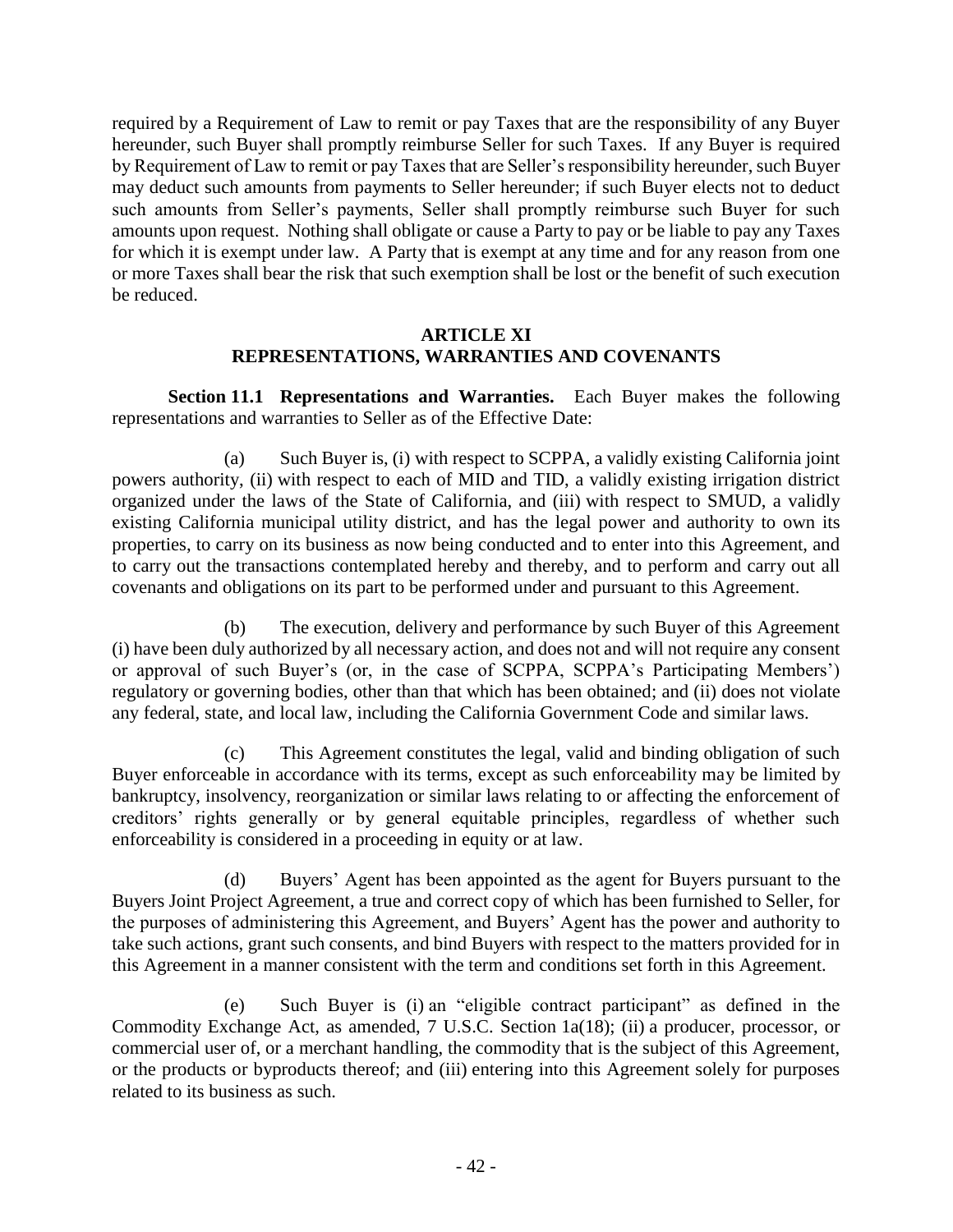**Section 11.2 Representations and Warranties of Seller.** Seller makes the following representations and warranties to Buyers as of the Effective Date:

(a) Each of the Seller Parties is a corporation or limited liability company duly organized and validly existing and in good standing under the laws of its respective state of incorporation or organization and is qualified to do business in the State of California, and has the legal power and authority to own or lease its properties, to carry on its business as now being conducted and to enter into this Agreement and the Ancillary Documents to which it is a party, and to carry out the transactions contemplated hereby and thereby and to perform and carry out all covenants and obligations on its part to be performed under and pursuant to this Agreement and any Ancillary Documents to which it is a party.

(b) Each Seller Party has taken all corporate or limited liability company action required to authorize the execution, delivery, and performance of this Agreement and all Ancillary Documents requiring execution by such Seller Party, and such Seller Party has delivered to Buyers (i) copies of all resolutions and other documents evidencing such corporate or limited liability company actions, certified by an authorized representative of such Seller Party as being true, correct, and complete, and (ii) an incumbency certificate signed by the secretary of such Seller Party certifying as to the names and signatures of the authorized representatives of such Seller Party.

(c) The execution, delivery and performance by each Seller Party of this Agreement and any Ancillary Documents to which it is a party have been duly authorized by all necessary organizational action, and do not require any consent or approval other than those which have already been obtained.

(d) The execution and delivery of this Agreement and all Ancillary Documents to which any Seller Party is a party, the consummation of the transactions contemplated hereby and thereby and the fulfillment of and compliance with the provisions of this Agreement and any Ancillary Documents to which any Seller Party is a party, do not and will not conflict with or constitute a breach of or a default under, any of the terms, conditions or provisions of any Requirement of Law, or any organizational documents, agreement, deed of trust, mortgage, loan agreement, other evidence of indebtedness or any other agreement or instrument to which any Seller Party is a party or by which it or any of its property is bound, or result in a breach of or a default under any of the foregoing or result in or require the creation or imposition of any Lien upon any of the properties or assets of any Seller Party (except as contemplated hereby), and each Seller Party has obtained or shall use commercially reasonable efforts to timely obtain (and expects to obtain in due course) all Permits required for the performance of its obligations hereunder and operation of the Facility in accordance with the Requirements.

(e) This Agreement and any Ancillary Documents to which any Seller Party is a party constitute the legal, valid and binding obligation of such Seller Party enforceable in accordance with its terms, except as such enforceability may be limited by bankruptcy, insolvency, reorganization or similar laws relating to or affecting the enforcement of creditors' rights generally or by general equitable principles, regardless of whether such enforceability is considered in a proceeding in equity or at law.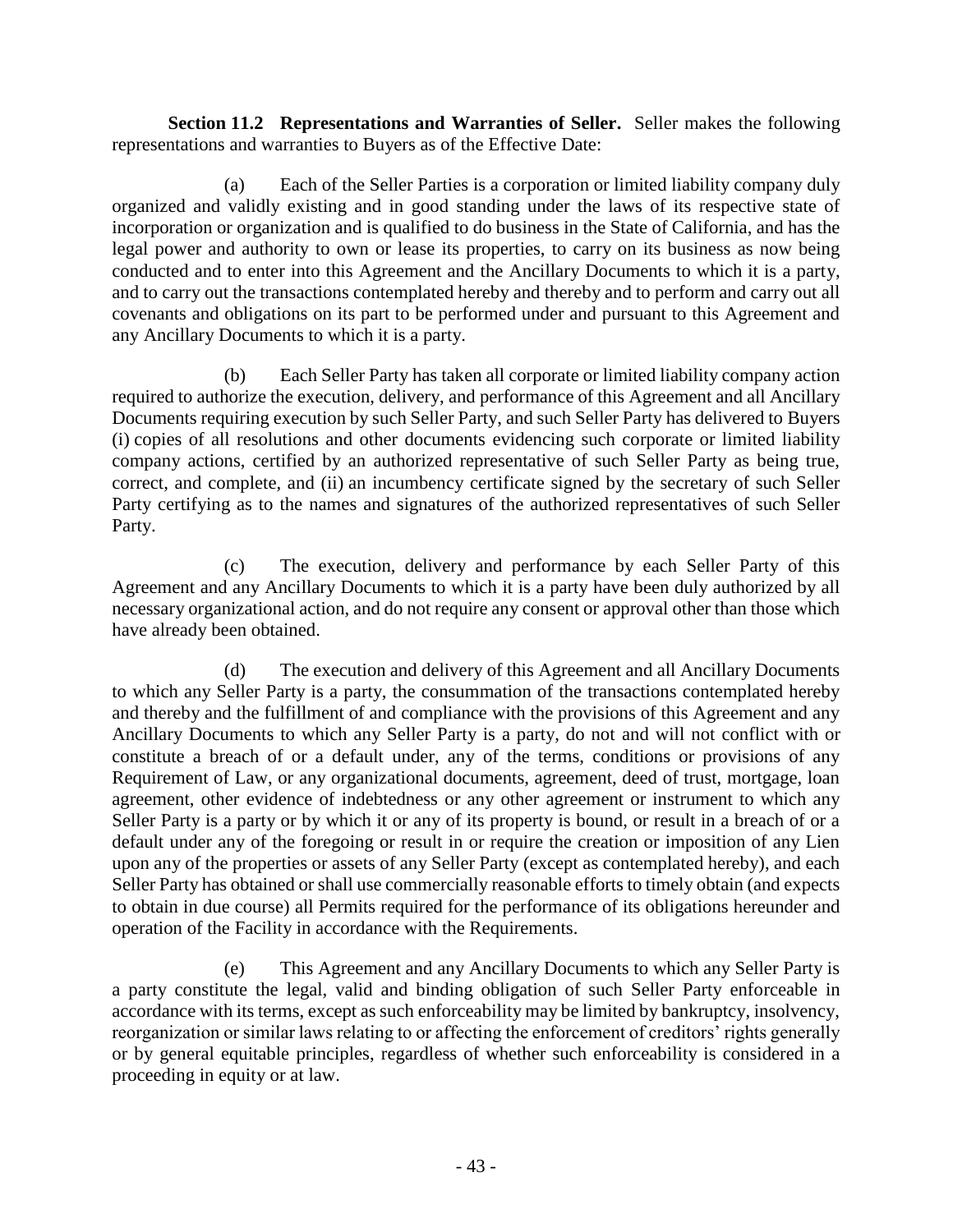(f) There is no pending or threatened action or proceeding affecting any Seller Party before any Governmental Authority, which purports to affect the legality, validity or enforceability of this Agreement or any Ancillary Documents.

 $(g)$  None of the Seller Parties is in violation of any Requirement of Law, which violations, individually or in the aggregate, would reasonably be expected to result in a material adverse effect on the business, assets, operations, condition (financial or otherwise) or prospects of any Seller Party, or the ability of any Seller Party to perform any of its obligations under this Agreement or any Ancillary Documents.

(h) (i) Seller is a Special Purpose Entity and (ii) the corporate organizational structure and ownership of Seller, the Upstream Equity Owner(s) up to the Ultimate Parent Entity, and a list of the Principals of Seller, each Upstream Equity Owner and the Ultimate Parent Entity, as of the Effective Date, is set forth on Schedule 11.2(h) and as of the date of each update to Schedule 11.2(h) (as provided in Section 11.6), Schedule 11.2(h) (as then updated) sets forth the corporate organizational structure and ownership of Seller and each Upstream Equity Owner, and the Principals of Seller, each Upstream Equity Owner and the Ultimate Parent Entity.

(i) The Seller Parties have (i) not entered into this Agreement or any Ancillary Document to which they are a party with the actual intent to hinder, delay or defraud any creditor, and (ii) received reasonably equivalent value in exchange for its obligations under this Agreement and any Ancillary Document to which they are a party. No petition in bankruptcy has been filed against any Seller Party (other than petitions that have been dismissed within 60 days after filing), and no Seller Party nor any of their respective constituent Persons have ever made an assignment for the benefit of creditors or taken advantage of any insolvency act for its benefit as a debtor.

(j) The Permits required to maintain or operate the Facility in accordance with the Requirements have been or are reasonably expected to be timely obtained in the ordinary course of business, and Seller is in compliance with any mitigation plans, monitoring programs, or other requirements associated with any such Permits.

(k) Tax returns and reports of each Seller Party required to be filed by it have been timely filed, and all Taxes shown on such Tax returns to be due and payable and all assessments, fees and other governmental charges upon each Seller Party and upon its properties, assets, income, business and franchises that are due and payable have been paid when due and payable. Seller knows of no proposed Tax assessment against it that is not being actively contested by it in good faith and by appropriate proceeding.

(l) Seller owns or possesses or will acquire all patents, rights to patents, trademarks, copyrights and licenses necessary for the performance by Seller of its obligations under this Agreement, and Seller's use thereof does not infringe on the intellectual property rights of third parties.

(m) Seller has not assigned, transferred, conveyed, encumbered, sold or otherwise disposed of the Products except as provided herein.

(n) All of the assumptions made in the Non-Consolidation Opinion, including any exhibits attached thereto, are true and correct, and Seller has complied or will comply after the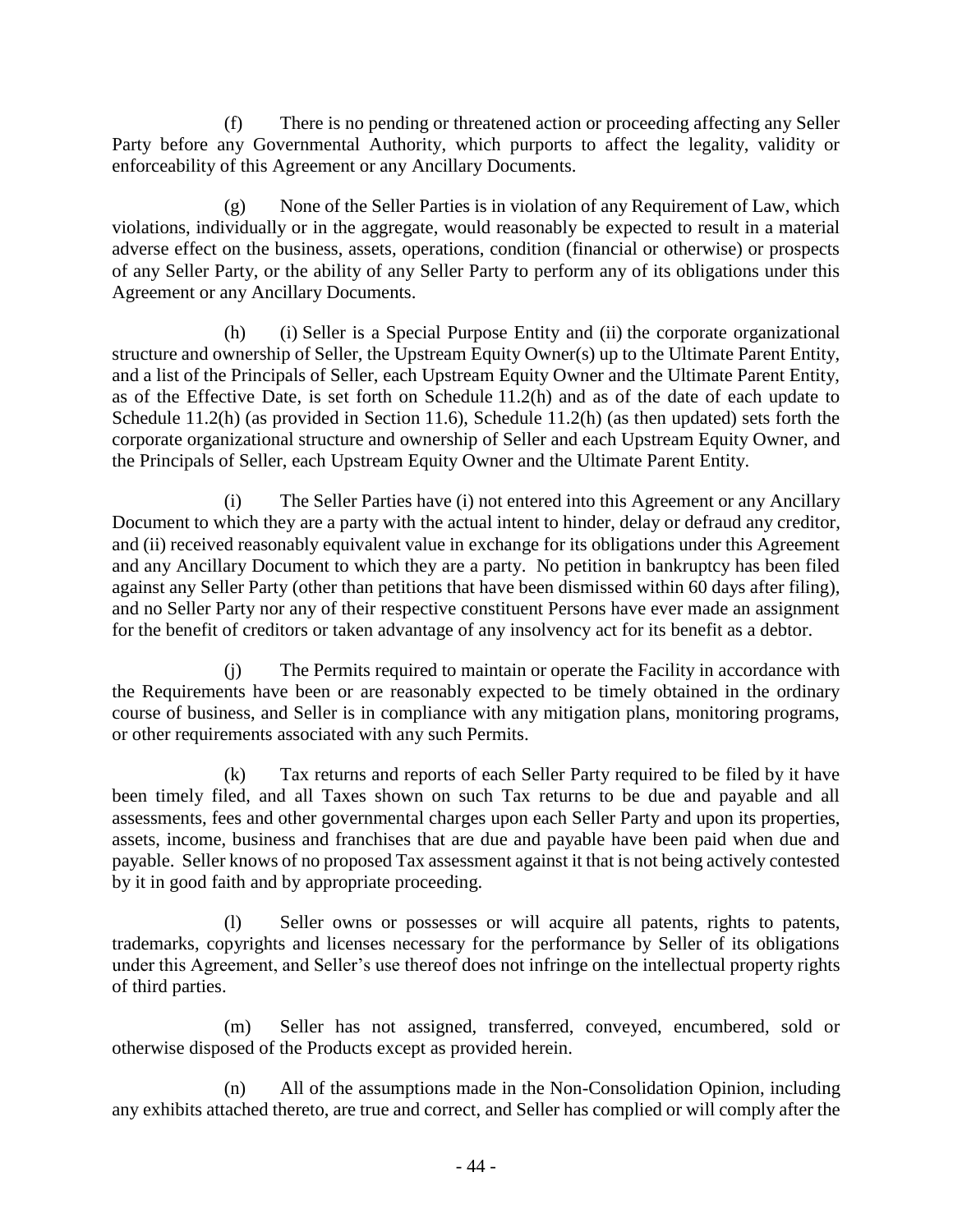date hereof with all of the assumptions made with respect to Seller in the Non-Consolidation Opinion.

(o) Seller's or its Affiliate's agents and representatives have visited, inspected and become familiar with the Site and its physical condition relevant to the obligations of Seller pursuant to this Agreement, including roads, utilities, air and water quality conditions. Seller is familiar with all local and other conditions that may be material to Seller's performance of its obligations under this Agreement (including transportation, seasons and climate, access, weather, handling and storage of materials and equipment, and availability and quality of labor and utilities). Seller has determined that the Site constitutes an acceptable and suitable site for operation of the Facility in accordance herewith. At all times after the Effective Date, Seller shall have Site Control. Seller shall provide Buyer with prompt notice of any change in the status of Seller's Site Control. Seller shall not take any action or permit any action to be taken at or with respect to the Site that has a material adverse effect upon the Facility or the generating capability of the Facility.

(p) Seller is (i) an "eligible contract participant" as defined in the Commodity Exchange Act, as amended, 7 U.S.C. Section 1a(18); (ii) a producer, processor, or commercial user of, or a merchant handling, the commodity that is the subject of this Agreement, or the products or byproducts thereof; and (iii) entering into this Agreement solely for purposes related to its business as such.

<span id="page-49-0"></span>**Section 11.3 Covenants Related to Fuel Sources.** Seller shall ensure that on an annual basis, (a) at least 80% of the feedstock shall be a byproduct of sustainable forest management, which includes removal of dead and dying trees from Tier 1 high hazard zones and Tier 2 high hazard zones (as defined in SB 859) and is not from lands that have been clear-cut (whether on an annual basis or for a lesser period as provided in Section 7.7(e), the "**Sustainable Forest Management Requirement**"), and (b) at least 60% of the feedstock shall be from Tier 1 high hazard zones and Tier 2 high hazard zones (as defined in SB 859) (whether on an annual basis or for a lesser period as provided in Section 7.7(e), the "**High Hazard Requirement**," and together with the Sustainable Forest Management Requirement, the "**SB 859 Feedstock Requirements**").

# **Section 11.4 Covenants of Seller Related to Site Control Documents**.

(a) Seller shall (i) maintain Site Control at all times, and (iii) provide Buyers' Agent with prompt notice of any change in the status of Seller's Site Control.

(b) Seller shall at all times keep, perform, observe and comply with, or cause to be kept, performed, observed and complied with, all covenants, agreements, conditions and other provisions required to be kept, performed, observed and complied with by or on behalf of Seller from time to time pursuant to the Site Control Documents, and Seller shall not do or permit anything to be done, the doing of which, or refrain from doing anything, the omission of which, could impair or tend to impair the rights of Seller under the Site Control Documents, or could be grounds for any counterparty to Seller thereunder to terminate a Site Control Document.

(c) Seller shall use commercially reasonable efforts to enforce the provisions of the Site Control Documents short of termination thereof such that Seller may enjoy all of the rights granted to Seller thereunder.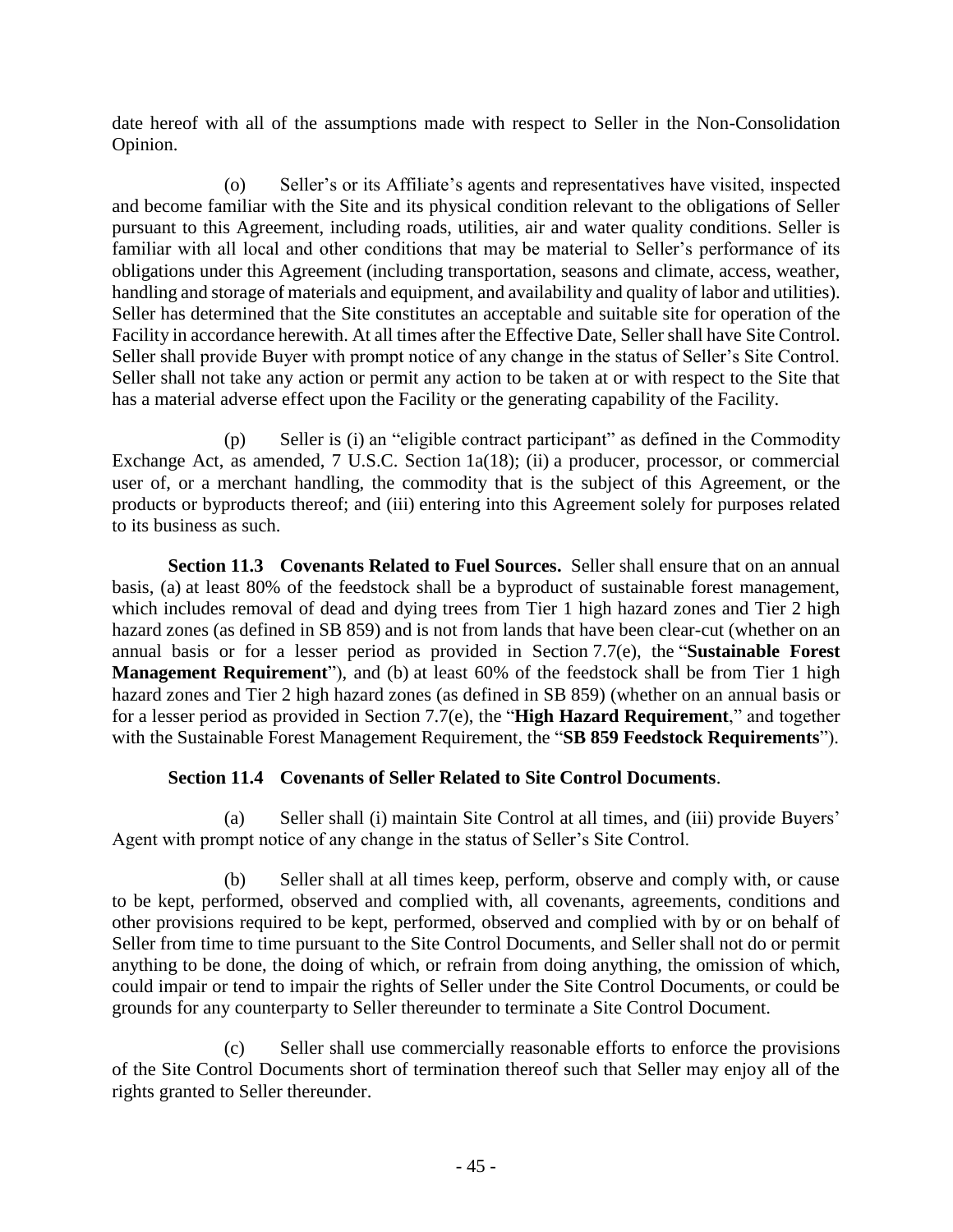(d) Seller shall give Buyers' Agent immediate notice of (i) any default or of any event which, with the giving of notice or passage of time, or both, would become a default under any of the Site Control Documents, or the receipt by Seller of any notice from any counterparty to Seller thereto, or (ii) the commencement or threat of any action or proceeding or arbitration pertaining to any Site Control Document. Seller shall deliver to Buyers' Agent, immediately upon service or delivery thereof on, to or by Seller, a copy of each petition, summons, complaint, notice of motion, order to show cause and other pleading or paper, however designated, which shall be served or delivered in connection with any such action, proceeding or arbitration.

(e) Seller shall not terminate, cancel, sever or surrender, or permit or suffer the subordination, termination, cancellation, severance or surrender of, or modify, change, amend or assign any Site Control Document in a way that could, individually or in the aggregate, reasonably be expected to have a material adverse effect on any Buyer, the Facility, or Seller's performance of its obligations under this Agreement, without the prior written consent of Buyers' Agent. Notwithstanding the foregoing, Buyers' Agent's consent shall not be required to terminate a Site Control Document if the real property rights arising under such Site Control Document are not reasonably necessary for the possession of the Facility, the generation of Energy at the Facility, or the transmission of Energy from the Facility to the Point of Delivery.

**Section 11.5 Covenants of Seller Related to Material Adverse Effects**.In the event of a material adverse effect on the business, assets, operations, condition (financial or otherwise) or prospects of Seller or an event of default by Seller, Seller shall promptly thereafter notify Buyers' Agent, and Seller shall, within thirty (30) days after providing such notice, provide Buyers' Agent with a plan or report, including the report (at Seller's sole cost and expense) of a Licensed Professional Engineer with respect to any operational problem related to the Facility if reasonably requested by Buyers' Agent that demonstrates in detail reasonably acceptable to Buyers' Agent, that the material adverse effect or event of default by Seller has been mitigated or cured, or will be mitigated or cured within a reasonable period or within the cure periods provided therefor (and listing, in detail, the actions that Seller has taken, is taking, or proposes to take with respect to such condition or event), or that such material adverse effect or event of default by Seller will not have a material adverse effect on the performance of Seller under this Agreement. A failure to provide such plan or report within thirty (30) days, or to diligently undertake any of the actions set forth under such plan or report, will be deemed a failure by Seller to perform under Section 12.1(b).

**Section 11.6 Covenants of Seller to Provide Quarterly Attestations.** Seller shall provide to Buyers' Agent on January 1, April 1, July 1 and October 1 of each Contract Year a certificate executed by an authorized officer of Seller certifying that the representations and warranties set forth in Section 11.2 of this Agreement remain true and correct as of the date of such certificate, and that there exists no event of default by Seller or any event that, after notice or with the passage of time or both, would constitute a Default hereunder; *provided,* that (i) with respect to any attestation with respect to the representation and warranty set forth in Section 11.2(f), Seller may include a disclosure schedule with any such attestation in order to make such representation true and (ii) with respect to any attestation as to any representation and warranty set forth in Section 11.2(h), Seller may update such attestation and Section 11.2(h) in order to account for any mergers, transfers, consolidations, assignments, restructurings, or similar transactions to the extent that such transactions either (A) do not constitute a Change of Control or (B) have been consented to by Buyers.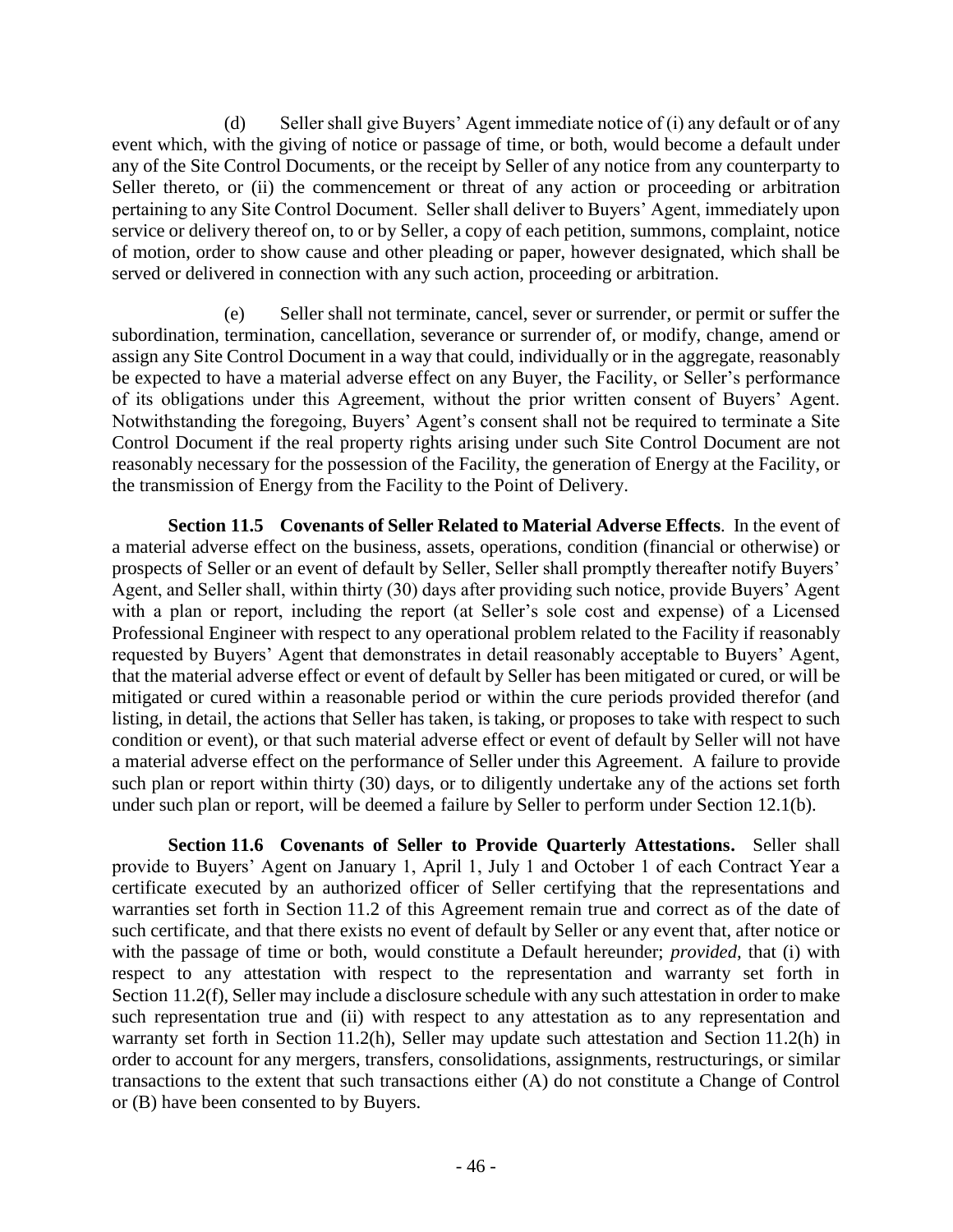**Section 11.7 Covenants of Seller Related to Intellectual Property**. Seller shall timely obtain all patents, rights to patents, trademarks, copyrights and licenses necessary for the performance by Seller of its obligations under this Agreement.

**Section 11.8 Covenants of Seller Related to Status as Special Purpose Entity**. Seller shall continue to comply with all of the assumptions made with respect to Seller in the Non-Consolidation Option and shall remain at all times throughout the Agreement Term a Special Purpose Entity.

**Section 11.9 Covenants of Seller Related to Facility Debt**. Seller shall not permit Facility Debt in an amount that, in the aggregate exceeds fifty percent (50%) of the Facility Cost. On January 1, April 1, July 1, and October 1 of each year commencing on the Effective Date, Seller shall provide to Buyer a certificate of an officer, director or member of Seller attesting to Facility Debt as being equal to or less than fifty percent (50%) of the Facility Cost as of such date, which certificate shall be accompanied by supporting documentation in reasonable detail, including a statement of the Facility's then-current Facility Debt value.

# **ARTICLE XII DEFAULT; TERMINATION AND REMEDIES; PERFORMANCE DAMAGE**

**Section 12.1 Default.** Each of the following events or circumstances shall constitute a "*Default*" by the responsible Party (the "*Defaulting Party*"):

(a) **Payment Default**. Failure by a Party to make any payment under this Agreement when and as due (other than payments disputed in good faith) that is not cured within thirty (30) days after receipt of notice thereof from the other Party (which amount shall include payment of interest from the due date at the Interest Rate);

(b) **Performance Default**. Failure by a Party to perform any of its duties or obligations under this Agreement (other than any failure for which a sole remedy is provided in this Agreement and any failure which is separately listed as a Default of Seller under this Section 12.1) that is not cured within thirty (30) days after receipt of notice thereof from the other Party; *provided* that if such failure cannot be cured within such thirty (30) day period despite reasonable commercial efforts and is not a failure to make a payment when due, and such Party expeditiously commences to cure such breach following its receipt of notice and continues to diligently proceed with such cure within such longer period of time, then such Party shall have up to sixty (60) additional days to cure.

(c) **Breach of Representation and Warranty.** Any representation, warranty, certification, or other statement made by a Party or Seller Party in this Agreement or any Ancillary Document, or in the case of Seller, made in a quarterly certification delivered pursuant to Section 11.6, is false or inaccurate at the time made; *provided* that no Default shall exist if such falsity or inaccuracy is remedied within thirty (30) days after receipt of notice thereof from another Party, and further provided that if such falsity or inaccuracy cannot be cured within such thirty (30) day period despite reasonable commercial efforts, and such Party expeditiously commences to cure such breach following its receipt of notice and continues to diligently proceed with such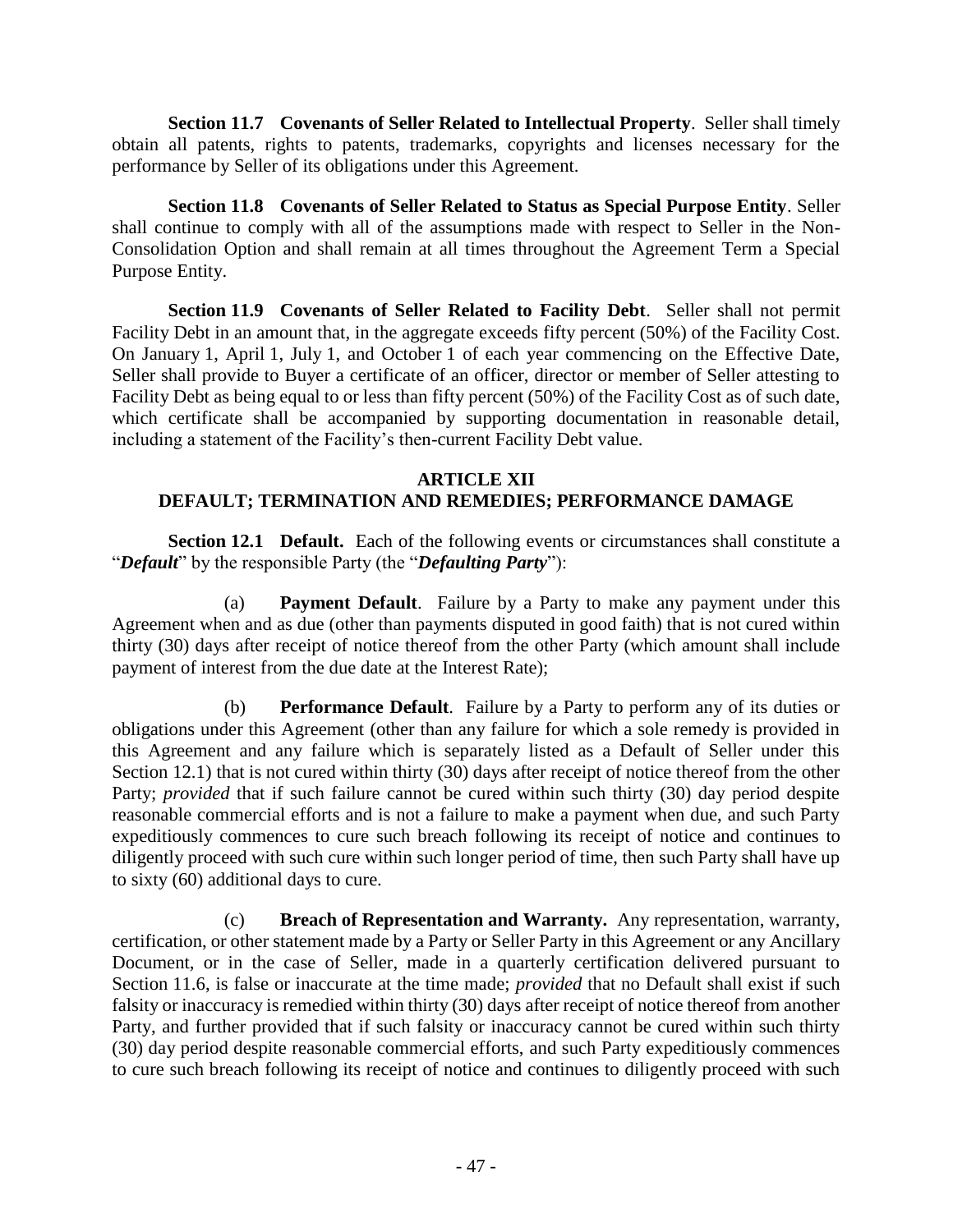cure within such longer period of time, then such Party shall have up to sixty (60) additional days to cure.

(d) **Bankruptcy**. Bankruptcy of any Buyer (which shall only be a Default with respect to such Bankrupt Buyer) or Seller.

(e) **Performance Security Failure**. (i) The failure of Seller to furnish Performance Security by the time set forth in Section 5.6, or the failure of Seller to maintain or replace the Performance Security in compliance with Section 5.6, (ii) the failure of any of the Performance Security to be in full force and effect in accordance with Section 5.6 or (iii) any Person contests the validity or enforceability of the Performance Security or the letter of credit provider denies that it has any liability in respect of any Performance Security and such Performance Security is not replaced in compliance with Section 5.6.

(f) **Insurance Default**. The failure of Seller to (i) maintain and provide acceptable evidence of the required Insurance for the required period of coverage as set forth in Appendix D that is not cured within three (3) days after receipt of notice of such failure from Buyer or (ii) provide acceptable evidence of Insurance that is in full force and effect, which failure is not remedied by both (A) the provision to Buyer of electronic evidence of such Insurance within two (2) days after receipt of notice of such failure from Buyer and (B) the provision of other evidence acceptable to Buyer within fifteen (15) days after receipt of notice of such failure from Buyer.

(g) **Fundamental Change***.* Except as permitted by Section 13.7, (i) a Party makes an assignment of its rights or delegation of its obligations under this Agreement, or (ii) a Change in Control occurs (whether voluntary or by operation of law).

(h) **Site Control Document Default**. Seller breaches any of its obligations under Section 11.4, which breach is not cured within ten (10) days after receipt of notice thereof from Buyers' Agent, other than a breach of Seller's obligations under Section 11.4(a), which shall immediately trigger a Default hereunder.

(i) **Commercial Operation Date**. Seller fails to achieve Commercial Operation on or before the Outside Commercial Operation Date.

# **Section 12.2 Default Remedy**.

(a) If any Buyer is in Default for nonpayment, subject to any duty or obligation under this Agreement, Seller may continue to provide services to such Defaulting Buyer, and shall continue to provide services with respect to the non-Defaulting Buyers, pursuant to its obligations under this Agreement; *provided* that nothing in this Section 12.2(a) shall affect Seller's rights and remedies set forth in this Section 12.2. Seller's continued service to a Defaulting Buyer shall not act to relieve such Defaulting Buyer of any of its duties or obligations under this Agreement.

(b) Notwithstanding any other provision herein, if any Default has occurred and is continuing, the affected Party may, whether or not the dispute resolution procedure set forth in Section 13.3 has been invoked or completed, bring an action in any court of competent jurisdiction as set forth in Section 13.13 seeking injunctive relief in accordance with applicable rules of civil procedure.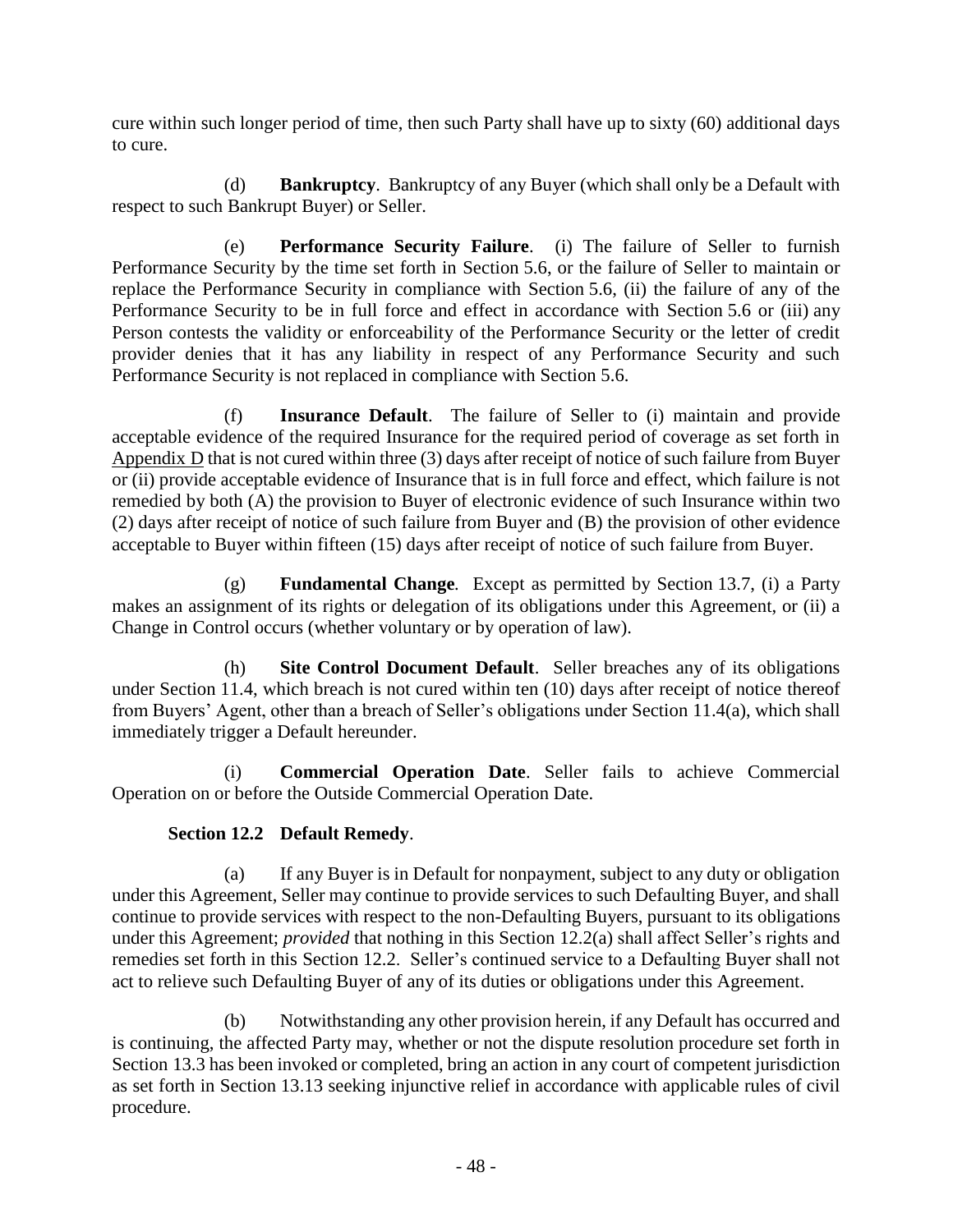(c) Except as expressly limited by this Agreement, if a Default has occurred and is continuing and a Buyer is the Defaulting Party, Seller may without further notice exercise any rights and remedies provided herein or otherwise available at law or in equity with respect to such Buyer, including a partial termination of this Agreement with respect to the Defaulting Buyer pursuant to Section 12.3; *provided* that the non-Defaulting Buyer (or Buyers, as applicable), shall have the opportunity, upon the termination of this Agreement with respect to such Defaulting Buyer or Buyers, to take over such Defaulting Buyer's or Buyers' Percentage of Facility Output as provided in Section 2.3(h). No failure of Seller to exercise, and no delay in exercising, any right, remedy or power hereunder shall operate as a waiver thereof, nor shall any single or partial exercise by Seller of any other right, remedy or power hereunder preclude any other or future exercise of any right, remedy or power.

(d) Except as expressly limited by this Agreement, if a Default has occurred and is continuing and Seller is the Defaulting Party, each Buyer may without further notice exercise any rights and remedies provided for herein, or otherwise available at law or equity, including (i) application of all amounts available under the Performance Security against any amounts then payable by Seller to Buyers under this Agreement, and (ii) withdrawal from or termination of this Agreement pursuant to Section 12.3. No failure of any Buyer to exercise, and no delay in exercising, any right, remedy or power hereunder shall operate as a waiver thereof, nor shall any single or partial exercise by any Buyer of any right, remedy or power hereunder preclude any other or future exercise of any right, remedy or power by such Buyer.

# **Section 12.3 Termination for Default**.

(a) In the event of a Default by any Buyer, each Party that is not a Defaulting Party, as the context requires (each, a "*Non-Defaulting Party*") may, for so long as the Default is continuing and, to the extent permitted by applicable law, without limiting any other rights or remedies available to each Non-Defaulting Party under this Agreement, by notice from any Non-Defaulting Party to the Defaulting Party (a "*Termination Notice*") (i) establish a date, which shall be no earlier than the date of such notice and no later than twenty (20) days after the date of such notice ("*Early Termination Date*") on which this Agreement shall terminate with respect to such Buyer, and (ii) Seller may withhold any payments due to such Defaulting Buyer in respect of this Agreement.

(b) In the event of a Default by Seller, each Buyer, as a Non-Defaulting Party may, for so long as the Default is continuing and, to the extent permitted by applicable law, without limiting any other rights or remedies available to each Non-Defaulting Party under this Agreement, (i) establish by delivery of a Termination Notice an Early Termination Date (which shall be no earlier than the date of such notice and no later than twenty (20) days after the date of such Termination Notice) on which such Non-Defaulting Buyer may withdraw, without penalty to such Non-Defaulting Buyer, from this Agreement or, upon the mutual agreement of Buyers, this Agreement shall terminate, and (ii) withhold any payments due Seller in respect of this Agreement; *provided*, that upon the occurrence of any Default of the type described in Section 12.1(h) (but only arising due to a breach under Section 11.4(c)), this Agreement shall automatically terminate, without notice or other action by any Party as if an Early Termination Date had been declared immediately prior to such event.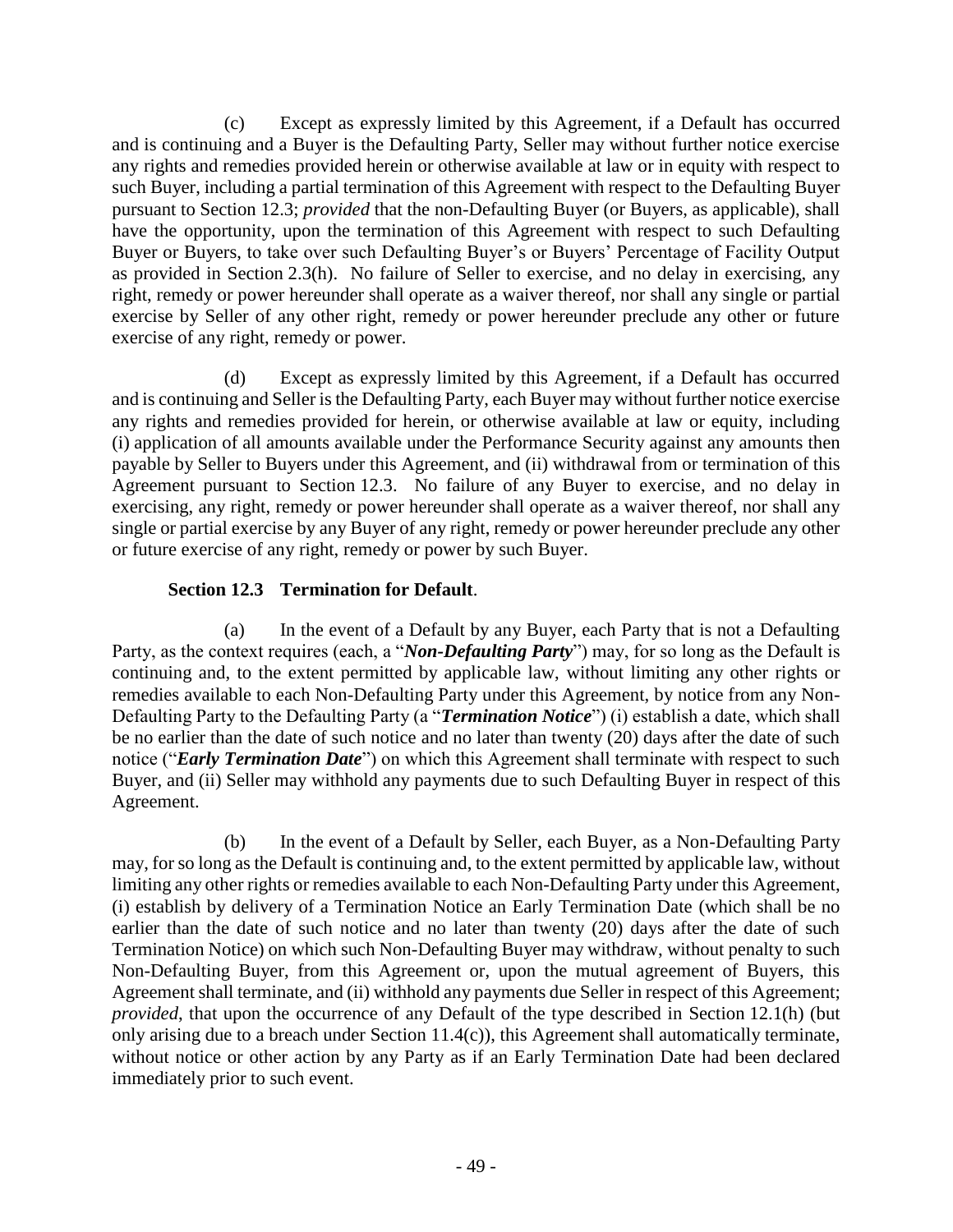(c) If an Early Termination Date has been designated, each Non-Defaulting Party shall calculate in a commercially reasonable manner its Gains, Losses and Costs resulting from the termination of this Agreement and the resulting Termination Payment. The Gains, Losses and Costs relating to the Products that would have been required to be delivered under this Agreement had it not been terminated shall be determined by comparing the amounts each Buyer would have paid for the Products under this Agreement to the equivalent quantities and relevant market prices, either quoted by one or more bona fide third party offers, or which are reasonably expected by each Buyer to be available in the market under a replacement contract for this Agreement covering the same products and having a term equal to the Remaining Term at the date of the Termination Notice, adjusted to account for differences in transmission, if any. To ascertain the market prices of a replacement contract, each Non-Defaulting Party may consider, among other valuations, quotations from dealers in Energy contracts and bona fide third party offers. Each Non-Defaulting Party shall not be required to enter into any such replacement agreement in order to determine its Gains, Losses and Costs or the Termination Payment.

(d) For purposes of each Non-Defaulting Party's determination of its Gains, Losses and Costs and the Termination Payment, it shall be presumed, regardless of the facts, that Seller would have sold, and each Buyer would have purchased, each day during the Remaining Term (i) Facility Energy in an amount equal to the Expected Daily Deliveries, (ii) the Environmental Attributes associated therewith, and (iii) all other components of the Products. The "*Expected Daily Deliveries*" shall be an amount in the aggregate equal to the greater of (A) 384 MWh, and (B) the average daily amount of Facility Energy during the Delivery Term, if any.

(e) Each Non-Defaulting Party shall notify the Defaulting Party of the Termination Payment, which notice shall include a written statement explaining in reasonable detail the calculation of such amount. If the Termination Payment is a positive number, the Defaulting Party shall, within fourteen (14) days after receipt of such notice, pay the Termination Payment to each Non-Defaulting Party, together with interest accrued at the Interest Rate from the Early Termination Date until paid. The Non-Defaulting Party shall not be obligated to pay a Termination Payment in any amount to the Defaulting Party under any circumstances.

(f) If the Defaulting Party disagrees with the calculation of the Termination Payment and the Parties cannot otherwise resolve their differences, the calculation of the Termination Payment shall be submitted to the dispute resolution process provided in Section 13.3. Following resolution of the dispute, the Defaulting Party shall pay the full amount of the Termination Payment (if any) as determined by such resolution as and when required, but no later than thirty (30) days following the date of such resolution, together with all interest, at the Interest Rate, that accrued from the Early Termination Date until the date the Termination Payment is paid.

(g) For purposes of this Agreement:

(i) *"Gains"* means, with respect to the Non-Defaulting Party, an amount equal to the present value of the economic benefit to it, if any (exclusive of Costs), resulting from the termination of its rights and obligations under this Agreement, determined in a commercially reasonable manner. Factors used in determining economic benefit may include reference to information either available to it internally or supplied by one or more third parties, including quotations (either firm or indicative) of relevant rates, prices, yields, yield curves,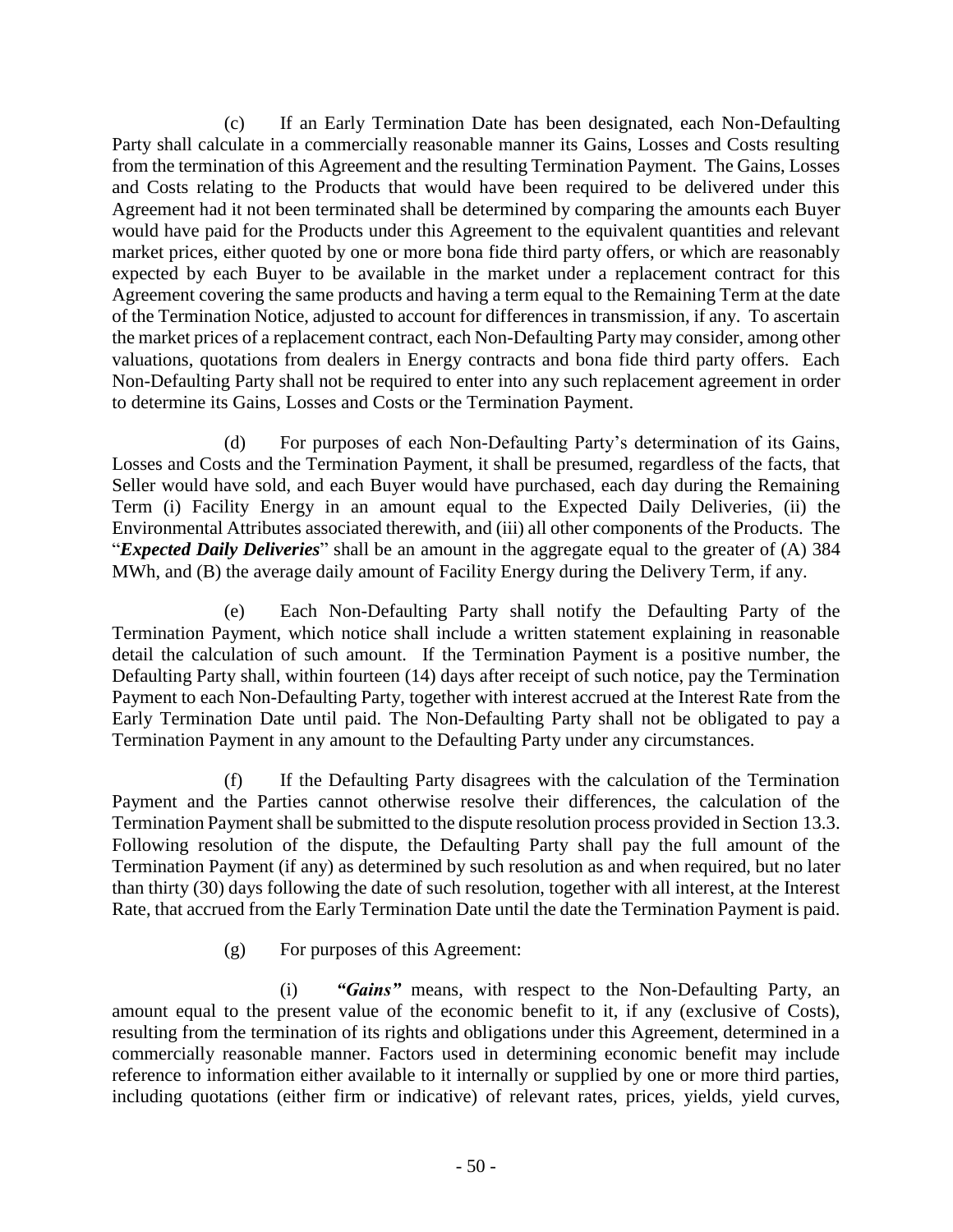volatilities, spreads or other relevant market data in the relevant markets, market price referent, market prices for a comparable transaction, forward price curves based on economic analysis of the relevant markets, or settlement prices for a comparable transaction at liquid trading platforms, all of which should be calculated for the remaining Delivery Term to determine the present value of the Products;

(ii) *"Losses"* means, with respect to the Non-Defaulting Party, an amount equal to the present value of the economic loss, if any (exclusive of Costs), resulting from the termination of its rights and obligations under this Agreement, determined in a commercially reasonable manner. Factors used in determining economic benefit may include reference to information either available to it internally or supplied by one or more third parties, including quotations (either firm or indicative) of relevant rates, prices, yields, yield curves, volatilities, spreads or other relevant market data in the relevant markets, market price referent, market prices for a comparable transaction, forward price curves based on economic analysis of the relevant markets, or settlement prices for a comparable transaction at liquid trading platforms, all of which should be calculated for the remaining Delivery Term to determine the present value of the Products; if the Non-Defaulting Party is the Seller, then "Losses" shall exclude any federal or state tax credits, grants, or benefits related to the Facility or generation therefrom.

(iii) *"Costs"* means, with respect to the Non-Defaulting Party, (A) brokerage fees, commissions and other similar transaction costs and expenses reasonably incurred by the Non-Defaulting Party either in terminating any arrangement pursuant to which it has hedged its obligations or in entering into new arrangements which replace this Agreement, and (B) all reasonable attorneys' fees and expenses incurred by the Non-Defaulting Party in connection with the termination of this Agreement. Each Party shall use reasonable efforts to mitigate or eliminate its Costs.

(iv) In no event shall a Party's Gains, Losses or Costs include any penalties or similar charges imposed by any Non-Defaulting Party.

(v) The Present Value Rate shall be used as the discount rate in all present value calculations required to determine Gains, Losses and Costs.

(h) At the time for payment of any amount due under this Section 12.3, each Party shall pay to any other Party, as applicable, all additional amounts, if any, payable by it under this Agreement (including any amounts withheld pursuant to Section 12.3(a)(ii) above).

## **ARTICLE XIII MISCELLANEOUS**

**Section 13.1 Authorized Representative.** Each Party shall designate an authorized representative who shall be authorized to act on its behalf with respect to those matters contained herein (each an "*Authorized Representative*"), which shall be the functions and responsibilities of such Authorized Representatives. Each Party may also designate an alternate who may act for the Authorized Representative. Within thirty (30) days after execution of this Agreement, each Party shall notify the other Party of the identity of its Authorized Representative, and alternates if designated, and such Party shall promptly notify the other Party of any subsequent changes in such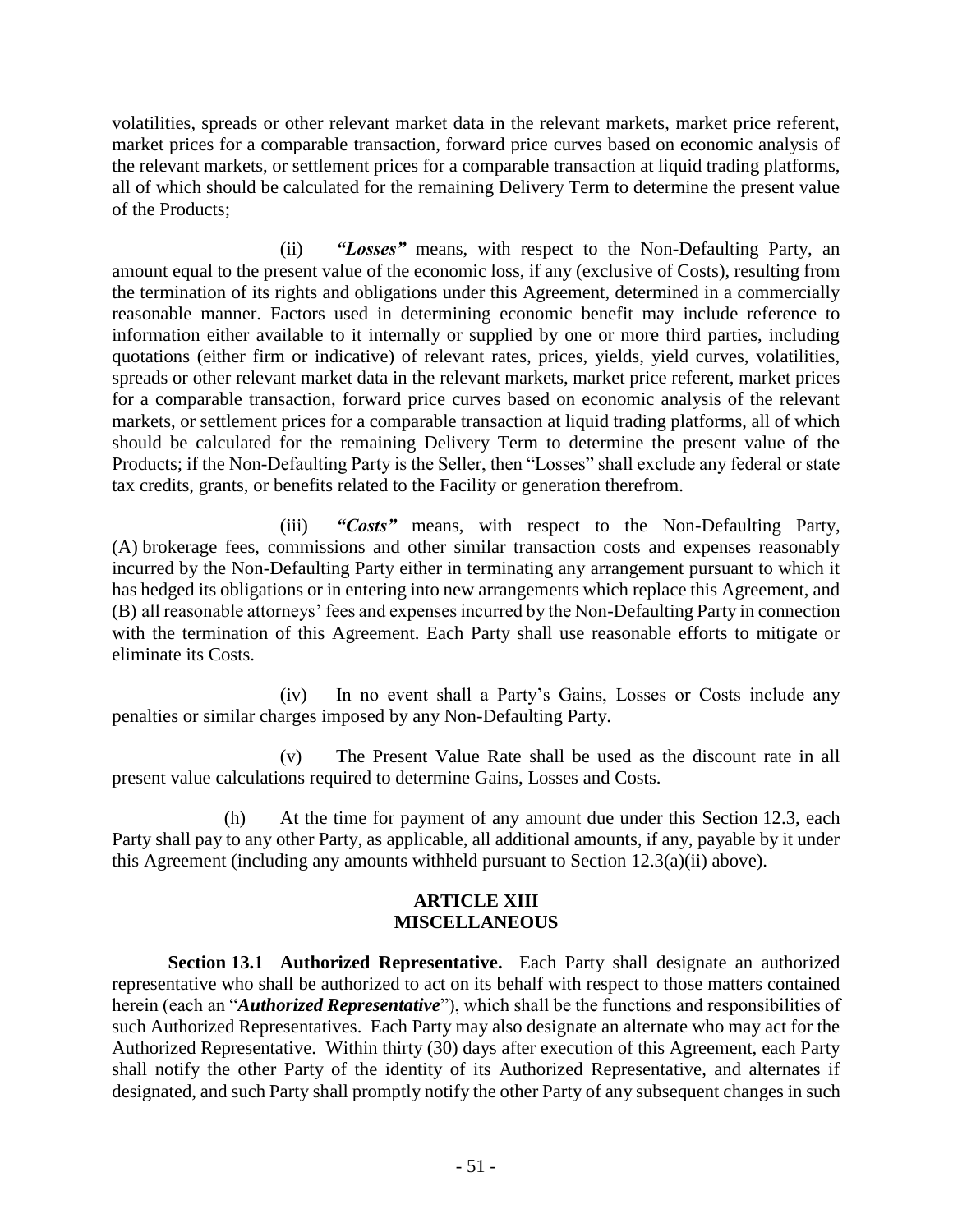designation. The Authorized Representatives shall have no authority to alter, modify, or delete any of the provisions of this Agreement. To the extent that an Authorized Representative's contact information is not provided in Appendix E, at the time a Party designates such Authorized Representative, such Party shall concurrently provide written notice to the other Party of such Authorized Representative's contact information.

**Section 13.2 Notices.** With the exception of billing invoices pursuant to Section 10.2(a) hereof, all notices, requests, demands, consents, approvals, waivers and other communications which are required under this Agreement shall be (a) in writing (regardless of whether the applicable provision expressly requires in writing), (b) deemed properly sent if delivered in person or sent by facsimile transmission, reliable overnight courier, or sent by registered or certified mail, postage prepaid to the persons specified in Appendix E, and (c) deemed delivered, given and received on the date of delivery, in the case of facsimile transmission, or on the date of receipt or rejection in the case of delivery in person, by reliable overnight courier, or by registered or certified mail. In addition to the foregoing, the Parties may agree in writing at any time to deliver notices, requests, demands, consents, waivers and other communications through alternate methods, such as electronic mail.

# **Section 13.3 Dispute Resolution**.

(a) In the event of any claim, controversy or dispute between the Parties arising out of or relating to or in connection with this Agreement (including any dispute concerning the validity of this Agreement or the scope and interpretation of this Section 13.3) (a "*Dispute*"), any Party (the "*Notifying Party*") may deliver to the other Parties (the "*Recipient Party*") notice of the Dispute with a detailed description of the underlying circumstances of such Dispute (a "*Dispute Notice*"). The Dispute Notice shall include a schedule of the availability of the Notifying Party's senior officers (having a title of senior vice president (or its equivalent) or higher) duly authorized to settle the Dispute during the thirty (30) day period following the delivery of the Dispute Notice.

(b) The Recipient Party shall, within seven (7) days following receipt of the Dispute Notice, provide to the Notifying Party a parallel schedule of availability of the Recipient Party's senior officers (having a title of senior vice president (or its equivalent) or higher) duly authorized to settle the Dispute. Following delivery of the respective senior officers' schedules of availability, the senior officers of the Parties shall meet and confer as often as they deem reasonably necessary during the remainder of the thirty (30) day period in good faith negotiations to resolve the Dispute to the satisfaction of each Party.

(c) In the event a Dispute is not resolved pursuant to the procedures set forth in Section 13.3(a) and Section 13.3(b) by the expiration of the thirty (30) day period set forth in Section 13.3(a), then a Party may pursue any legal remedy available to it in accordance with the provisions of Section 13.12 and Section 13.13 of this Agreement.

(d) In addition to the Dispute Resolution process set forth in this Section 13.3, the Parties shall comply with California law governing claims against public entities and presentment of such claims.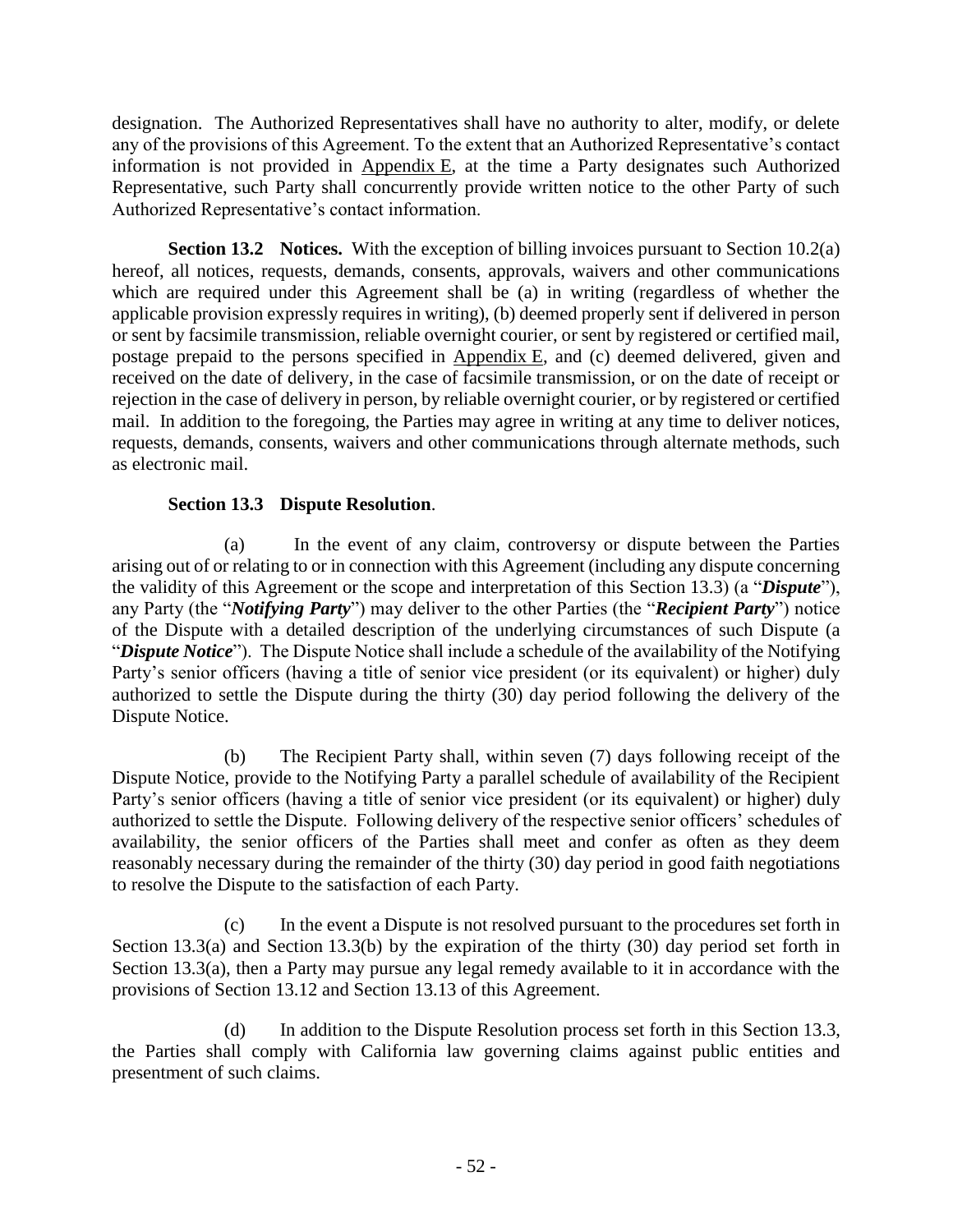#### **Section 13.4 Further Assurances; Change in Electric Market Design.**

(a) Each Party agrees to execute and deliver all further instruments and documents, and take all further action not inconsistent with the provisions of this Agreement that may be reasonably necessary to effectuate the purposes and intent of this Agreement.

(b) If a change in the CAISO Tariff renders this Agreement or any provisions hereof incapable of being performed or administered, then any Party may request that Buyers' Agent and Seller enter into negotiations to make the minimum changes to this Agreement necessary to make this Agreement capable of being performed and administered, while attempting to preserve to the maximum extent possible the benefits, burdens, and obligations set forth in this Agreement as of the Effective Date. Upon delivery of such a request, Buyers' Agent and Seller shall engage in such negotiations in good faith. If Buyers' Agent and Seller are unable, within sixty (60) days after delivery of such request, to agree upon changes to this Agreement or to resolve issues relating to changes to this Agreement, then any Party may submit issues pertaining to changes to this Agreement to the dispute resolution process set forth in Section 13.3. Notwithstanding the foregoing, a change in cost shall not in and of itself be deemed to render this Agreement or any of the provisions hereof incapable of being performed or administered, or constitute, or form the basis of, a Force Majeure.

**Section 13.5 No Dedication of Facilities.** Any undertaking by one Party to the other Parties under any provisions of this Agreement shall not constitute the dedication of the Facility or any portion thereof of any Party to the public or to the other Party or any other Person, and it is understood and agreed that any such undertaking by any Party shall cease upon the termination of such Party's obligations under this Agreement.

# **Section 13.6 Force Majeure**.

(a) A Party shall not be considered to be in Default in the performance of any of its obligations under this Agreement when and to the extent such Party's performance is prevented by a Force Majeure that, despite the exercise of due diligence, such Party is unable to prevent or mitigate, *provided* the Party has given a written detailed description of the full particulars of the Force Majeure to the other Party reasonably promptly after becoming aware thereof (and in any event within fourteen (14) days after the initial occurrence of the claimed Force Majeure event) (the "*Force Majeure Notice*"), which notice shall include information with respect to the nature, cause and date and time of commencement of such event, and the anticipated scope and duration of the delay. The Party providing such Force Majeure Notice shall be excused from fulfilling its obligations under this Agreement until such time as the Force Majeure has ceased to prevent performance or other remedial action is taken, at which time such Party shall promptly notify the other Party of the resumption of its obligations under this Agreement. If Seller is unable to deliver, or any Buyer is unable to receive, Facility Energy due to a Force Majeure, then such Buyer shall have no obligation to pay Seller for Facility Energy not delivered or received by reason thereof. In no event shall any Buyer be obligated to compensate Seller or any other Person for any losses, expenses or liabilities that Seller or such other Person may sustain as a consequence of any Force Majeure.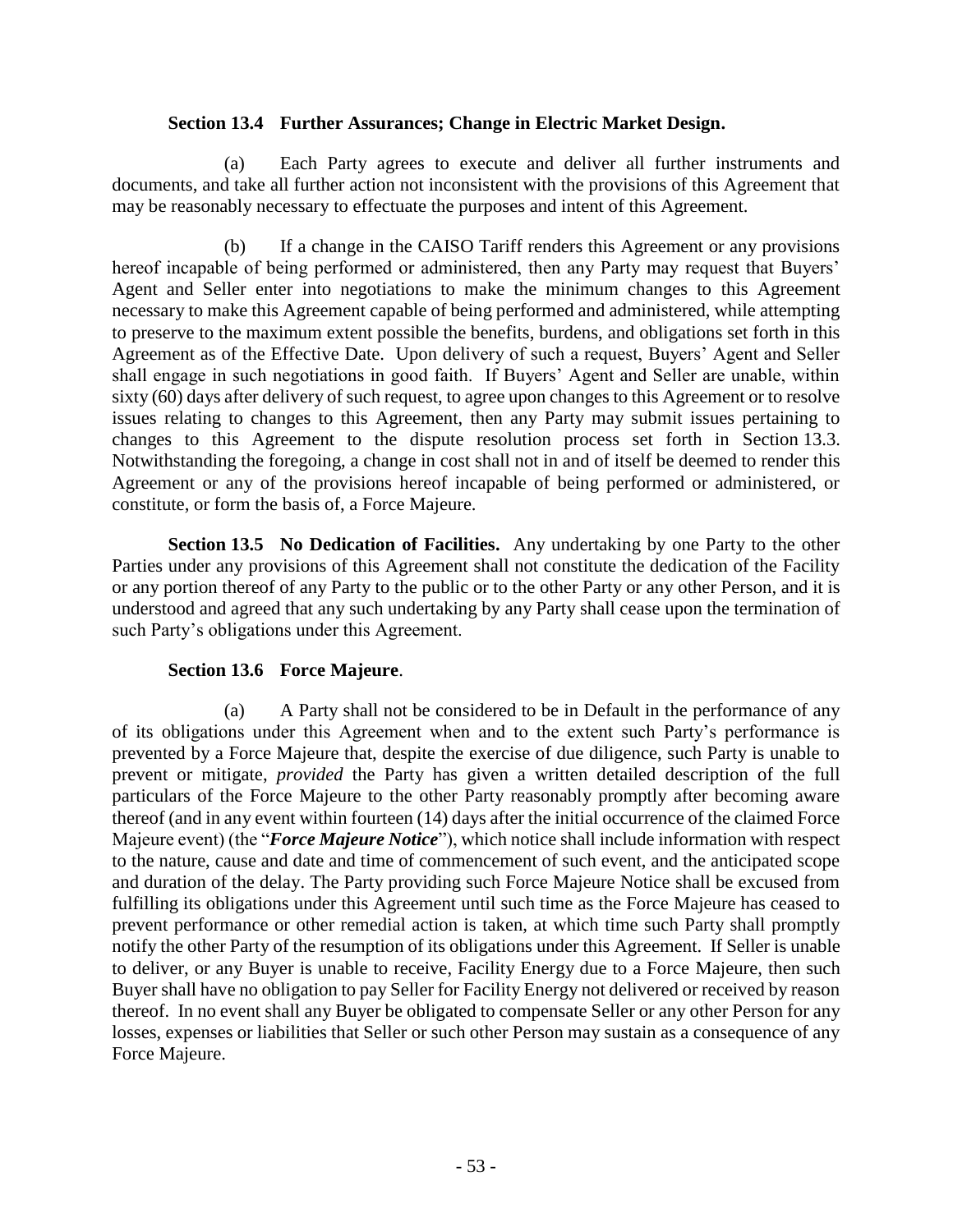(b) The term "*Force Majeure*" means any act of God (including fire, flood, earthquake, extremely severe storm, lightning strike, tornado, volcanic eruption, hurricane or other natural disaster), labor disturbance, strike or lockout of a national scope, act of the public enemy, war, insurrection, riot, explosion, terrorist activities or any order, regulation or restriction imposed by governmental, military or lawfully established civilian authorities that (i) prevents one Party from performing any of its obligations under this Agreement, (ii) could not reasonably be anticipated as of the date of this Agreement, (iii) is not within the reasonable control of, or the result of negligence, willful misconduct, breach of contract, intentional act or omission or wrongdoing on the part of the affected Party (or any subcontractor or Affiliate of that Party, or any Person under the control of that Party or any of its subcontractors or Affiliates, or any Person for whose acts such subcontractor or Affiliate is responsible), and (iv) by the exercise of due diligence the affected Party is unable to overcome or avoid or cause to be avoided; *provided*, nothing in clause (iv) above shall be construed so as to require a Party to accede or agree to any provision not satisfactory to it in order to settle and terminate a strike or labor dispute in which it may be involved. Any Party rendered unable to fulfill any of its obligations by reason of a Force Majeure shall exercise due diligence to remove such inability with reasonable dispatch within a reasonable time period and mitigate the effects of the Force Majeure. The relief from performance shall be of no greater scope and of no longer duration than is required by the Force Majeure. Without limiting the generality of the foregoing, a Force Majeure does not include any of the following: (1) any requirement to meet an RPS Law or any change (whether voluntary or mandatory) in any RPS Law, or other Change in Law, that may affect the value of the Products; (2) events arising from the failure by Seller to operate or maintain the Facility in accordance with this Agreement; (3) any increase of any kind in any cost; (4) delays in or inability of a Party to obtain financing or other economic hardship of any kind; (5) Seller's ability to sell any Facility Energy at a price in excess of those provided in this Agreement; (6) curtailment or other interruption of any Transmission Service; (7) failure of third parties to provide goods or services essential to a Party's performance; (8) Facility or equipment failure of any kind; (9) any changes in the financial condition of any Buyer, Seller, the Facility Lender, or any subcontractor or supplier affecting the affected Party's ability to perform its obligations under this Agreement; or (10) Seller's inability to obtain sufficient fuel or power to operate the Facility.

(c) Any Buyer may withdraw from this Agreement if (i) a Force Majeure event occurs that diminishes the production of the Facility by more than fifty percent (50%) of the Contract Capacity for a period of eighteen (18) consecutive months, or (ii) the Facility is damaged and thereby rendered inoperable and an independent engineer that is mutually acceptable to the Parties determines that the Facility cannot be repaired or replaced within a period not to exceed twenty four (24) months following the date of the occurrence of the Force Majeure event.

(d) Any withdrawal from or termination of this Agreement under Section 13.6(c) shall be "no-fault" and no Party shall have any liability or obligation to any other Parties arising out of such withdrawal or termination. Notwithstanding the foregoing, upon any such withdrawal or termination, as applicable, Seller shall pay each withdrawing or terminating Buyer for any and all amounts hereunder that may be owing, including for any outstanding payments due in the ordinary course that occurred prior to the termination. Each withdrawing or terminating Buyer shall return to Seller its portion of the Performance Security (less any amounts drawn by such Buyer in accordance with this Agreement). The exercise by a Buyer of its right to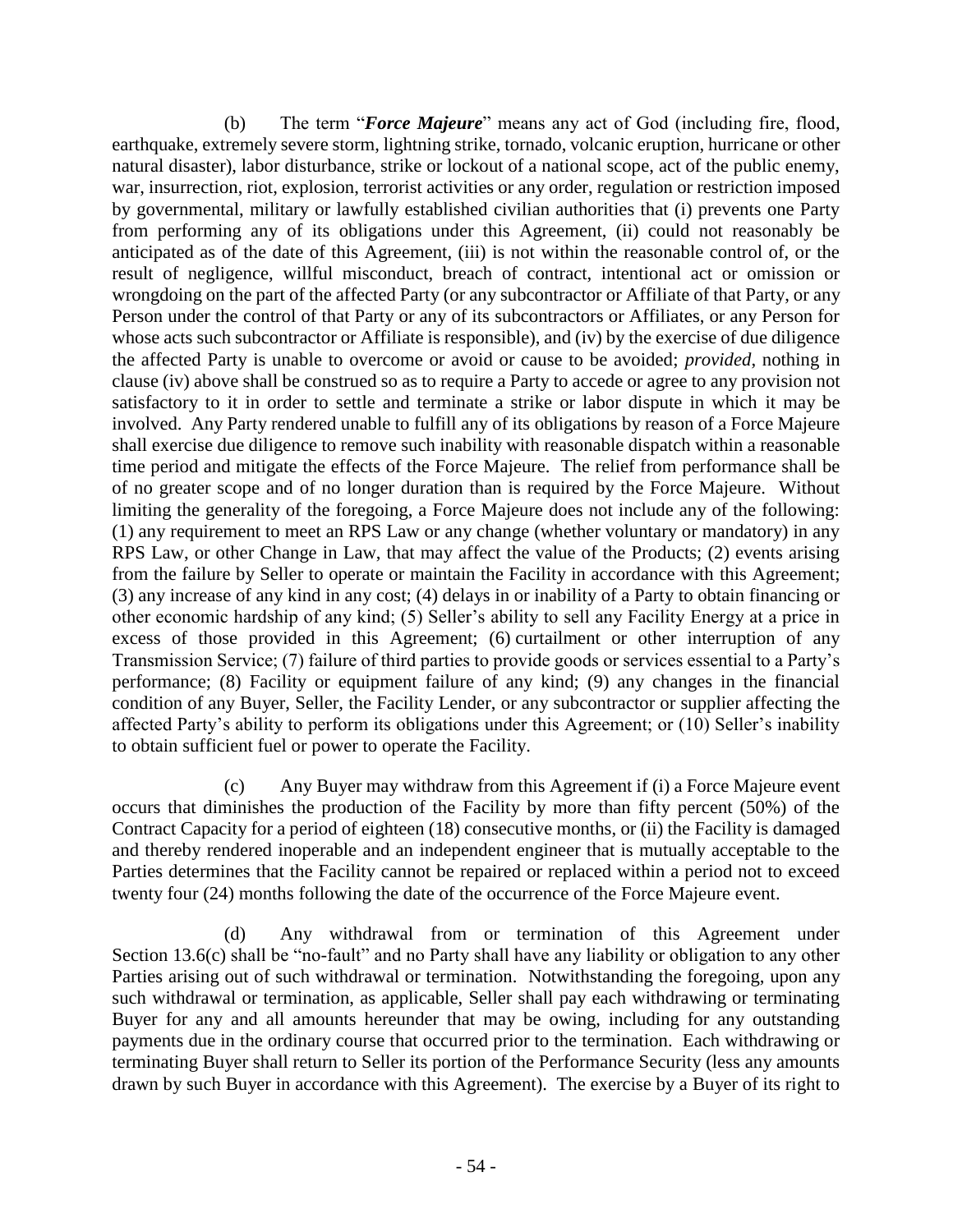withdraw from or terminate the Agreement shall not render such withdrawing or terminating Buyer liable for any losses or damages incurred by Seller whatsoever.

# **Section 13.7 Assignment of Agreement**.

(a) Except as set forth in this Section 13.7, no Party may assign any of its rights, or delegate any of its obligations, under this Agreement without the prior written consent of the other Parties, such consent not to be unreasonably withheld. Any Change in Control (whether voluntary or by operation of law) shall be deemed an assignment and shall require the prior written consent of Buyers' Agent, which consent shall not be unreasonably withheld. Concurrently with any reorganization, financing transaction, or other transactions constituting any Change in Control (whether voluntary or by operation of law) in which Seller merges, consolidates or takes any other action with any Person and ceases to exist, the successor entity to Seller shall execute a written assumption agreement in favor of Buyers pursuant to which any such successor entity shall assume all of the obligations of Seller under this Agreement and agree to be bound by all the terms and conditions of this Agreement. In connection with any Change in Control in which Seller remains party to this Agreement, at Buyers' request, Seller shall deliver an estoppel certificate to Buyers' Agent confirming that this Agreement remains in full force and effect. Seller shall (i) use commercially reasonable efforts to provide Buyers' Agent with not less than ninety (90) days' prior written notice, but shall in no event provide less than forty five (45) days' prior written notice (other than a Change in Control that is involuntary or by operation of law, for which Seller shall provide as much advance notice as possible, but for which no advance notice is required hereunder), of (x) any proposed transaction which would constitute a Change in Control, and (y) Bankruptcy of any Seller Party, and (ii) provide written notice to Buyers' Agent of any other transaction or series of transactions with respect to the sale, transfer or disposition of Ultimate Parent Entity holding directly or indirectly at least fifty percent (50%) of the equity ownership or the power to control the management and policies of any Upstream Equity Owner.

(b) Any Buyer may assign this Agreement without the consent of Seller or the other Buyers to a Qualified Buyer Assignee. Notwithstanding the foregoing, in connection with any such assignment, such Qualified Buyer Assignee shall execute a written assumption agreement in favor of Seller pursuant to which any such Qualified Buyer Assignee shall assume all the obligations of such Buyer under this Agreement and agree to be bound by all the terms and conditions of this Agreement, thereby relieving the assignor Buyer from its duties and obligations hereunder. Any modifications or amendments to this Agreement to accommodate the technical requirements of such Qualified Buyer Assignee (including as they relate to transmission and scheduling) shall require the consent of Seller, which consent shall not be unreasonably withheld.

(c) Except for a sale or transfer of the Facility by a Facility Lender to a Qualified Transferee as contemplated by Section 13.7(d), Seller shall not sell or transfer the Facility to any Person other than a Person to whom Seller assigns this Agreement in accordance with this Section 13.7, without the prior written consent of Buyers. Any purported sale or transfer in violation of this Section 13.7(c) shall be null and void and of no force or effect.

(d) Buyers' consent shall not be required in connection with the collateral assignment of this Agreement or a pledge of the membership interests in Seller to any Facility Lender for the sole purpose of financing exclusively this Facility; provided, however, that the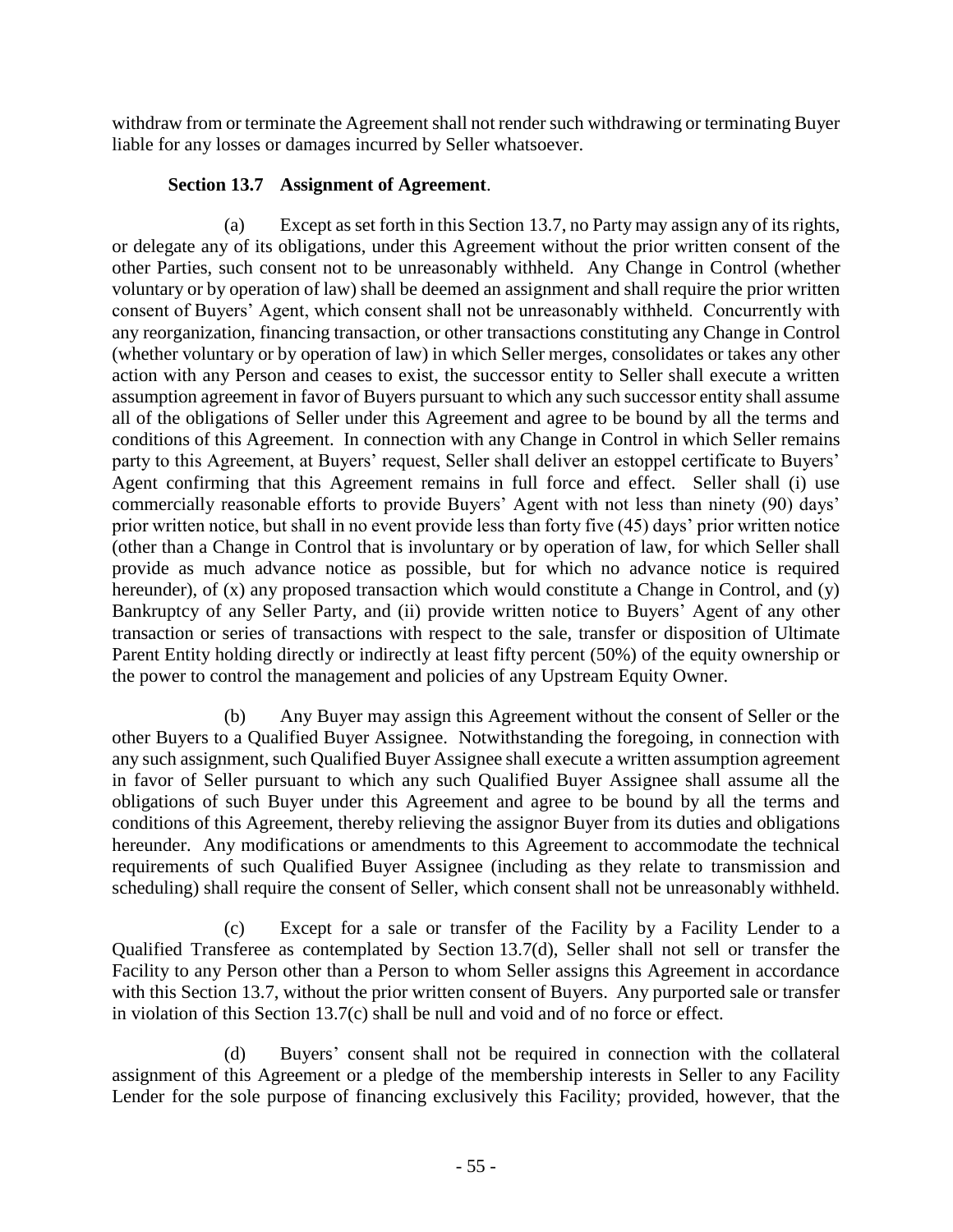terms of such financing and the documentation relating thereto shall not conflict with the applicable terms and conditions of this Agreement. Seller shall provide Buyer with ninety (90) days' prior notice of any such collateral assignment or pledge. If a Facility Lender, any designee of the Facility Lender, or a purchaser or grantee at a foreclosure sale by judicial or nonjudicial foreclosure and sale or by a conveyance in lieu of foreclosure takes possession of or title to the Facility, such Facility Lender, designee, purchaser or grantee shall agree to be bound by the covenants and agreements of Seller in this Agreement; provided, however, that until the Person who acquires title to the Facility executes and delivers to Buyer a written assumption of Seller's obligations under this Agreement in form and substance acceptable to Buyer, such Person shall not be entitled to any of the benefits of this Agreement. Any sale or transfer of the Facility by any Facility Lender in connection with any foreclosure, whether judicial or nonjudicial, or any deed in lieu of foreclosure, in connection with any deed of trust, mortgage or Lien on the Facility shall be made only to an entity that is a Qualified Transferee. In connection with any financing or refinancing of the Facility, each Buyer shall execute a consent to collateral assignment of this Agreement substantially in the form attached hereto as Appendix H, except that Buyers shall have no obligation to amend the terms and conditions of this Agreement (such consent, the "*Facility Lender Consent*").

(e) Notwithstanding the foregoing or anything else expressed or implied herein to the contrary, Seller shall not assign, transfer, convey, encumber, sell or otherwise dispose of all or any portion of the Products (not including the proceeds thereof) to any Facility Lender.

(f) No Buyer will be liable to any Facility Lender for any claims, losses, expenses or damages whatsoever other than liability a Buyer may have to Seller under this Agreement. Seller shall reimburse, or shall cause the Facility Lender to reimburse, each Buyer for the incremental direct expenses reasonably incurred and documented by such Buyer in the preparation, negotiation, execution or delivery of the Facility Lender Consent and any other documents requested by Seller, the Facility Lender, or any Tax Equity Investor and provided by such Buyer, pursuant to this Agreement.

(g) Seller shall pay Buyers the reasonable costs and expenses incurred by Buyers in connection with any dispositions, assignments or Changes in Control (including reasonable attorneys' fees and expenses) hereunder pursuant to a transaction or related series of transactions.

**Section 13.8 Ambiguity.** The Parties acknowledge that this Agreement was jointly prepared by them, by and through their respective legal counsel, and any uncertainty or ambiguity existing herein shall not be interpreted against a Party on the basis that the Party drafted the language, but otherwise shall be interpreted according to the application of the rules on interpretation of contracts.

**Section 13.9 Attorney Fees & Costs.** Both Parties agree that in any action to enforce the terms of this Agreement that each Party shall be responsible for its own attorney fees and costs. Each of the Parties to this Agreement was represented by its respective legal counsel during the negotiation and execution of this Agreement.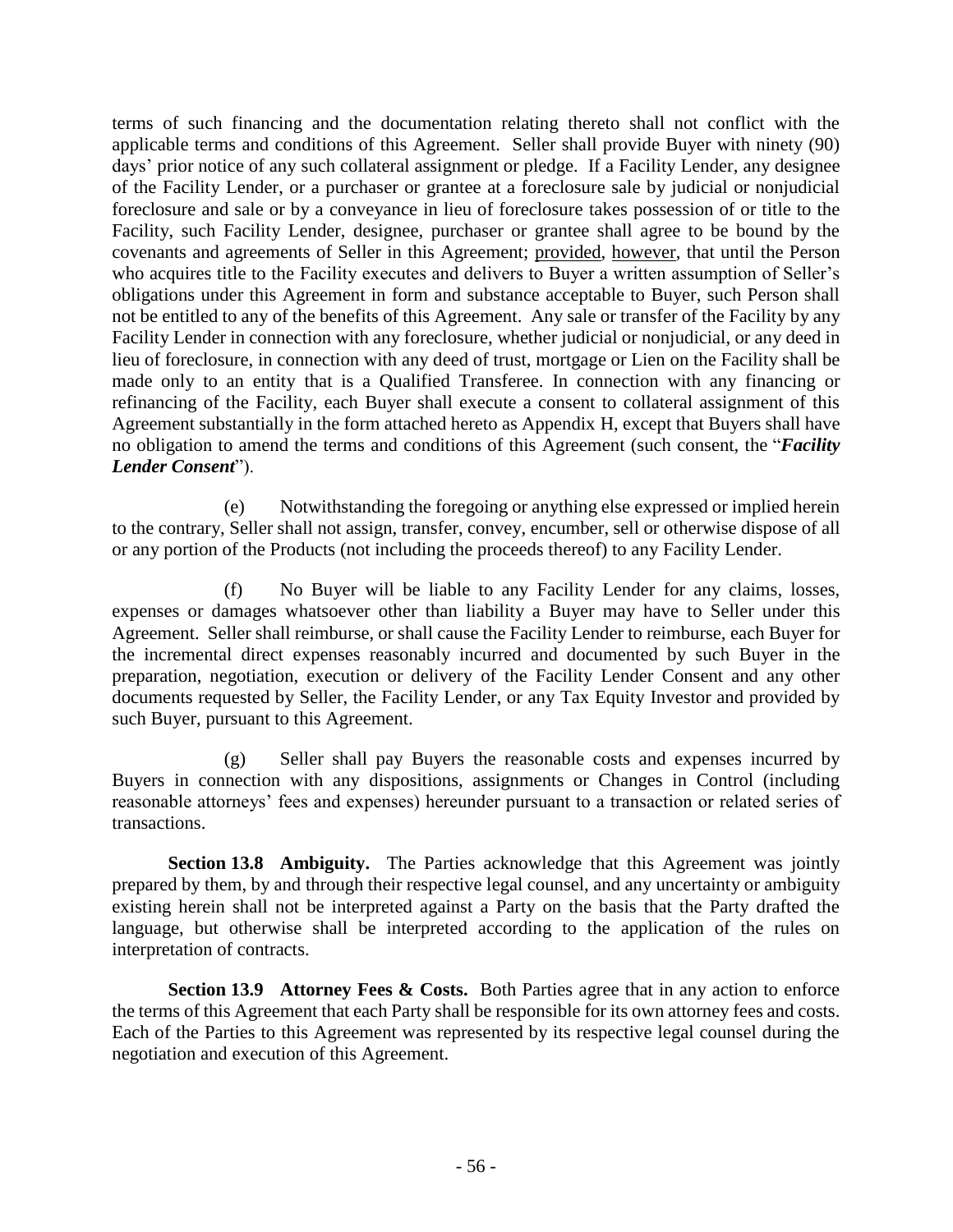**Section 13.10 Voluntary Execution.** The Parties acknowledge that they have read and fully understand the content and effect of this Agreement and that the provisions of this Agreement have been reviewed and approved by their respective counsel. The Parties further acknowledge that they have executed this Agreement voluntarily, subject only to the advice of their own counsel, and do not rely on any promise, inducement, representation or warranty that is not expressly stated herein.

**Section 13.11 Entire Agreement; Amendments.** This Agreement (including all Appendices) contains the entire understanding concerning the subject matter herein and supersedes and replaces any prior negotiations, discussions or agreements between the Parties, or any of them, concerning that subject matter, whether written or oral, except as expressly provided for herein. This is a fully integrated document. Each Party acknowledges that no other party, representative or agent, has made any promise, representation or warranty, express or implied, that is not expressly contained in this Agreement that induced the other Party to sign this document. This Agreement may be amended or modified only by an instrument in writing signed by each Party.

**Section 13.12 Governing Law.** This Agreement was made and entered into in the County of Los Angeles, California and shall be governed by, interpreted and enforced in accordance with the laws of the State of California, without regard to conflict of law principles.

**Section 13.13 Venue.** All litigation arising out of, or relating to this Agreement, shall be brought in a state or federal court in the County of Los Angeles in the State of California. The Parties irrevocably agree to submit to the exclusive jurisdiction of such courts in the State of California and waive any defense of forum non conveniens.

**Section 13.14 Execution in Counterparts.** This Agreement may be executed in counterparts and upon execution by each signatory, each executed counterpart shall have the same force and effect as an original instrument and as if all signatories had signed the same instrument. Any signature page of this Agreement may be detached from any counterpart of this Agreement without impairing the legal effect of any signature thereon, and may be attached to another counterpart of this Agreement identical in form hereto by having attached to it one or more signature pages.

**Section 13.15 Effect of Section Headings.** Section headings appearing in this Agreement are inserted for convenience only and shall not be construed as interpretations of text.

**Section 13.16 Waiver; Available Remedies.** The failure of any Party to this Agreement to enforce or insist upon compliance with or strict performance of any of the terms or conditions hereof, or to take advantage of any of its rights hereunder, shall not constitute a waiver or relinquishment of any such terms, conditions or rights, but the same shall be and remain at all times in full force and effect. Except to the extent this Agreement provides an exclusive remedy for a breach, nothing contained herein shall preclude any Party from seeking and obtaining any available remedies hereunder, including recovery of damages caused by the breach of this Agreement and specific performance or injunctive relief, or any other remedy given under this Agreement or now or hereafter existing in law or equity or otherwise as a court of competent jurisdiction may deem just and proper to enforce this Agreement or to prevent any violation hereof. The rights granted herein are cumulative.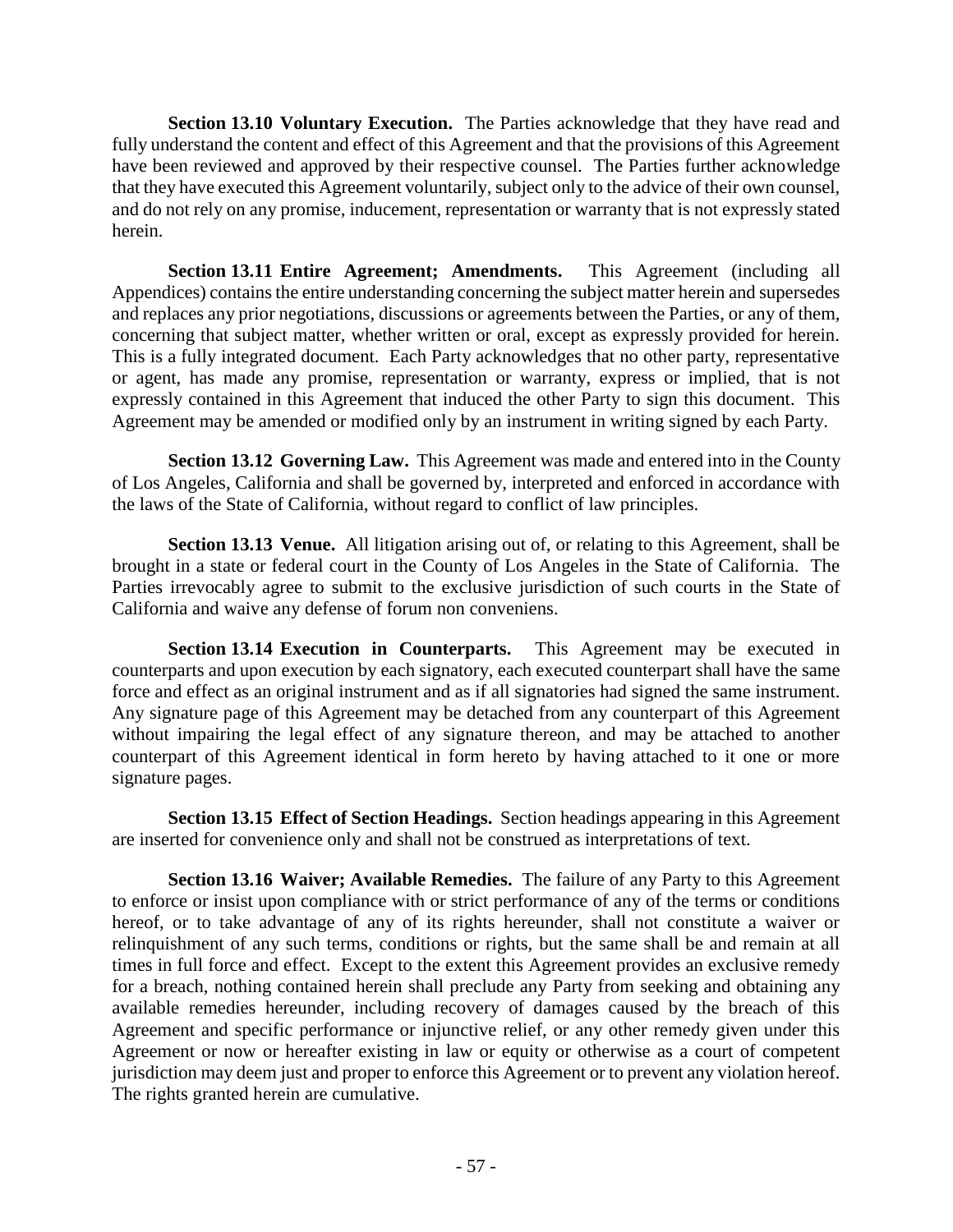**Section 13.17 Relationship of the Parties.** This Agreement shall not be interpreted to create an association, joint venture or partnership among the Parties hereto or to impose any partnership obligation or liability upon such Party. No Party shall have any right, power or authority to enter into any agreement or undertaking for, or act on behalf of, or to act as an agent or representative of, the other Parties.

**Section 13.18 Third Party Beneficiaries.** Except as otherwise expressly provided in this Agreement, this Agreement shall not be construed to create rights in, or to grant remedies to, any third party as a beneficiary of this Agreement or any duty, obligation or undertaking established herein.

## **Section 13.19 Indemnification; Damage or Destruction; Insurance; Condemnation; Limit of Liability**.

(a) **Indemnification**. Seller undertakes and agrees to indemnify and hold harmless each Buyer, SCPPA's Participating Members, and each Buyer's respective commissioners, officers, agents, employees, advisors, members, and Authorized Representatives and assigns and successors in interest (collectively, "*Indemnitees*") and, at the option of Buyers' Agent, to defend such Indemnitees from and against any and all suits and causes of action (including proceedings before FERC), claims, charges, damages, demands, judgments, civil fines and penalties, other monetary remedies, or losses of any kind or nature whatsoever, (i) for death, bodily injury or personal injury to any person, including Seller's employees and agents, or third persons, or damage or destruction to any property of a Party or third persons, in any manner arising by reason of any breach of this Agreement by Seller, any failure of any representation, warranty or guarantee of Seller to be true in all respects, the negligent acts, errors, omissions or willful misconduct incident to the performance of this Agreement on the part of Seller, or any of Seller's officers, agents, employees, or subcontractors of any tier, except to the extent caused by the gross negligence or willful misconduct of any such Indemnitee, or (ii) arising out of the failure of the Facility to be SB 859 Compliant at any time during the Agreement Term.

(b) **Damage or Destruction**. Subject to Section 13.6, in the event of any damage or destruction of the Facility or any part thereof, the Facility or such part thereof shall be diligently repaired, replaced or reconstructed by Seller so that the Facility or such part thereof shall be restored to the same general condition and use as existed prior to such damage or destruction, unless a different condition or use is approved by Buyers' Agent. Proceeds of Insurance with respect to such damage or destruction maintained as provided in this Agreement shall be applied to the payment for such repair, replacement or reconstruction of the damage or destruction.

(c) **Insurance**. Seller shall obtain and maintain the Insurance coverages listed in Appendix D.

(d) **Condemnation or Other Taking**. Throughout the Agreement Term, Seller shall immediately notify Buyers' Agent of the institution of any proceeding for the condemnation or other taking of the Facility or any portion thereof, including the occurrence of any hearing associated therewith. Buyers' Agent may participate in any such proceeding and Seller shall deliver to Buyers' Agent all instruments necessary or required by Buyers' Agent to permit such participation. Without Buyers' Agent' prior written consent, Seller (i) shall not agree to any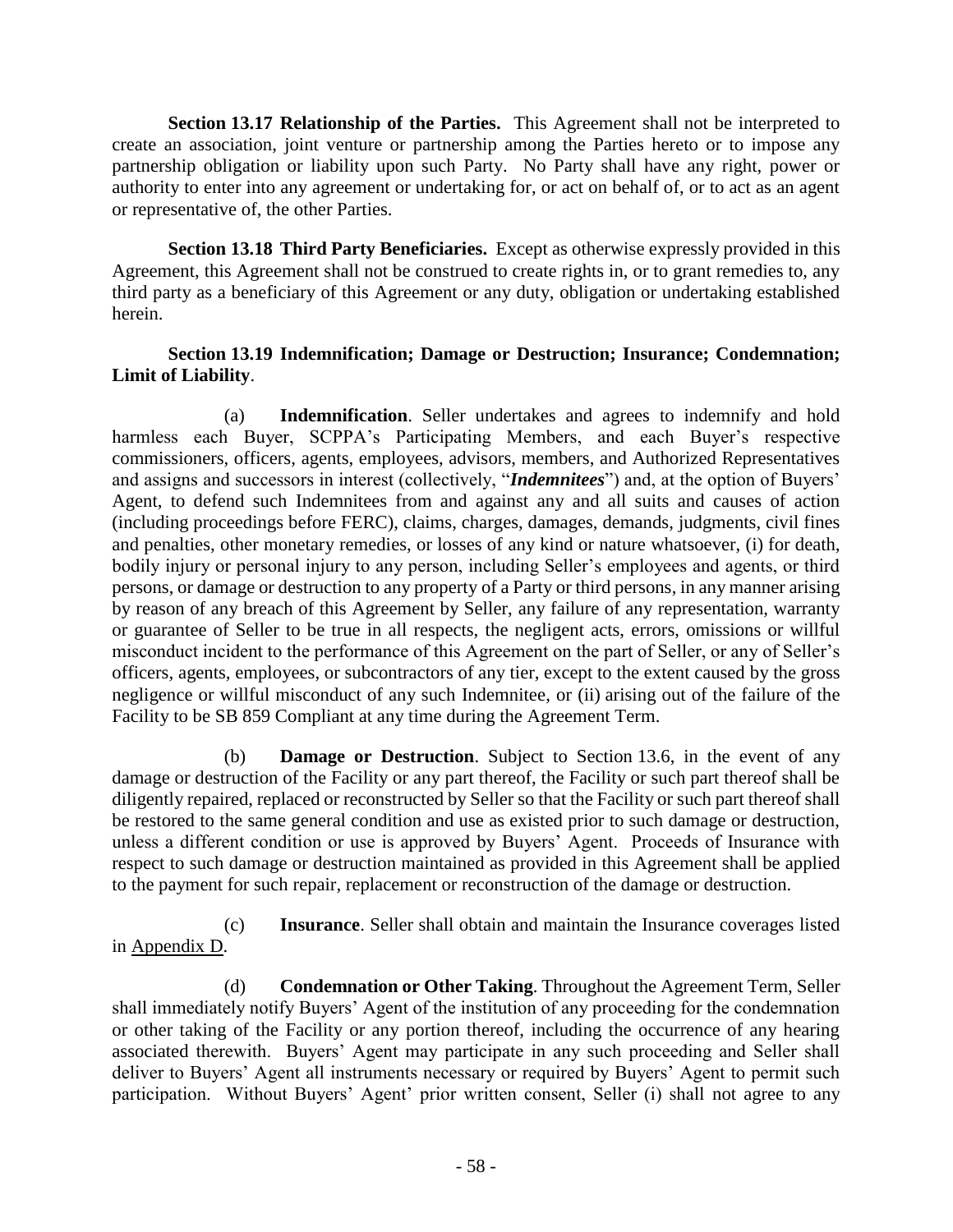compensation or award, and (ii) shall not take any action or fail to take any action which would cause the compensation to be determined. Upon any condemnation of the Facility or any part thereof, Seller shall diligently repair, replace, or reconstruct the Facility or portion thereof so condemned. All awards and compensation for the taking or purchase in lieu of condemnation of the Facility, or any portion thereof shall be applied toward the repair, restoration, reconstruction or replacement of the Facility.

(e) **Limitation of Liability**. EXCEPT FOR LOSSES OR DAMAGE DIRECTLY OR INDIRECTLY INCLUDED IN THE LIQUIDATED DAMAGES, COVERED BY INDEMNIFICATION OBLIGATIONS UNDER THIS AGREEMENT RELATED TO THIRD PARTY CLAIMS, ASSESSED BY GOVERNMENTAL AUTHORITIES AS A RESULT OF THE FACILITY FAILING TO BE SB 859 COMPLIANT, OR OTHER SPECIFIC CHARGES EXPRESSLY PROVIDED FOR HEREIN, IN NO EVENT SHALL EITHER PARTY OR, IN THE CASE OF BUYER, ITS INDEMNITEES, BE LIABLE FOR SPECIAL, INCIDENTAL, EXEMPLARY, INDIRECT, PUNITIVE OR CONSEQUENTIAL DAMAGES, LOST PROFITS OR OTHER COSTS, BUSINESS INTERRUPTION DAMAGES RELATED TO OR ARISING OUT OF A PARTY'S PERFORMANCE OR NON-PERFORMANCE OF THIS AGREEMENT, WHETHER BASED ON OR CLAIMED UNDER STATUTE, CONTRACT, TORT (INCLUDING SUCH PARTY'S OWN NEGLIGENCE) OR ANY OTHER THEORY OF LIABILITY AT LAW OR IN EQUITY. IT IS THE INTENT OF THE PARTIES THAT THE LIMITATIONS HEREIN IMPOSED ON REMEDIES AND THE MEASURE OF DAMAGES BE WITHOUT REGARD TO THE CAUSE OR CAUSES OF SUCH DAMAGES, INCLUDING THE NEGLIGENCE OF ANY PARTY, WHETHER SUCH NEGLIGENCE BE JOINT, CONTRIBUTORY, CONCURRENT, OR ACTIVE OR PASSIVE.

(f) To the extent any damages required to be paid hereunder are liquidated, the Parties acknowledge that the damages are difficult or impossible to determine, and that the liquidated damages constitute a reasonable approximation of the anticipated harm or loss.

(g) The obligations of Buyers hereunder are several and not joint, and no Buyer shall be liable for the acts or omissions of any other Buyer. If any Participating Member withdraws from participation in this Agreement, then (i) neither the other Participating Members nor the other Buyers shall have any obligation to take over the withdrawing Participating Member's Applicable MW Share, (ii) effective upon such withdrawal, the Contract Capacity shall be reduced by the withdrawing Participating Member's Applicable MW Share, and (iii) each Buyer's Percentage of Facility Output shall be adjusted to equal the percentage equivalent of a fraction, the numerator of which is equal to such Buyer's Applicable MW Share (or, in the case of SCPPA, the sum of the Applicable MW Shares of all remaining Participating Members), and the denominator of which is equal to the Contract Capacity, as adjusted by clause (ii) of this Section 13.19(g).

**Section 13.20 Severability**. In the event any of the terms, covenants or conditions of this Agreement, or the application of any such terms, covenants or conditions, shall be held invalid, illegal or unenforceable by any court having jurisdiction, all other terms, covenants and conditions of this Agreement and their application not adversely affected thereby shall remain in force and effect, *provided* that the remaining valid and enforceable provisions materially retain the essence of the Parties' original bargain.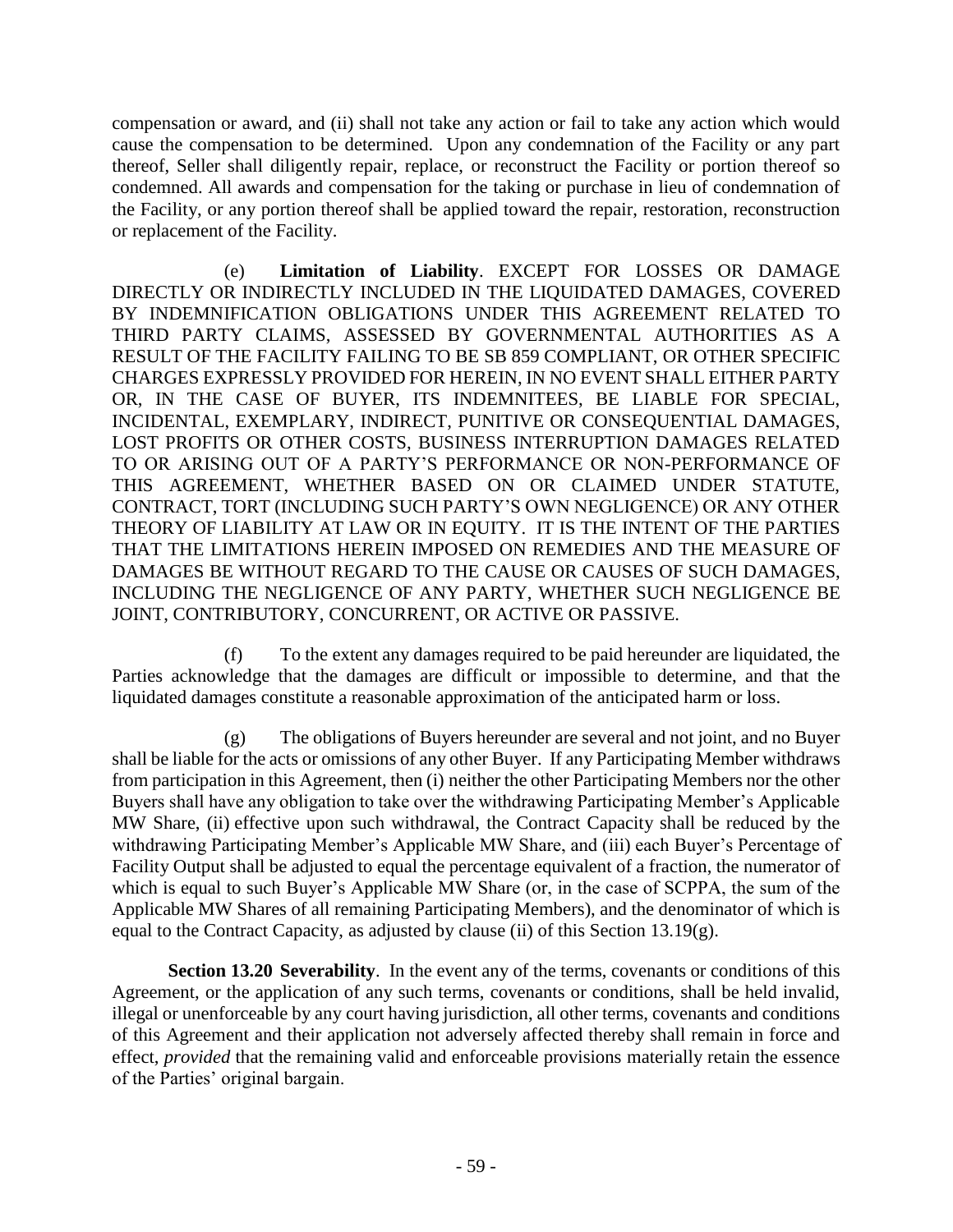#### **Section 13.21 Confidentiality**.

(a) Each Party agrees, and shall use reasonable efforts to cause its parent, subsidiary and Affiliates, and its and their respective directors, officers, employees and representatives, as a condition to receiving confidential information hereunder, to keep confidential, except as required by law, all documents, data (including operating data provided in connection with the scheduling of energy pursuant to Article VII or otherwise pursuant to this Agreement), drawings, studies, projections, plans and other written information that relate to economic benefits to, or amounts payable by, any Party under this Agreement, and with respect to documents that are clearly marked "Confidential" at the time a Party shares such information with the other Party ("*Confidential Information*"). The provisions of this Section 13.21 shall survive and shall continue to be binding upon the Parties for a period of one (1) year following the date of termination or expiration of this Agreement. Notwithstanding the foregoing, information shall not be considered Confidential Information if such information (i) is disclosed with the prior written consent of the originating Party, (ii) was in the public domain prior to disclosure or is or becomes publicly known or available other than through the action of the receiving Party in violation of this Agreement, (iii) was lawfully in a Party's possession or acquired by a Party outside of this Agreement, which acquisition was not known by the receiving Party to be in breach of any confidentiality obligation, or (iv) is developed independently by a Party based solely on information that is not considered confidential under this Agreement.

(b) Either Party may, without violating this Section 13.21, disclose matters that are made confidential by this Agreement:

(i) to its counsel, accountants, auditors, advisors, other professional consultants, credit rating agencies, actual or prospective, co-owners, investors, purchasers, lenders, underwriters, contractors, suppliers, and others involved in operation and financing transactions and arrangements for a Party or its subsidiaries or Affiliates;

(ii) to governmental officials and parties involved in any proceeding in which a Party is seeking a Permit, certificate, or other regulatory approval or order necessary or appropriate to carry out this Agreement; and

(iii) to governmental officials or the public as required by any law, regulation, order, rule, order, ruling or other Requirement of Law, including oral questions, discovery requests, subpoenas, civil investigations or similar processes and laws or regulations requiring disclosure of financial information, information material to financial matters, and filing of financial reports; and

(iv) with respect to SCPPA, to any of its members from time to time, including in a public distribution of the agenda of SCPPA or any Participating Member.

(c) Notwithstanding the foregoing or any other provision of this Agreement, Seller acknowledges that each Buyer is subject to disclosure as required by the California Public Records Act, Cal. Govt. Code §§ 6250 et seq. ("*CPRA*") and the Ralph M. Brown Act, Cal. Govt. Code §§ 54950 et seq. ("*Brown Act*"). Confidential Information of Seller provided to any Buyer pursuant to this Agreement shall become the property of such Buyer, and Seller acknowledges that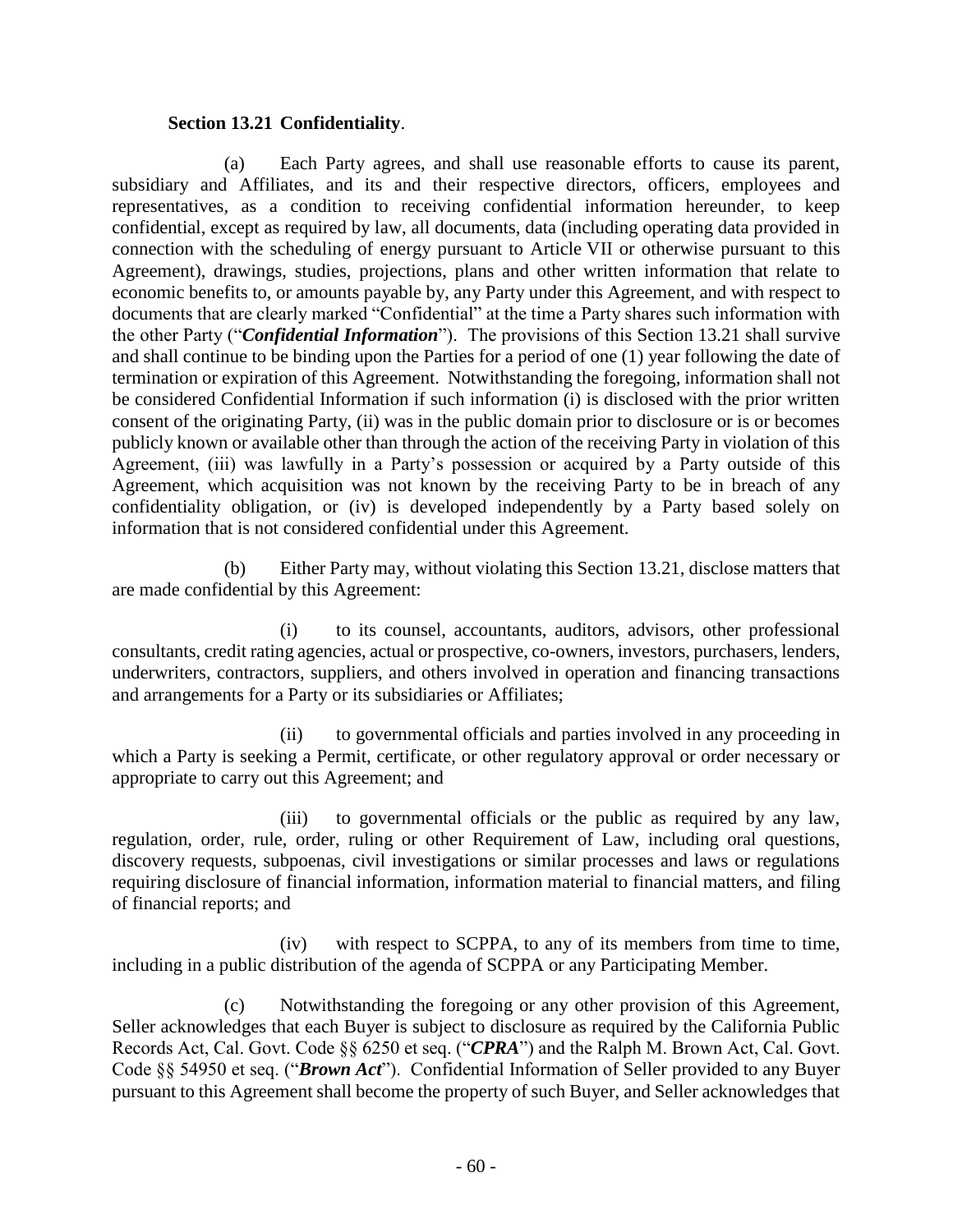such Buyer shall not be in breach of this Agreement or have any liability whatsoever under this Agreement or otherwise for any claims or causes of action whatsoever resulting from or arising out of such Buyer copying or releasing to a third party any of the Confidential Information of Seller pursuant to CPRA or Brown Act.

(d) Notwithstanding the foregoing or any other provision of this Agreement, any Buyer may record, register, deliver and file all such notices, statements, instruments and other documents as may be necessary or advisable to render fully valid, perfected and enforceable under all applicable law the credit support contemplated by this Agreement and the Ancillary Documents, and the rights, Liens and priorities of Buyers with respect to such credit support.

(e) If a Party is requested or required, pursuant to any applicable law, regulation, order, rule, ruling or other Requirement of Law, discovery request, subpoena, civil investigation or similar process to disclose any of the Confidential Information, such Party shall provide prompt written notice to the other Party of such request or requirement so that at such other Party's expense, such other Party can seek a protective order or other appropriate remedy concerning such disclosure. If any Buyer receives a CPRA request for Confidential Information of Seller, and such Buyer determines that such Confidential Information is subject to disclosure under CPRA, then such Buyer shall notify the other Buyers and Seller of the request and its intent to disclose the documents. Such Buyer, as required by CPRA, shall release such documents unless Seller timely obtains a court order prohibiting such release. If Seller, at its sole expense, chooses to seek a court order prohibiting the release of Confidential Information pursuant to a CPRA request, then Seller undertakes and agrees to defend, indemnify and hold harmless such Buyer and the Indemnitees from and against all suits, claims, and causes of action brought against such Buyer or any Indemnitees for such Buyer's refusal to disclose Confidential Information of Seller to any person making a request pursuant to CPRA. Seller's indemnity obligations shall include, but are not limited to, all actual costs incurred by such Buyer and any Indemnitees, and specifically including costs of experts and consultants, as well as all damages or liability of any nature whatsoever arising out of any suits, claims, and causes of action brought against such Buyer or any Indemnitees, through and including any appellate proceedings. Seller's obligations to Buyers and all Indemnitees under this indemnification provision shall be due and payable on a Monthly, on-going basis within thirty (30) days after each submission to Seller of Buyers' invoices for all fees and costs incurred by any Buyer and all Indemnitees, as well as all damages or liability of any nature.

(f) Each Party acknowledges that any disclosure or misappropriation of Confidential Information by such Party in violation of this Agreement could cause the other Party or their Affiliates irreparable harm, the amount of which may be extremely difficult to estimate, thus making any remedy at law or in damages inadequate. Therefore each Party agrees that the non-breaching Party shall have the right to apply to any court of competent jurisdiction for a restraining order or an injunction restraining or enjoining any breach or threatened breach of this Agreement and for any other equitable relief that such non-breaching Party deems appropriate. This right shall be in addition to any other remedy available to the Parties in law or equity, subject to the limitations set forth in Section 13.19(e).

**Section 13.22 Mobile-Sierra**. The Parties hereby stipulate and agree that this Agreement was entered into as a result of arm's-length negotiations between the Parties. Further, the Parties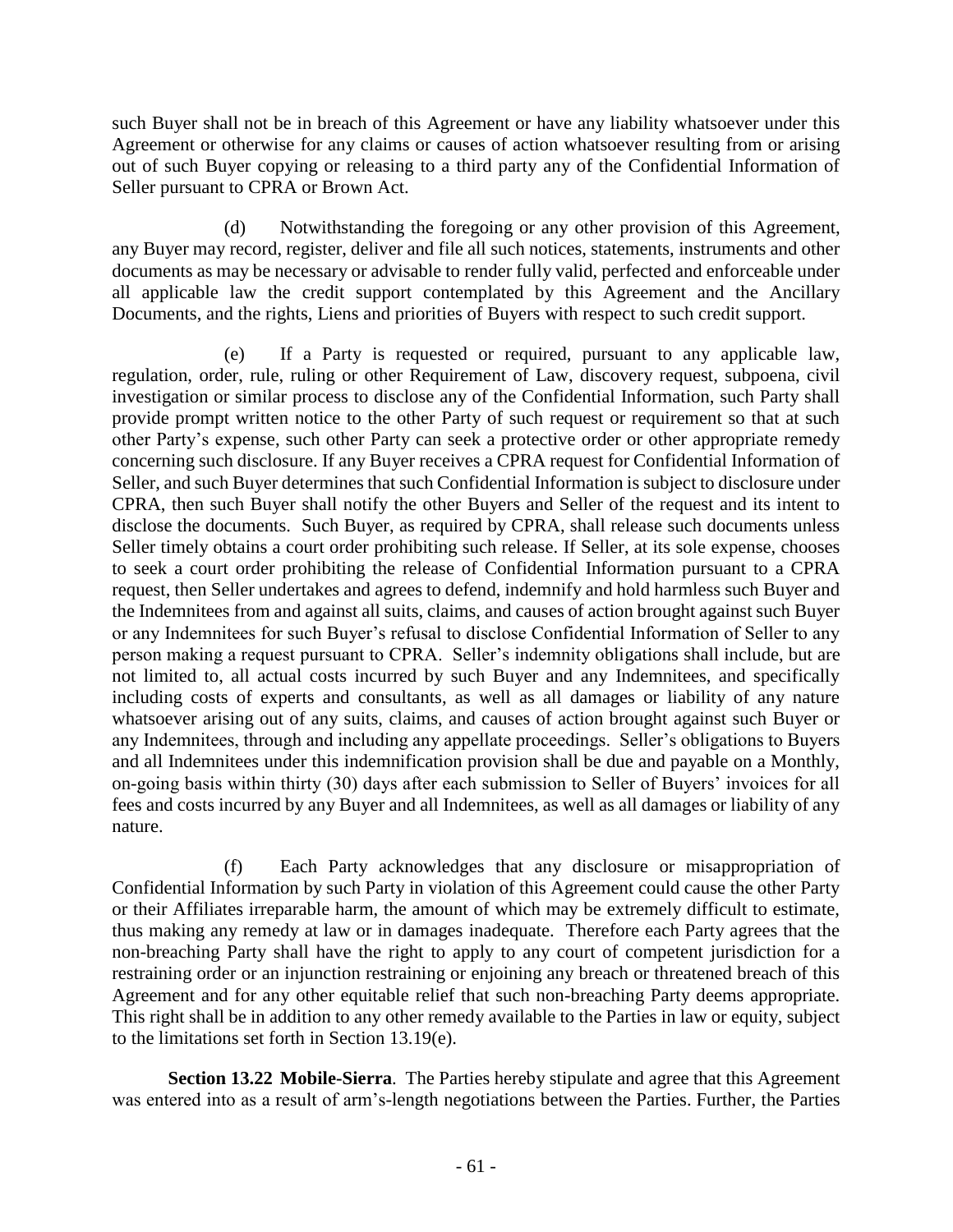believe that, to the extent the sale of Energy under this Agreement is subject to Sections 205 and 206 of the Federal Power Act, 16 U.S.C. Sections 824d and 824e, the rates, terms and conditions of this Agreement are just and reasonable within the meanings of Sections 205 and 206 of the Federal Power Act, and that the rates, terms and conditions of this Agreement will remain so during the Agreement Term. Notwithstanding any provision of this Agreement, the Parties waive all rights to challenge the validity of this Agreement or whether it is just and reasonable for and with respect to the Agreement Term, under Sections 205 and 206 of the Federal Power Act, and to request the FERC to revise the terms and conditions and the rates or services specified in this Agreement, and hereby agree not to seek, nor support any third party in seeking, to prospectively or retroactively revise the rates, terms or conditions of this Agreement through application or complaint to FERC or any other state or federal agency, board, court or tribunal, related in any manner as to whether such rates, terms or conditions are just and reasonable or in the public interest under the Federal Power Act, absent prior written agreement of the Parties. The Parties also agree that, absent prior agreement in writing by the Parties to a proposed change, the standard of review for changes to any rate, charge, classification, term or condition of this Agreement, whether proposed by a Party (to the extent that any provision of this Section is unenforceable or ineffective as to such Party), a non-party or the FERC acting *sua sponte* shall be the "public interest" application of the "just and reasonable" standard of review that requires FERC to find an "unequivocal public necessity" or "extraordinary circumstances where the public will be severely harmed" to modify a contract, as set forth in *United Gas Pipe Line Co. v. Mobile Gas Service Corp.,* 350 U.S. 332 (1956) and *Federal Power Commission v. Sierra Pacific Power Co.,* 350 U.S. 348 (1956), and clarified by *Morgan Stanley Capital Group, Inc. v. Public Util. Dist. No. 1 of Snohomish,* 554 U.S. 527 at 550-51 (2008) and *NRG Power Marketing, LLC v. Maine Public Utilities Comm'n,* 558 U.S. 165 (2010).

**Section 13.23 Taxpayer Identification Number (TIN).** Seller declares that its authorized TIN is **[\_\_\_\_\_\_\_\_\_\_]**. No payment will be made under this Agreement without a valid TIN.

**Section 13.24 Service Contract.** The Parties intend that this Agreement will qualify as a "service contract" as such term is used in Section 7701(e) of the United States Internal Revenue Code of 1986.

#### **Section 13.25 LADWP Business Policies**.

# (a) **Recycling Policy.**

(i) SCPPA supports the use of recycled-content products of all types. Recycled-content products help conserve natural resources, including water and energy, and reduce demands upon landfills.

(ii) To the extent feasible, Seller shall submit all written documents on paper with a minimum of thirty percent (30%) post-consumer recycled content. Existing company/corporate letterhead and/or stationery that accompanies these documents is exempt from this requirement. Documents of two (2) or more pages in length shall be duplex-copied (doublesided pages). Neon or fluorescent paper shall not be used in any written documents submitted to Buyers.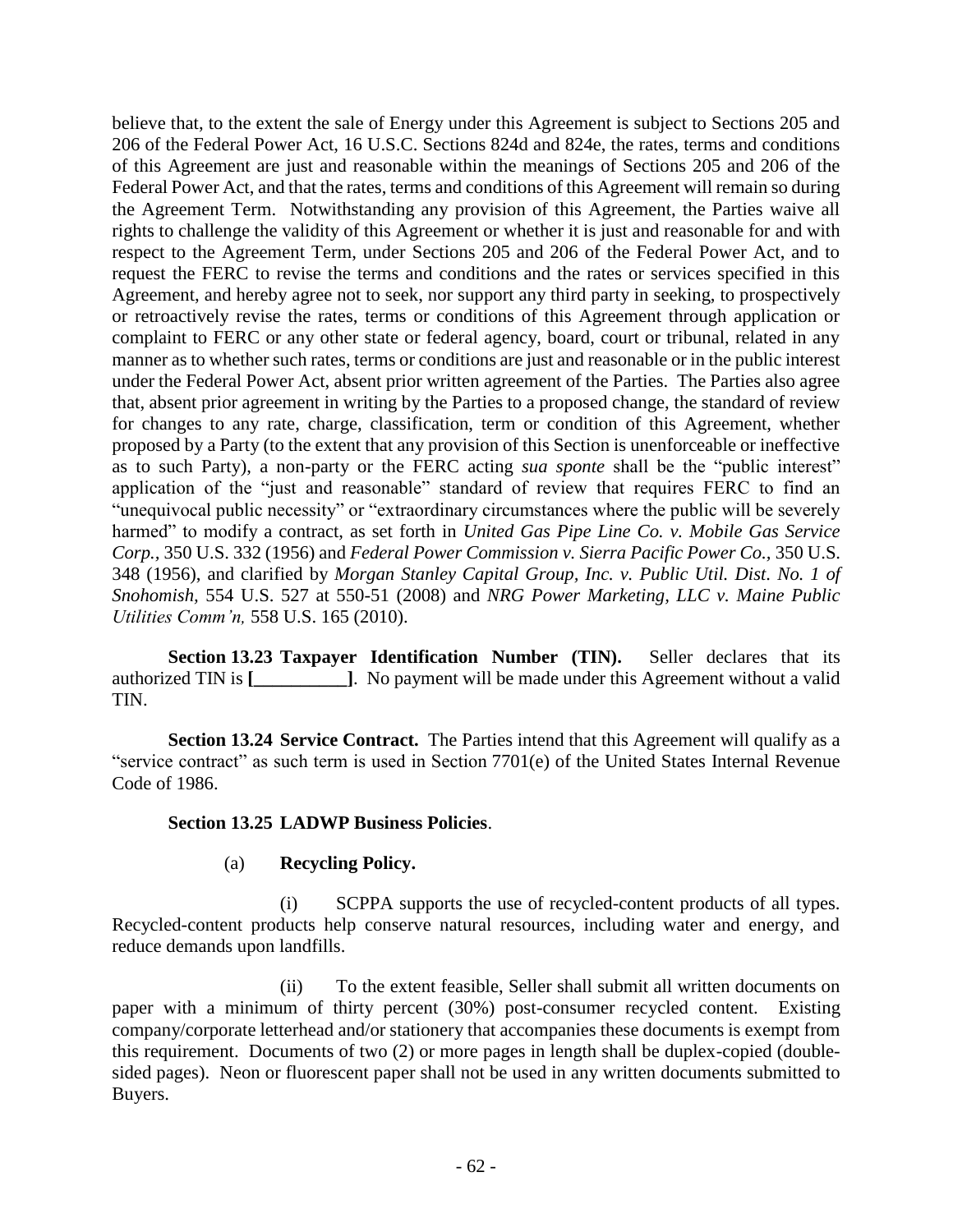## (b) **Non-Discrimination/Equal Employment Practices/Affirmative Action Construction & Non-Construction Agreements.**

(i) During the performance of this Agreement, Seller shall not discriminate in its employment practices against any employee or applicant for employment because of race, religion, national origin, ancestry, sex, sexual orientation, age, disability, marital status, domestic partner status, or medical condition. All subcontracts awarded by Seller under this Agreement shall contain a similar nondiscrimination provision. The applicable provisions of Executive Order No. 11246 of September 24, 1965; Part 60-741 of 41 Code of Federal Regulations pertaining to handicapped workers, including 60-741.4 Affirmative Action Clause; and Sections 10.8 to 10.13 of the Los Angeles Administrative Code ("*LAAC*") pertaining to nondiscrimination in employment in the performance of City of Los Angeles contracts are incorporated herein by reference and made a part hereof as if they were fully set forth herein.

(ii) Any of the above-mentioned nondiscrimination provisions shall be included and effective in all subcontracts for the duration of this Agreement.

(iii) Seller agrees to adhere to the Equal Employment Practices and Affirmative Action provisions set forth in the Los Angeles Administrative Code Sections 10.8.3 and 10.8.4, respectively.

## (c) **Small Business Enterprise ("SBE") and Disabled Veteran Business Enterprise ("DVBE") Opportunity Program**.

(i) It is the policy of SCPPA to provide SBEs, DVBEs, Disadvantaged Business Enterprises ("*DBEs*"), Women Business Enterprises ("*WBEs*"), Minority Business Enterprises ("*MBEs*"), Lesbian, Gay, Bisexual, or Transgender Business Enterprise ("*LGBTBE's*"), and all Other Business Enterprises ("*OBEs*") an equal opportunity to participate in the performance of all SCPPA contracts. SCPPA's goals for SBE/DVBE participation in performance of its contracts are twenty percent (25%) for SBEs and three percent (3%) for DVBEs. Seller shall assist SCPPA in implementing this policy by taking all commercially reasonable steps to ensure that all available business enterprises, including SBEs and DVBEs, have an equal opportunity to compete for and participate in the work being requested by this Agreement.

(ii) Seller shall notify SCPPA if Seller is a certified SBE, DVBE, DBE, WBE, MBE, or LGBTBE. Seller shall provide to SCPPA (A) the company name, contact person, address, and telephone number of each proposed Subcontractor that qualifies as an SBE, DVBE, DBE, WBE, MBE, or LGBTBE and (B) copies of all certifications of such Subcontractor as an SBE, DVBE, DBE, WBE, MBE, or LGBTBE as applicable.

(d) **Child Support Policy.** Seller and any of its Subcontractors shall fully comply with all applicable state and federal employment reporting requirements for Seller's and any Seller's Subcontractors' employees. Seller and any of its Subcontractor(s) shall fully comply with all lawfully served Wage and Earnings Assignment Orders and Notices of Assignment in accordance with the California Family Code, to the extent applicable. Seller and any of its Subcontractors shall certify that the principal owners thereof (which shall include any person who owns an interest of ten percent (10%) or more) are in compliance with any Wage and Earnings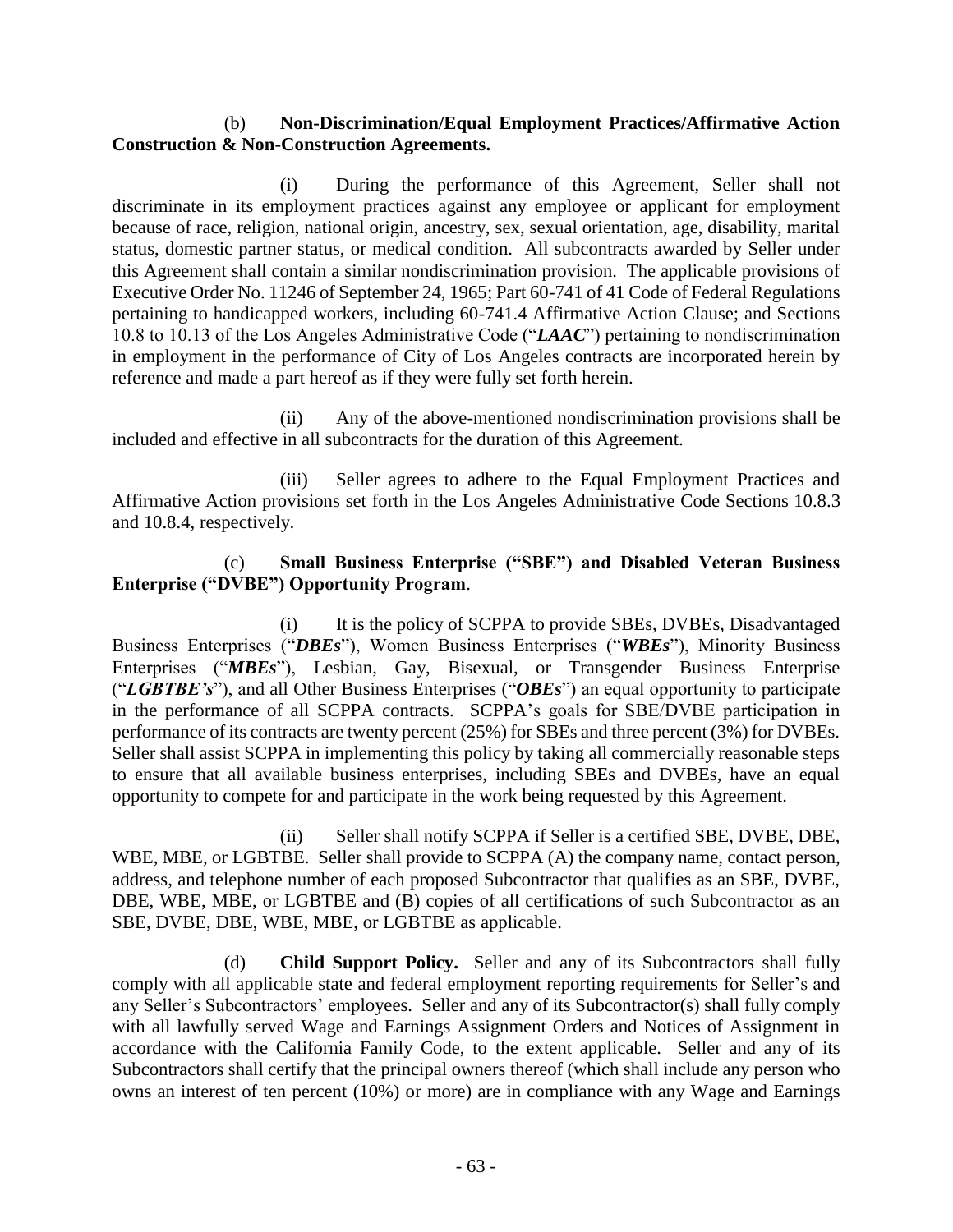Assignment Orders or Notices of Assignment applicable to them personally. Seller and any of its Subcontractors shall certify that such compliance will be maintained throughout the term of this Agreement. Failure of Seller and/or any of its Subcontractors to fully comply with all applicable reporting requirements or to implement lawfully served Wage and Earnings Assignments or Notices of Assignment or failure of the principal owners to comply with any Wage and Earnings Assignments or Notices of Assignment applicable to them personally shall constitute a Default under this Agreement. Failure of Seller and/or any of its Subcontractors or principal owners thereof to cure the Default within ninety (90) days of notice of such Default by a Buyer shall subject this Agreement to termination. Seller agrees to complete the forms attached to Appendix G related to the Child Support Policy and any certifications attached thereto.

(e) **Current Los Angeles City Business Tax Registration Certificate Required.** Seller shall obtain and keep in full force and effect during the term of this Agreement all Business Tax Registration Certificates required by the City of Los Angeles Business Tax Ordinance, Article 1, Chapter II, Section 21.00 and following, of the Los Angeles Municipal Code. Seller's Vendor Registration Number must be shown on all invoices submitted for payment. Failure to do so, may delay payment. For additional information regarding applicability of the City Business Tax Registration, contact the City of Los Angeles Clerk's Office at (213) 978-1521.

(f) **Equal Benefits Ordinance.** Seller agrees to comply with the requirements of the Equal Benefits Ordinance ("*EBO*"), codified at LAAC §10.8.2.1, and sign any required certifications related to such ordinance. Seller agrees to complete the form attached to Appendix G related to the EBO and any certifications attached thereto.

(g) **Contractor Responsibility Ordinance.** Seller agrees to comply with the requirements of the Contractor Responsibility Ordinance ("*CRO*"), codified at LAAC §10.40 et seq., and sign any required certifications related to such ordinance. Seller agrees to complete the form attached to Appendix G related to the CRO and any certifications attached thereto.

(h) **Sweat-Free Procurement Ordinance.** Seller agrees to comply with the requirements of the Sweat-Free Procurement Ordinance ("*SFPO*"), codified at LAAC §10.43 et seq., and sign any required certifications related to such ordinance. Seller agrees to complete the form attached to Appendix G related to the SFPO and any certifications attached thereto. In the case of impracticality in any provisions of the form due to the substitution of Buyers for the City of Los Angeles, Buyers will reasonably accommodate changes and/or substitutions in the requirements of the form as necessary to accomplish the purpose of the SFPO.

(i) **Los Angeles Municipal Lobbying Ordinance.** Seller agrees to comply with the disclosure requirements and prohibitions established in the Los Angeles Municipal Lobbying Ordinance if Seller qualifies as a lobbying entity under Los Angeles Municipal Code Section 48.02.

(j) **Iran Contracting Act of 2010.** Seller agrees to comply with the requirements of the Iran Contracting Act of 2010, codified in the California Public Contracts Code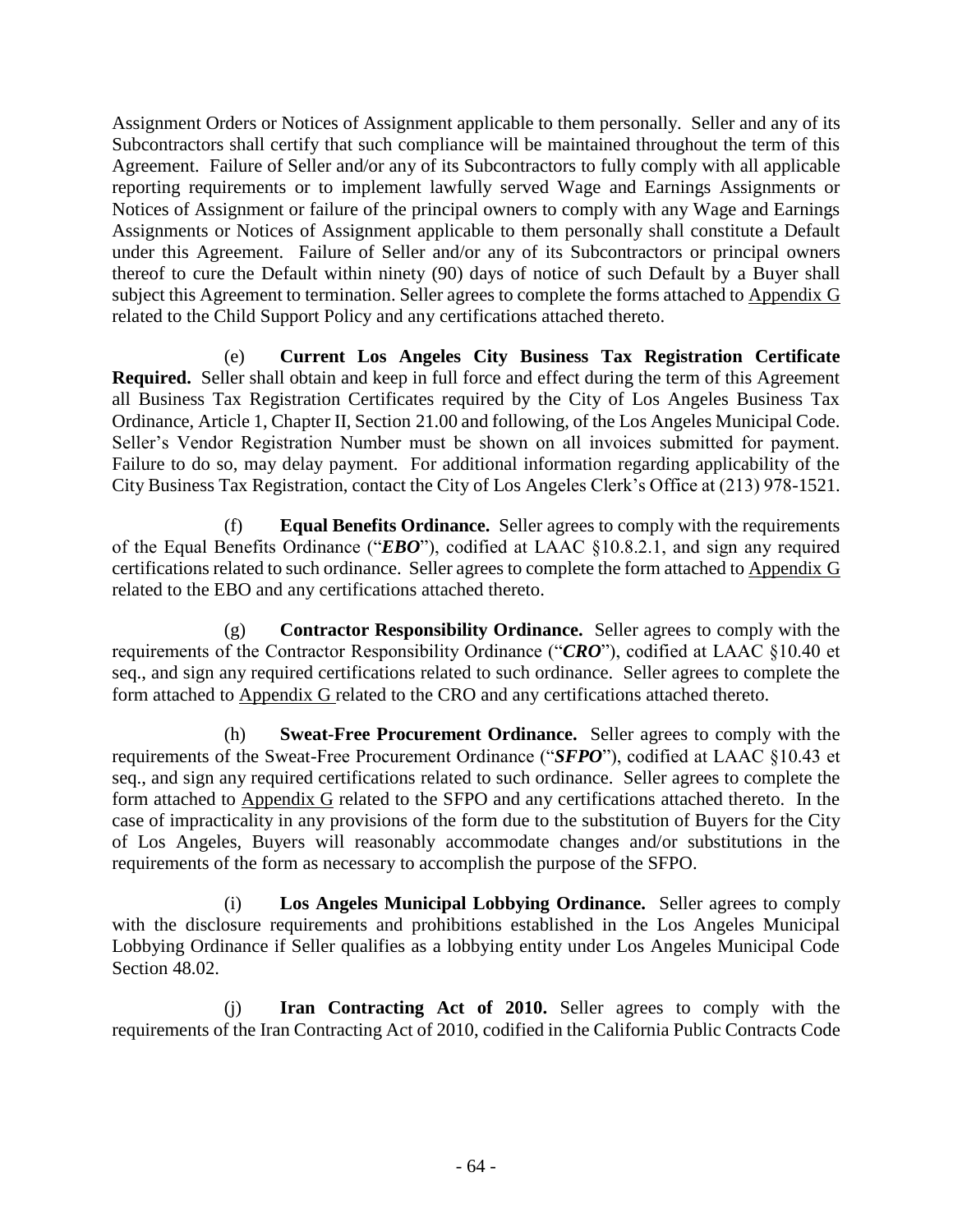Section 2200 et seq., and sign the "Iran Contracting Act of 2010 Compliance Affidavit" attached to Appendix G.

[Remainder of Page Intentionally Left Blank]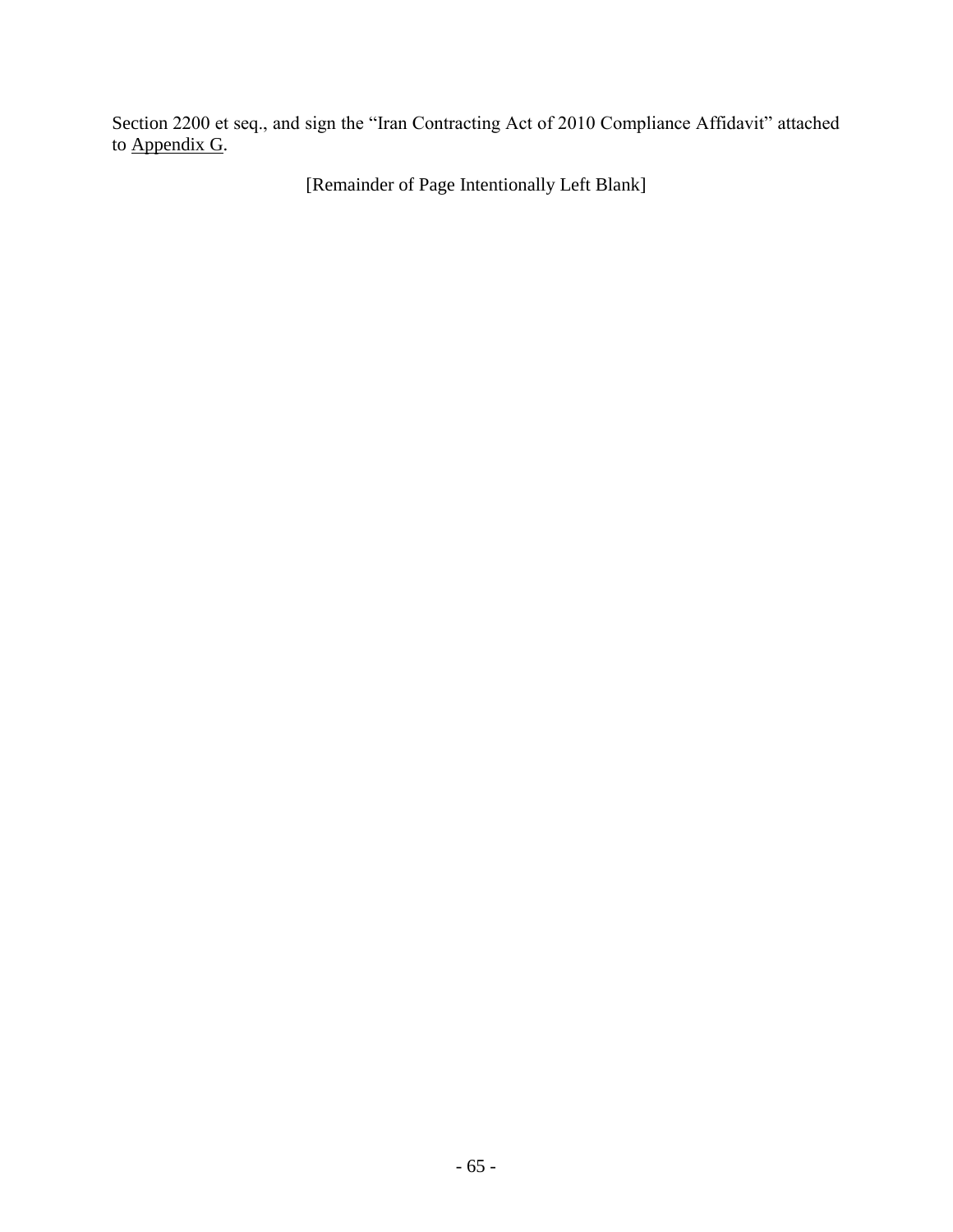Each Buyer and Seller were represented by legal counsel during the negotiation and execution of this Agreement and the Parties have executed this Agreement as of the dates set forth below, effective as of the Effective Date.

#### BUYERS:

#### SOUTHERN CALIFORNIA PUBLIC POWER AUTHORITY

| By:  |  |  |  |
|------|--|--|--|
| Its: |  |  |  |
|      |  |  |  |

Date: Attest:

#### SACRAMENTO MUNICIPAL UTILITY **DISTRICT**

| By:  |  |  |
|------|--|--|
| lts: |  |  |

| Date:   |  |  |
|---------|--|--|
| Attest: |  |  |

#### MODESTO IRRIGATION DISTRICT

| Date:   |  |
|---------|--|
| Attest: |  |

## TURLOCK IRRIGATION DISTRICT

| .<br><b>ду.</b> |  |  |
|-----------------|--|--|
| エレジャ            |  |  |

Date:

Attest: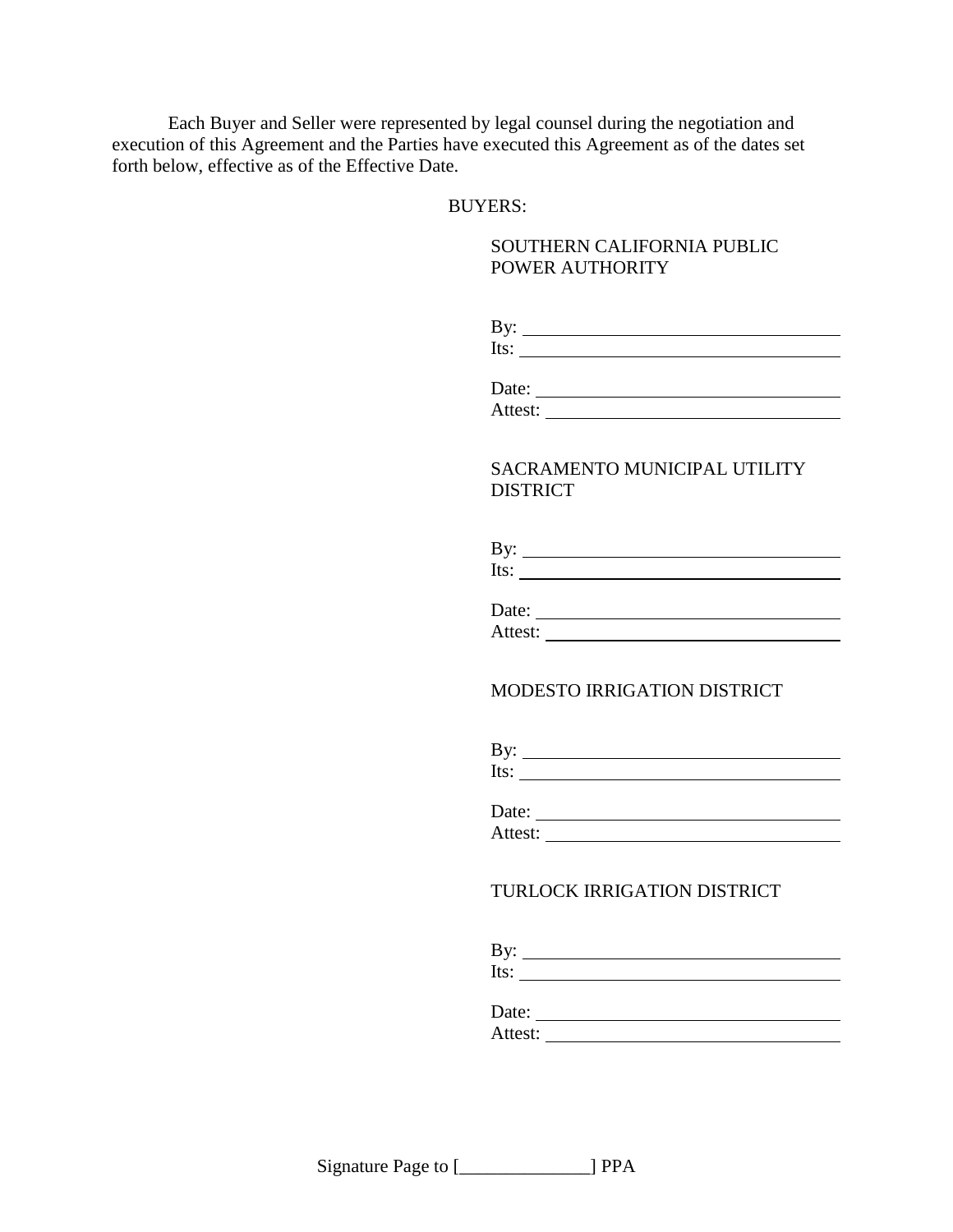# SELLER:

| Date: |  |
|-------|--|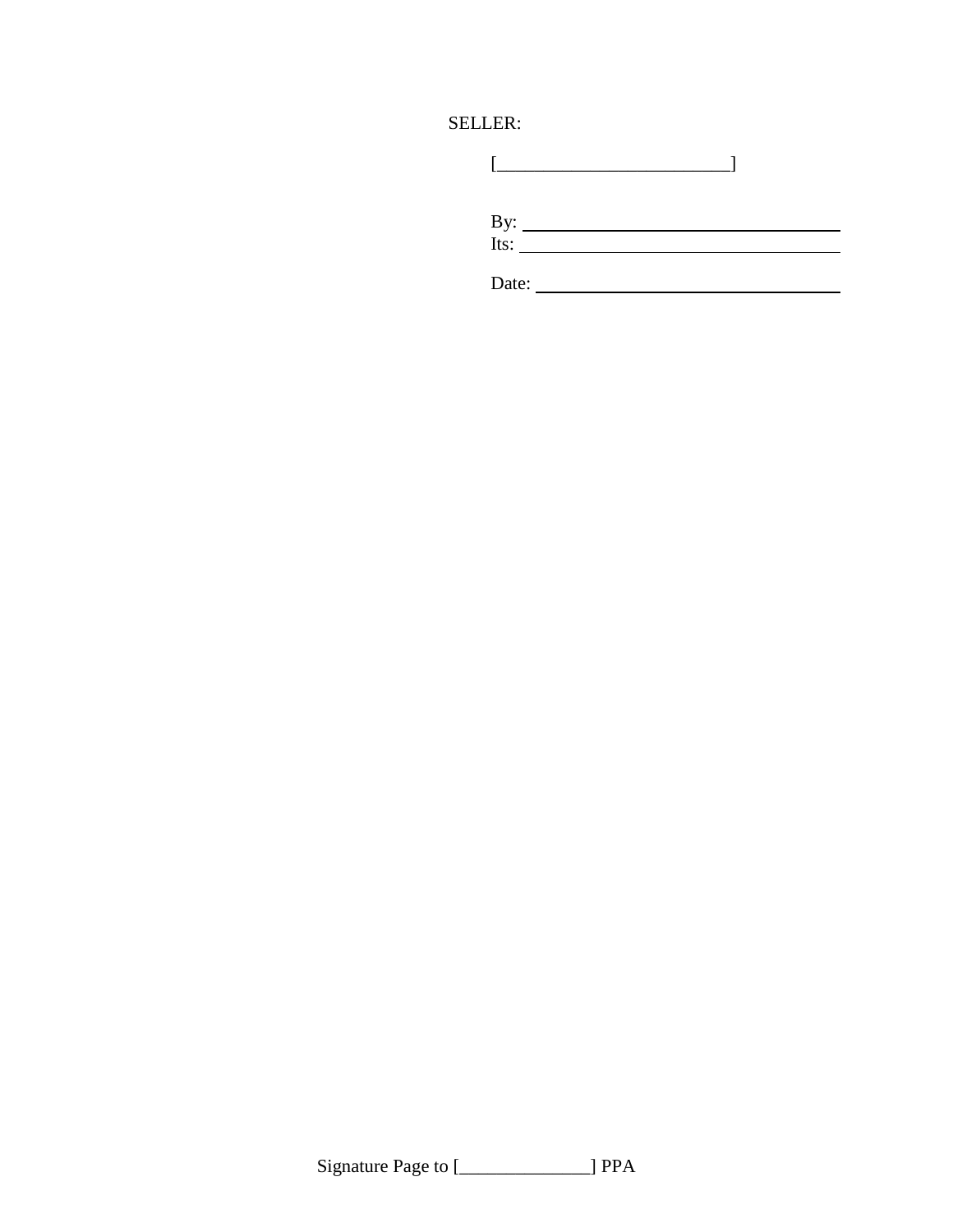# **APPENDIX A-1 TO POWER PURCHASE AGREEMENT, DATED AS OF [\_\_\_\_\_\_\_\_\_\_\_\_\_] BETWEEN BUYERS AND [\_\_\_\_\_\_\_\_\_\_\_\_\_\_\_\_\_\_\_\_\_]**

# **FACILITY, PERMITS AND OPERATOR**

- 1. Name of Facility: [\_\_\_\_\_\_\_\_\_\_\_\_\_\_\_\_\_]
- 2. Owner: [\_\_\_\_\_\_\_\_\_\_\_\_\_\_\_\_\_]
- 3. Type of Facility: Biomass
- 4. Contract Capacity: [\_\_] MW
- 5. Site address: [\_\_\_\_\_\_\_\_\_\_\_\_\_\_\_\_\_\_\_\_\_\_\_\_\_\_\_\_\_\_\_\_\_\_\_]
- 6. Location, design and configuration of Facility: *See* map attached on page Appendix B-2.
- 7. Permits: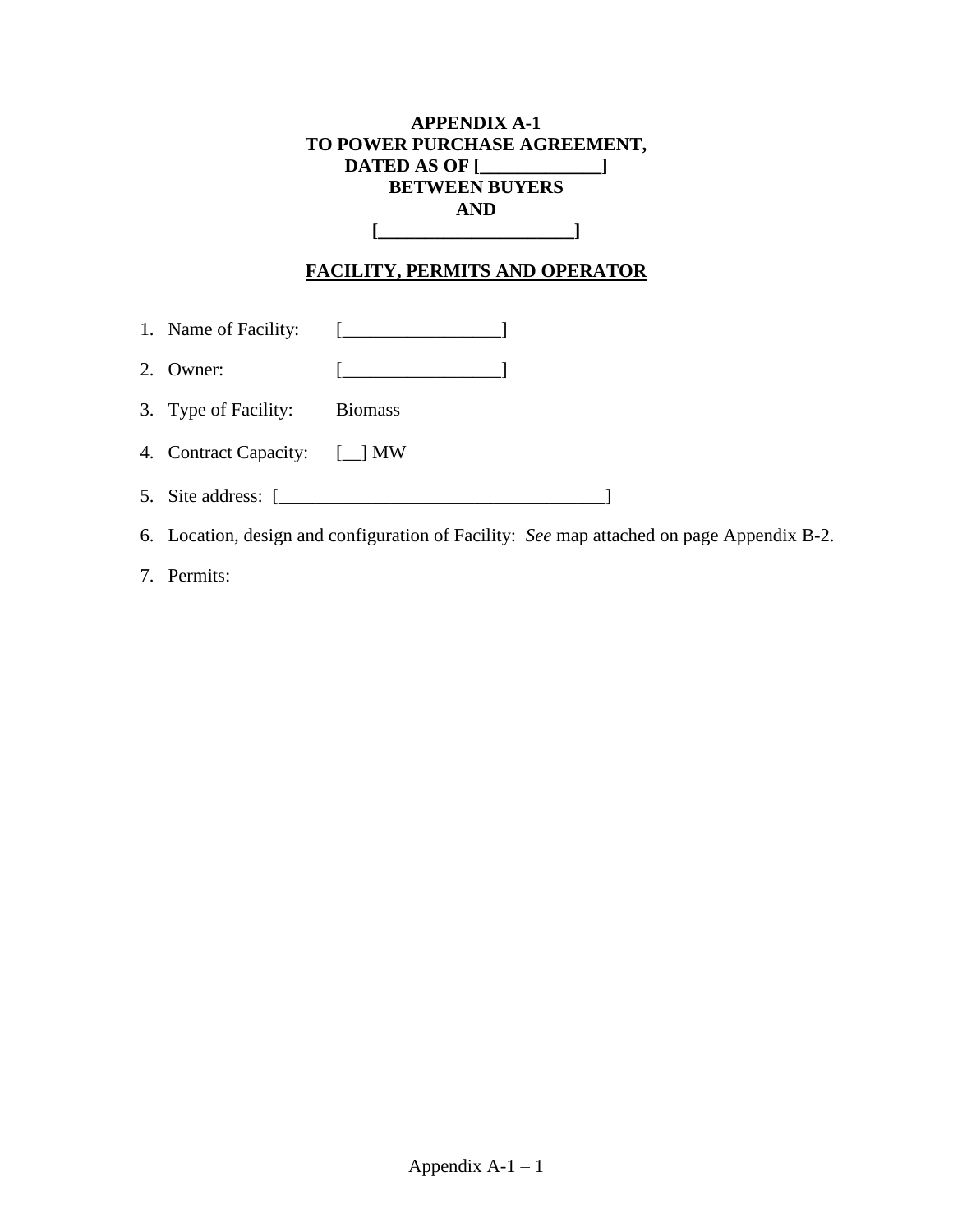# **APPENDIX A-2 TO POWER PURCHASE AGREEMENT, DATED AS OF [\_\_\_\_\_\_\_\_\_\_\_\_\_] BETWEEN BUYERS AND [\_\_\_\_\_\_\_\_\_\_\_\_\_\_\_\_\_\_\_\_\_]**

# **MAP OF THE FACILITY**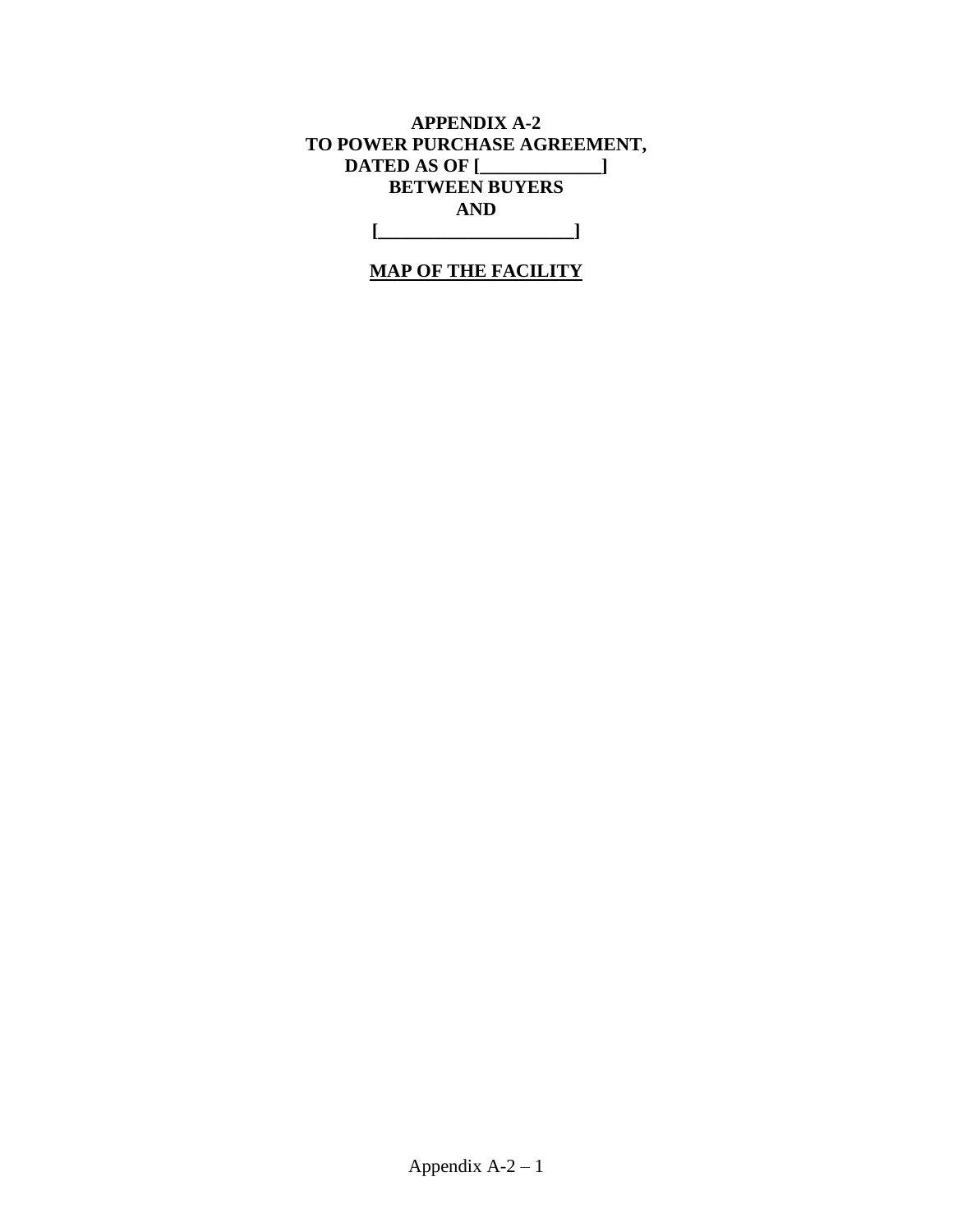# **APPENDIX B TO POWER PURCHASE AGREEMENT, DATED AS OF [\_\_\_\_\_\_\_\_\_\_\_\_\_] BETWEEN BUYERS AND [\_\_\_\_\_\_\_\_\_\_\_\_\_\_\_\_\_\_\_\_\_]**

# **FORM OF ATTESTATION**

#### **\_\_\_\_\_\_\_\_\_\_\_\_**(Seller)**\_\_\_\_\_\_\_\_\_\_\_\_ Environmental Attribute Attestation and Bill of Sale**

\_\_\_\_\_\_\_\_\_\_\_\_\_\_\_\_\_\_ ("*Seller*") hereby sells, transfers and delivers to the SOUTHERN CALIFORNIA PUBLIC POWER AUTHORITY, a joint powers agency and a public entity organized under the laws of the State of California and created under the provisions of the California Joint Exercise of Powers Act ("the *Act*"), California Government Code section 6500 et seq. ("*SCPPA*"), the SACRAMENTO MUNICIPAL UTILITY DISTRICT, a California municipal utility district ("*SMUD*"), the Modesto Irrigation District, an irrigation district organized and existing under the laws of the State of California ("*MID*"), and the Turlock Irrigation District, an irrigation district organized and existing under the laws of the State of California ("*TID*," together with SCPPA, SMUD, and MID, "*Buyers*") the Environmental Attributes and Environmental Attribute Reporting Rights associated with the generation from the Facility described below:

Facility name and location:

|       | Fuel Type: Capacity (MW):       | <b>Operational Date:</b> |  |
|-------|---------------------------------|--------------------------|--|
|       | As applicable: CEC Reg. no. ___ |                          |  |
| Dates |                                 | MWhs generated           |  |
|       | 20                              |                          |  |
|       |                                 |                          |  |
|       |                                 |                          |  |

in the amount of one Environmental Attribute or its equivalent for each MWh generated.

Seller further attests, warrants and represents as follows:

- i) the information provided herein is true and correct;
- ii) its sale to Buyers is its one and only sale of the Environmental Attributes and associated Environmental Attribute Reporting Rights referenced herein;
- iii) the Facility generated and delivered to the grid the Energy in the amount indicated as undifferentiated Energy; and
- iv) Seller owns the Facility and each of the Environmental Attributes and Environmental Attribute Reporting Rights associated with the generation of the indicated Energy for delivery to the grid have been generated and sold by the Facility.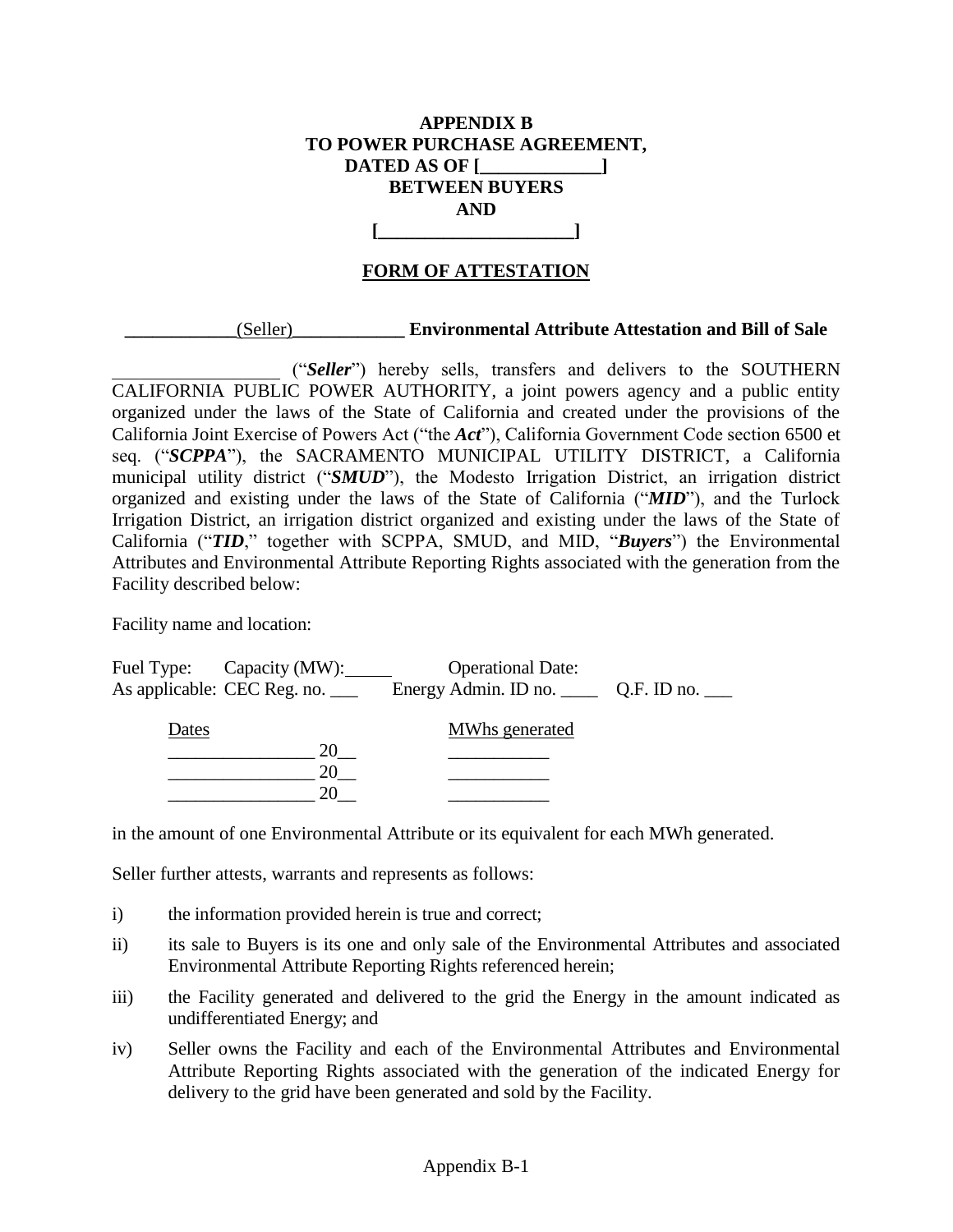This serves as a bill of sale, transferring from Seller to Buyers all of Seller's right, title and interest in and to the Environmental Attributes and Environmental Attribute Reporting Rights associated with the generation of the Energy for delivery to the grid.

Contact Person/telephone: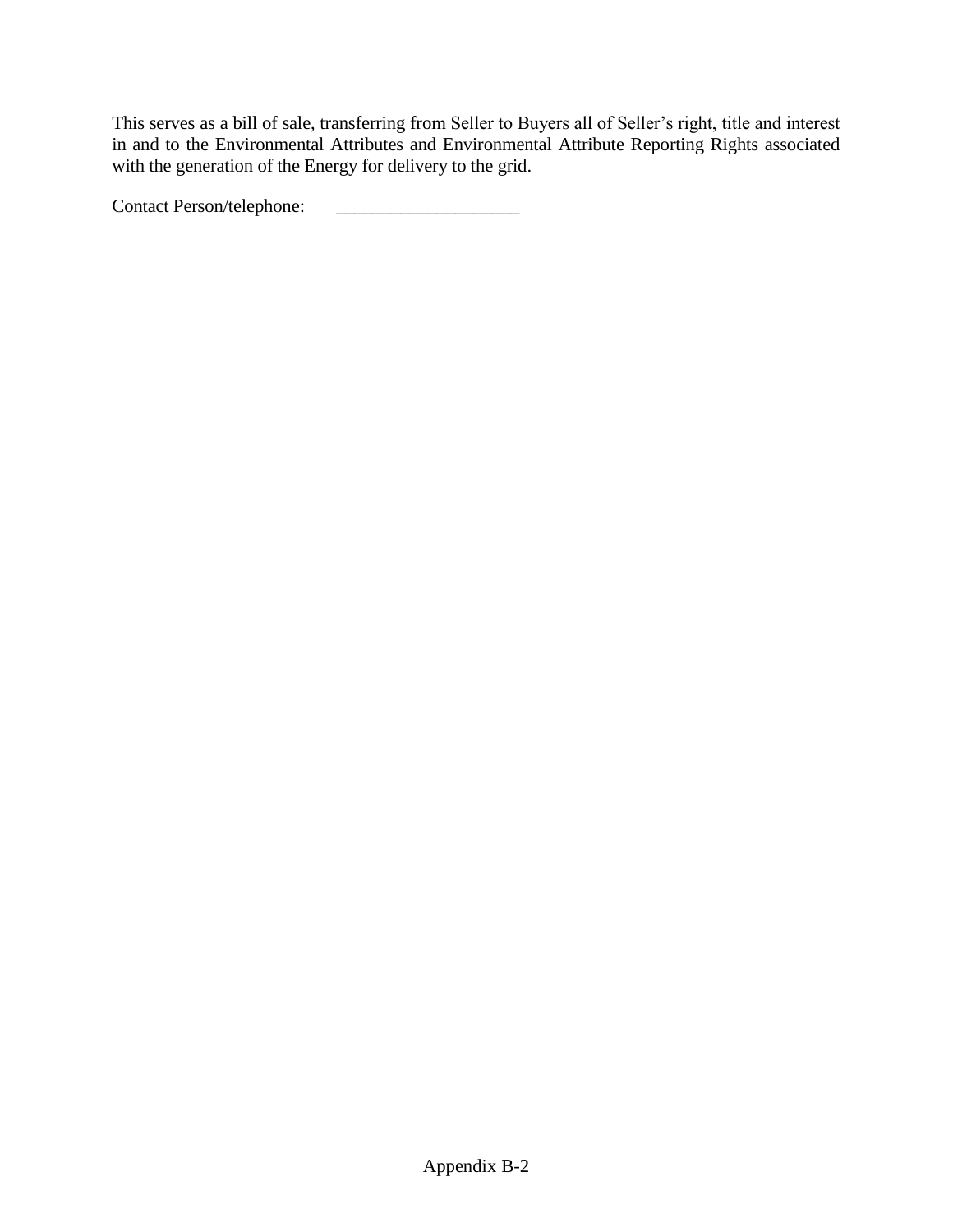## **APPENDIX C TO POWER PURCHASE AGREEMENT, DATED AS OF [\_\_\_\_\_\_\_\_\_\_\_\_\_] BETWEEN BUYERS AND [\_\_\_\_\_\_\_\_\_\_\_\_\_\_\_\_\_\_\_\_\_]**

# **FORM OF LETTER OF CREDIT**

# **IRREVOCABLE, UNCONDITIONAL, AND CLEAN STANDBY LETTER OF CREDIT NO. \_\_\_\_\_\_\_\_\_\_\_**

Applicant:

**[\_\_\_\_\_\_\_\_\_\_\_]**

Beneficiary:

[INSERT]

 $\overline{a}$ 

Amount: Expiration Date: Expiration Place:

Ladies and Gentlemen:

We hereby issue our Irrevocable, Unconditional and Clean Standby Letter of Credit in favor of the beneficiary by order and for the account of the applicant which is available at sight for USD \$XX,XXX,XXX by sight payment upon presentation to us at our office at **[bank's address**], <sup>1</sup> of: (i) your written demand for payment containing the text of Exhibit I, (ii) your signed statement containing the text of Exhibit II and, (iii) the original of this Letter of Credit and all amendments (or photocopy of the original for partial drawings) (the "Documents"). Drawings may be presented via fax to \_\_\_\_\_\_. If you present a fax drawing under this letter of credit, you do not need to present the original of any drawing documents, and if we receive any such original drawing, the drawing documents will not be examined by us. In the event of a full or final drawing, the original Letter of Credit and documents are to be sent via overnight courier to our address indicated above.

A presentation under this Letter of Credit may be made only on a day, and during hours, in which such office is open for business, and payments can be effected via wire transfer (a "Business Day"). Partial drawing of funds shall be permitted under this Letter of Credit, and this Letter of Credit

<sup>&</sup>lt;sup>1</sup> **Note to Issuer**: The Letter of Credit must be payable in U.S. dollars within the continental U.S.

**Note to Seller:** Bank to have office for presentment in California to allow for in person presentment by Buyers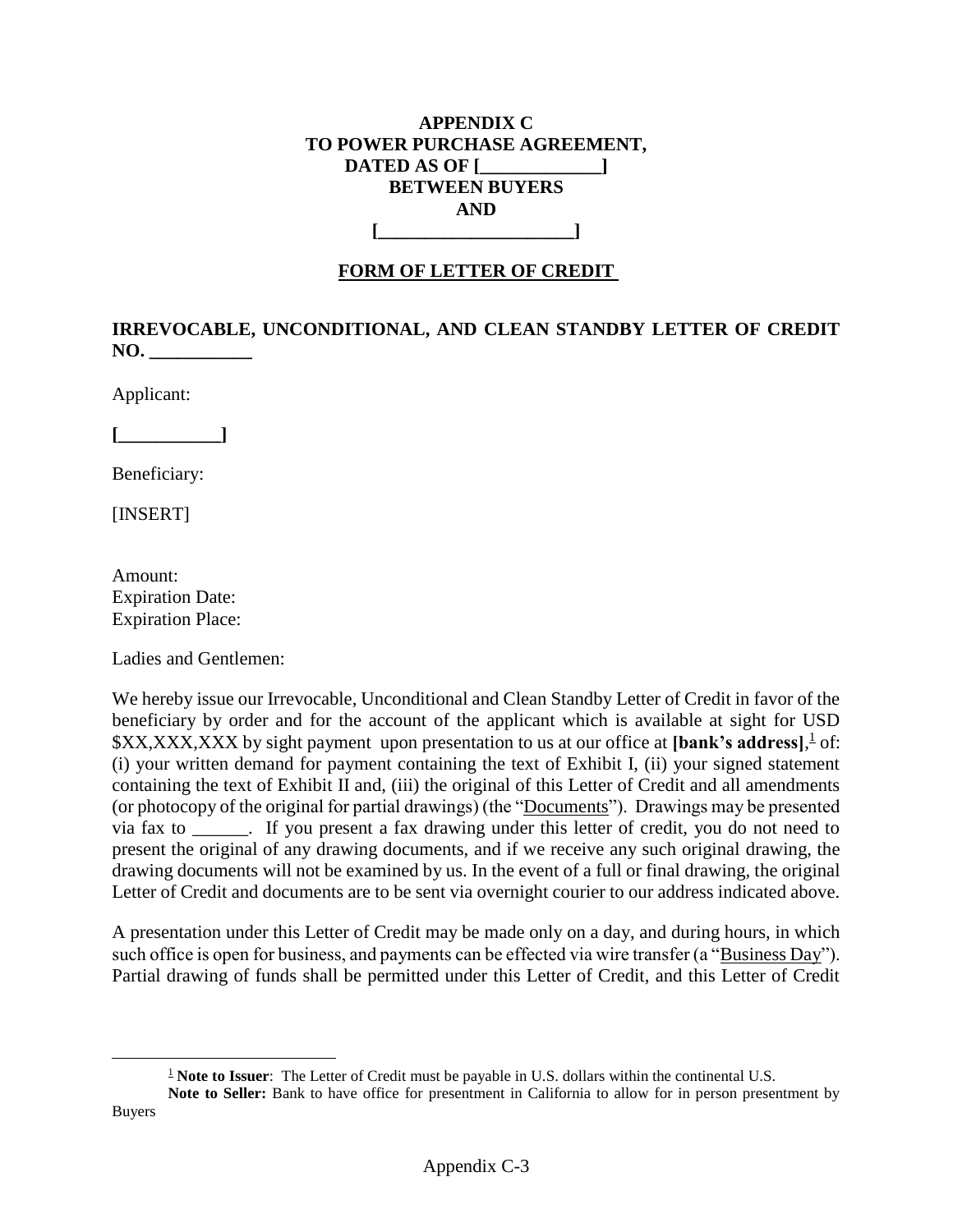shall remain in full force and effect with respect to any continuing balance; *provided* that the Available Amount shall be reduced by the amount of each such drawing.

Upon presentation to us of your Documents in conformity with the foregoing, we will, on the third (3rd) succeeding Business Day after such presentation, irrevocably and without reserve or condition except as otherwise stated herein, make payment hereunder in the amount set forth in the demand. Payment shall be made to your order by deposit to your account at the bank designated by you in the demand in immediately available funds. We agree that if, on the Expiration Date, the office specified above is not open for business by virtue of an interruption of the nature described in the "Uniform Customs and Practices for Documentary Credits," (2007 Revision) of the International Chamber of Commerce Publication No. 600 (the "Uniform Customs") Article 36, this Letter of Credit will be duly honored if the specified Documents are presented by you within thirty (30) days after such office is reopened for business.

Provided that the presentation on this Letter of Credit is made on or prior to the Expiration Date and the applicable Documents as set forth above conform to the requirements of this Letter of Credit, payment hereunder shall be made regardless of: (a) any written or oral direction, request, notice or other communication now or hereafter received by us from the Applicant or any other person except you, including without limitation any communication regarding fraud, forgery, lack of authority or other defect not apparent on the face of the documents presented by you, but excluding solely a written order issued by a court of competent jurisdiction, which order is legally binding upon us and specifically orders us not to make such payment; (b) the solvency, existence or condition, financial or other, of the Applicant or any other person or property from whom or which we may be entitled to reimbursement for such payment; and (c) without limiting clause (b) above, whether we are in receipt of or expect to receive funds or other property as reimbursement in whole or in part for such payment. We agree that we will not take any action to cause the issuance of an order described in clause (a) of the preceding sentence.

We agree that the time set forth herein for payment of any demand(s) for payment is sufficient to enable us to examine such demand(s) and the related Documents(s) referred to above with care so as to ascertain that on their face they appear to comply with the terms of this credit and that if such demand(s) and Document(s) on their face appear to so comply, failure to make any such payment within such time shall constitute dishonor of such demand(s).

This Letter of Credit shall terminate upon the earliest to occur of (i) our receipt of a notice in the form of Exhibit IV hereto signed by an authorized officer of Beneficiary, accompanied by this Letter of Credit for cancellation, (ii) our close of business at our aforesaid office on the Expiration Date, or if the Expiration Date is not a Business Day, then on the next Business Day.

It is a condition of this Letter of Credit that it shall be deemed automatically extended without amendment for one (1) year from the Expiration Date, or any future expiration date, unless at least forty (40) calendar days prior to the Expiration Date (or any future expiration date), we send you notice by registered mail, return receipt requested or overnight courier at your address herein stated, or such other address of which you notify us in advance in writing, that we elect not to consider this Letter of Credit extended for any such additional period.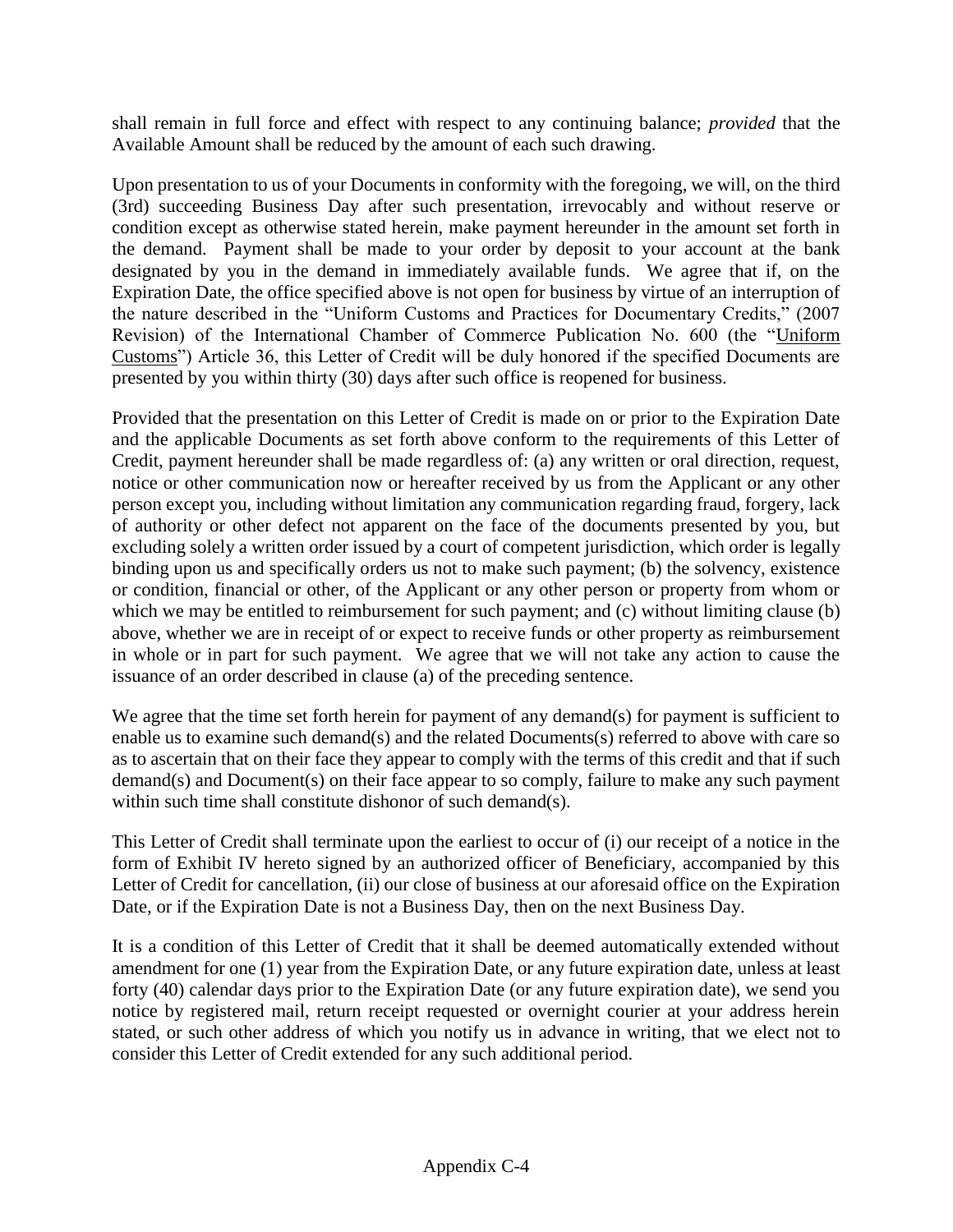We may, in our sole discretion, increase or decrease the stated amount of this Letter of Credit, and the Expiration Date may be extended, by an amendment to this Letter of Credit in the form of Exhibit III signed by us. Any such amendment for decrease shall become effective only upon acceptance by your signature on a hard copy amendment.

You shall not be bound by any written or oral agreement of any type between us and the Applicant or any other person relating to this credit, whether now or hereafter existing.

We hereby engage with you that your demand(s) for payment in conformity with the terms of this Letter of Credit will be duly honored as set forth above. All fees and other costs associated with the issuance of and any drawing(s) against this Letter of Credit shall be for the account of the Applicant. All of the rights of the Beneficiary set forth above shall inure to the benefit of your successors by operation of law. In this connection, in the event of a drawing made by a party other than the Beneficiary, such drawing must be accompanied by the following signed certification and copy of document proving such successorship:

"The undersigned does hereby certify that [drawer] is the successor by operation of law to **[**the SOUTHERN CALIFORNIA PUBLIC POWER AUTHORITY][the SACRAMENTO MUNICIPAL UTILITY DISTRICT][the MODESTO IRRIGATION DISTRICT][the TURLOCK IRRIGATION DISTRICT], as beneficiary named in [name of bank] Letter of Credit No.  $\cdot$   $\cdot$   $\cdot$   $\cdot$   $\cdot$   $\cdot$   $\cdot$ 

Except so far as otherwise expressly stated herein, this Letter of Credit is subject to the Uniform Customs. As to matters not governed by the Uniform Customs, this Letter of Credit shall be governed by and construed in accordance with the laws of the State of California. Any litigation arising out of, or relating to this Letter of Credit, shall be brought in a State or Federal court in the County of **[**  $\qquad$  **]** in the State of California. The Parties irrevocably agree to submit to the exclusive jurisdiction of such courts in the State of California and waive any defense of *forum non conveniens*.

This Letter of Credit sets forth in full our undertaking, and such undertaking shall not in any way be modified, amended, amplified or limited by reference to any document, instrument or agreement referred to herein, except for Exhibit I, II, III and IV hereto and the notices referred to herein; and any such reference shall not be deemed to incorporate herein by reference any document, instrument or agreement except as otherwise provided in this paragraph.

Communications with respect to this Letter of Credit shall be in writing and shall be addressed to us at the address referred to above, and shall specifically refer to this Letter of Credit no. \_\_\_\_\_.

In the event of a failure by us to honor the terms and conditions of this Letter of Credit, we agree to be responsible for reasonable attorneys' fees incurred by you in any action brought to enforce our obligations hereunder.

Yours faithfully,

(name of issuing bank)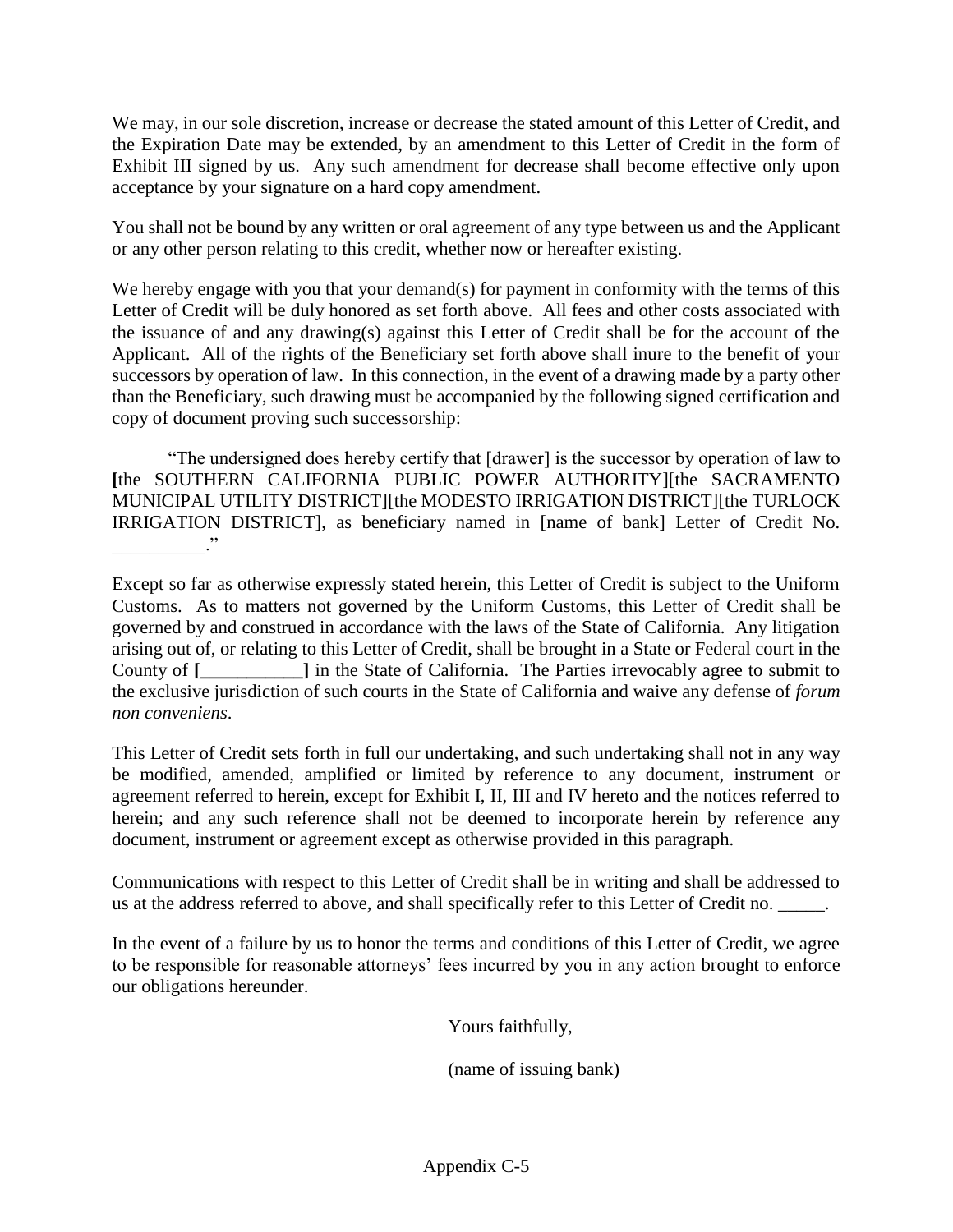| By    |  |
|-------|--|
| Name  |  |
| Title |  |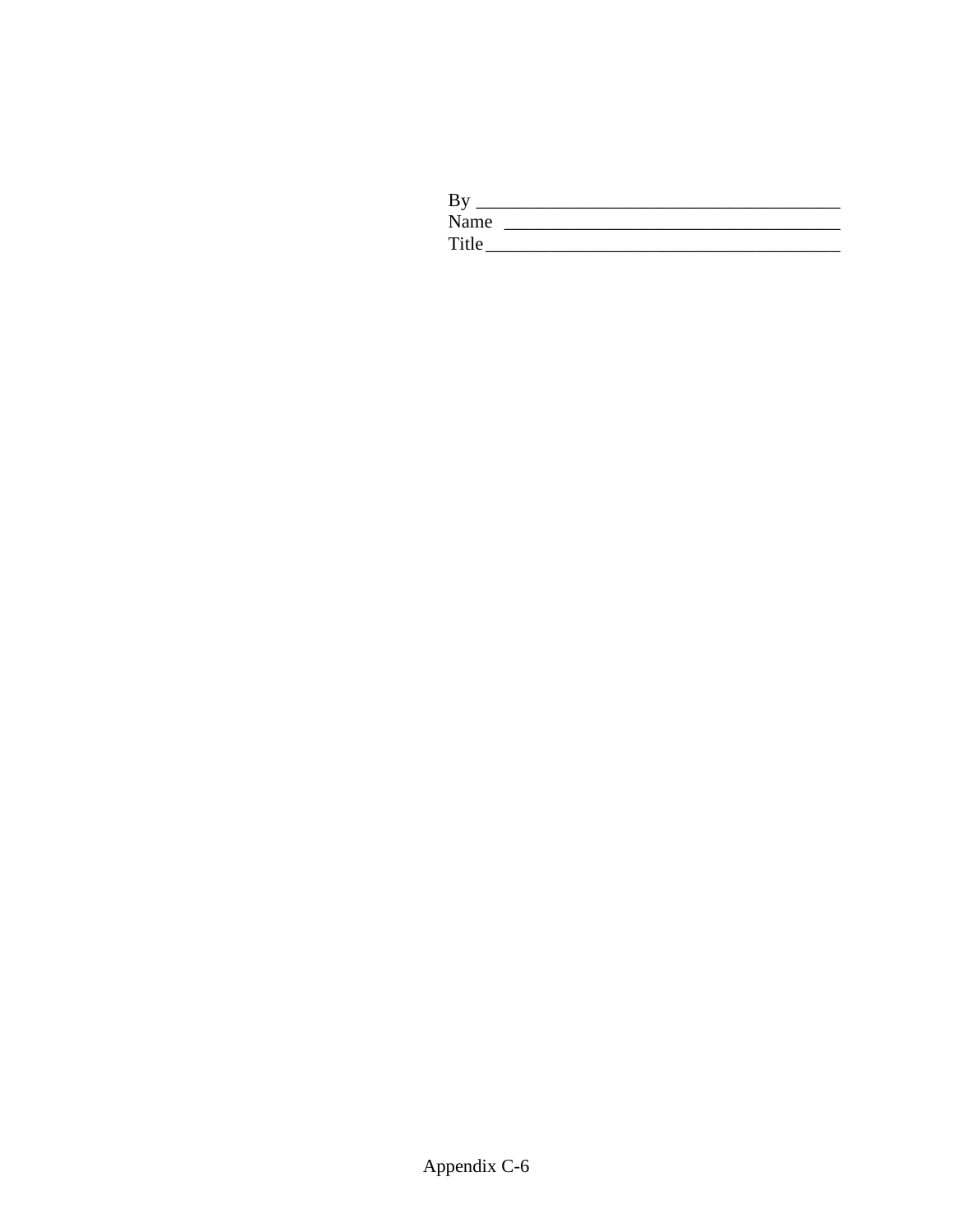# EXHIBIT I

### DEMAND FOR PAYMENT

Re: Irrevocable, Unconditional and Clean Standby Letter of Credit

No. \_\_\_\_\_\_\_\_\_\_\_\_\_\_\_\_ Dated \_\_\_\_\_\_\_\_\_\_\_, 20\_\_

[Insert Bank Address]

To Whom It May Concern:

Demand is hereby made upon you for payment to us of \$\_\_\_\_\_\_\_\_\_\_\_ by deposit to account no. \_\_\_\_\_\_\_\_\_\_\_ at [insert name of bank]. This demand is made under, and is subject to and governed by, your Irrevocable, Unconditional and Clean Standby Letter of Credit no. \_\_\_\_\_\_\_\_\_\_ dated \_\_\_\_\_\_\_\_\_\_, 20\_\_ in the amount of \$\_\_\_\_\_\_\_\_\_\_ established by you in our favor for the account of \_\_\_\_\_\_\_\_\_\_\_\_\_\_\_\_\_\_\_\_ as the Applicant.

DATED: \_\_\_\_\_\_\_\_\_\_\_\_\_\_\_\_\_\_\_\_, 20\_\_.

 $[\begin{array}{ccc} \begin{array}{ccc} \begin{array}{ccc} \end{array} & \begin{array}{ccc} \end{array} & \end{array} & \begin{array}{ccc} \end{array} & \end{array} & \begin{array}{ccc} \end{array} & \end{array}$ 

By

Title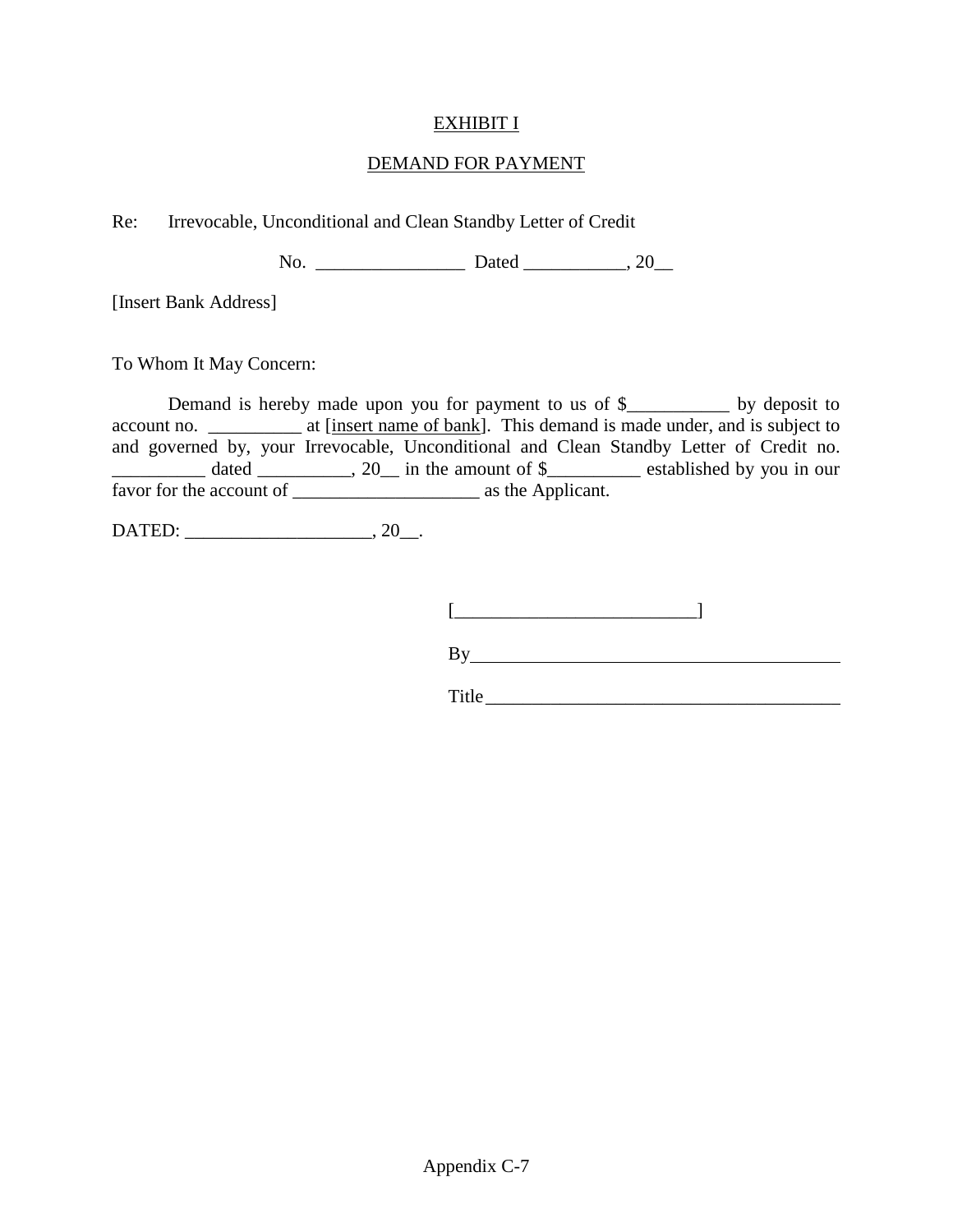# EXHIBIT II

#### STATEMENT

Re: Your Irrevocable, Unconditional and Clean Standby Letter of Credit

No. \_\_\_\_\_\_\_\_\_\_\_\_\_\_\_\_\_\_\_\_\_\_ Dated \_\_\_\_\_\_\_\_\_\_, 20\_\_\_

[Insert Bank Address]

To Whom It May Concern:

Reference is made to your Irrevocable, Unconditional and Clean Standby Letter of Credit no. \_\_\_\_\_\_\_\_\_\_, dated \_\_\_\_\_\_\_\_\_, 20\_\_\_\_ in the amount of  $\frac{1}{2}$ established by you in our favor for the account of \_\_\_\_\_\_\_\_\_\_\_\_\_\_\_\_\_\_\_\_\_\_\_\_, as the Applicant.

We hereby certify to you that \$\_\_\_\_\_\_\_\_\_\_\_\_\_\_\_\_\_\_\_\_\_ is due, owing and unpaid to us by the Applicant in that certain [DESCRIBE AGREEMENT].

DATED: \_\_\_\_\_\_\_\_\_\_\_\_\_\_\_\_\_\_\_\_, 20\_\_.

[\_\_\_\_\_\_\_\_\_\_\_\_\_\_\_\_\_\_\_\_\_\_\_\_\_\_]

By

Title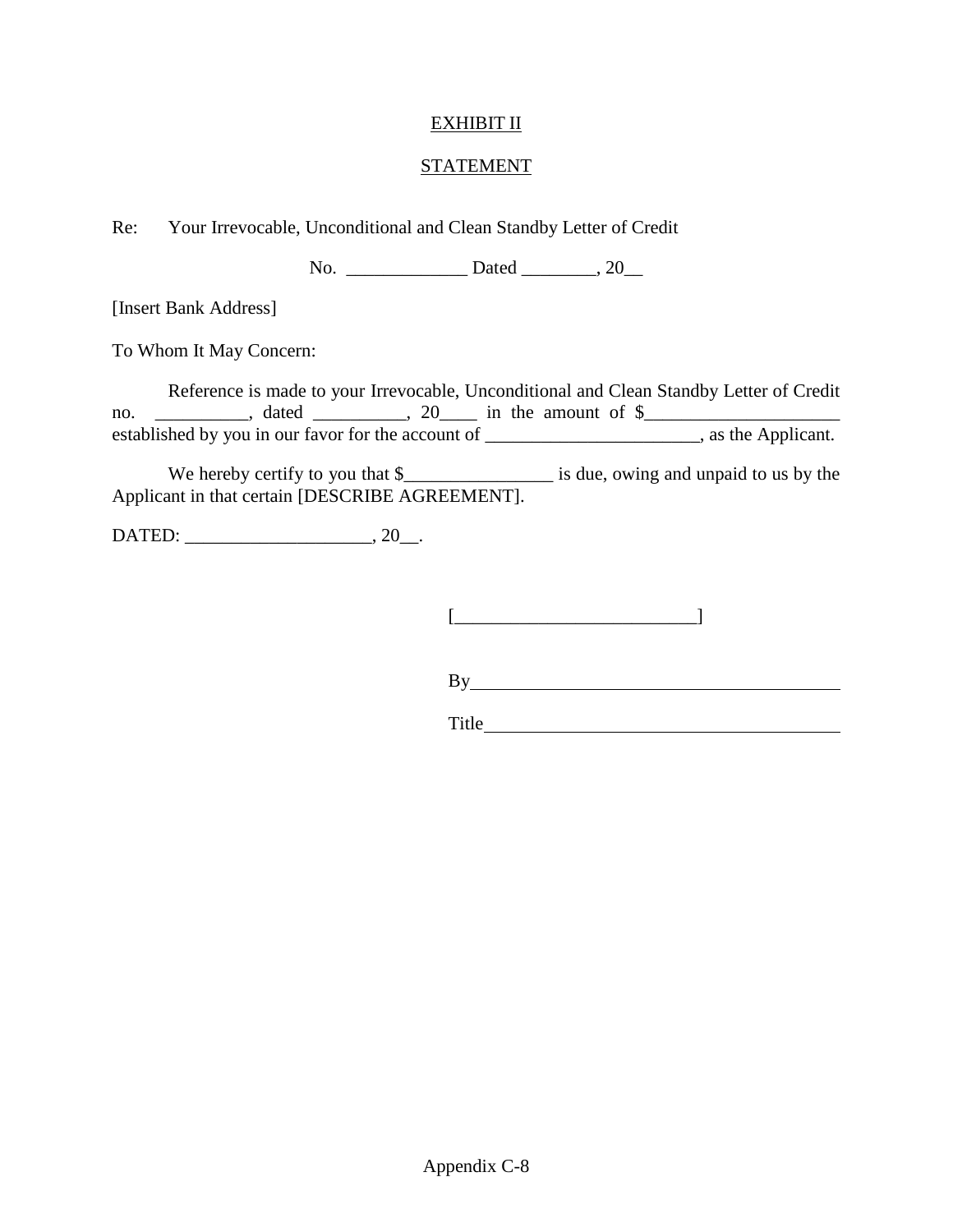### EXHIBIT III

#### AMENDMENT

Re: Irrevocable, Unconditional and Clean Documentary Letter of Credit No. \_\_\_\_\_\_\_\_\_\_\_\_\_\_\_\_ Dated \_\_\_\_\_\_\_\_\_\_\_\_\_\_\_\_, 20\_\_

Beneficiary: Applicant:

Southern California Public Power Authority 225 S. Lake Avenue, Suite 1250 Pasadena, CA 91101

To Whom It May Concern:

The above referenced Irrevocable, Unconditional and Clean Standby Letter of Credit is hereby amended as follows: by [increasing][decreasing] the stated amount by  $\frac{1}{2}$ to a new stated amount of \$ \_\_\_\_\_\_\_\_\_\_\_\_\_\_\_\_\_\_ [and][by extending the expiration date to The same of the same of the same of the same of the same of the same of the same of the same of the same of the same of the same of the same of the same of the same of the same of the same of the same of the same of the sa Letter of Credit remain unchanged.

This amendment is effective only when accepted by [the SOUTHERN CALIFORNIA PUBLIC POWER AUTHORITY][the SACRAMENTO MUNICIPAL UTILITY DISTRICT][the MODESTO IRRIGATION DISTRICT][the TURLOCK IRRIGATION DISTRICT], which acceptance may only be valid by a signature of an authorized representative.

Dated:

Yours faithfully,

(name of issuing bank)

| $\cdot$ 1<br>π<br>٦Δ<br>$\sim$ |  |  |  |
|--------------------------------|--|--|--|

#### ACCEPTED

| By    |  |  |
|-------|--|--|
| Title |  |  |
| Date  |  |  |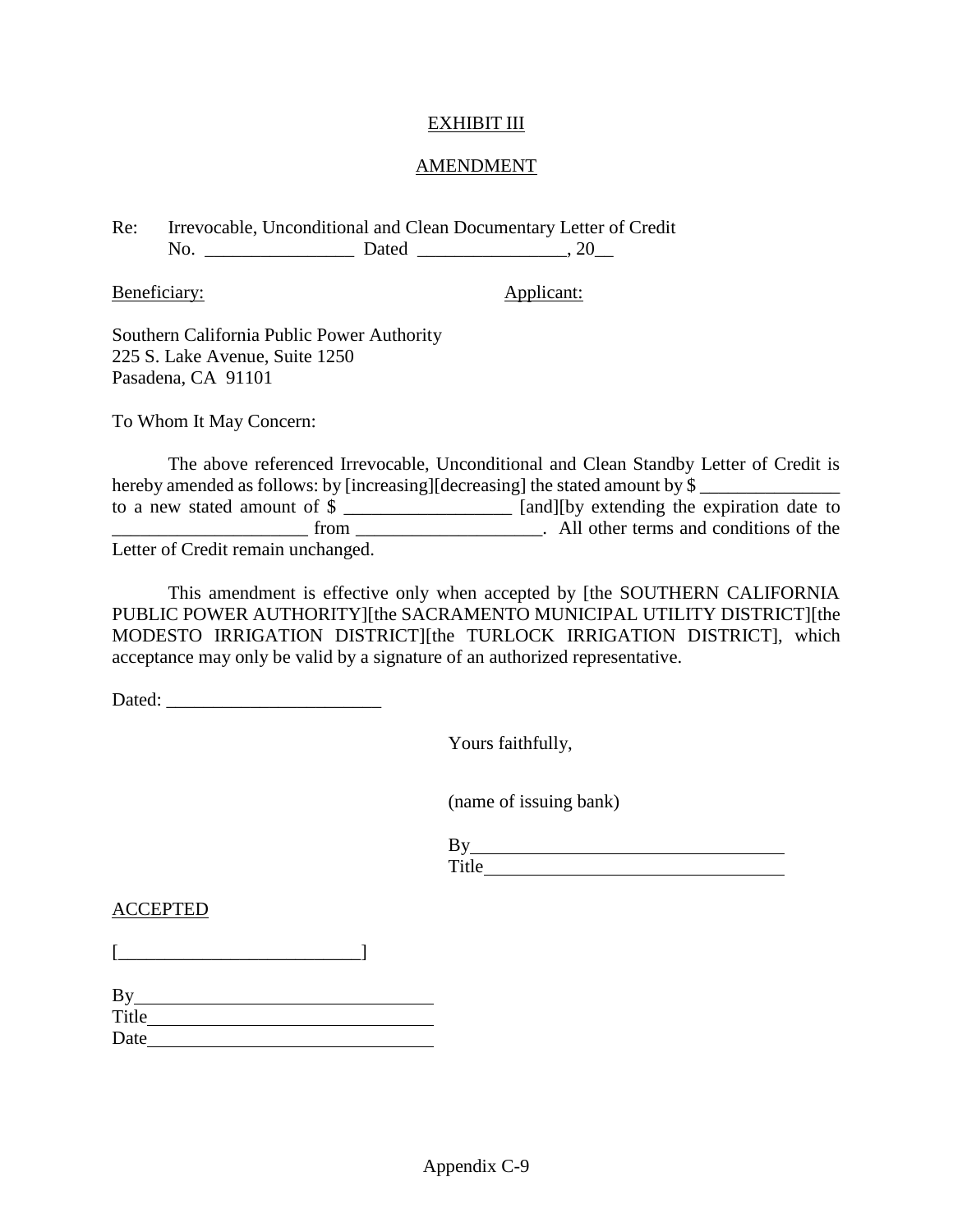# EXHIBIT IV

### SURRENDER

Re: Your Irrevocable, Unconditional and Clean Standby Letter of Credit

No. \_\_\_\_\_\_\_\_\_\_\_\_\_\_\_\_\_\_\_\_\_Dated \_\_\_\_\_\_\_\_\_, 20\_\_\_\_

[Insert Bank Address]

Notice of Surrender of Letter of Credit

Date:

Attention: Letter of Credit Department

Ladies and Gentlemen:

We refer to your above-mentioned Irrevocable, Unconditional and Clean Standby Letter of Credit (the "Letter of Credit"). The undersigned, an authorized signer of [the SOUTHERN CALIFORNIA PUBLIC POWER AUTHORITY][the SACRAMENTO MUNICIPAL UTILITY DISTRICT][the MODESTO IRRIGATION DISTRICT][the TURLOCK IRRIGATION DISTRICT], hereby surrenders this Letter of Credit to you for cancellation as of the date set forth above. No payment is demanded of you under this Letter of Credit in connection with this surrender.

Very truly yours,

 $[\begin{array}{ccc} \begin{array}{ccc} \begin{array}{ccc} \end{array} & \begin{array}{ccc} \end{array} & \end{array} & \begin{array}{ccc} \end{array} & \end{array} & \begin{array}{ccc} \end{array} & \end{array}$ 

By Title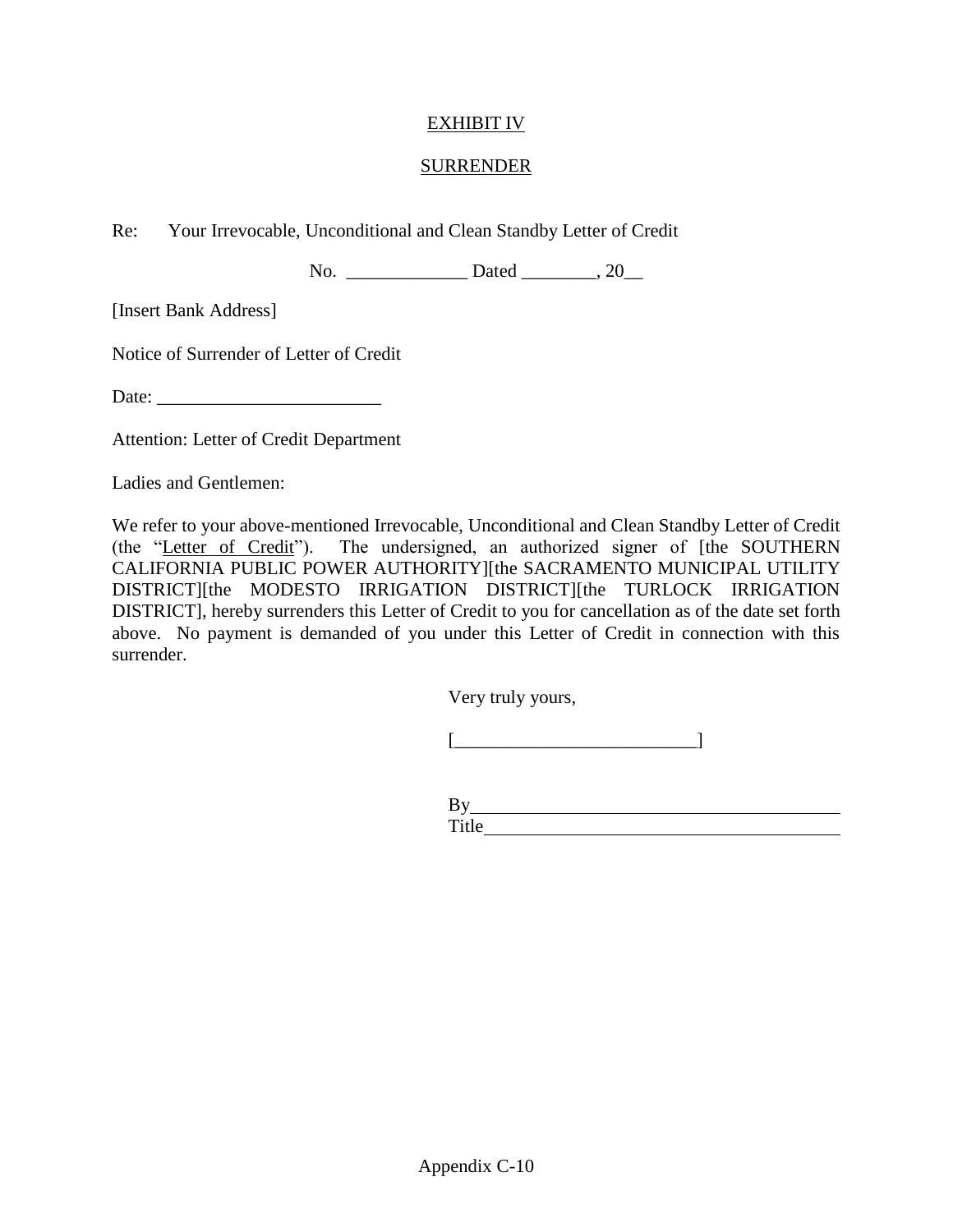# **APPENDIX D TO POWER PURCHASE AGREEMENT, DATED AS OF [\_\_\_\_\_\_\_\_\_\_\_\_\_] BETWEEN BUYERS AND [\_\_\_\_\_\_\_\_\_\_\_\_\_\_\_\_\_\_\_\_\_]**

# **INSURANCE**

# **I. GENERAL REQUIREMENTS**

As a condition to the Effective Date, Seller shall furnish Buyers' Agent evidence of coverage from insurers acceptable to Buyers' Agent and in a form acceptable to the risk management section of the project manager for each Buyer or acceptable to Buyers' Agent for this purpose. Such insurance shall be maintained by Seller at Seller's sole cost and expense.

Such insurance shall not limit or qualify the liabilities and obligations of Seller assumed under this Agreement. Buyers shall not by reason of its inclusion under these policies incur liability to the insurance carrier for payment of premium for these policies.

Any insurance carried by any Buyer which may be applicable shall be deemed to be excess insurance and Seller's insurance is primary for purposes under this Agreement despite any conflicting provision in Seller's policies to the contrary.

Such insurance shall not be canceled or reduced in coverage or amount without first giving thirty (30) days' prior notice thereof (ten (10) days for non-payment of premium) by pre-paid first-class mail to Buyers' Agent: Executive Director, Southern California Public Power Authority, 1160 Nicole Court, Glendora, CA 91740.

Should any portion of the required insurance be on a "Claims Made" policy, Seller shall, at the policy expiration date following completion of work, provide evidence that the "Claims Made" policy has been renewed or replaced with the same limits, terms and conditions of the expiring policy, or that an extended discovery period has been purchased on the expiring policy at least for the contract under which the work was performed.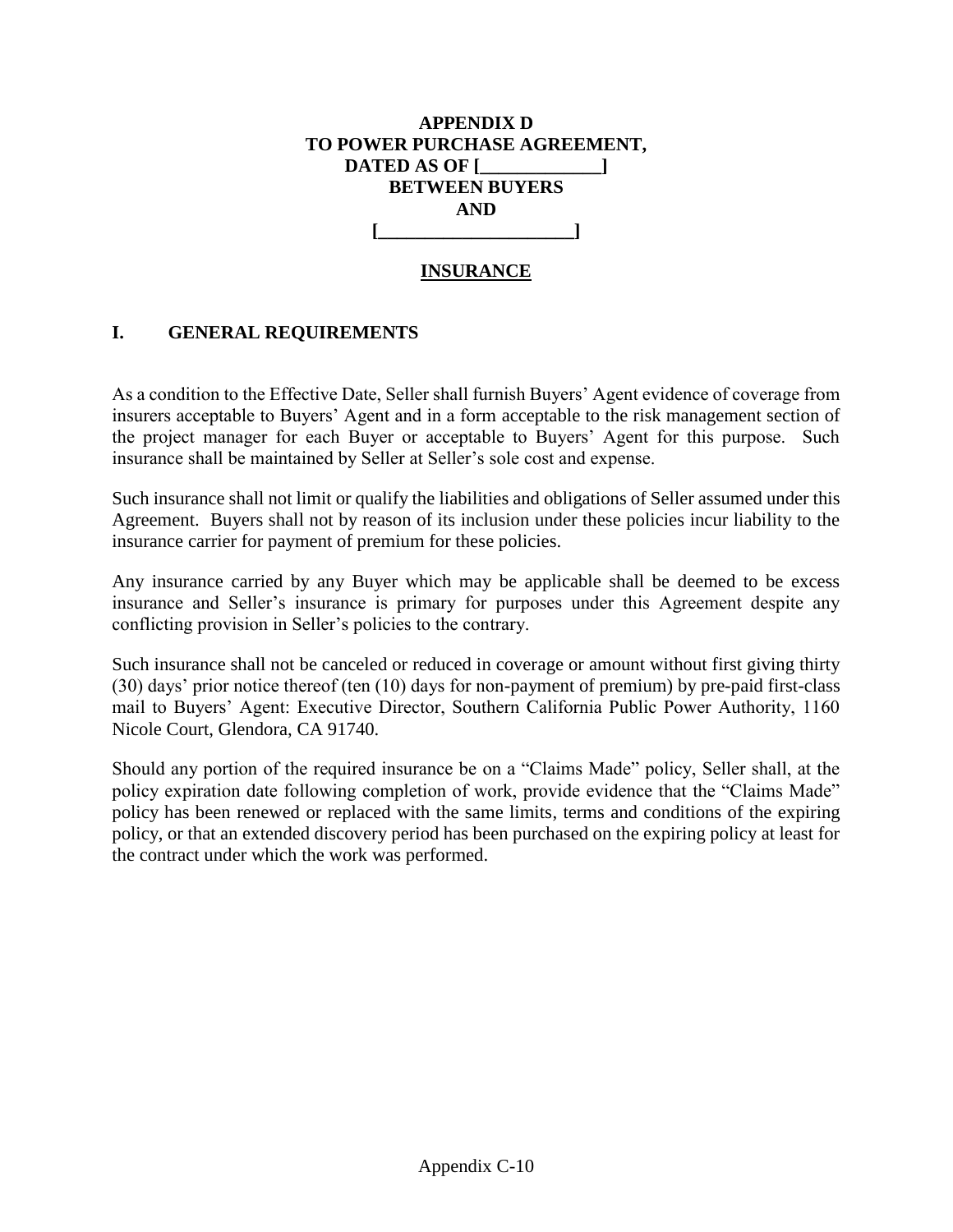# **II. SPECIFIC COVERAGES REQUIRED**

# **A. Commercial Automobile Liability**

Seller shall provide Commercial Automobile Liability insurance which shall include coverages for liability arising out of the use of owned (if applicable), non-owned, and hired vehicles for performance of the work by Seller or its officers, agents, or employees, as required, to be licensed under the California or any other applicable state vehicle code. The Commercial Automobile Liability insurance shall have not less than \$1,000,000.00 combined single limit per occurrence and shall apply to all operations of Seller.

The Commercial Automobile Liability policy shall include each Buyer, its members, and their officers, agents, and employees while acting within the scope of their employment, as additional insureds with Seller, and shall insure against liability for death, bodily injury, or property damage resulting from the performance of this Agreement by Seller or its officers, agents, or employees. The evidence of insurance shall be a form acceptable to Buyer's risk management agent.

# **B. Commercial General Liability**

Seller shall provide Commercial General Liability insurance with Independent Contractors, Broad Form Property Damage, Premises and Operations, Products and Completed Operations, fire, Legal Liability and Personal Injury coverages included and a Contractual Liability Endorsement. Such insurance shall provide coverage for total limits actually arranged by Seller, but not less than \$10,000,000.00 combined single limit per occurrence. Should the policy have an aggregate limit, such aggregate limits should not be less than double the Combined Single Limit. Umbrella or Excess Liability coverages may be used to supplement primary coverages to meet the required limits. Evidence of such coverage shall be in a form acceptable to each Buyer's risk management agent, and shall provide for the following:

- 1. Include each Buyer and its officers, agents, and employees as additional insureds with the Named Insured for the activities and operations of Seller and its officers, agents, or employees under this Agreement.
- 2. Severability-of-Interest or Cross-Liability Clause such as: "The policy to which this endorsement is attached shall apply separately to each insured against whom a claim is made or suit is brought, except with respect to the limits of the company's liability."
- 3. A description of the coverages included under the policy.

# **C. Excess Liability**

Seller may use an Umbrella or Excess Liability Coverage to meet coverage limits specified in this Agreement. Seller shall require the carrier for Excess Liability to properly schedule and to identify the underlying policies on an endorsement to the policy acceptable to each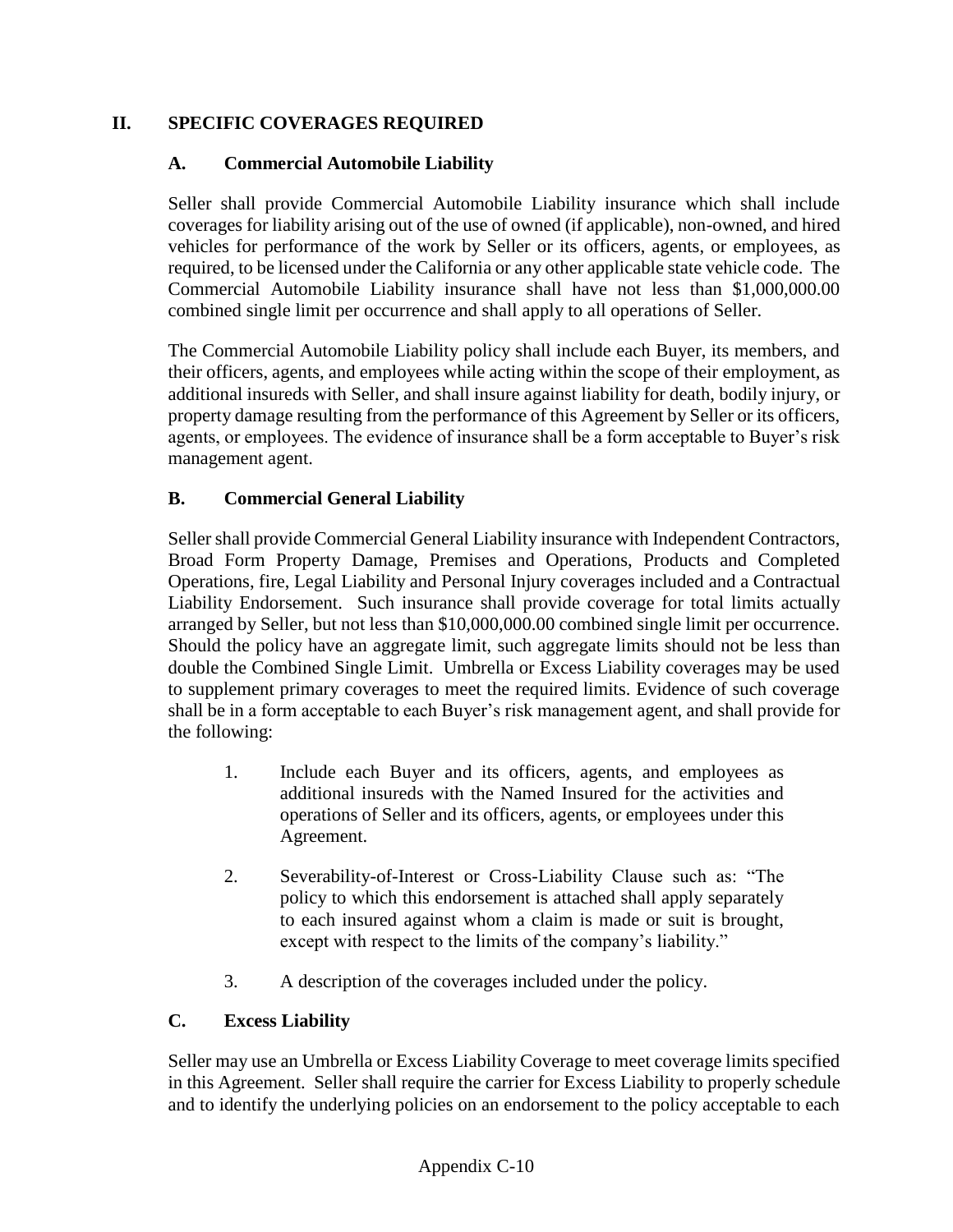Buyer's risk management agent. Such policy shall include, as appropriate, coverage for Commercial General Liability, Commercial Automobile Liability, Employer's Liability, or other applicable insurance coverages.

# **D. Workers' Compensation/Employer's Liability Insurance**

Seller shall provide Workers' Compensation insurance covering all of Seller's employees in accordance with the laws of any state in which the work is to be performed and including Employer's Liability insurance and a Waiver of Subrogation in favor of each Buyer. The limit for Employer's Liability coverage shall be not less than \$1,000,000.00 each accident and shall be a separate policy if not included with Workers' Compensation coverage. Evidence of such insurance shall be a form of Buyer Special Endorsement of insurance or on an endorsement to the policy acceptable to Buyer's risk management agent. Workers' Compensation/Employer's Liability exposure may be self-insured *provided* that Buyers' Agent is furnished with a copy of the certificate issued by the state authorizing Seller to self-insure. Seller shall notify Buyers' Agent by receipted delivery as soon as possible of the state withdrawing authority to self-insure.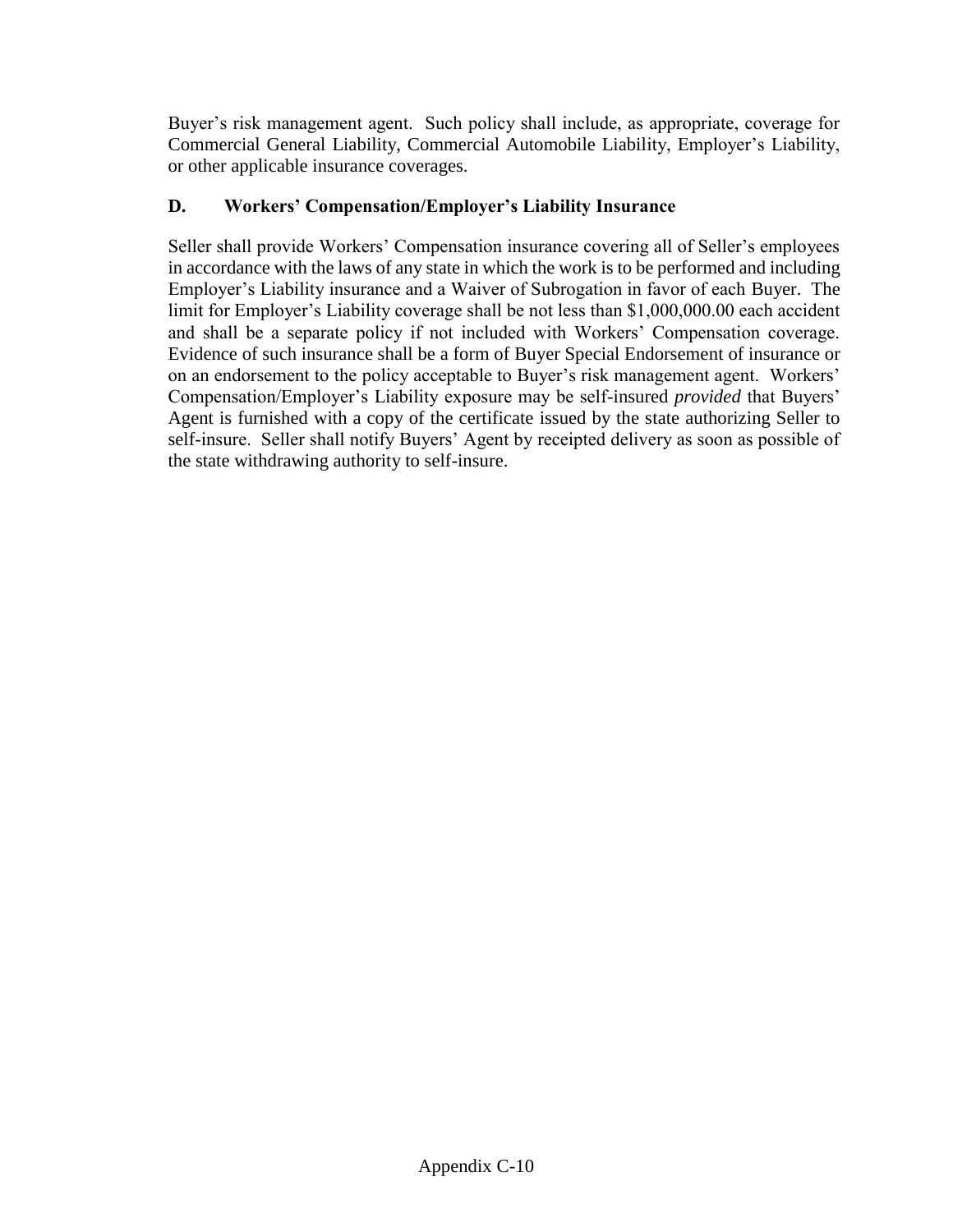

# **AUTHORIZED REPRESENTATIVES; BUYERS AND SELLER BILLING, NOTIFICATION AND SCHEDULING CONTACT INFORMATION**

1. **Authorized Representative.** The initial Authorized Representatives of Buyers and Seller pursuant to Section 13.1 are as follows:

If to Buyers:

Southern California Public Power Authority 1160 Nicole Court Glendora, CA 91740 Attention: Executive Director Telephone: (626) 793-9364 Facsimile: (626) 704-9461 Email: mwebster@scppa.org

Sacramento Municipal Utility District Attention: Power Contracts Administration P.O. Box 15830 Sacramento, CA 95852-1830 Telephone: (916) 732-6244 Facsimile: (916) 732-6002 Email: PowerContractsAdmin@smud.org

Modesto Irrigation District Attn: Power Scheduling Supervisor Street: 1231 11th Street City: Modesto, CA 95354 Phone: 209-557-1544 Facsimile: 209-557-1590 Email: amyb@mid.org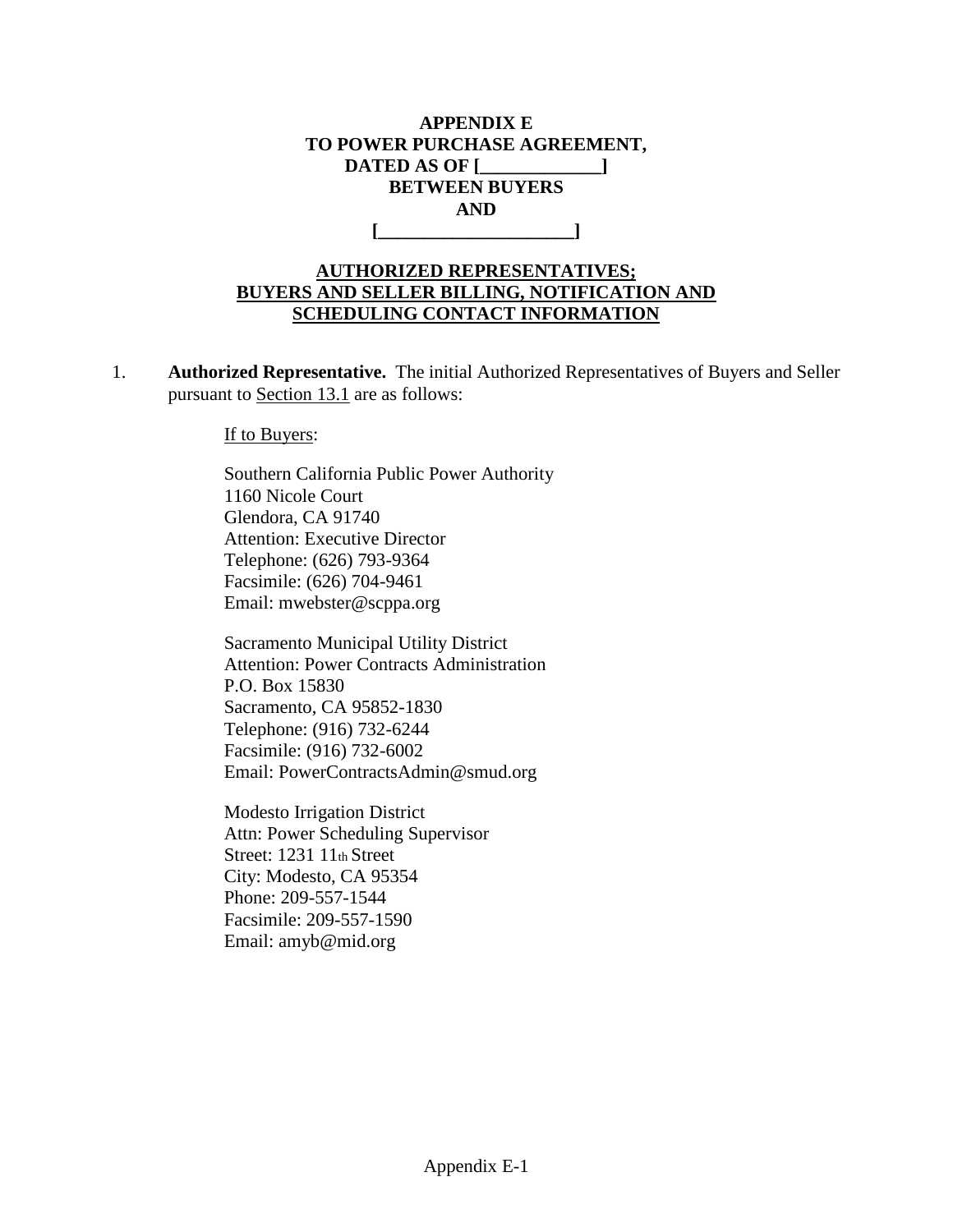Turlock Irrigation District If via USPS: Turlock Irrigation District Attention: Willie Manuel P.O. Box 949 Turlock, CA 95381-0949 If via non-USPS: Turlock Irrigation District Attention: Willie Manuel 333 East Canal Drive Turlock, CA 95380 Telephone: (209) 883-8348 Facsimile: (209) 656-2147 Email: wgmanuel@tid.org

If to Seller:

| Attention: [________     |  |  |
|--------------------------|--|--|
|                          |  |  |
| $\mathbf{L}$             |  |  |
| Office Telephone: [_____ |  |  |
|                          |  |  |
|                          |  |  |
| Email: $\lceil$          |  |  |
|                          |  |  |

- 2. **Billings.** Billings and payments pursuant to Article X and Appendix A shall be transmitted to the following addresses:
	- 2.1 If Billing to Buyers:

Southern California Public Power Authority 1160 Nicole Court Glendora, CA 91740 Attention: Accounts Payable Telephone: (626) 793-9364 Facsimile: (626) 704-9461 Email: projectinvoices@scppa.org

Sacramento Municipal Utility District Attention: Power Contracts Administration P.O. Box 15830 Sacramento, CA 95852-1830 Telephone: (916) 732-6244 Facsimile: (916) 732-6002 Email: PowerContractsAdmin@smud.org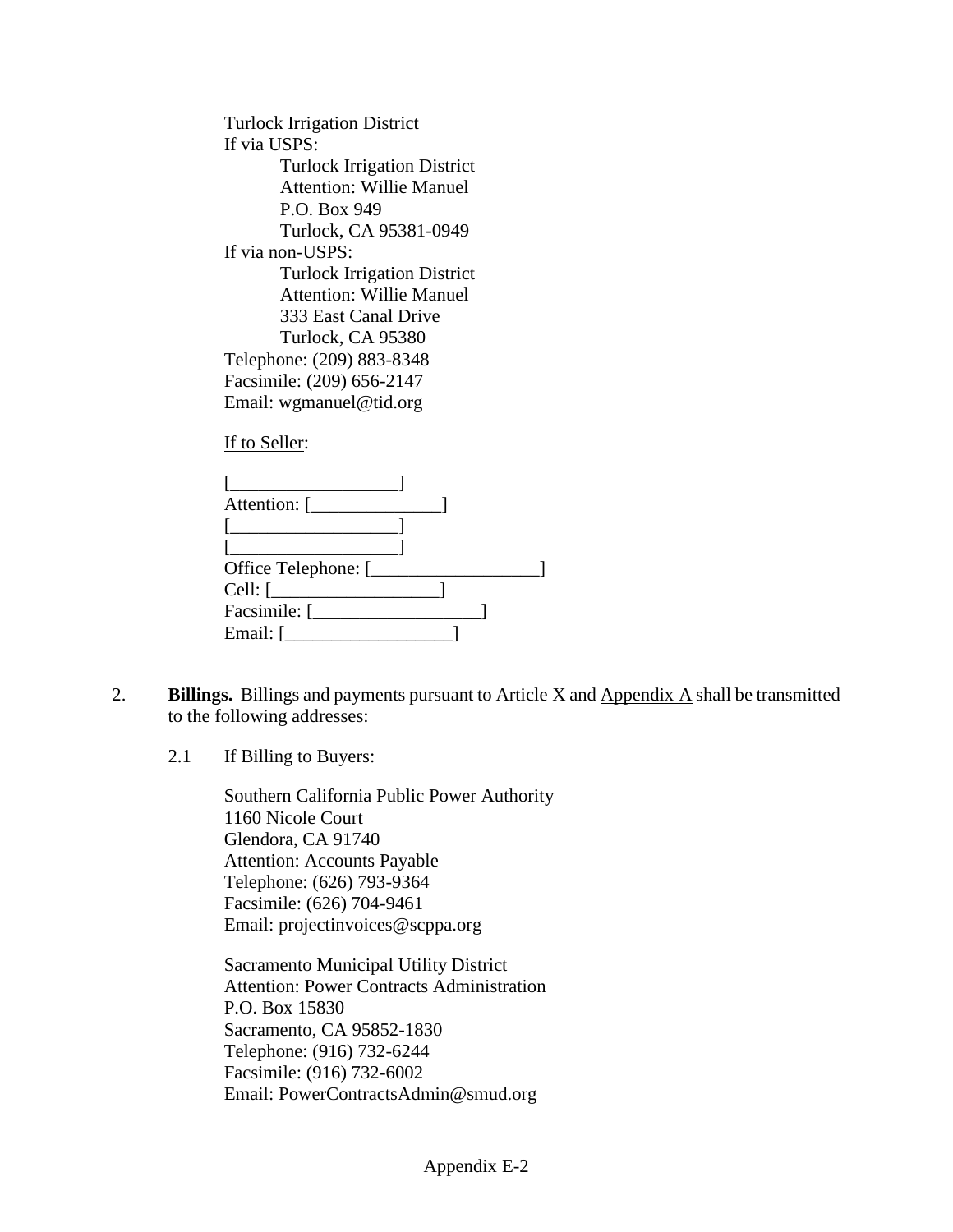Modesto Irrigation District Attn: Power Scheduling Street: 1231 11th Street City: Modesto, CA 95354 Phone: 209-557-1544 Facsimile: 209-557-1590 Email: atf@mid.org Turlock Irrigation District If via USPS: Turlock Irrigation District Attention: Energy Strategy Dept. P.O. Box 949 Turlock, CA 95381-0949 If via non-USPS: Turlock Irrigation District Attention: Energy Strategy Dept. 333 East Canal Drive Turlock, CA 95380 Telephone: (209) 883-8387 Facsimile: (209) 656-2147 Email: tid\_settlements@tid.org and lhbucheli@tid.org

#### 2.2 If Payment to Buyers:

Southern California Public Power Authority 1160 Nicole Court Glendora, CA 91740 Attention: Accounts Payable Telephone: (626) 793-9364 Facsimile: (626) 704-9461 Email: projectinvoices@scppa.org

Sacramento Municipal Utility District Attention: Power Contracts Administration P.O. Box 15830 Sacramento, CA 95852-1830 Telephone: (916) 732-6244 Facsimile: (916) 732-6002 Email: PowerContractsAdmin@smud.org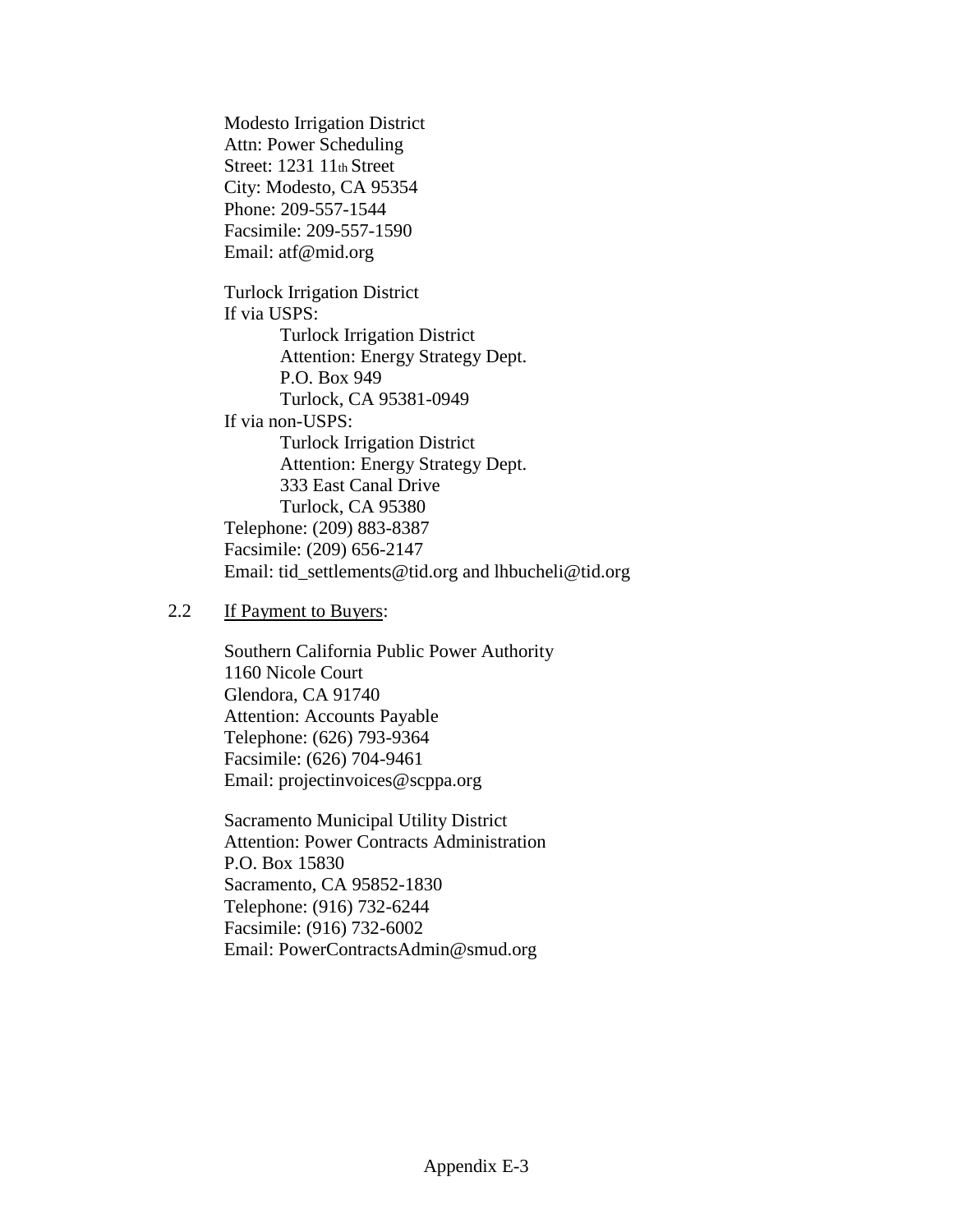Modesto Irrigation District Attn: Accounts Payable Street: 1231 11th Street City: Modesto, CA 95354 Phone: 209-526-7489 or 209-526-7479 Facsimile: 209-526-7574 Reconciliation Email: atf@mid.org Payment Email: accounting@mid.org

Turlock Irrigation District If via USPS: Turlock Irrigation District Attention: Leslie Bucheli P.O. Box 949 Turlock, CA 95381-0949 If via non-USPS: Turlock Irrigation District Attention: Leslie Bucheli 333 East Canal Drive Turlock, CA 95380 Telephone: (209) 883-8387 Facsimile: (209) 656-2147 Email: tid\_settlements@tid.org and lhbucheli@tid.org

2.3 If Payment or Billing to Seller:

| Office Telephone: [                                                                                                                                                                                                                                                                                                                                                                                                                                                                 |  |  |
|-------------------------------------------------------------------------------------------------------------------------------------------------------------------------------------------------------------------------------------------------------------------------------------------------------------------------------------------------------------------------------------------------------------------------------------------------------------------------------------|--|--|
| $Cell:$ $\begin{array}{ccc} \boxed{\phantom{2} } & \phantom{\frac{1}{2} } & \phantom{\frac{1}{2} } & \phantom{\frac{1}{2} } & \phantom{\frac{1}{2} } & \phantom{\frac{1}{2} } & \phantom{\frac{1}{2} } & \phantom{\frac{1}{2} } & \phantom{\frac{1}{2} } & \phantom{\frac{1}{2} } & \phantom{\frac{1}{2} } & \phantom{\frac{1}{2} } & \phantom{\frac{1}{2} } & \phantom{\frac{1}{2} } & \phantom{\frac{1}{2} } & \phantom{\frac{1}{2} } & \phantom{\frac{1}{2} } & \phantom{\frac{$ |  |  |
| Facsimile: [                                                                                                                                                                                                                                                                                                                                                                                                                                                                        |  |  |
| Email: $\boxed{\phantom{a}}$                                                                                                                                                                                                                                                                                                                                                                                                                                                        |  |  |

3. **Notices.** Unless otherwise specified by Buyers' Agent all notices (other than Scheduling notices, curtailment notices, and Deemed Generated Energy notices):

#### If to Buyers:

Southern California Public Power Authority c/o Executive Director 1160 Nicole Court Glendora, CA 91740 Telephone: 626-793-9364 Facsimile: 626-793-9461 Email: rkrager@scppa.org, kellis@scppa.org, mwebster@scppa.org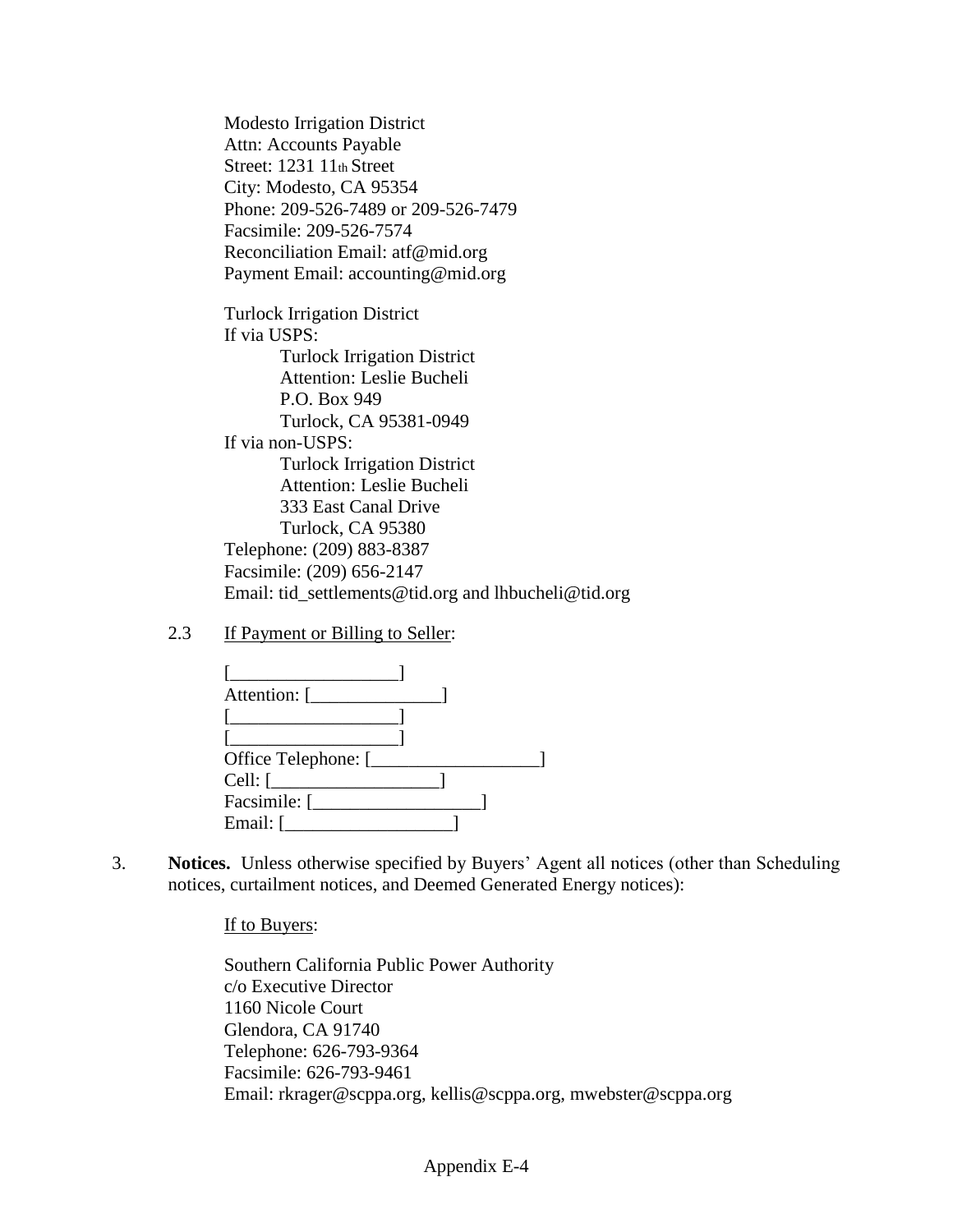If to Seller:

| <u> 1980 - Jan Barbarat, manala</u>                                                                                  |  |
|----------------------------------------------------------------------------------------------------------------------|--|
| <u> 1986 - Jan Stein Stein Stein Stein Stein Stein Stein Stein Stein Stein Stein Stein Stein Stein Stein Stein S</u> |  |
| Office Telephone: [                                                                                                  |  |
| $Cell:$ $\boxed{\phantom{a}}$                                                                                        |  |
| Facsimile: [                                                                                                         |  |
| Email: [                                                                                                             |  |

4. **Curtailments.** All notices related to curtailments of the Facility pursuant to Section 7.4 shall be sent to the following address:

If to Buyers:

Southern California Public Power Authority c/o Executive Director 1160 Nicole Court Glendora, CA 91740 Telephone: 626-793-9364 Facsimile: 626-793-9461 Email: rkrager@scppa.org, kellis@scppa.org, mwebster@scppa.org

Sacramento Municipal Utility District Attention: Power Contracts Administration P.O. Box 15830 Sacramento, CA 95852-1830 Telephone: (916) 732-6244 Facsimile: (916) 732-6002 Email: PowerContractsAdmin@smud.org

Modesto Irrigation District Attn: Power Scheduling Street: 1231 11th Street City: Modesto, CA 95354 Phone: Phone: 209-527-8001 Facsimile: 209-557-1590 Email: schedulers@mid.org realtimeschedulers@mid.org

Turlock Irrigation District Telephone: (209) 883-8508 Facsimile: (209) 656-2159 Email: scheduling@tid.org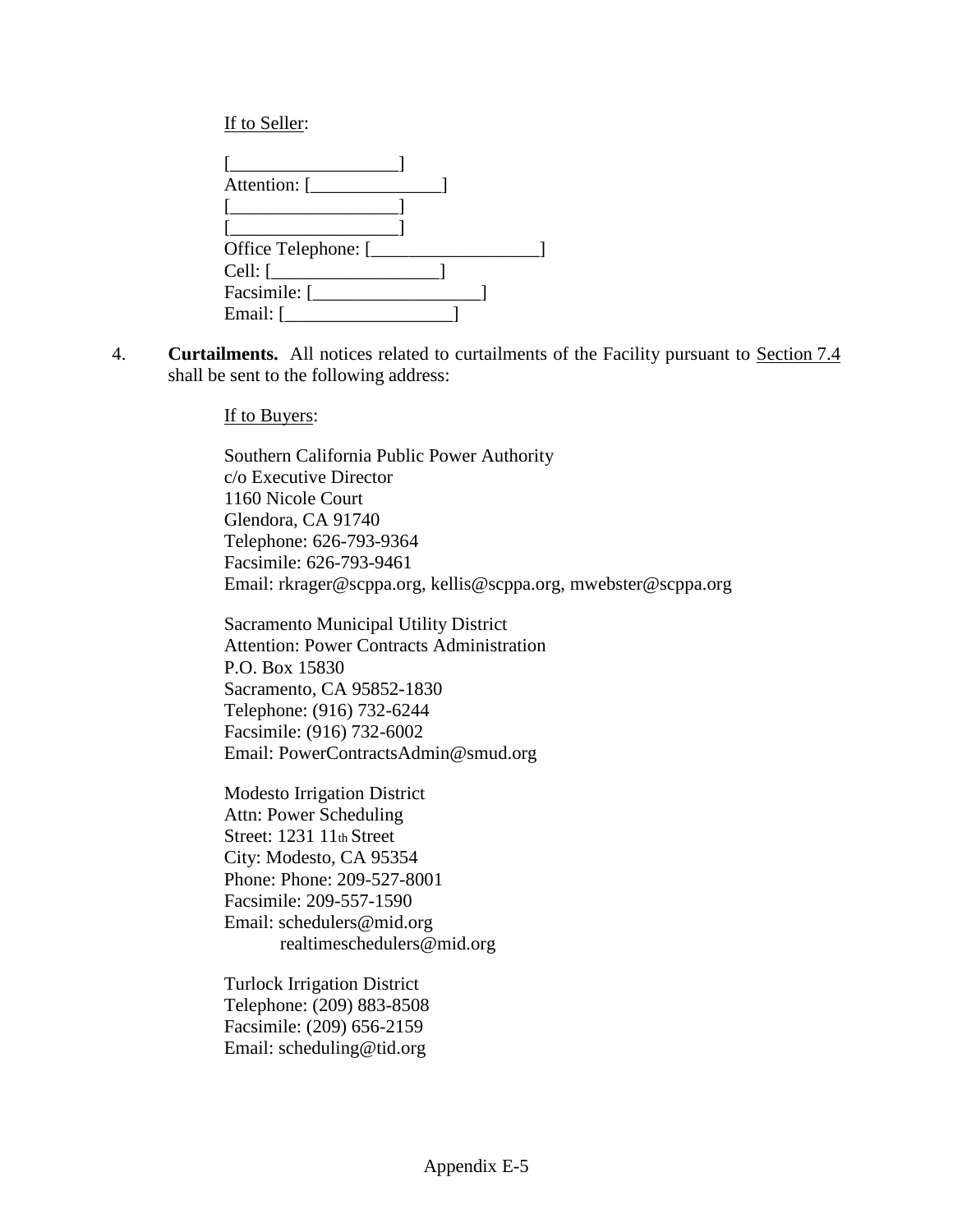If to Seller:

| Attention: [        |  |  |
|---------------------|--|--|
|                     |  |  |
|                     |  |  |
| Office Telephone: [ |  |  |
| Cell: $\lceil$      |  |  |
| Facsimile: [        |  |  |
| Email: $\lceil$     |  |  |

5. **Deemed Generated Energy.** Unless otherwise specified by Buyers, all notices related to calculations of Deemed Generated Energy shall be sent to the following address:

If to Buyers:

Southern California Public Power Authority c/o Executive Director 1160 Nicole Court Glendora, CA 91740 Telephone: 626-793-9364 Facsimile: 626-793-9461 Email: rkrager@scppa.org, kellis@scppa.org, mwebster@scppa.org

Sacramento Municipal Utility District Attention: Power Contracts Administration P.O. Box 15830 Sacramento, CA 95852-1830 Telephone: (916) 732-6244 Facsimile: (916) 732-6002 Email: PowerContractsAdmin@smud.org

Modesto Irrigation District Attn: Power Scheduling Street: 1231 11th Street City: Modesto, CA 95354 Phone: 209-527-8001 Facsimile: 209-557-1590 Email: atf@mid.org

Turlock Irrigation District Attention: Jody Melo P.O. Box 949 Turlock, CA 95381-0949 Telephone: (209) 883-8324 Facsimile: (209) 656-2147 Email: jpmelo@tid.org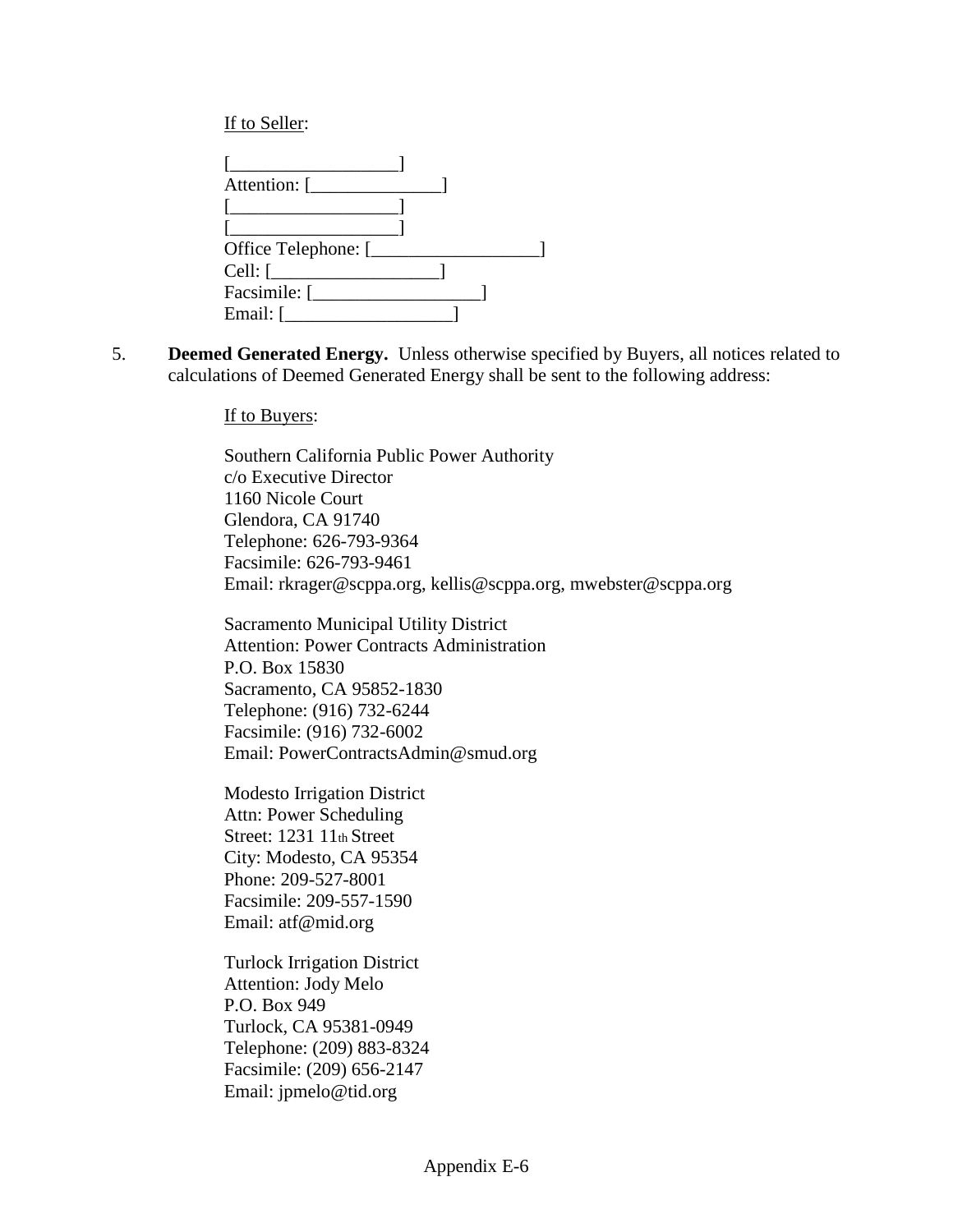# If to Seller:

| Office Telephone: [ |  |  |
|---------------------|--|--|
| $Cell: \lceil$      |  |  |
|                     |  |  |
| Email: [            |  |  |

# 6. **Buyers' Agent.** Buyers' Agent is:

Southern California Public Power Authority c/o Executive Director 1160 Nicole Court Glendora, CA 91740 Telephone: 626-793-9364 Facsimile: 626-793-9461 Email: rkrager@scppa.org, kellis@scppa.org, mwebster@scppa.org

# 7. **Scheduling Coordinator.** Scheduling Coordinator is:

| Attention: [ |  |
|--------------|--|
|              |  |
|              |  |
| Telephone: [ |  |
| Facsimile: [ |  |
| Email: [     |  |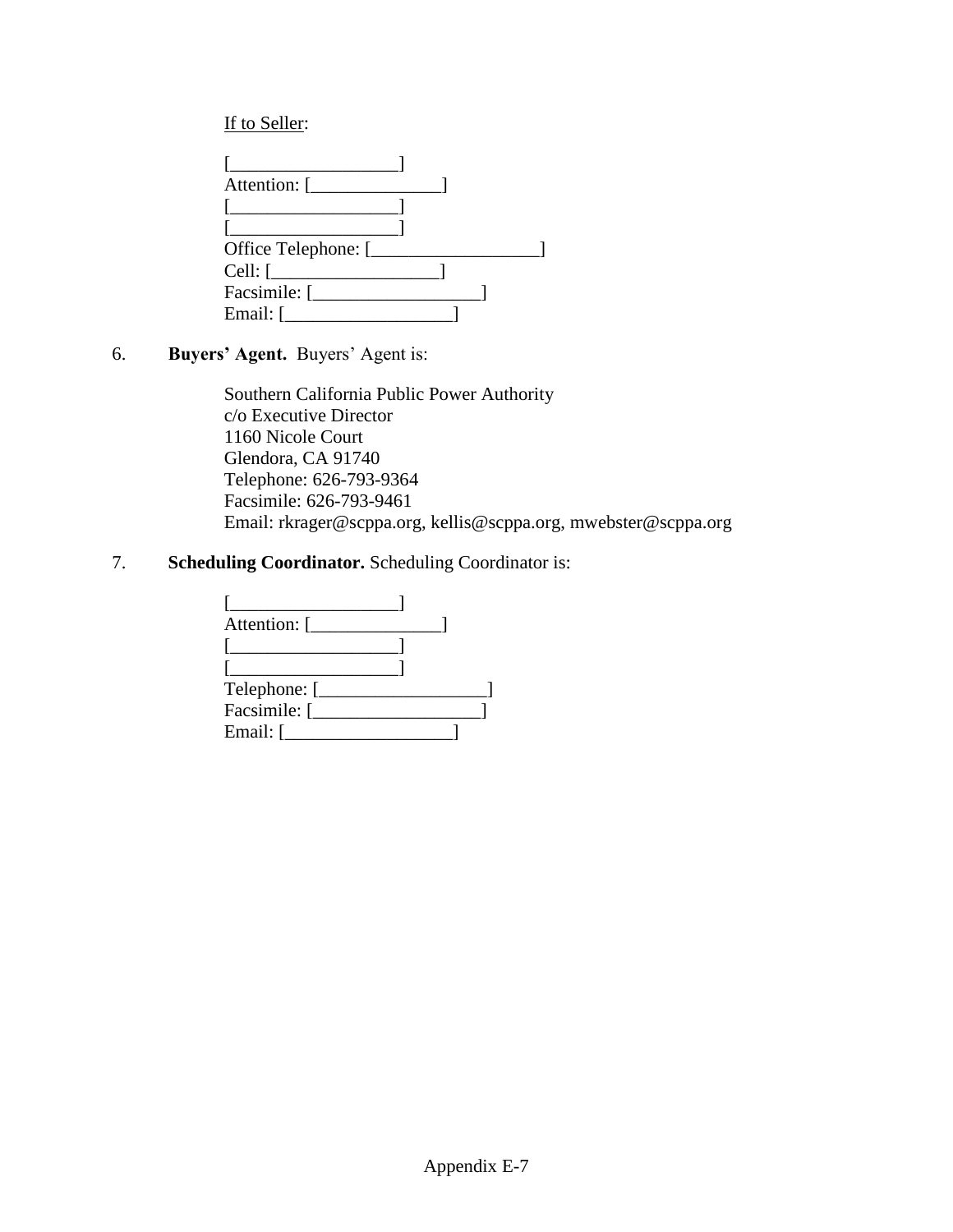# **APPENDIX F TO POWER PURCHASE AGREEMENT, DATED AS OF [\_\_\_\_\_\_\_\_\_\_\_\_\_] BETWEEN BUYERS AND [\_\_\_\_\_\_\_\_\_\_\_\_\_\_\_\_\_\_\_\_\_]**

# **PERCENTAGE OF FACILITY OUTPUT; APPLICABLE MW SHARE**

Percentage of Facility Output

| <b>Buyer</b> | Capacity (MW)      | <b>Percentage of Facility</b><br>Output |
|--------------|--------------------|-----------------------------------------|
| <b>SCPPA</b> | <b>MW</b>          | $1\%$                                   |
| <b>SMUD</b>  | <b>MW</b>          | $\frac{1}{6}$                           |
| <b>MID</b>   | <b>MW</b>          | 1%                                      |
| TID          | <b>MW</b>          | 1%                                      |
|              | <b>Total</b><br>МW | 100.00%                                 |

Applicable MW Share

|              | Capacity (MW) | % of Total Capacity |
|--------------|---------------|---------------------|
|              | <b>MW</b>     | $\sqrt{2}$          |
|              | <b>MW</b>     | $\frac{1}{6}$       |
|              | <b>MW</b>     | 1%                  |
|              | <b>MW</b>     | 1%                  |
| <b>SMUD</b>  | <b>MW</b>     | $1\%$               |
| <b>MID</b>   | MW            | $1\%$               |
| <b>TID</b>   | <b>MW</b>     | $1\%$               |
| <b>Total</b> | <b>MW</b>     | 100.00%             |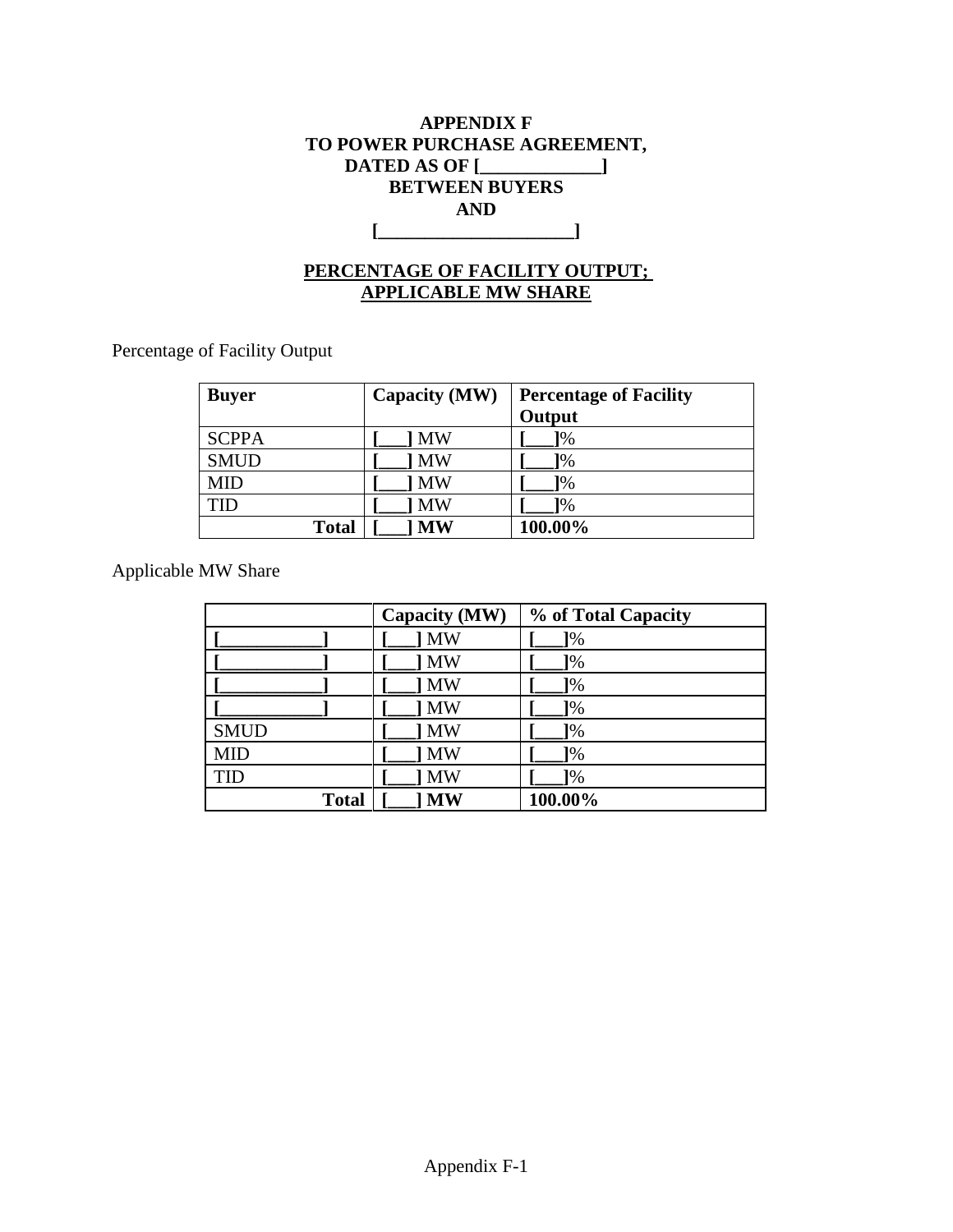### **APPENDIX G TO POWER PURCHASE AGREEMENT, DATED AS OF [\_\_\_\_\_\_\_\_\_\_\_\_\_] BETWEEN BUYERS AND [\_\_\_\_\_\_\_\_\_\_\_\_\_\_\_\_\_\_\_\_\_]**

# **BUSINESS POLICY FORMS**

See attached.

# **City of Los Angeles Department of Water and Power**

# **CERTIFICATION OF COMPLIANCE WITH CHILD SUPPORT OBLIGATIONS**

This document must be returned with the Proposal/Bid Response

| The Undersigned hereby agrees that | will: |  |
|------------------------------------|-------|--|
|------------------------------------|-------|--|

Name of Business

- 1. Fully comply with all applicable State and Federal employment reporting requirements for its employees.
- 2. Fully comply with and implement all lawfully served Wages and Earnings Assignment Orders and Notices of Assignment.
- 3. Certify that the principal owner(s) of the business are in compliance with any Wage and Earnings Assignment Orders and Notices of Assignment applicable to them personally. "Principal owner" means any person who owns an interest of 10 percent or more of the business or of a subcontractor assigned to City work. If there are no principal owners, please so indicate with an X here: (no principal owners)
- 4. Certify that the business will maintain compliance with Child Support Obligations Ordinance provisions.

I declare under penalty of perjury that the foregoing is true and was executed at: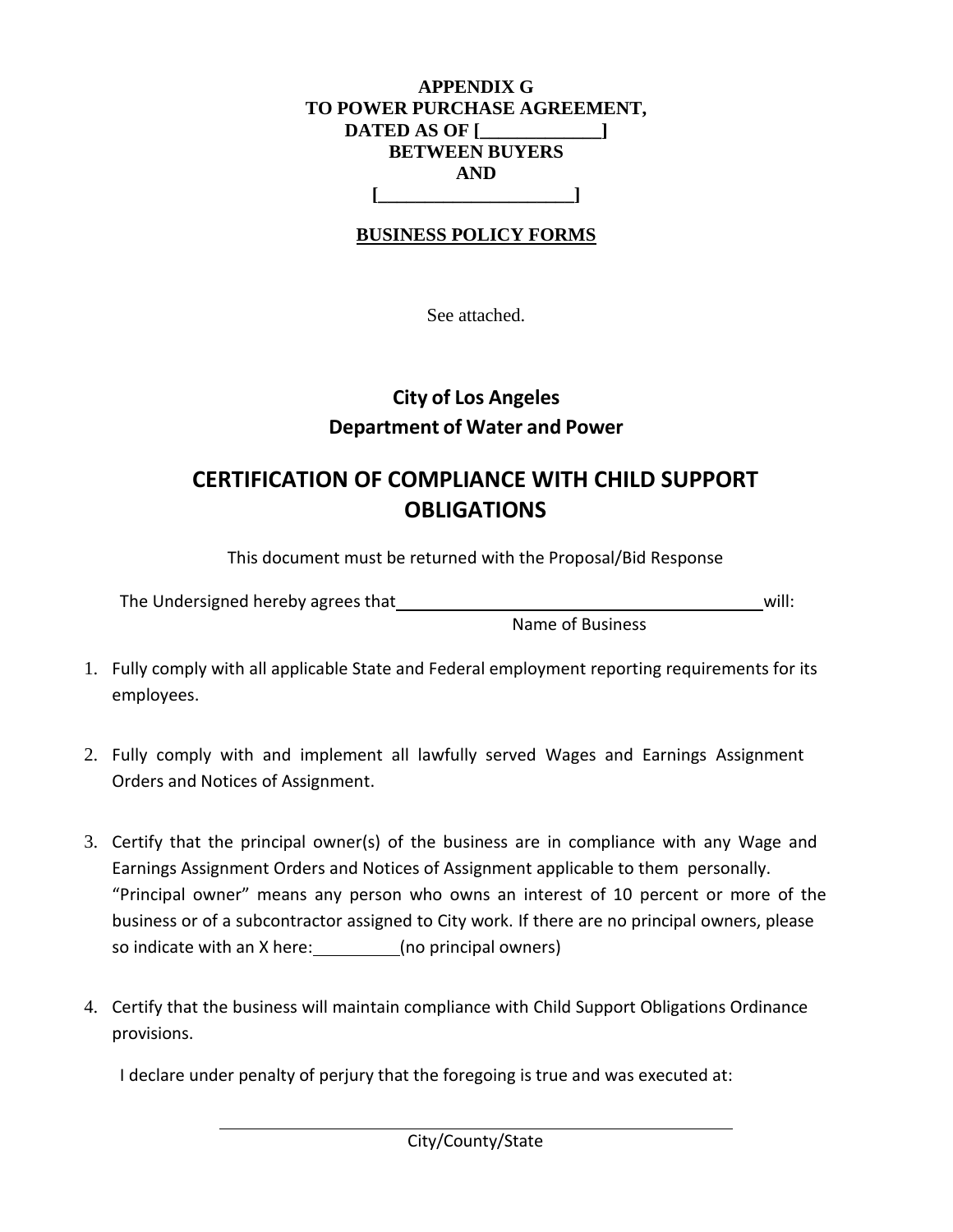|                  | <b>DULL</b>                                                                                                            |
|------------------|------------------------------------------------------------------------------------------------------------------------|
|                  | Please check if company has already submitted to DWP<br>certification relative to Child Support Obligations Ordinance. |
| Name of Business | <b>Address</b>                                                                                                         |

| Signature of Authorized Officer or Representative | <b>Print Name</b> |
|---------------------------------------------------|-------------------|

Title Title Telephone Number

Date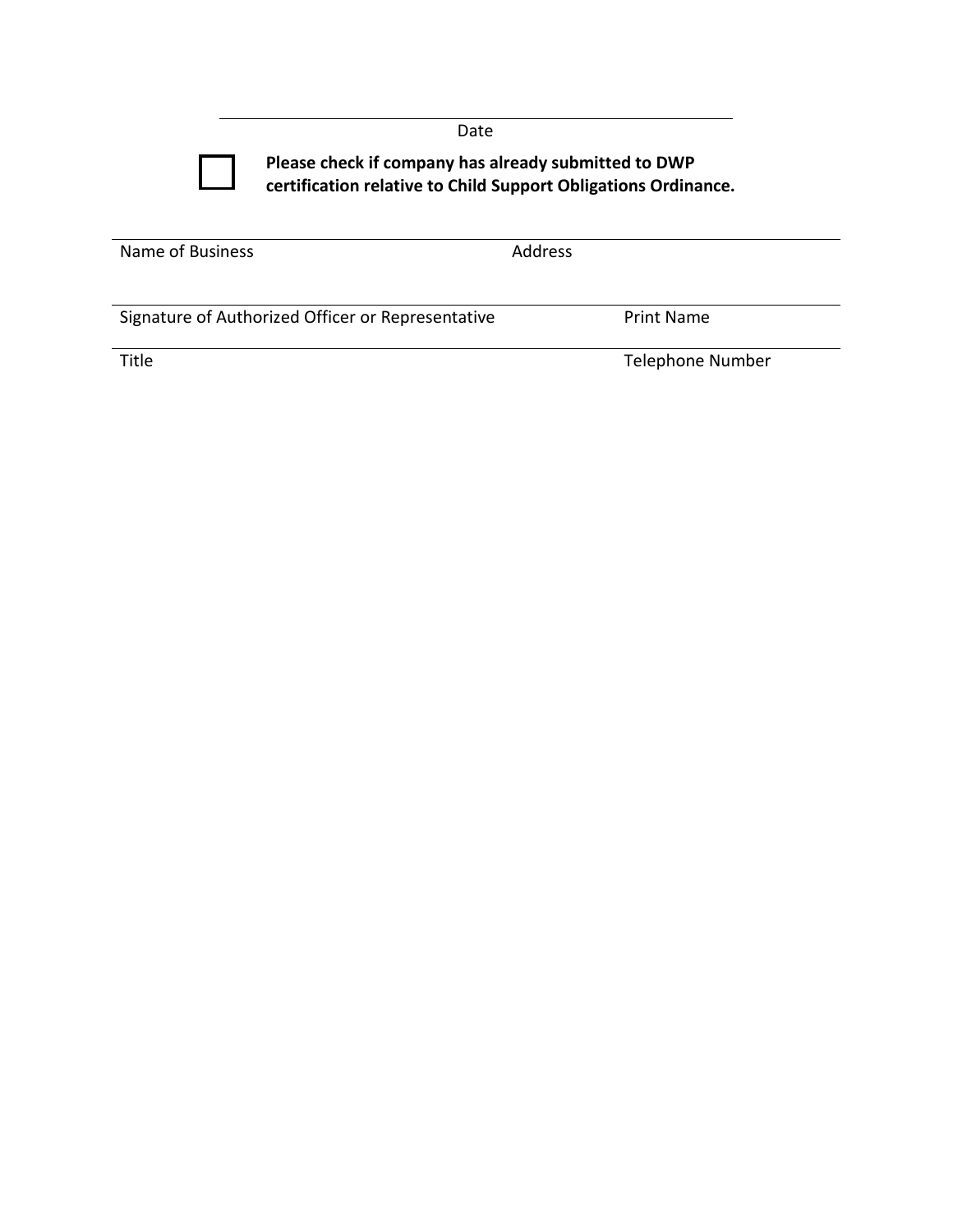#### City of Los Angeles Department of Public Works Bureau of Contract Administration Office of Contract Compliance 1149 S. Broadway, Suite 300, Los Angeles, CA 90015 Phone: (213) 847-2625 E-mail:  $bca.ee0e@lacity.org$

#### **EQUAL BENEFITS ORDINANCE COMPLIANCE AFFIDAVIT**

Prime contractors must certify compliance with Los Angeles Administrative Code (LAAC) Section 10.8.2.1 et seq. prior to the execution of a City agreement subject to the Equal Benefits Ordinance (EBO).

#### **SECTION 1. CONTACT INFORMATION**

#### **SECTION 2. EBO REQUIREMENTS**

The EBO requires City Contractors who provide benefits to employees with spouses to provide the same benefits to employees with domestic partners. Domestic Partner means any two adults, of the same or different sex, who have registered as domestic partners with a governmental entity pursuant to state or local law authorizing this registration, or with an internal registry maintained by the employer of at least one of the domestic partners.

Unless otherwise exempt, the contractor is subject to and shall comply with the EBO as follows:

- A. The contractor's operations located within the City limits, regardless of whether there are employees at those locations performing work on the City Contract; and
- B. The contractor's operations located outside of the City limits if the property is owned by the City or the City has a right to occupy the property, and if the contractor's presence at or on the property is connected to a Contract with the City; and
- C. The Contractor's employees located elsewhere in the United States, but outside of the City Limits, if those employees are performing work on the City Contract.

A Contractor must post a copy of the following statement in conspicuous places at its place of business available to employees and applicants for employment:

"During the performance of a Contract with the City of Los Angeles, the Contractor will provide equal benefits to its employees with spouses and its employees with domestic partners."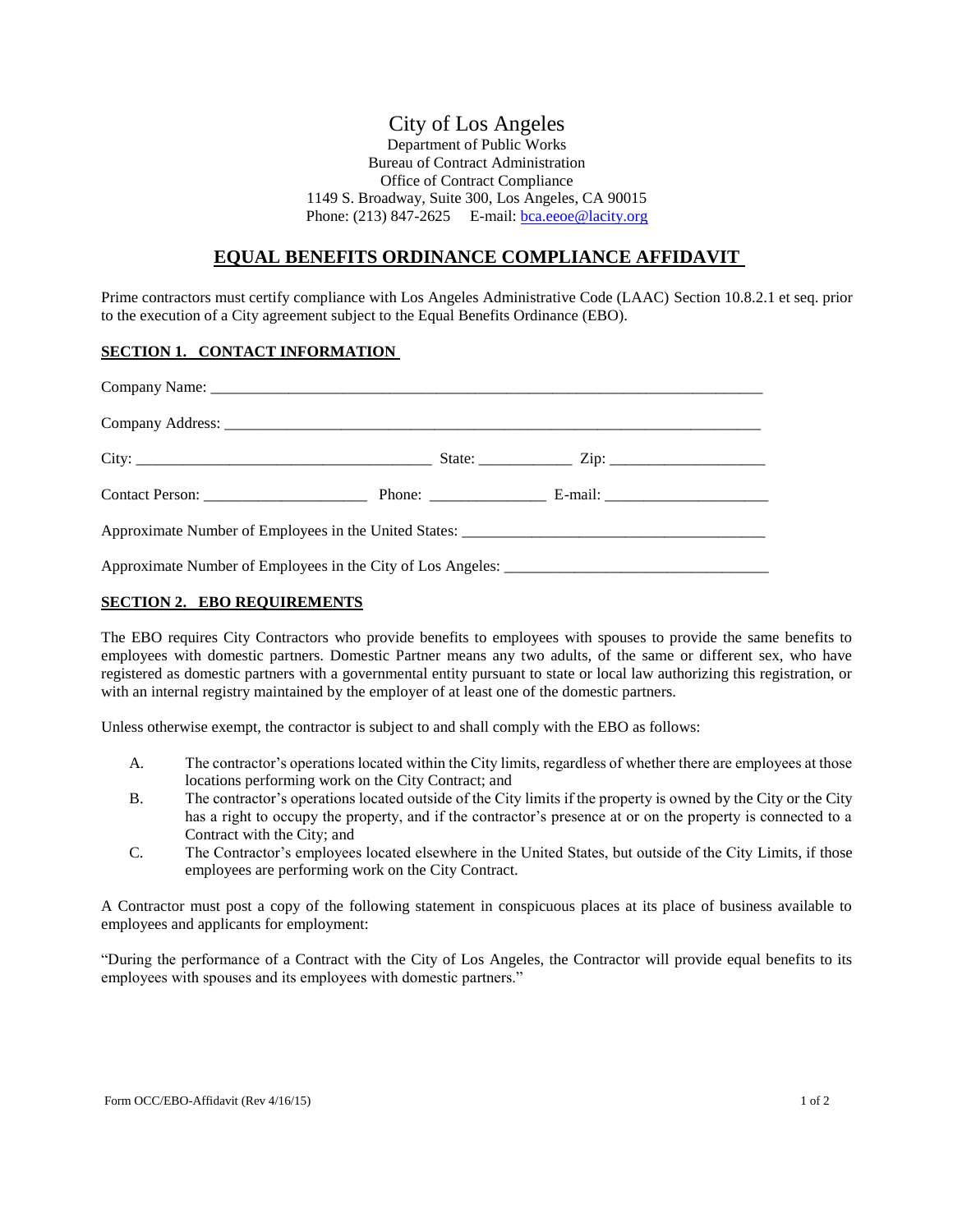#### **SECTION 3. COMPLIANCE OPTIONS**

I have read and understand the provisions of the Equal Benefits Ordinance and have determined that this company will comply as indicated below:

□……. I have no employees.

□……. I provide no benefits.

- □……. I provide benefits to employees only. Employees are prohibited from enrolling their spouse or domestic partner.
- □……. I provide equal benefits as required by the City of Los Angeles EBO.
- □……. I provide employees with a "Cash Equivalent." Note: The "Cash Equivalent" is the amount of money equivalent to what your company pays for spousal benefits that are unavailable for domestic partners, or vice versa.
- □……. All or some employees are covered by a collective bargaining agreement (CBA) or union trust fund. Consequently, I will provide Equal Benefits to all non-union represented employees, subject to the EBO, and will propose to the affected unions that they incorporate the requirements of the EBO into their CBA upon amendment, extension, or other modification of the CBA.
- □……. Health benefits currently provided do not comply with the EBO. However, I will make the necessary changes to provide Equal Benefits upon my next Open Enrollment period which begins on (Date) \_\_\_\_\_\_\_\_\_\_\_\_\_\_\_\_\_\_\_\_\_.
- □……. Our current company policies, i.e., family leave, bereavement leave, etc., do not comply with the provisions of the EBO. However, I will make the necessary modifications within three (3) months from the date of this affidavit.

#### **SECTION 4. DECLARATION UNDER PENALTY OF PERJURY**

I understand that I am required to permit the City of Los Angeles access to and upon request, must provide certified copies of all company records pertaining to benefits, policies and practices for the purpose of investigation or to ascertain compliance with the Equal Benefits Ordinance. I will notify the City's Designated Administrative Agency if any changes are made that will affect our compliance with the Equal Benefits Ordinance. Furthermore, I understand that failure to comply with LAAC Section 10.8.2.1 et seq., Equal Benefits Ordinance may be deemed a material breach of any City contract by the Awarding Authority. The Awarding Authority may cancel, terminate or suspend in whole or in part, the contract; monies due or to become due under a contract may be retained by the City until compliance is achieved. The City may also pursue any and all other remedies at law or in equity for any breach. The City may use the failure to comply with the Equal Benefits Ordinance as evidence against the Contractor in actions taken pursuant to the provisions of the LAAC Section 10.40, et seq., Contractor Responsibility Ordinance.

will comply with the Equal Benefits Ordinance requirements

I declare under penalty of perjury under the laws of the State of California that the foregoing is true and correct, and that I am authorized to bind this entity contractually.

| Executed this<br>day of              | , in the year $20$ <sub>____</sub> , at___ |                        |            |
|--------------------------------------|--------------------------------------------|------------------------|------------|
|                                      |                                            | (City)                 | (State)    |
| Signature                            |                                            | <b>Mailing Address</b> |            |
| Name of Signatory (please print)     |                                            | City, State, Zip Code  |            |
| Title                                |                                            | <b>EIN/TIN</b>         |            |
| Form OCC/EBO-Affidavit (Rev 4/16/15) |                                            |                        | $2$ of $2$ |

Company Name

as indicated above prior to executing a contract with the City of Los Angeles and will comply for the entire duration of the contract(s).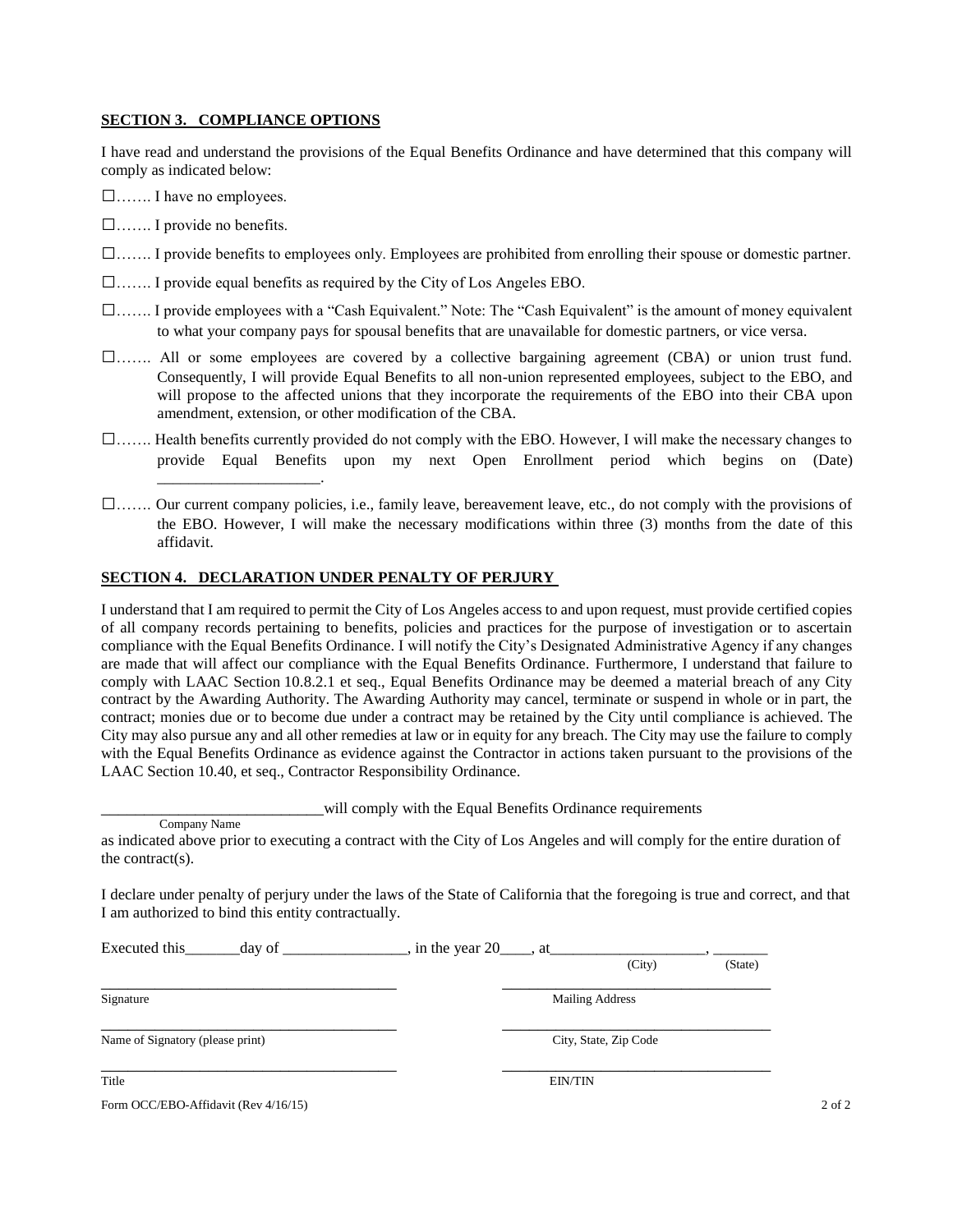#### **CITY OF LOS ANGELES PLEDGE OF COMPLIANCE WITH CONTRACTOR RESPONSIBILITY ORDINANCE**

Los Angeles Administrative Code (LAAC) Section 10.40 et seq. (Contractor Responsibility Ordinance) provides that, unless specifically exempt, City contractors working under service contracts of at least \$25,000 and three months, contracts for services and for purchasing goods and products that involve a value in excess of twenty-five thousand dollars (\$25,000) and a term in excess of three months are covered by this Article; and construction contracts of any amount; public lessees; public licensees; and certain recipients of City financial assistance or City grant funds, shall comply with all applicable provisions of the Ordinance. Upon award of a City contract, public lease, public license, financial assistance or grant, the contractor, public lessee, public licensee, City financial assistance recipient, or grant recipient, and any its subcontractor(s), shall submit this Pledge of Compliance to the awarding authority.

The contractor agrees to comply with the Contractor Responsibility Ordinance and the following provisions:

- (a) To comply with all federal, state, and local laws in the performance of the contract, including but not limited to laws regarding health and safety, labor and employment, wage and hours, and licensing laws, which affect employees.
- (b) To notify the awarding authority within 30 calendar days after receiving notification that any governmental agency has initiated an investigation which may result in a finding that the contractor did not comply with any federal, state, or local law in the performance of the contract, including but not limited to laws regarding health and safety, labor and employment, wage and hours, and licensing laws, which affect employees.
- (c) To notify the awarding authority within 30 calendar days of all findings by a governmental agency or court of competent jurisdiction that the contractor has violated any federal, state, or local law in the performance of the contract, including but not limited to laws regarding health and safety, labor and employment, wage and hours, and licensing laws which affect employees.
- (d) If applicable, to provide the awarding authority, within 30 calendar days, updated responses to the Responsibility Questionnaire if any change occurs which would change any response contained within the Responsibility Questionnaire and such change would affect the contractor's fitness and ability to continue the contract.
- (e) To ensure that subcontractors working on the City agreement (including contractors or subcontractors of a public lessee, licensee, sublessee, or sublicensee that perform or assist in performing services on the leased or licensed premises) shall comply with all federal, state, and local laws in the performance of the contract, including but not limited to laws regarding health and safety, labor and employment, wage and hours, and licensing laws, which affect employees.
- (f) To ensure that subcontractors working on the City agreement (including contractors or subcontractors of a public lessee, licensee, sublessee, sublicensee that perform or assist in performing services on the leased or licensed premises) submit a Pledge of Compliance.
- (g) To ensure that subcontractors working on the City agreement (including contractors or subcontractors of a public lessee, licensee, sublessee, or sublicensee that perform or assist in performing services on the leased or licensed premises) shall comply with paragraphs (b) and (c).

#### **Failure to complete and submit this form to the Awarding Authority may result in withholding of payments by the City Controller, or contract termination.**

Company Name, Address and Phone Number

Signature of Officer or Authorized Representative **Date** Date

Print Name and Title of Officer or Authorized Representative

Awarding City Department Contract Number Contract Number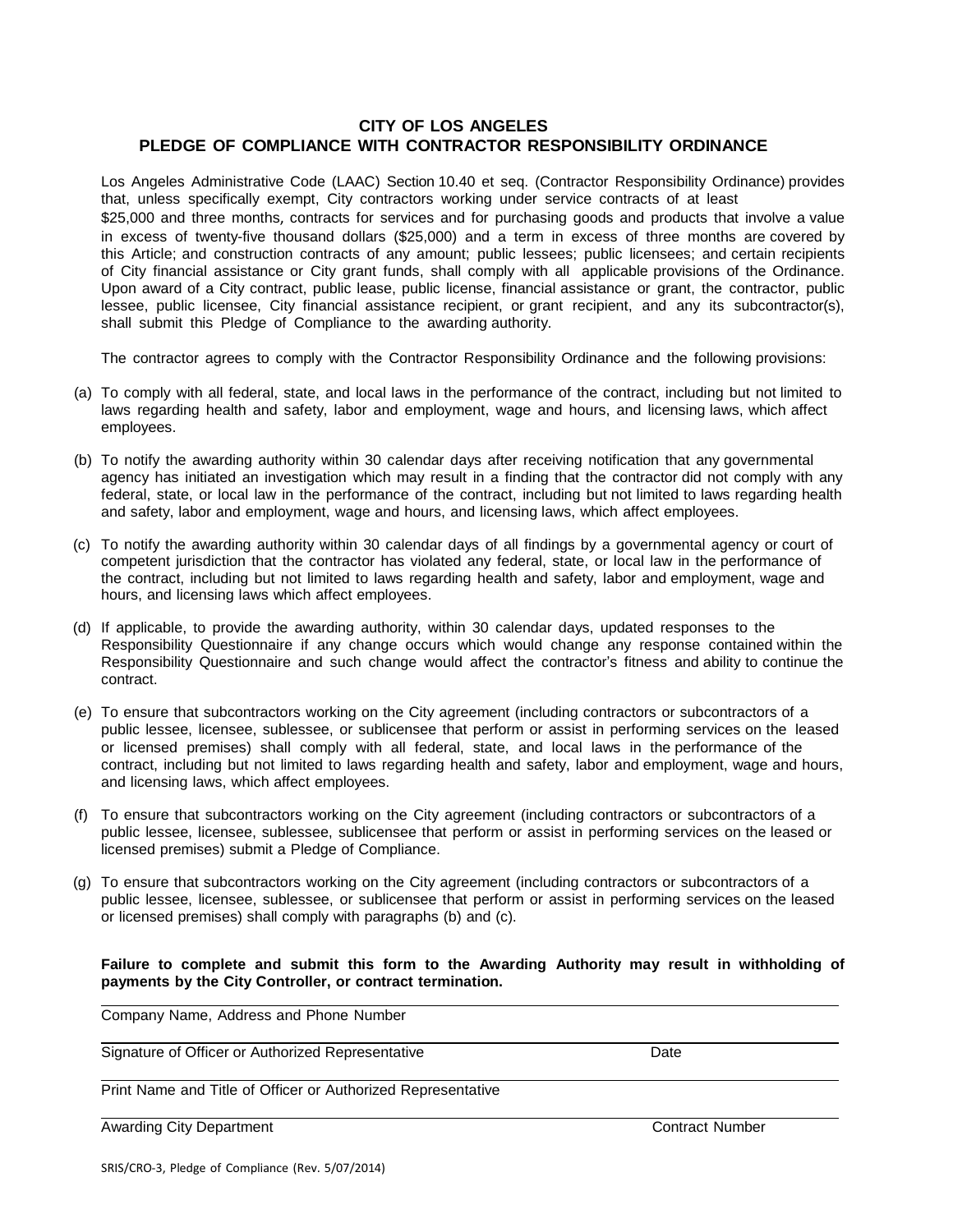**NOTICE: Responses to this Questionnaire will not be made available to the public for review. This is not a public document. [ CPCC §20101(a) ]**

# **CITY OF LOS ANGELES RESPONSIBILITYQUESTIONNAIRE**

**RESPONSES TO THE QUESTIONS CONTAINED IN THIS QUESTIONNAIRE MUST BE SUBMITTED ON THIS FORM. In responding to the Questionnaire, neither the City form, nor any of the questions contained therein,** may be retyped, recreated, modified, altered, or changed in any way, in whole or in part. Bidders or **Proposers that submit responses on a form that has been retyped, recreated, modified, altered, or changed in any way shall be deemed non-responsive.**

The signatory of this Questionnaire guarantees the truth and accuracy of all statements and answers to the questions herein. Failure to complete and return this questionnaire, any false statements, or failure to answer (a) question(s) when required, may render the bid/proposal non-responsive. All responses must be typewritten or printed in ink. Where an explanation is required or where additional space is needed to explain an answer, use the Responsibility Questionnaire Attachments. Submit the completed form and all attachments to the awarding authority. Retain a copy of this completed form for future reference. Contractors must submit updated information to the awarding authority if changes have occurred that would render any of the responses inaccurate in any way. Updates must be submitted to the awarding authority within 30 days of the change(s).

#### **A. INFORMATION**

| <b>Bid Number and Project Title</b>                                                                                                                                                                                                                                                                                                                                                                                                                                                                     |       |                                    |      |
|---------------------------------------------------------------------------------------------------------------------------------------------------------------------------------------------------------------------------------------------------------------------------------------------------------------------------------------------------------------------------------------------------------------------------------------------------------------------------------------------------------|-------|------------------------------------|------|
| <b>BIDDER/CONTRACTOR INFORMATION</b>                                                                                                                                                                                                                                                                                                                                                                                                                                                                    |       |                                    |      |
| <b>Bidder/Proposer Business Name</b>                                                                                                                                                                                                                                                                                                                                                                                                                                                                    |       | <b>Contractor's License Number</b> |      |
| <b>Street Address</b>                                                                                                                                                                                                                                                                                                                                                                                                                                                                                   | City  | <b>State</b>                       | Zip  |
| <b>Contact Person, Title</b>                                                                                                                                                                                                                                                                                                                                                                                                                                                                            | Phone |                                    | Fax  |
| <b>CERTIFICATION UNDER PENALTY OF PERJURY</b>                                                                                                                                                                                                                                                                                                                                                                                                                                                           |       |                                    |      |
| I certify under penalty of perjury under the laws of the State of California that I have read and understand the<br>questions contained in this questionnaire and the responses contained herein and on all Attachments. I further<br>certify that I have provided full and complete answers to each question, and that all information provided in response<br>to this Questionnaire is true and accurate to the best of my knowledge and belief.<br>The Questionnaire being submitted is: (check one) |       |                                    |      |
| An initial submission of a completed Questionnaire.                                                                                                                                                                                                                                                                                                                                                                                                                                                     |       |                                    |      |
| An update of a prior Questionnaire dated 1997 / 1997. A copy of the prior Questionnaire and newly<br>updated information are attached.                                                                                                                                                                                                                                                                                                                                                                  |       |                                    |      |
| No change. There has been no change to any of the responses since the last Responsibility Questionnaire<br>dated / / was submitted. A copy of the last Responsibility Questionnaire is attached.                                                                                                                                                                                                                                                                                                        |       |                                    |      |
| Print Name, Title<br>Signature                                                                                                                                                                                                                                                                                                                                                                                                                                                                          |       |                                    | Date |
| TOTAL NUMBER OF PAGES SUBMITTED, INCLUDING ALL ATTACHMENTS:                                                                                                                                                                                                                                                                                                                                                                                                                                             |       |                                    |      |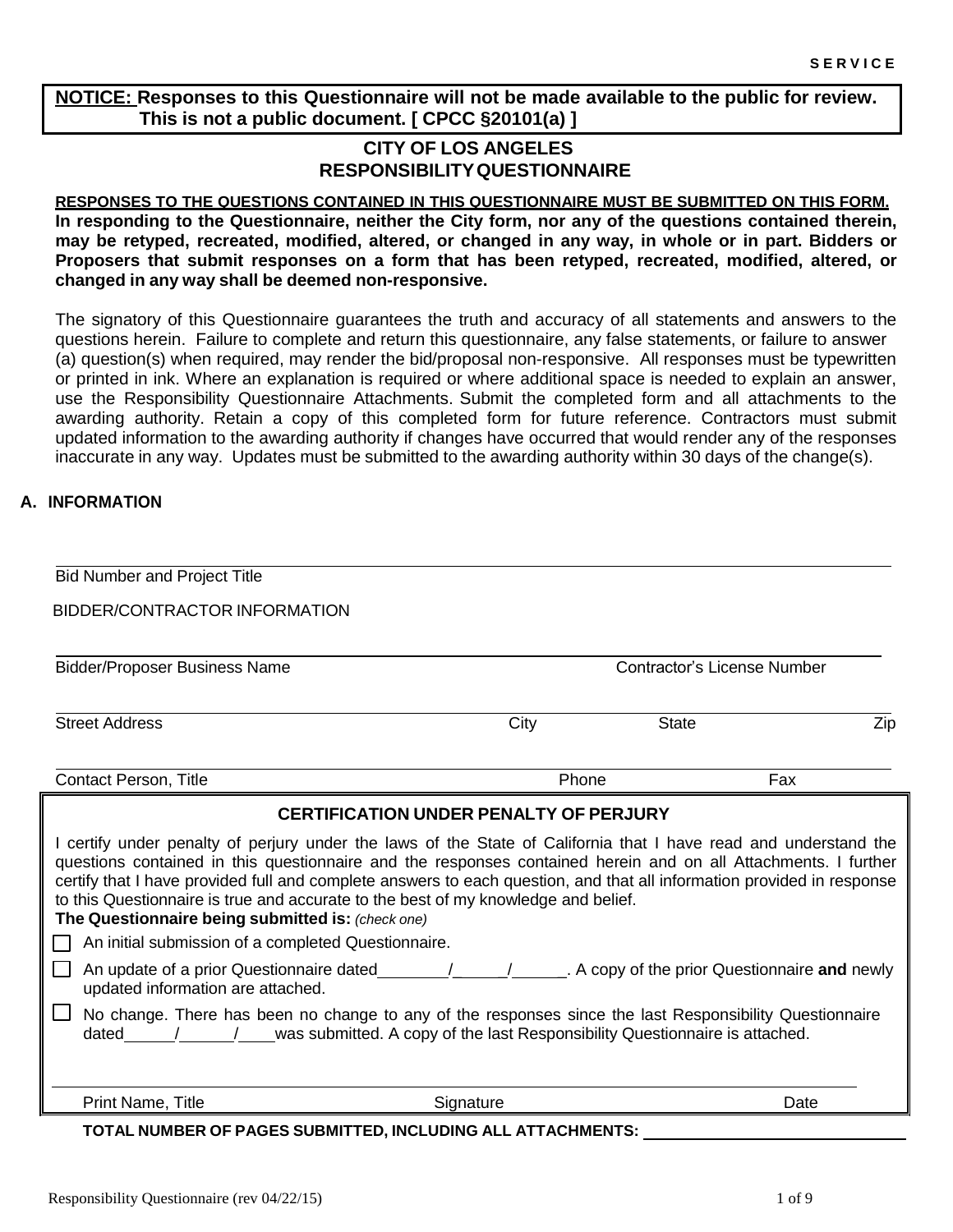#### **B. BUSINESS ORGANIZATION/STRUCTURE**

Indicate the organizational structure of your firm. "Firm" includes a sole proprietorship, corporation, joint venture, consortium, association, or any combination thereof.

□ **Corporation:** Date incorporated: // // State of incorporation: \_\_\_\_\_\_\_\_\_\_\_\_\_\_\_\_\_\_\_\_

| Vice President: Wicker & Structure Contract Contract Contract Contract Contract Contract Contract Contract Contract Contract Contract Contract Contract Contract Contract Contract Contract Contract Contract Contract Contrac                                  |
|-----------------------------------------------------------------------------------------------------------------------------------------------------------------------------------------------------------------------------------------------------------------|
| <b>Secretary:</b> Secretary: Secretary: Secretary: Secretary: Secretary: Secretary: Secretary: Secretary: Secretary: Secretary: Secretary: Secretary: Secretary: Secretary: Secretary: Secretary: Secretary: Secretary: Secretary:                              |
| Treasurer:<br><u>a sa barang ang pagbabang nagarang pangangang nagarang pangangang nagarang pang</u>                                                                                                                                                            |
| $\Box$ Check the box only if your firm is a publicly traded corporation.                                                                                                                                                                                        |
| List those who own 5% or more of the corporation's stocks. Use Attachment A if more space is<br>needed. Publicly traded corporations need not list the owners of 5% or more of the corporation's stocks.                                                        |
| □ Limited Liability Company: Date of formation: ________________________________                                                                                                                                                                                |
| List members who own 5% or more of the company. Use Attachment A if more space is needed.                                                                                                                                                                       |
| □ Partnership: Date formed: __________/ _____/ ______State of formation: __________________________<br>List all partners in your firm. Use Attachment A if more space is needed.                                                                                |
| List any firm(s) that you have been associated with as an owner, partner, or officer for the last five years.<br>Use Attachment A if more space is needed. Do not include ownership of stock in a publicly traded<br>company in your response to this question. |
|                                                                                                                                                                                                                                                                 |
| $\Box$ Joint Venture: Date formed: $\Box$ / /                                                                                                                                                                                                                   |
| List: (1) each firm that is a member of the joint venture and (2) the percentage of ownership the firm will                                                                                                                                                     |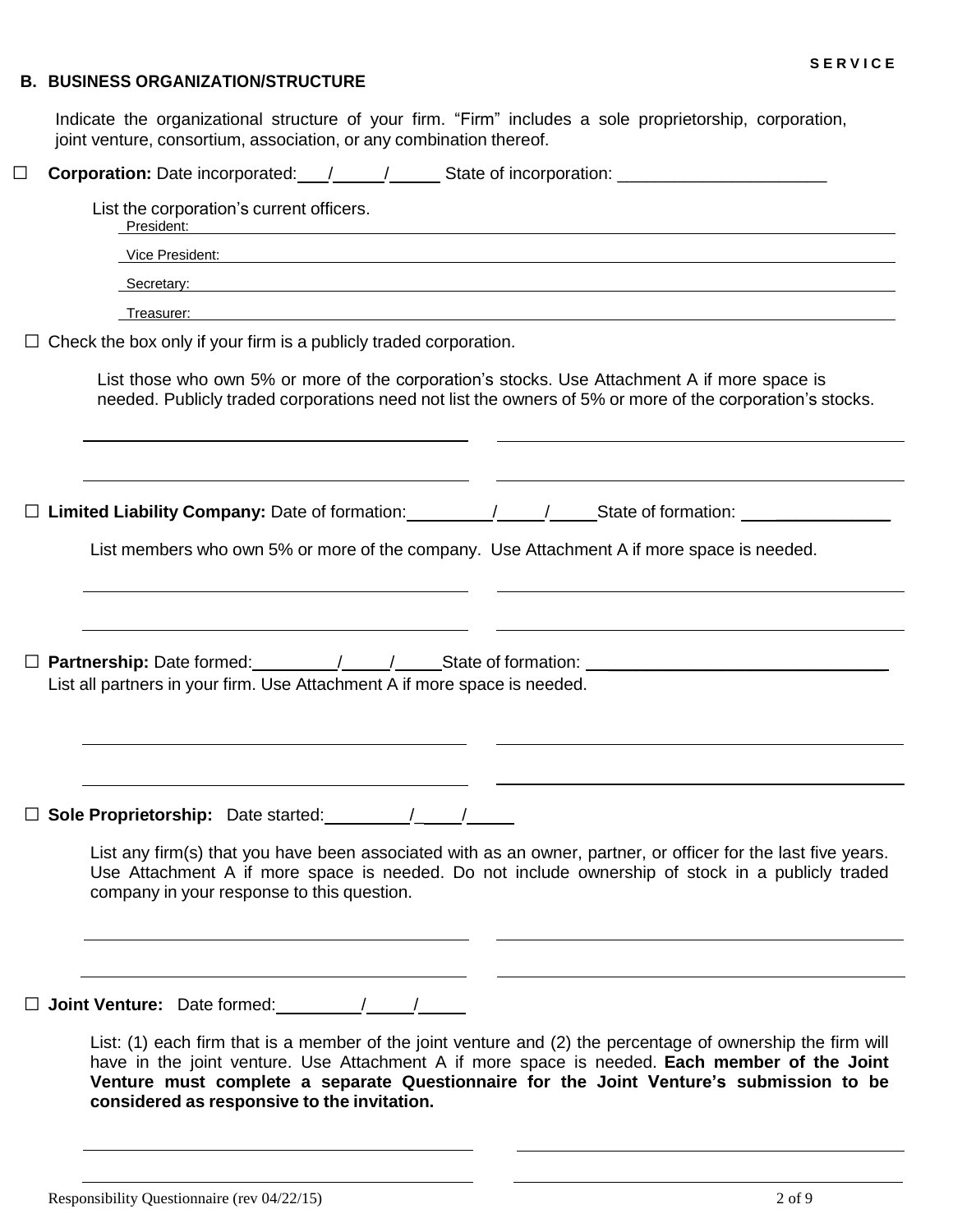#### **C. OWNERSHIP AND NAME CHANGES**

1. Is your firm a subsidiary, parent, holding company, or affiliate of another firm?

#### **□ Yes □ No**

If **Yes**, explain on Attachment A the relationship between your firm and the associated firms. Include information about an affiliated firm only if one firm owns 50% or more of another firm, or if an owner, partner or officer of your firm holds a similar position in another firm.

2. Has any of the firm's owners, partners, or officers operated a similar business in the past five years?

#### **□ Yes □ No**

If **Yes**, list on Attachment A the names and addresses of all such businesses, and the person who operated the business. Include information about a similar business only if an owner, partner or officer of your firm holds a similar position in another firm.

- 3. Has the firm changed names in the past five years?
- **□ Yes □ No**

If **Yes**, list on Attachment A all prior names, addresses, and the dates they were used. Explain the reason for each name change in the last five years.

4. Are any of your firm's licenses held in the name of a corporation or partnership?

#### **□ Yes □ No**

If Yes, list on Attachment A the name of the corporation or partnership that actually holds the license.

**Bidders/Contractors must continue on to Section D and answer all remaining questions contained in this Questionnaire.**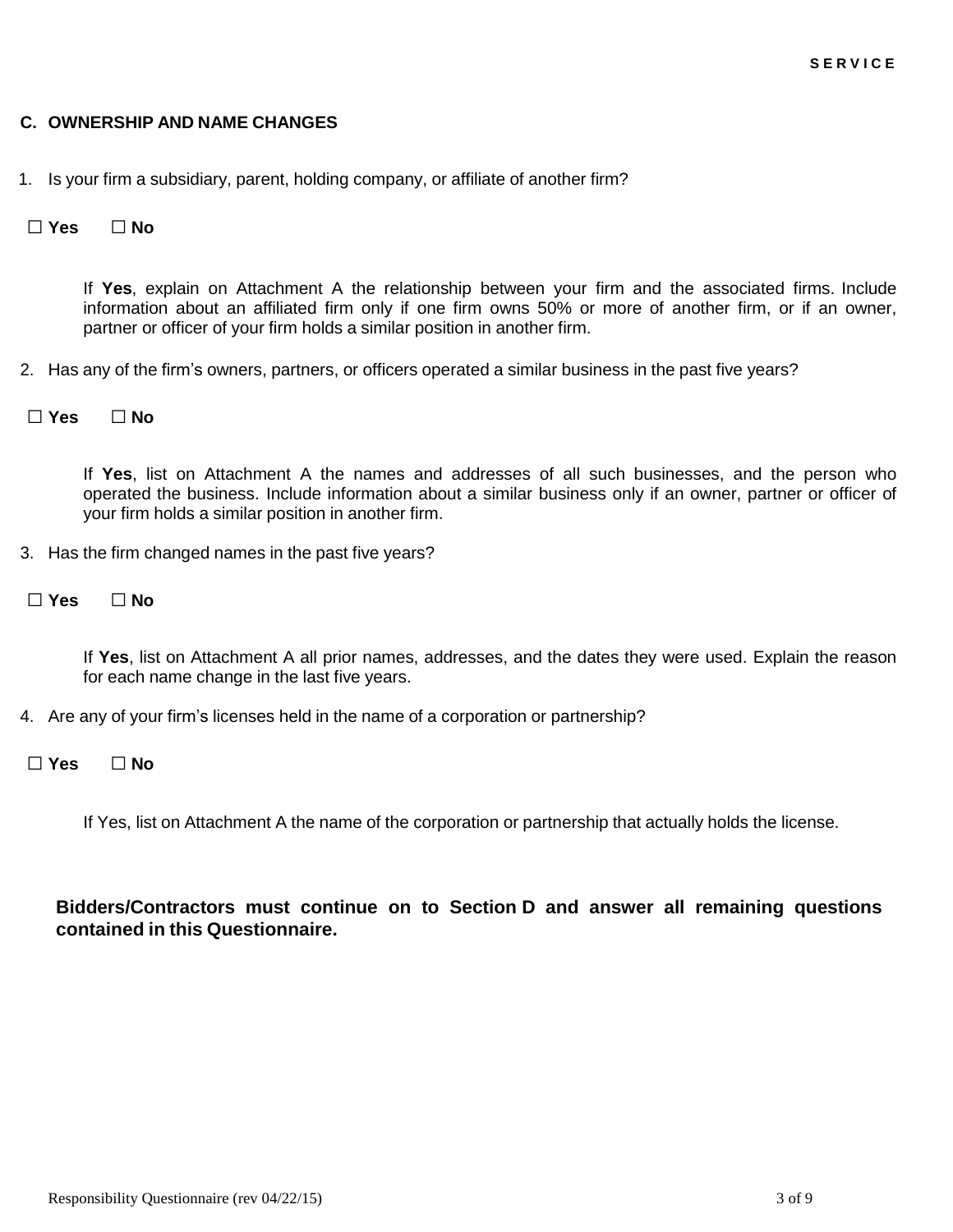### **D. FINANCIAL RESOURCES AND RESPONSIBILITY**

- 5. Is your firm now, or has it ever been at any time in the last five years, the debtor in a bankruptcy case?
- **□ Yes □No**

If **Yes**, explain on Attachment B the circumstances surrounding each instance.

- 6. Is your company in the process of, or in negotiations toward, being sold?
- **□ Yes □No**

If **Yes**, explain the circumstances on Attachment B.

#### **E. PERFORMANCE HISTORY**

- 7. How many years has your firm been in business? The Mears.
- 8. Has your firm ever held any contracts with the City of Los Angeles or any of its departments?
- **□ Yes □No**

If, **Yes,** list on an Attachment B all contracts your firm has had with the City of Los Angeles for the last 10 years. For each contract listed in response to this question, include: (a) entity name; (b) purpose of contract; (c) total cost; (d) starting date; and (e) ending date.

- 9. List on Attachment B all contracts your firm has had with any private or governmental entity (other than the City of Los Angeles) over the last five years that are similar to the work to be performed on the contract for which you are bidding or proposing. For each contract listed in response to this question, include: (a) entity name; (b) purpose of contract; (c) total cost; (d) starting date; and (e) ending date.
- **□** Check the box if you have not had any similar contracts in the last five years
- 10. In the past five years, has a governmental or private entity or individual terminated your firm's contract prior to completion of the contract?
- **□ Yes □No**

If **Yes**, explain on Attachment B the circumstances surrounding each instance.

- 11. In the past five years, has your firm used any subcontractor to perform work on a government contract when you knew that the subcontractor had been debarred by a governmental entity?
- **□ Yes □No**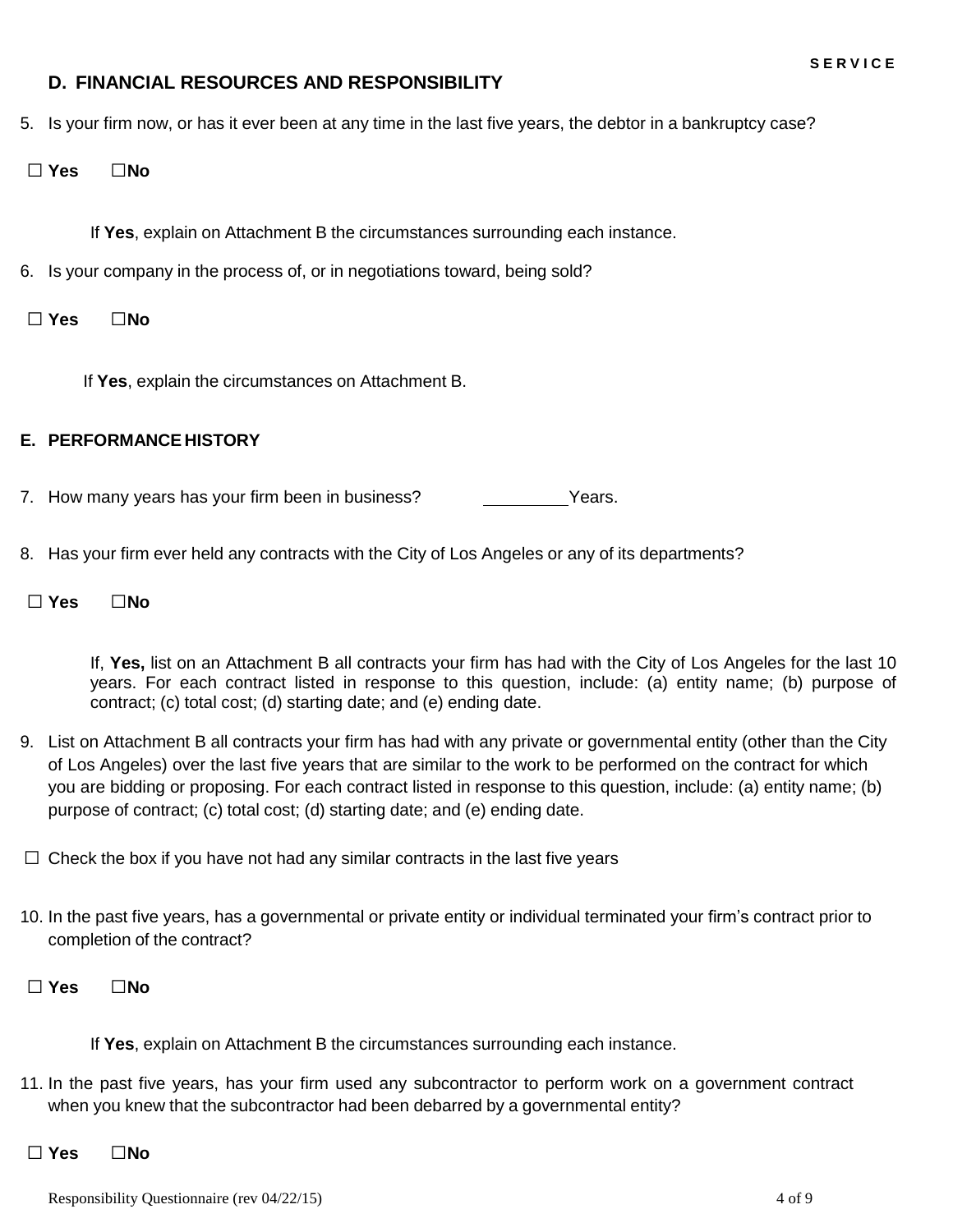If **Yes**, explain on Attachment B the circumstances surrounding each instance.

12. In the past five years, has your firm been debarred or determined to be a non-responsible bidder or contractor?

**□ Yes □No**

If **Yes**, explain on Attachment B the circumstances surrounding each instance.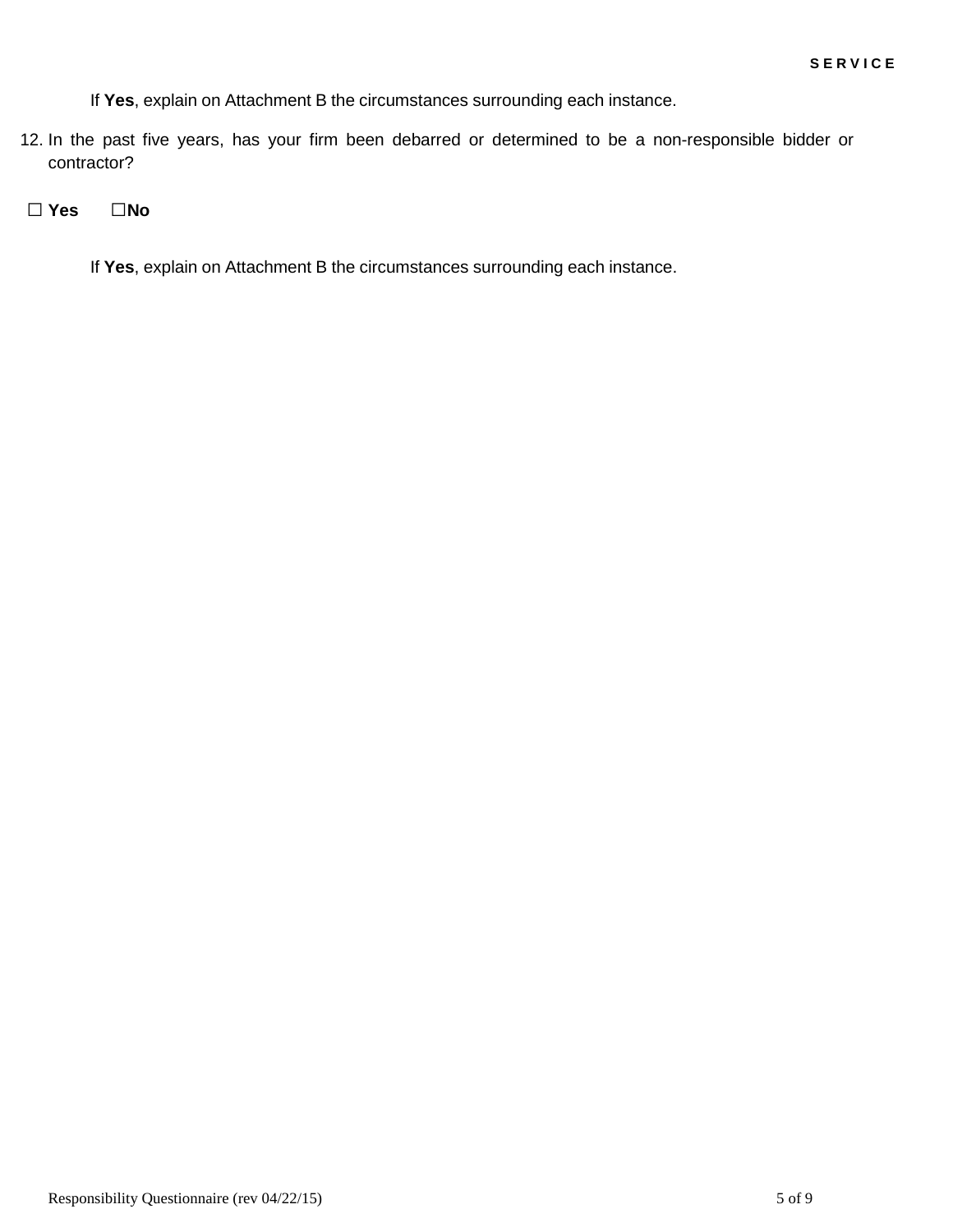#### **F. DISPUTES**

13. In the past five years, has your firm been the defendant in court on a matter related to any of the following issues? For parts (a) and (b) below, check **Yes** even if the matter proceeded to arbitration without court litigation. For part (c), check **Yes** only if the matter proceeded to court litigation. If you answer **Yes** to any of the questions below, explain the circumstances surrounding each instance on Attachment B. You must include the following in your response: the name of the plaintiffs in each court case, the specific causes of action in each case; the date each case was filed; and the disposition/current status of each case.

(a) Payment to subcontractors?

- **□ Yes □ No**
- (b) Work performance on a contract?
- **□ Yes □ No**

(c) Employment-related litigation brought by an employee?

- **□ Yes □ No**
- 14. Does your firm have any outstanding judgements pending against it?
- **□ Yes □ No**

If **Yes**, explain on Attachment B the circumstances surrounding each instance.

15. In the past five years, has your firm been assessed liquidated damages on a contract?

**□ Yes □ No**

If **Yes**, explain on Attachment B the circumstances surrounding each instance and identify all such projects, the amount assessed and paid, and the name and address of the project owner.

#### **G. COMPLIANCE**

- 16. In the past five years, has your firm or any of its owners, partners or officers, ever been investigated, cited, assessed any penalties, or been found to have violated any laws, rules, or regulations enforced or administered, by any of the governmental entities listed on Attachment C (Page 9)? For this question, the term "owner" does not include owners of stock in your firm if your firm is a publicly traded corporation.
- **□ Yes □ No**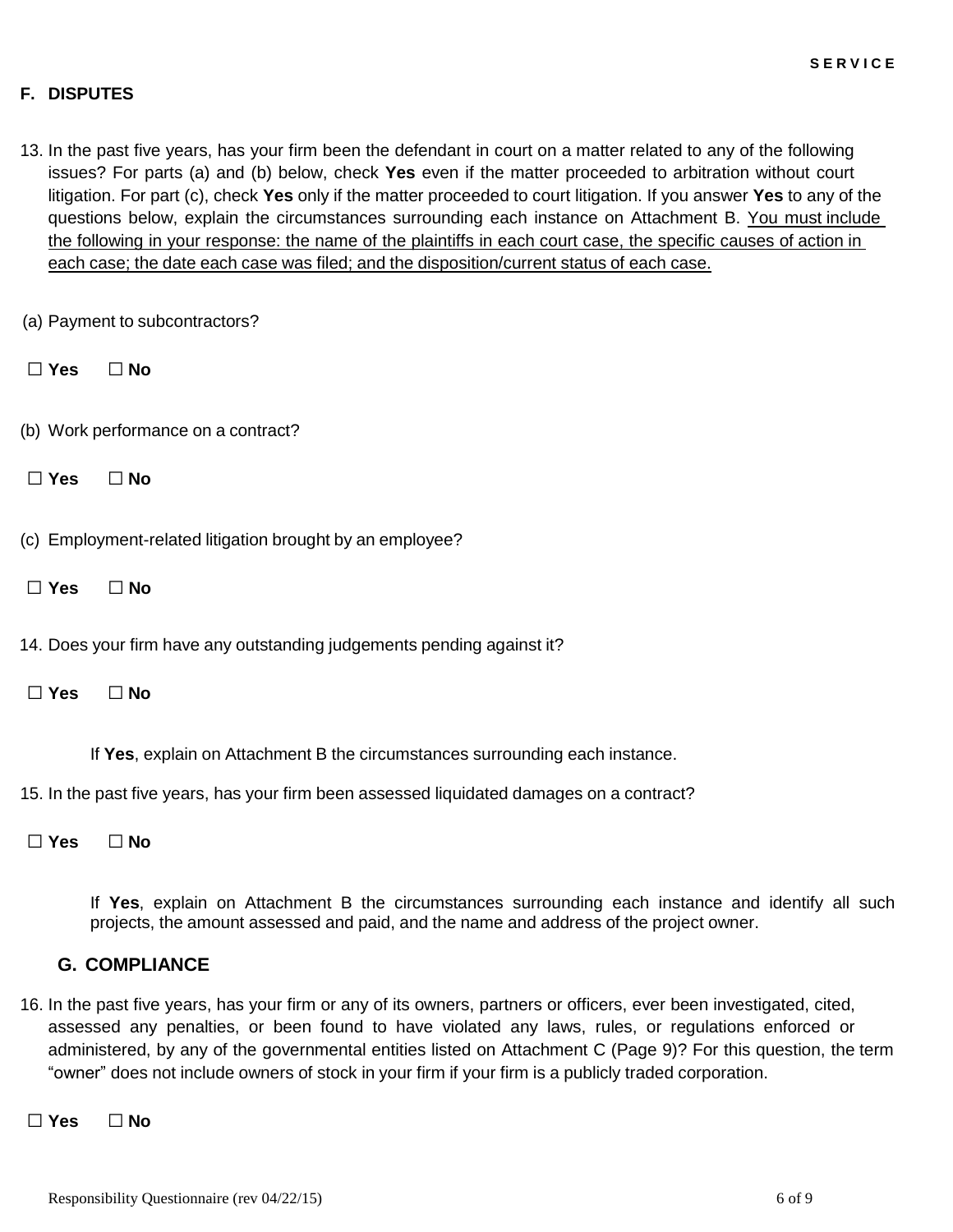If **Yes**, explain on Attachment B the circumstances surrounding each instance, including the entity that was involved, the dates of such instances, and the outcome.

17. If a license is required to perform any services provided by your firm, in the past five years, has your firm, or any person employed by your firm, been investigated, cited, assessed any penalties, subject to any disciplinary action by a licensing agency, or found to have violated any licensing laws?

**□ Yes □ No**

If **Yes**, explain on Attachment B the circumstances surrounding each instance in the last five years.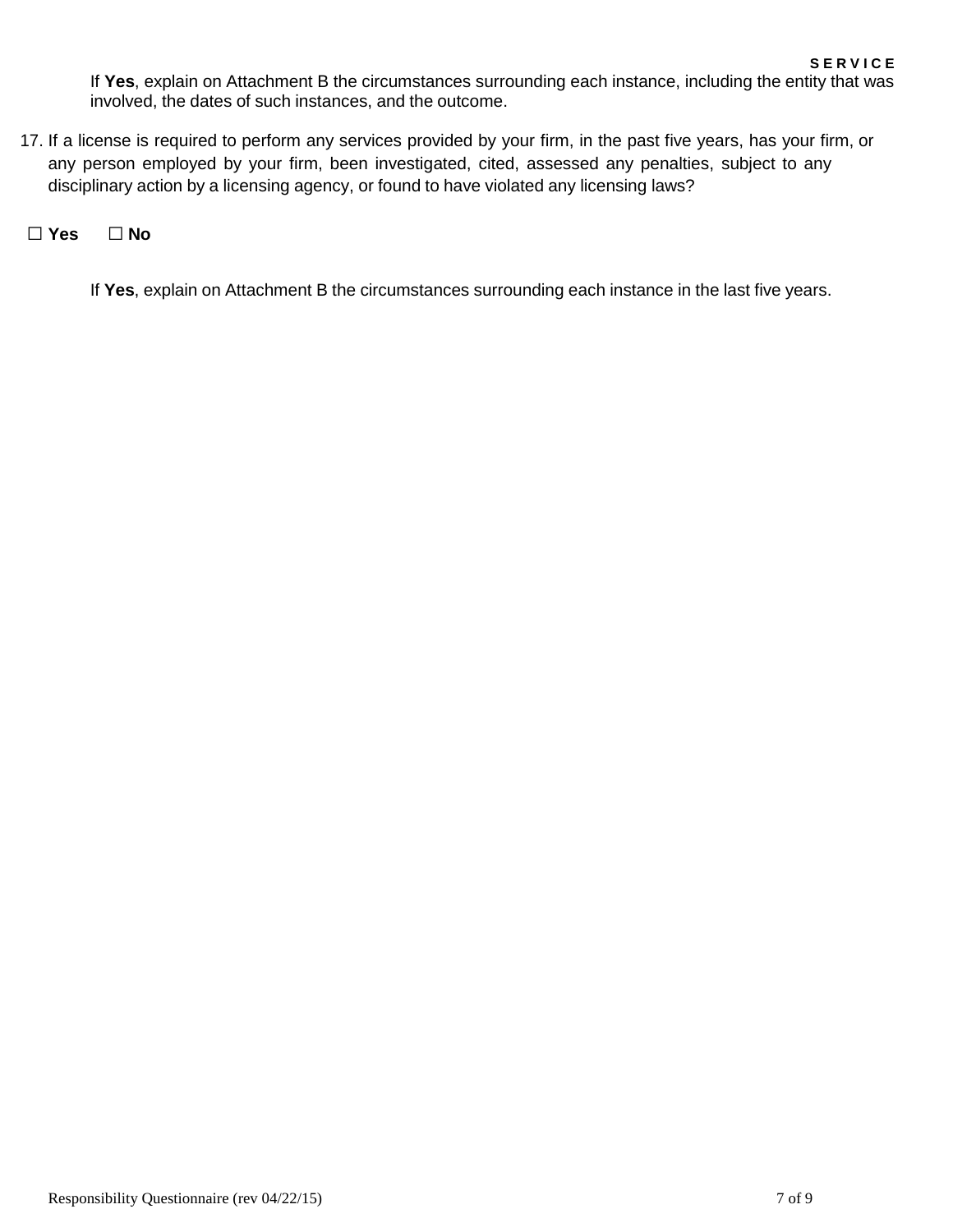18. In the past five years, has your firm, any of its owners, partners, or officers, ever been penalized or given a letter of warning by the City of Los Angeles for failing to obtain authorization from the City for the substitution of a Minority-owned (MBE), Women-owned (WBE), or Other (OBE) business enterprise?

**□ Yes □ No**

If **Yes**, explain on Attachment B the circumstances surrounding each instance in the last five years.

#### **H. BUSINESS INTEGRITY**

- 19. For questions (a), (b), and (c) below, check **Yes** if the situation applies to your firm. For these questions, the term "firm" includes any owners, partners, or officers in the firm. The term "owner" does not include owners of stock in your firm if the firm is a publicly traded corporation. If you check **Yes** to any of the questions below, explain on Attachment B the circumstances surrounding each instance.
- (a) Is a governmental entity or public utility currently investigating your firm for making (a) false claim(s) or material misrepresentation(s)?

| $\Box$ No |
|-----------|
|           |
|           |

- (b) In the past five years, has a governmental entity or public utility alleged or determined that your firm made (a) false claim(s) or material misrepresentation(s)?
- **□ Yes □ No**
- (c) In the past five years, has your firm been convicted or found liable in a civil suit for, making (a) false claim(s) or material misrepresentation(s) to any governmental entity or public utility?
- **□ Yes □ No**
- 20. In the past five years, has your firm or any of its owners or officers been convicted of a crime involving the bidding of a government contract, the awarding of a government contract, the performance of a government contract, or the crime of fraud, theft, embezzlement, perjury, bribery? For this question, the term "owner" does not include those who own stock in a publicly traded corporation.

**□ Yes □ No**

If **Yes**, explain on Attachment B the circumstances surrounding each instance.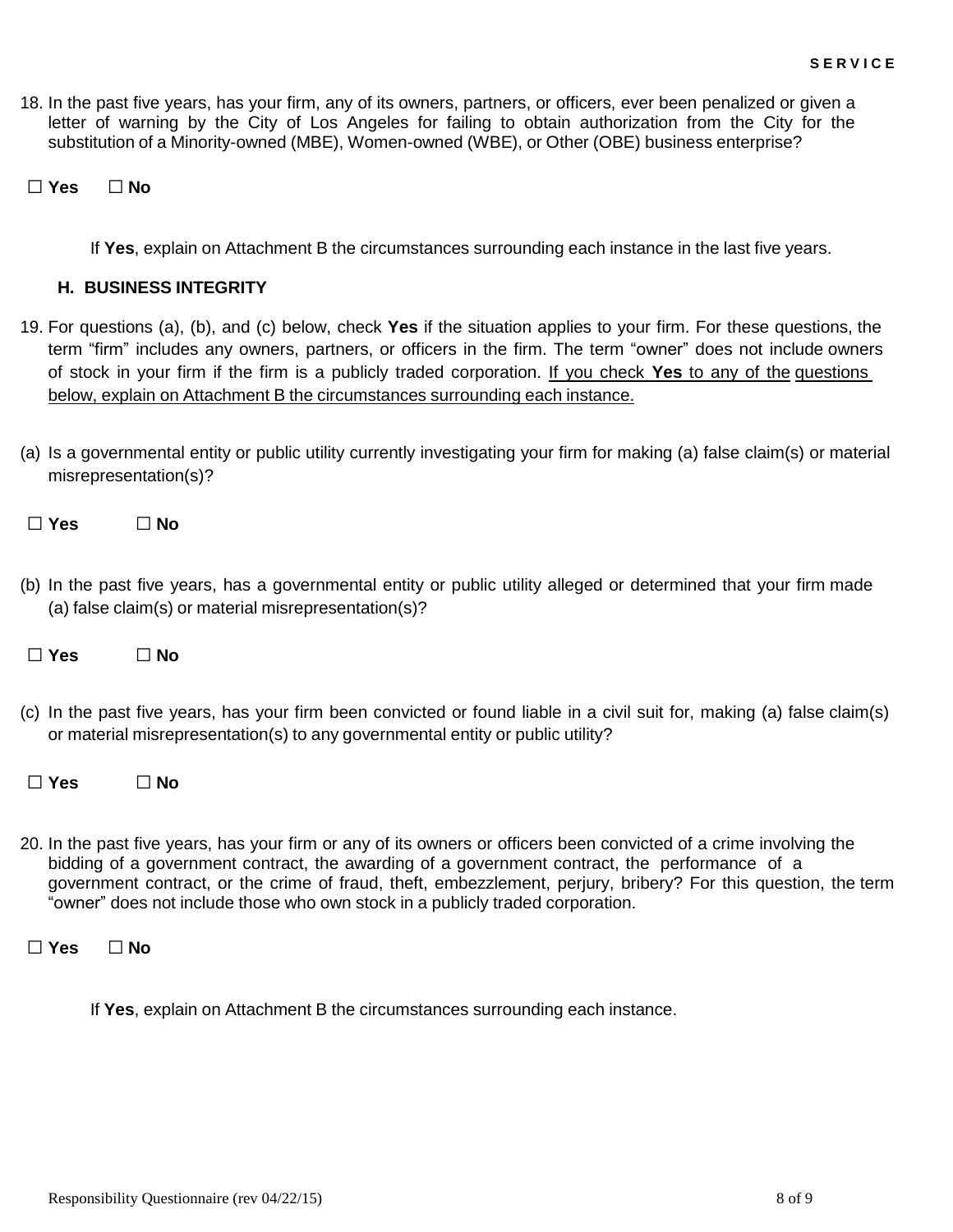## **ATTACHMENT A FOR SECTIONS A THROUGH C**

Where additional information or an explanation is required, use the space below to provide the information or explanation. Information submitted on this sheet must be typewritten or printed in ink. Include the number of the question for which you are submitting additional information. Make copies of this Attachment if additional pages are needed.

**Page**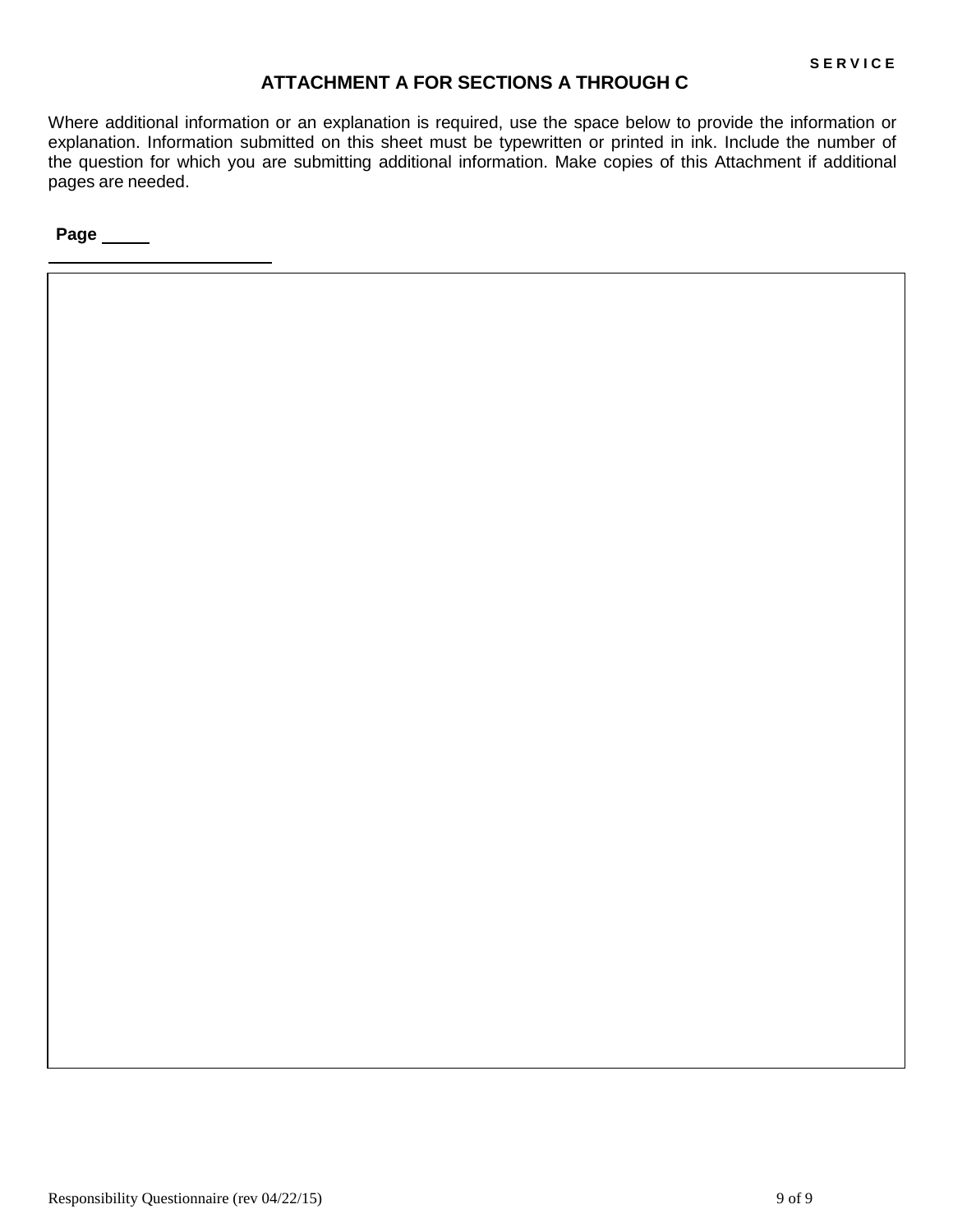## **ATTACHMENT B FOR SECTIONS D THROUGH H**

Where additional information or an explanation is required, use the space below to provide the information or explanation. Information submitted on this sheet must be typewritten or printed in ink. Include the number of the question for which you are submitting additional information. Make copies of this Attachment if additional pages are needed.

**Page**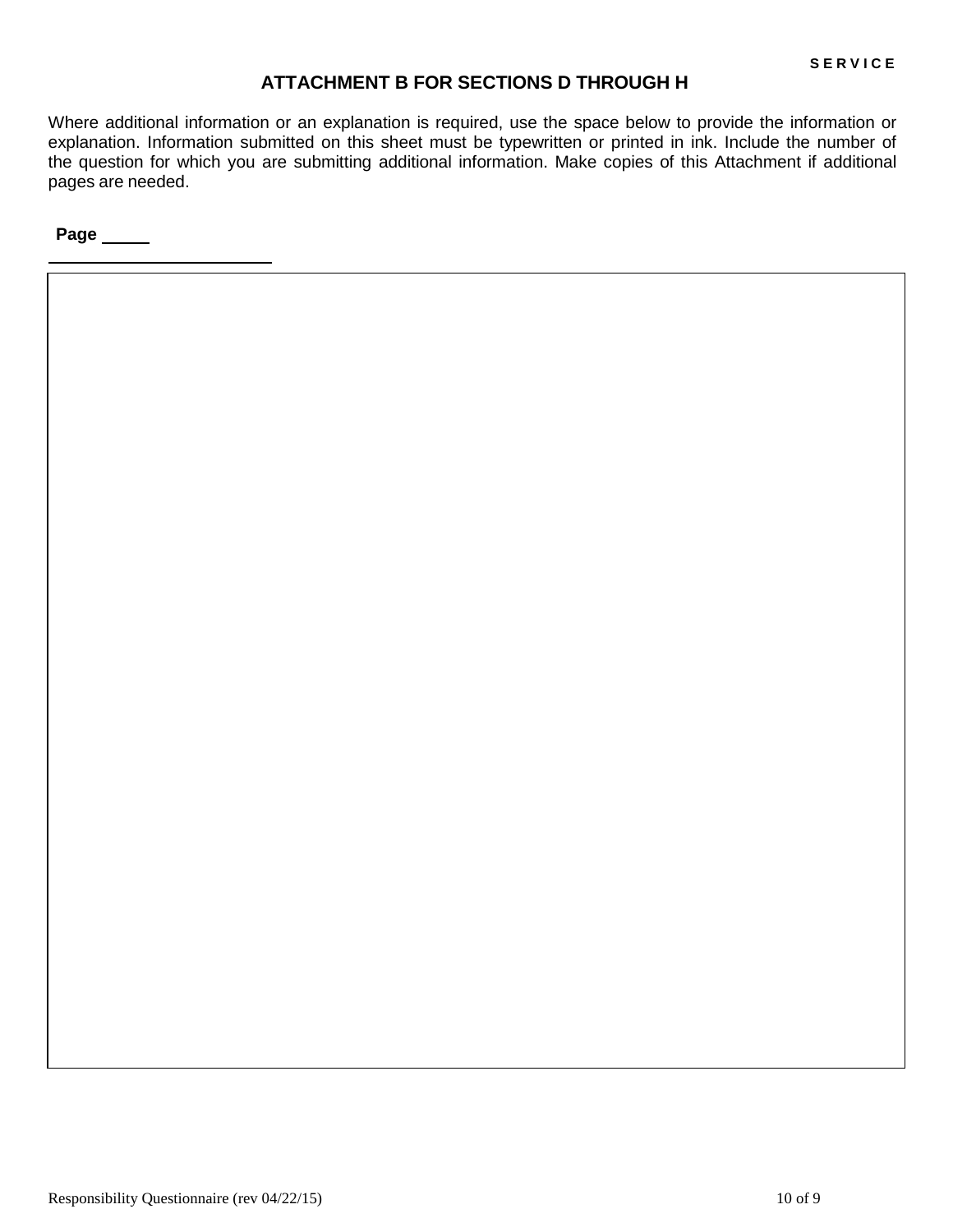## **ATTACHMENT C: GOVERNMENTAL ENTITIES FOR QUESTION NO. 16**

Check **Yes** in response to Question No. 16 if your firm or any of its owners, partners or officers, have ever been cited, assessed any penalties, or found to have violated any laws, rules, or regulations enforced or administered, by any of the governmental entities listed below (or any of its subdivisions), including but not limited to those examples specified below. The term "owner" does not include owners of stock in your firm if

your firm is a publicly traded corporation. If you answered **Yes**, provide an explanation on Attachment B of the circumstances surrounding each instance, including the entity involved, the dates of such instances, and the outcome.

#### **FEDERAL ENTITIES STATE ENTITIES**

#### **Federal Department of Labor**

• American with Disabilities Act • Immigration Reform and Control Act • Family Medical Leave Act • Fair Labor Standards Act • Davis-Bacon and laws covering wage requirements for federal government contract workers • Migrant and Seasonal Agricultural Workers Protection Act • Immigration and Naturalization Act • Occupational Safety and Health Act • anti-discrimination provisions applicable to government contractors and subcontractors whistleblower protection laws

#### **Federal Department of Justice**

Civil Rights Act • American with Disabilities Act • Immigration Reform and Control Act of 1986 • bankruptcy fraud and abuse

#### **Federal Department of Housing and Urban Development (HUD)**

• anti-discrimination provisions in federally subsidized/assisted/sponsored housing programs • prevailing wage requirements applicable to HUD related programs

**Federal Environmental Protection Agency**

• Environmental Protection Act

#### **National Labor Relations Board** • National Labor Relations Act

## **Federal Equal Employment Opportunity**

**Commission** Civil Rights Act • Equal Pay Act • Age Discrimination in Employment Act • Rehabilitation Act • Americans with Disabilities Act

#### **California's Department of Industrial Relations**

• wage and labor standards, and licensing and registration • occupational safety and health standards • workers' compensation self insurance plans • Workers' Compensation Act wage, hour, and working standards for apprentices • any provision of the California Labor Code

#### **California's Department of Fair Employment and Housing**

• California Fair Employment and Housing Act • Unruh Civil Rights Act • Ralph Civil Rights Act

#### **California Department of Consumer Affairs**

licensing, registration, and certification requirements • occupational licensing requirements administered and/or enforced by any of the Department's boards, including the Contractors' State Licensing Board

#### **California's Department of Justice**

#### **LOCAL ENTITIES**

**City of Los Angeles** or any of its subdivisions for violations of any law, ordinance, code, rule, or regulation administered and/or enforced by the City, including any letters of warning or sanctions issued by the City of Los Angeles for an unauthorized substitution of subcontractors, or unauthorized reductions in dollar amounts subcontracted.

#### **OTHERS**

**Any other federal, state, local governmental entity**  for violation of any other federal, state, or local law or regulation relating to wages, labor, or other terms and conditions of employment.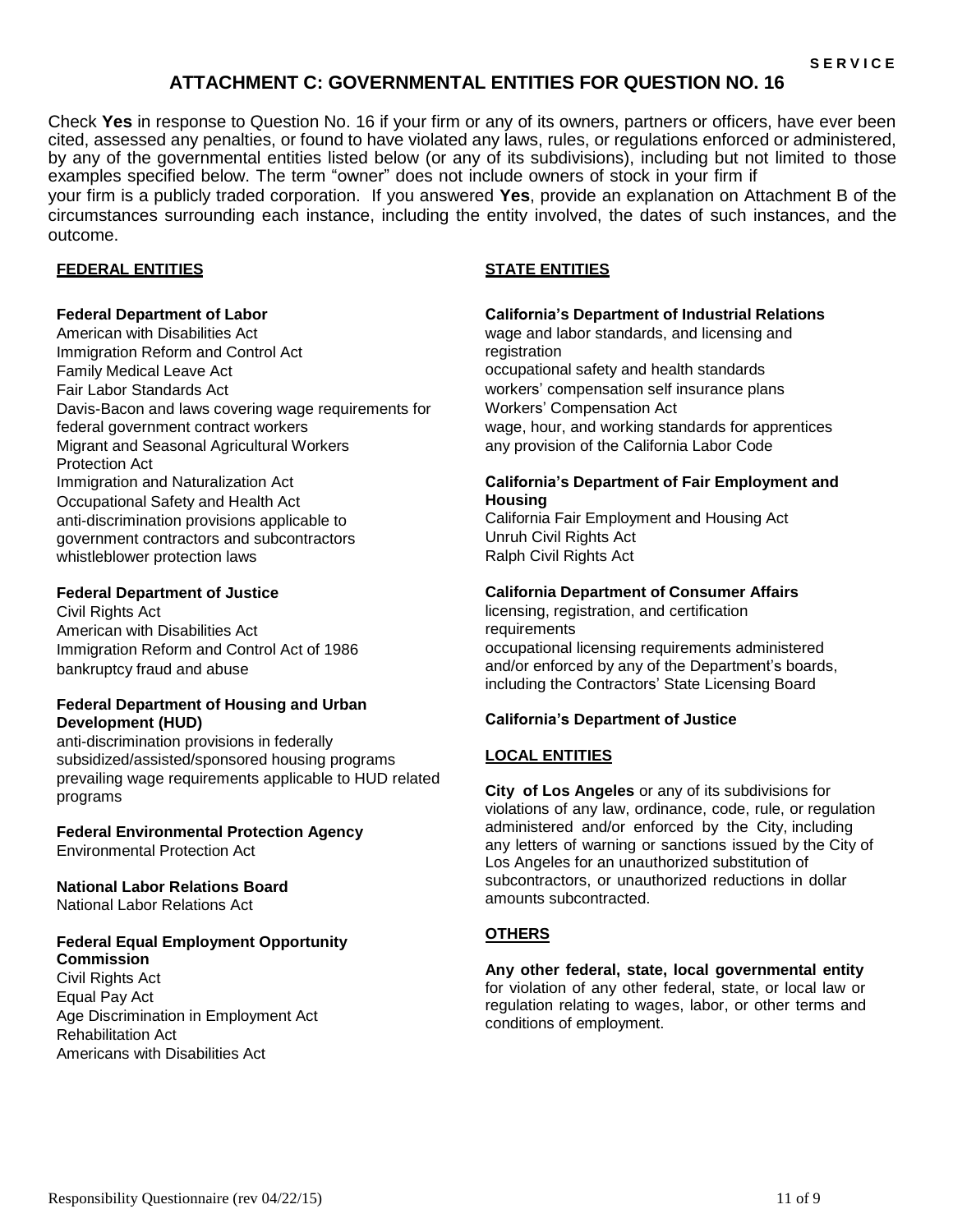## **CITY OF LOS ANGELES CONTRACTOR CODE OF CONDUCT**

The City of Los Angeles has long supported the premise that employers should fairly compensate employees, that the health and safety of workers should be protected, and that no form of discrimination or abuse should be tolerated. Experience indicates that laws and regulations designed to safeguard basic tenets of ethical business practices are disregarded in some workplaces, commonly referred to as "sweatshops."

In its role as a market participant that procures equipment, goods, materials and supplies, the City seeks to protect its interests by assuring that the integrity of the City's procurement process is not undermined by contractors who engage in sweatshop practices and other employment practices abhorrent to the City. When the City inadvertently contracts with these contractors, the City's ethical contractors are placed at a distinct competitive disadvantage. Many times ethical contractors are underbid by unscrupulous contractors in competition for City contracts. These ethical contractors may be dissuaded from participating in future procurement contracts.

The City's proprietary contracting interests are served by doing business with contractors who make a good faith effort to ensure that they and their subcontractors shun sweatshop practices and adhere to workplace and wage laws. Seeking to protect these municipal interests, the City requires that all contractors subject to the Sweat-free Procurement Ordinance certify that they and, to the best of their knowledge, their subcontractors will comply with the City's Contractor Code of Conduct and to promise the following:

- (a) To comply with all applicable wage, health, labor, environmental and safety laws, legal guarantees of freedom of association, building and fire codes, and laws and ordinances relating to workplace and employment discrimination.
- (b) To comply with all human and labor rights and labor obligations that are imposed by treaty or law on the country in which the equipment, supplies, goods or materials are made or assembled, including but not limited to abusive forms of child labor, slave labor, convict or forced labor, or sweatshop labor.
- (c) To take good faith measures to ensure, to the best of the contractor's knowledge, that the contractor's subcontractors also comply with the City's Contractor Code of Conduct.
- (d) To pay employees working on contracts for garments, uniforms, foot apparel, and related accessories a procurement living wage, meaning for domestic manufacturers a base hourly wage adjusted annually to the amount required to produce, for 2,080 hours worked, an annual income equal to or greater than the U.S. Department of Health and Human Services most recent poverty guideline for a family of three plus an additional 20 percent of the wage level paid either as hourly wages or health benefits. For manufacturing operations in countries other than the United States, a procurement living wage which is comparable to the wage for domestic manufacturers as defined above, adjusted to reflect the country's level of economic development by using the World Bank's Gross National Income Per Capita Purchasing Power index.

#### **CERTIFICATION UNDER PENALTY OF PERJURY**

I certify under penalty of perjury under the laws of the State of California that I have read and understood the City's Contractor Code of Conduct and agree to comply with its requirements.

Signature of Officer or Authorized Representative **Date** Date Date

Print Name and Title of Authorized Representative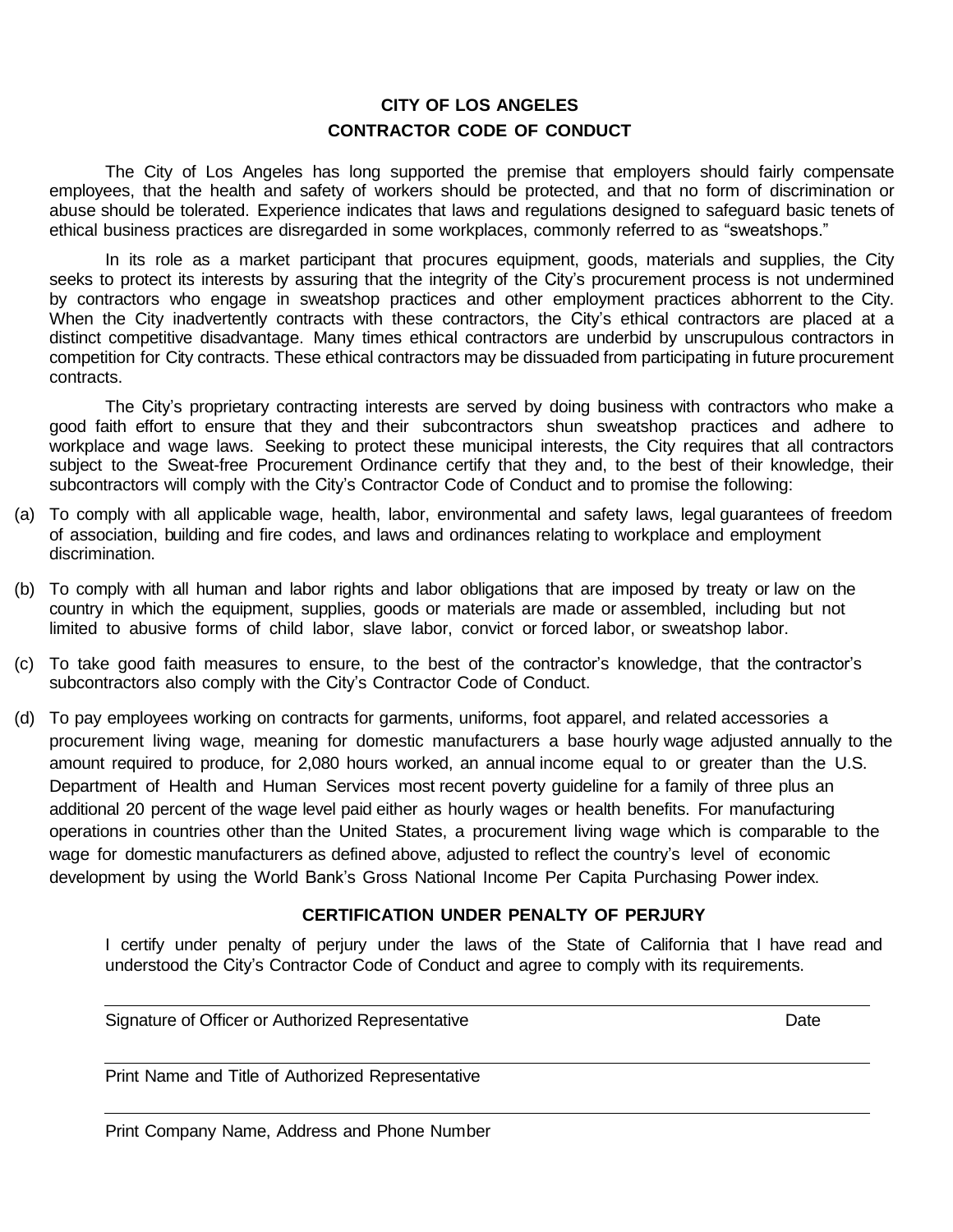# **IRAN CONTRACTING ACT OF 2010 COMPLIANCE AFFIDAVIT**

(California Public Contract Code Sections 2200-2208)

The California Legislature adopted the Iran Contracting Act of 2010 to respond to policies of Iran in a uniform fashion (PCC § 2201(q)). The Iran Contracting Act prohibits bidders engaged in investment activities in Iran from bidding on, submitting proposals for, or entering into or renewing contracts with public entities for goods and services of one million dollars (\$1,000,000) or more (PCC § 2203(a)). A bidder who "engages in investment activities in Iran" is defined as either:

- 1. A bidder providing goods or services of twenty million dollars (\$20,000,000) or more in the energy sector of Iran, including provision of oil or liquefied natural gas tankers, or products used to construct or maintain pipelines used to transport oil or liquefied natural gas, for the energy sector of Iran; **or**
- 2. A bidder that is a financial institution (as that term is defined in 50 U.S.C. § 1701) that extends twenty million dollars (\$20,000,000) or more in credit to another person, for 45 days or more, if that person will use the credit to provide goods or services in the energy sector in Iran and is identified on a list created by the California Department of General Services (DGS) pursuant to PCC § 2203(b) as a person engaging in the investment activities in Iran.

The bidder shall certify that at the time of submitting a bid for new contract or renewal of an existing contract, he or she is **not** identified on the DGS list of ineligible businesses or persons and that the bidder is **not** engaged in investment activities in Iran in violation of the Iran Contracting Act of 2010.

**California law establishes penalties for providing false certifications, including civil penalties equal to the greater of \$250,000 or twice the amount of the contract for which the false certification was made; contract termination; and three-year ineligibility to bid on contracts (PCC § 2205).**

To comply with the Iran Contracting Act of 2010, the bidder shall complete and sign **ONE** of the options shown below.

#### **OPTION #1: CERTIFICATION**

Name of Bidder/Financial Institution (Printed):

I, the official named below, certify that I am duly authorized to execute this certification on behalf of the bidder or financial institution identified below, and that the bidder or financial institution identified below is **not** on the current DGS list of persons engaged in investment activities in Iran and is **not** a financial institution extending twenty million dollars (\$20,000,000) or more in credit to another person or vendor, for 45 days or more, if that other person or vendor will use the credit to provide goods or services in the energy sector in Iran and is identified on the current DSG list of persons engaged in investment activities in Iran.

| $\sim$ . The state of the state of the state of the state of the state of the state of the state of the state of the state of the state of the state of the state of the state of the state of the state of the state of the st |                           |
|---------------------------------------------------------------------------------------------------------------------------------------------------------------------------------------------------------------------------------|---------------------------|
| Signed by:                                                                                                                                                                                                                      | (Authorized Signature)    |
|                                                                                                                                                                                                                                 | (Printed Name)            |
|                                                                                                                                                                                                                                 | (Title of Person Signing) |

#### **OPTION #2: EXEMPTION**

Pursuant to PCC § 2203(c) and (d), a public entity may permit a bidder or financial institution engaged in investment activities in Iran, on a case-by-case basis, to be eligible for, or to bid on, submit a proposal for, or enter into, or renew, a contract for goods and services. If the bidder or financial institution identified below has obtained an exemption from the certification requirement under the Iran Contracting Act of 2010, the bidder or financial institution shall complete and sign below and attach documentation demonstrating the exemption approval.

| Name of Bidder/Financial Institution (Printed): _________ |                           |
|-----------------------------------------------------------|---------------------------|
|                                                           | (Authorized Signature)    |
|                                                           | (Printed Name)            |
|                                                           | (Title of Person Signing) |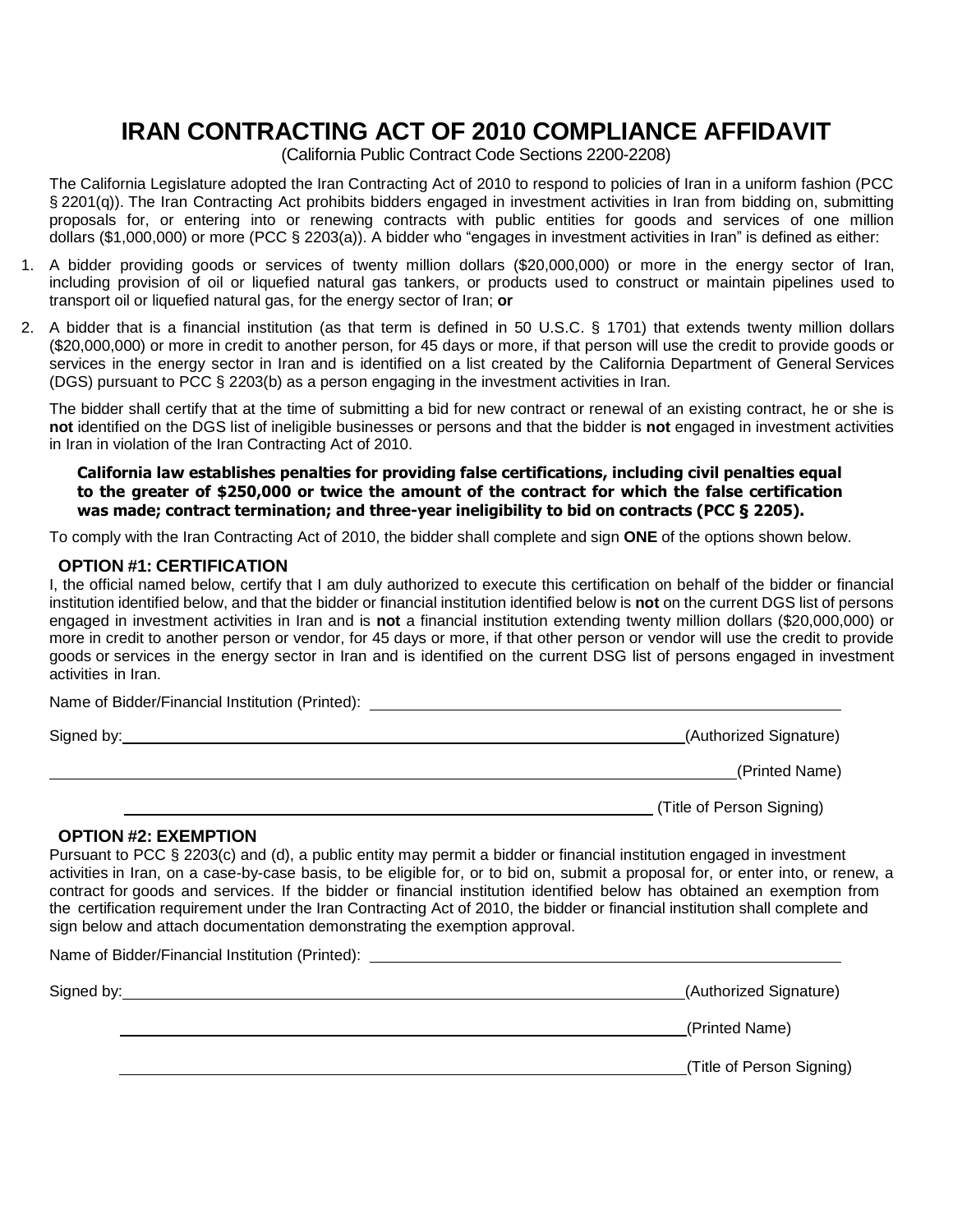## **APPENDIX H TO POWER PURCHASE AGREEMENT, DATED AS OF [\_\_\_\_\_\_\_\_\_\_\_\_\_] BETWEEN BUYERS AND [\_\_\_\_\_\_\_\_\_\_\_\_\_\_\_\_\_\_\_\_\_]**

## **FACILITY LENDER CONSENT**

## **CONSENT AND AGREEMENT**

This CONSENT AND AGREEMENT, dated as of [1, 20, ("Consent"), by and among Southern California Public Power Authority ("SCPPA"), the Sacramento Municipal Utility District ("SMUD"), the Modesto Irrigation District ("MID"), the Turlock Irrigation District ("TID," and each of SCPPA, SMUD, MID, and TID, a "Buyer," and collectively, the "Buyers"), [\_\_\_\_\_\_\_\_\_\_\_\_\_], in its capacity as collateral agent for the Facility Lenders (as defined below) under the Financing Documents referred to below (together with its successors and assignees in such capacity, "Agent"), and [\_\_\_\_\_\_\_\_\_\_\_\_\_\_\_\_\_\_], a [\_\_\_\_\_\_\_\_\_\_\_\_\_\_\_\_\_\_\_\_] ("Seller," and together with Buyers and Agent, the "Parties" and each a "Party"). Capitalized terms used but not defined herein shall have the meanings set forth in the Power Purchase Agreement (as defined below).

## **RECITALS**

A. WHEREAS, Seller proposes to develop and own a [\_\_] MW biomass power facility to be located in  $[$  [  $]$  (the "<u>Project</u>");

B. WHEREAS, Buyers and Seller have entered into that certain Power Purchase Agreement, dated as of [*\_\_\_\_\_\_\_\_\_*] (as amended, modified, supplemented or restated from time to time, the "Power Purchase Agreement");

C. WHEREAS, (i) Seller has entered into a Credit Agreement, dated as of [\_\_\_\_\_\_\_\_], with Agent, the financial institutions party thereto as lenders (the "Facility Lenders") and certain other parties thereto (as amended, modified, supplemented or restated from time to time, the "Financing Agreement"), pursuant to which Seller will finance the **[repowering, operation, and maintenance]** of the Project; **[(ii) Seller and Agent intend to enter into certain guarantees, security agreements and deeds of trust or mortgages pursuant to which Seller will collaterally assign its interests in the Power Purchase Agreement with Buyers to Agent and grant to Agent a lien on the Project to be recorded in [**  $\qquad$  **[ (the "Seller Security Agreements"), to secure Seller's obligations under the Financing Agreement; and (iii) American Renewable Power, LLC, the parent of Seller ("Parent") and Agent intend to enter into certain guarantees and security and pledge agreements pursuant to which Parent will pledge to Agent all of the membership interests in Seller to secure Seller's obligations under the Financing Agreement (the "Parent Pledge Agreement", and collectively with the Seller Security Agreements, the Financing Agreement and related security and financing documents, the "Financing Documents")]**. *[To be updated based on final Financing Documents.]* True and correct copies of the Financing Documents have been furnished to Buyers.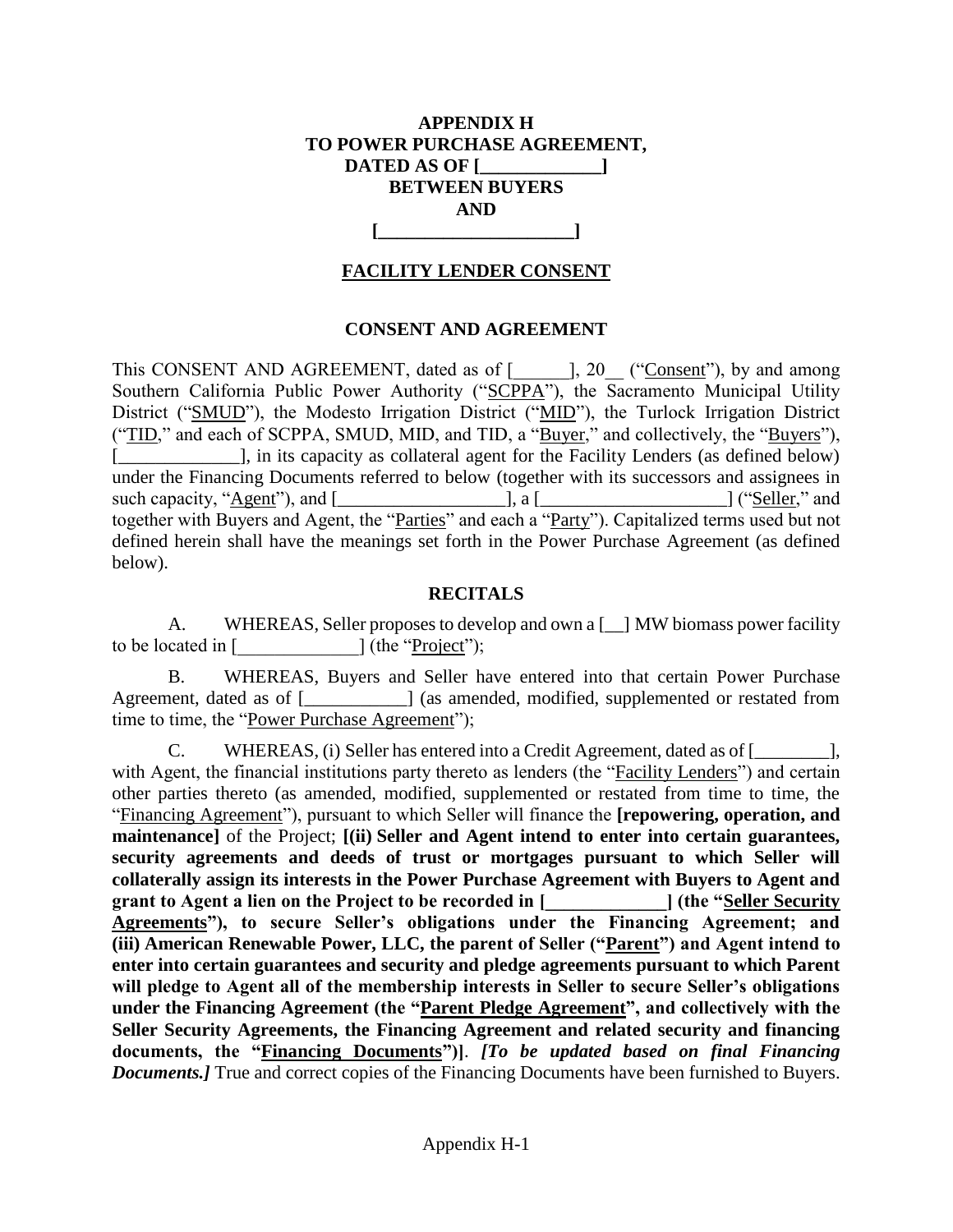D. WHEREAS, pursuant to Section 13.7 of the Power Purchase Agreement, Seller has requested Buyers' consent to the collateral assignment, pursuant to the Financing Documents, by Seller to Agent of Seller's interest in the Power Purchase Agreement.

NOW, THEREFORE, in consideration of the foregoing, and for other good and valuable consideration, the receipt and adequacy of which are hereby acknowledged, and intending to be legally bound, the Parties hereto hereby agree as follows:

## **AGREEMENT**

1. Assignment and Agreement.

1.1 Consent to Assignment. Buyers hereby consent to the collateral assignment to Agent pursuant to the Financing Documents, of **[(a) Seller's rights to and under the Power Purchase Agreement and in the Project and (b) Parent's membership interests in Seller (the "Assigned Interests") as security for Seller's obligations under the Financing Agreement]**. *[To be updated based on final structure of financing.]* Subject to the terms and conditions of this Consent, Buyers agree that in exercising its remedies, Agent may exercise Seller's rights under the Power Purchase Agreement. Notwithstanding the foregoing or anything else expressed or implied herein to the contrary, (i) neither Seller, Agent, nor any Subsequent Owner (as defined below) shall assign, transfer, convey, encumber, sell or otherwise dispose of all or any portion of the Energy, Capacity Rights or Environmental Attributes (not including the proceeds thereof) to any Person other than Buyers, including any Facility Lender, and (ii) Agent agrees that its exercise of remedies under the Financing Documents shall be consistent with the terms and conditions of the Power Purchase Agreement and this Consent.

1.2 Notices; Right to Cure by Agent. Upon the occurrence of a Default by Seller under the Power Purchase Agreement, Buyers shall not terminate or suspend their performance under the Power Purchase Agreement until a Buyer first gives a written notice of such Default to Agent. Such notice shall provide Agent and the Facility Lenders with rights to cure such Default, provided that such cure rights shall be performed consistent with the requirements and within any applicable cure period or periods for such cure that are applicable to Seller under the Power Purchase Agreement. Failure to provide such notice to Agent shall not constitute a breach of the Power Purchase Agreement or this Consent by Buyers, and Agent and Seller agree that Buyers shall have no liability to Agent or Seller for such failure whatsoever; provided that no claim of rescission or termination of the Power Purchase Agreement by Buyers shall be binding without such notice and the lapsing of any applicable cure period. If Agent and the Facility Lenders fail to cure such a Default under the Power Purchase Agreement within any applicable cure period, Buyers shall have all its rights and remedies with respect to such Default, including their rights of withdrawal or termination, as set forth in the Power Purchase Agreement.

1.3 Notices; Right to Cure by Buyers. Seller and Agent agree that Buyers shall have the right to cure a default by Seller under the Financing Documents. Agent, on behalf of the Facility Lenders, shall provide Buyers with written notice of any default of Seller under the Financing Documents concurrently with the notice provided to Seller under the Financing Documents and Buyers shall have the right to cure such default, provided such cure shall be consistent with the requirements of the Financing Documents and shall be completed within ninety (90) days after the expiration of all cure periods available to Seller under the Financing Documents. The effect of any such cure by Buyers shall be as if Seller had cured the applicable default within the cure period afforded Seller under the Financing Documents, including cessation of exercise of remedies by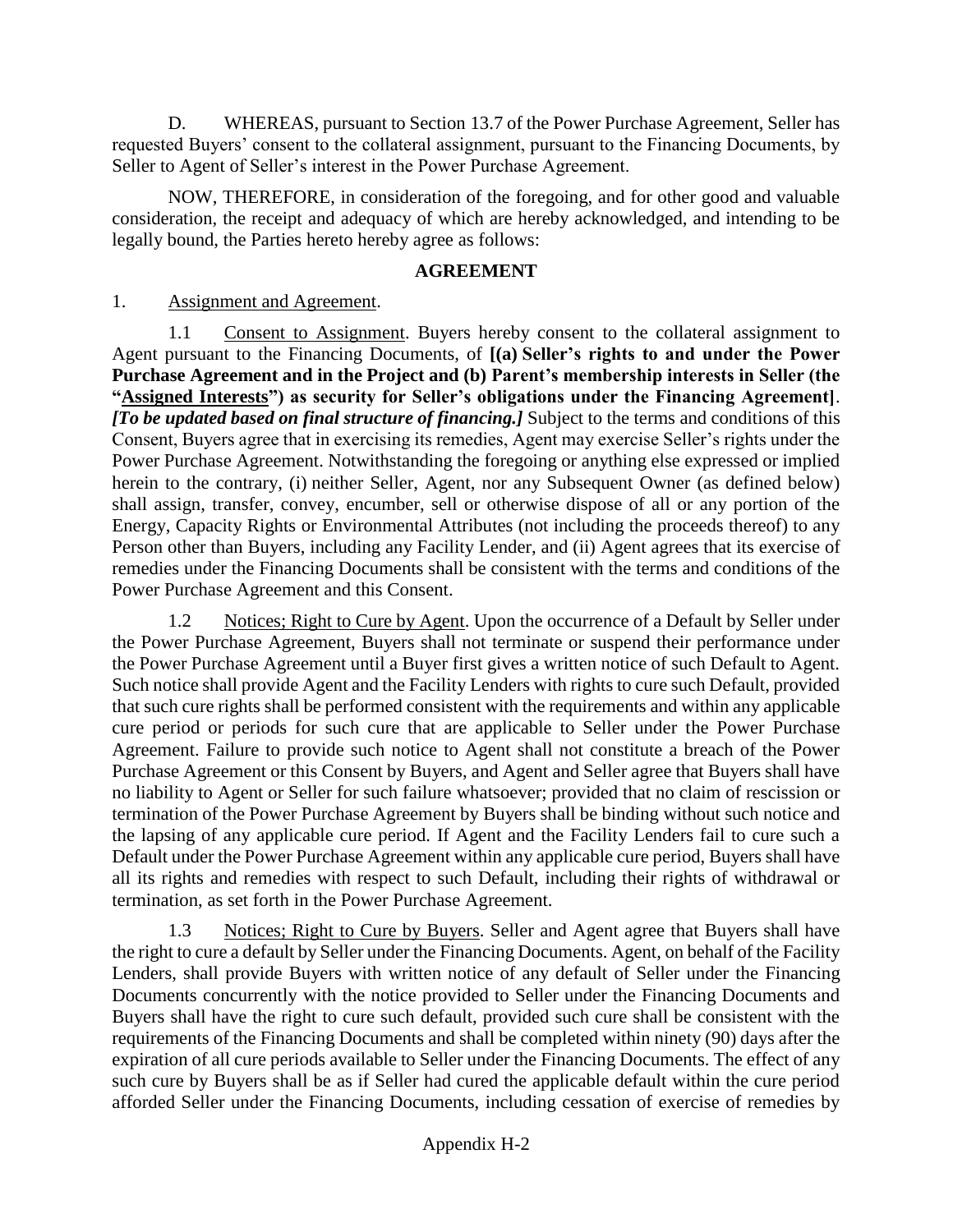Agent and the Facility Lenders. Upon any payment or cure by any Buyer relating to such a default by Seller, the amounts expended by such Buyer to provide such cure, including any defaulted payment and interest thereon, and all other payments made and expenses incurred by such Buyer in providing such cure shall be recovered by such Buyer, at such Buyer's election in its sole discretion, (a) by reducing amounts paid to Seller under the Power Purchase Agreement, (b) by drawing on the Performance Security, or (c) by reimbursement by Seller.

1.4 Subsequent Owner. The Parties agree that no foreclosure or delivery of a deed in lieu of foreclosure with respect to the Facilities pursuant to the Financing Documents shall take place or become effective, unless and until (a) Agent or its successor or permitted assignee, or the purchaser purchasing the Facilities (Agent or such successor or permitted assignee, or purchaser, each, a "Subsequent Owner") is substituted for Seller and has assumed Seller's obligations under the Power Purchase Agreement, (b) the Subsequent Owner meets the qualifications for a Qualified Transferee, and (c) the Subsequent Owner confirms to Buyers that the Performance Security remains in effect or provides replacement Performance Security meeting the requirements of the Power Purchase Agreement. In the event of any foreclosure, whether judicial or nonjudicial, or delivery of any deed in lieu of foreclosure under the Financing Documents, in connection with any deed of trust, mortgage, or other similar Lien, Agent or Subsequent Owner, and its respective successors in interest and permitted assigns, shall execute and deliver a written assumption of Seller's obligations under the Power Purchase Agreement in form and substance reasonably acceptable to Buyers and shall be bound by the covenants and agreements of Seller in the Power Purchase Agreement; provided, however, that until the Person who acquires title to the Facilities executes and delivers to Buyers a written assumption of Seller's obligations under the Power Purchase Agreement in form and substance reasonably acceptable to Buyers, such Person will not be entitled to any of the benefits of the Power Purchase Agreement.

1.5 No Assignment. Except for an assignment to a Qualified Buyer Assignee, which shall not require the prior consent of Seller or Agent, each Buyer agrees that it shall not, without the prior written consent of Agent (such consent to not be unreasonably withheld, conditioned or delayed, and Agent shall be deemed to have consented after 45 days of receiving notice from Buyers if Agent does not indicate otherwise), sell, assign or transfer any of its rights under the Power Purchase Agreement other than as permitted by and in accordance with the Power Purchase Agreement.

# 1.6 Limitation on Liability.

(a) Seller agrees that it shall indemnify and hold Buyers harmless from any third-party claims, losses, liabilities, damages, costs or expenses (including, without limitation, any direct, indirect or consequential claims, losses, liabilities, damages, costs or expenses, including legal fees) in connection with or arising out of any of the transaction documents related to the Financing Documents or this Consent.

(b) Agent agrees that in no event shall Buyers be liable to Agent or any Subsequent Owner for any claims, losses, expenses or damages whatsoever other than liability Buyers may have to Seller under the Power Purchase Agreement. In the event of the performance by Agent or a Subsequent Owner of Seller's obligations under the Power Purchase Agreement, the recourse of Buyers in seeking the enforcement of such obligations shall include all rights and remedies available to Buyers pursuant to the Power Purchase Agreement and the value (taking into account indebtedness secured by the Facility, including indebtedness arising in connection with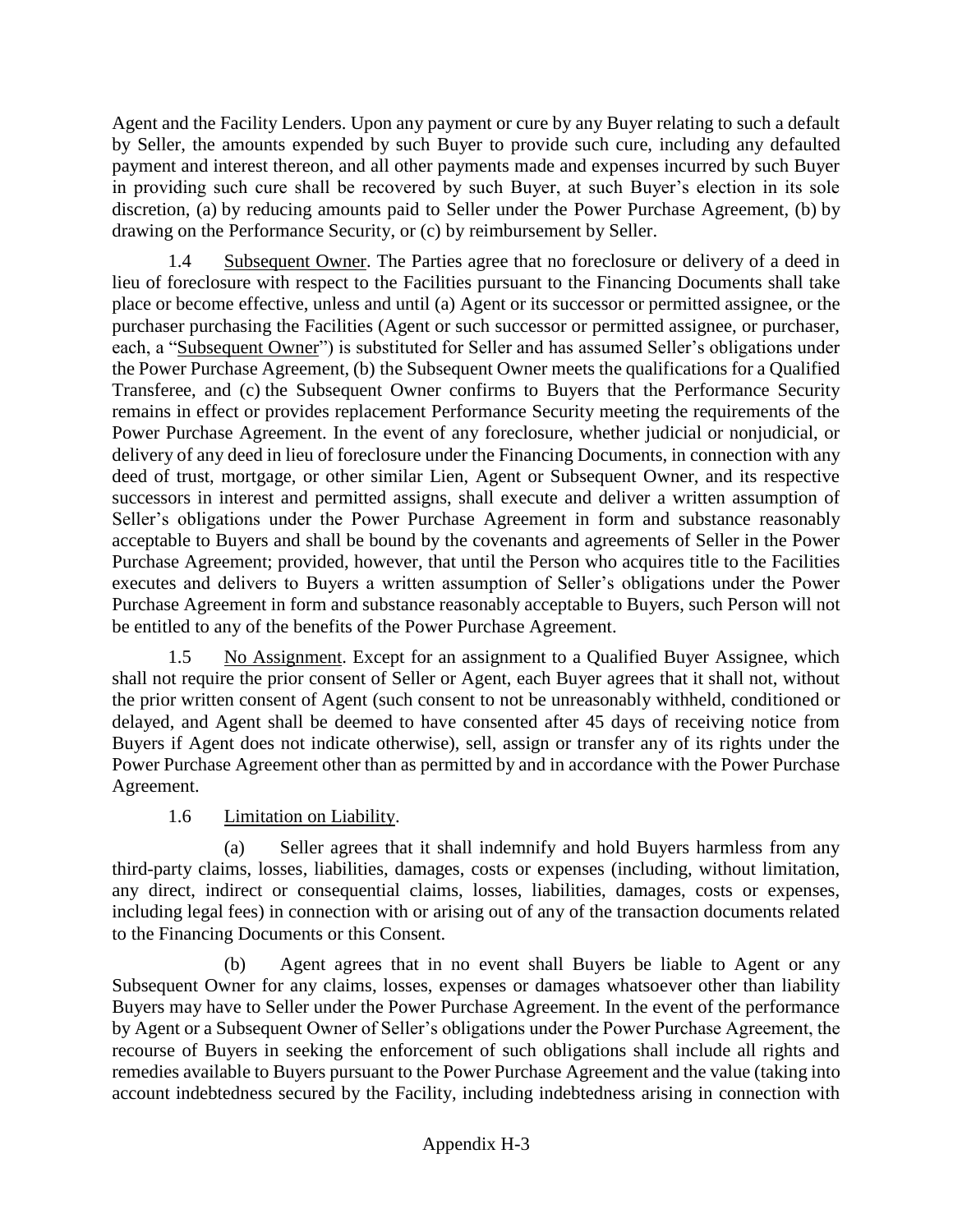the Performance Security) of Agent's or Subsequent Owner's, as applicable, interest in the Facility.

2. Payments under the Power Purchase Agreement.

2.1 Without limiting the rights of Buyers under the Power Purchase Agreement, upon sixty (60) days' prior written notice (in the form of Exhibit A hereto) delivered by Agent to Buyers, Buyers shall pay all amounts that they are obligated to pay to Seller under the Power Purchase Agreement to Agent for deposit into the account specified below or otherwise designated by Agent to Buyers in writing no later than sixty (60) days prior to the date any such payments are due, in the manner and when required under the Power Purchase Agreement directly, and all such payments to such accounts shall be deemed to satisfy the payment obligations of Buyers under the Power Purchase Agreement.

| <b>Bank Name:</b>      |  |
|------------------------|--|
| <b>Account Number:</b> |  |
| <b>ABA Number:</b>     |  |
| For Credit to:         |  |
| Attn:                  |  |

2.2 From and after such time as an entity qualifies as a Subsequent Owner, Buyers shall pay all such amounts owed directly to or at the written direction of such Subsequent Owner in the form of Exhibit A hereto. Seller acknowledges and consents to Buyers making such payments directly to Agent and Subsequent Owner, as applicable, and acknowledges and agrees that performance by Buyers under this Section shall not release Seller from any of its obligations under the Power Purchase Agreement. Agent and Seller agree that any further change in payment notification shall become effective within sixty (60) days after receipt by Buyers of written notice thereof in accordance with this Consent. Buyers shall have no liability to Seller or Agent (or their successors or permitted assigns) for making payments due or to become due under the Power Purchase Agreement to Agent or for failure to direct such payments to Agent rather than Seller.

3. Representations and Warranties.

3.1 Buyers. Each Buyer hereby represents and warrants to Agent as of the date of this Consent as follows:

(a) Such Buyer is a validly existing (i) California joint powers authority (in the case of SCPPA), (ii) [\_\_\_\_\_\_\_\_\_\_\_\_] (in the case of SMUD), (iii) [\_\_\_\_\_\_\_\_\_\_\_\_] (in the case of MID), and (iv)  $\lbrack$   $\qquad$   $\qquad$   $\qquad$  (in the case of TID).

(b) Such Buyer has the legal power and authority to own its properties, to carry on its business as now being conducted, to enter into the Power Purchase Agreement and to carry out the covenants and obligations on its part to be performed under and pursuant to the Power Purchase Agreement.

(c) The execution, delivery and performance by such Buyer of the Power Purchase Agreement have been duly authorized by all necessary action and do not violate any federal, state, or local law, including the California Government Code and similar laws.

(d) To such Buyer's knowledge, no Default (as defined in the Power Purchase Agreement) with respect to such Buyer or Seller, has occurred and is continuing, and the Power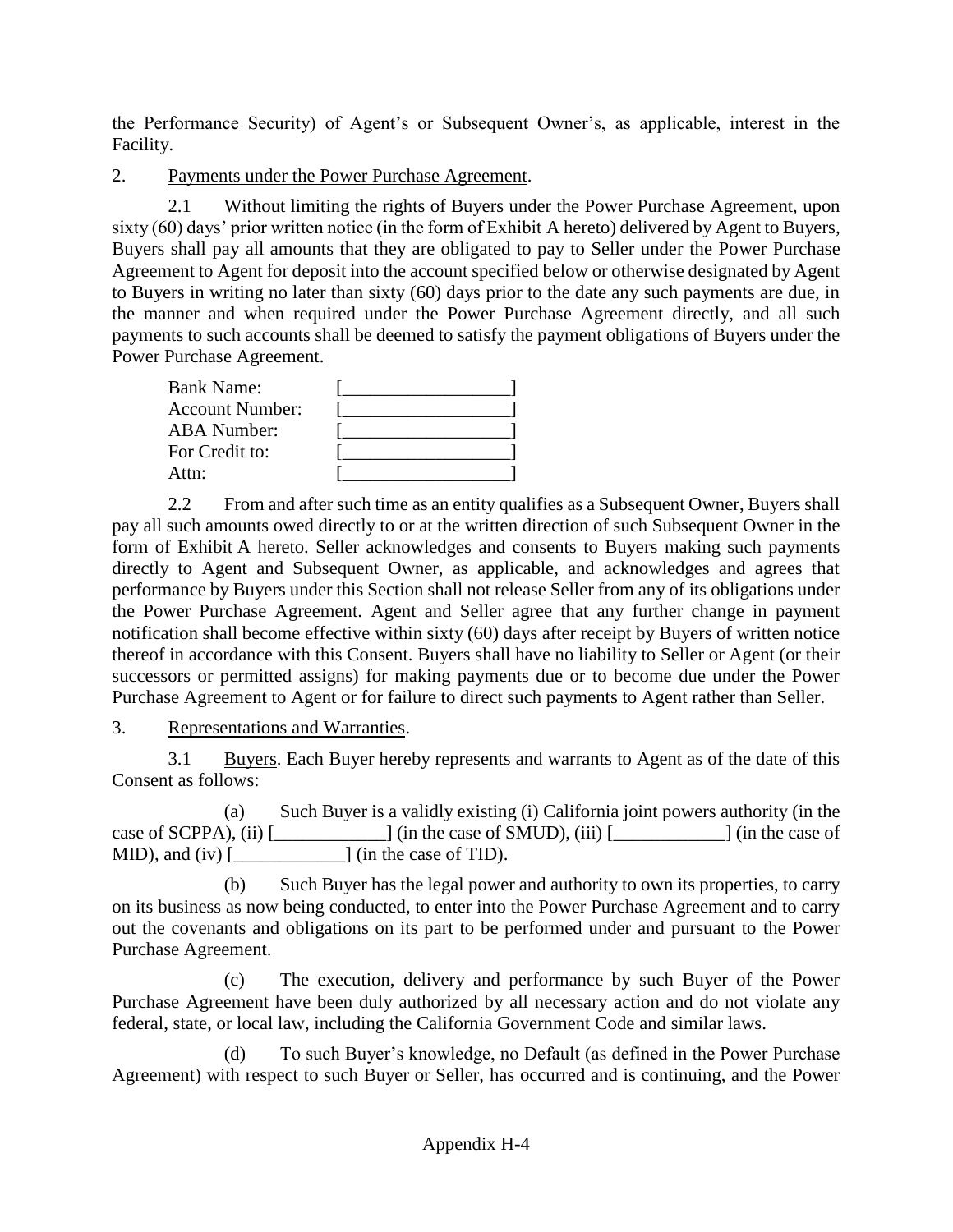Purchase Agreement has not been amended, modified or supplemented in any manner, except as set forth herein.

(e) To such Buyer's knowledge, such Buyer has no notice of, and has not consented to, any previous assignment of all or any part of Seller's rights under the Power Purchase Agreement.

3.2 Agent and Seller. Each of Agent and Seller hereby represents and warrants to Buyers as of the date of this Consent as follows:

(a) It is duly organized, validly existing and in good standing under the laws of the State of [\_\_\_\_\_\_\_\_\_\_], and has the legal power and authority to own its properties to carry on its business as now being conducted, to enter into this Consent and to carry out the covenants and obligations on its part to be performed under and pursuant to the Consent.

(b) The execution, delivery and performance of this Consent is within its powers, have been duly authorized by all necessary action and do not violate any of the terms and conditions in its governing documents, any contracts to which it is a party or any law applicable to it.

(c) This Consent constitutes a legally valid and binding obligation enforceable against Agent and Seller in accordance with its terms.

(d) The Financing Documents comply with the applicable terms and provisions of the Power Purchase Agreement and this Consent.

(e) The rights of Buyers to exercise their rights and remedies hereunder, and their rights and remedies under the Power Purchase Agreement, do not and will not conflict with the Financing Documents, and are permitted by the Financing Documents and any related agreements and documents securing Seller's performance under the Financing Agreement.

3.3 Acknowledgements and Agreements.

(a) Seller and Agent acknowledge that Buyers have not made and do not hereby make any representation or warranty, expressed or implied, that Seller has any right, title or interest in the collateral secured by the Financing Documents (the "Collateral"). Agent acknowledges that it is responsible for satisfying itself as to the existence and extent of Seller's right, title and interest in the Collateral and that it has not relied upon any representations of Buyers in connection with lending arrangements with Seller.

(b) Seller and Agent acknowledge that Buyers shall have no liability to Seller or Agent resulting from or relating to this Consent, or for consenting to any future assignments of the Collateral or any interest of Seller or Agent therein.

- 4. Miscellaneous.
	- 4.1 Governing Law, Submission to Jurisdiction.

(a) This Consent shall be governed by, interpreted and enforced in accordance with the laws of the State of California, without regard to conflict of law principles.

(b) All litigation arising out of, or relating to this Consent, shall be brought in a State or Federal court in the County of Los Angeles in the State of California. The parties hereto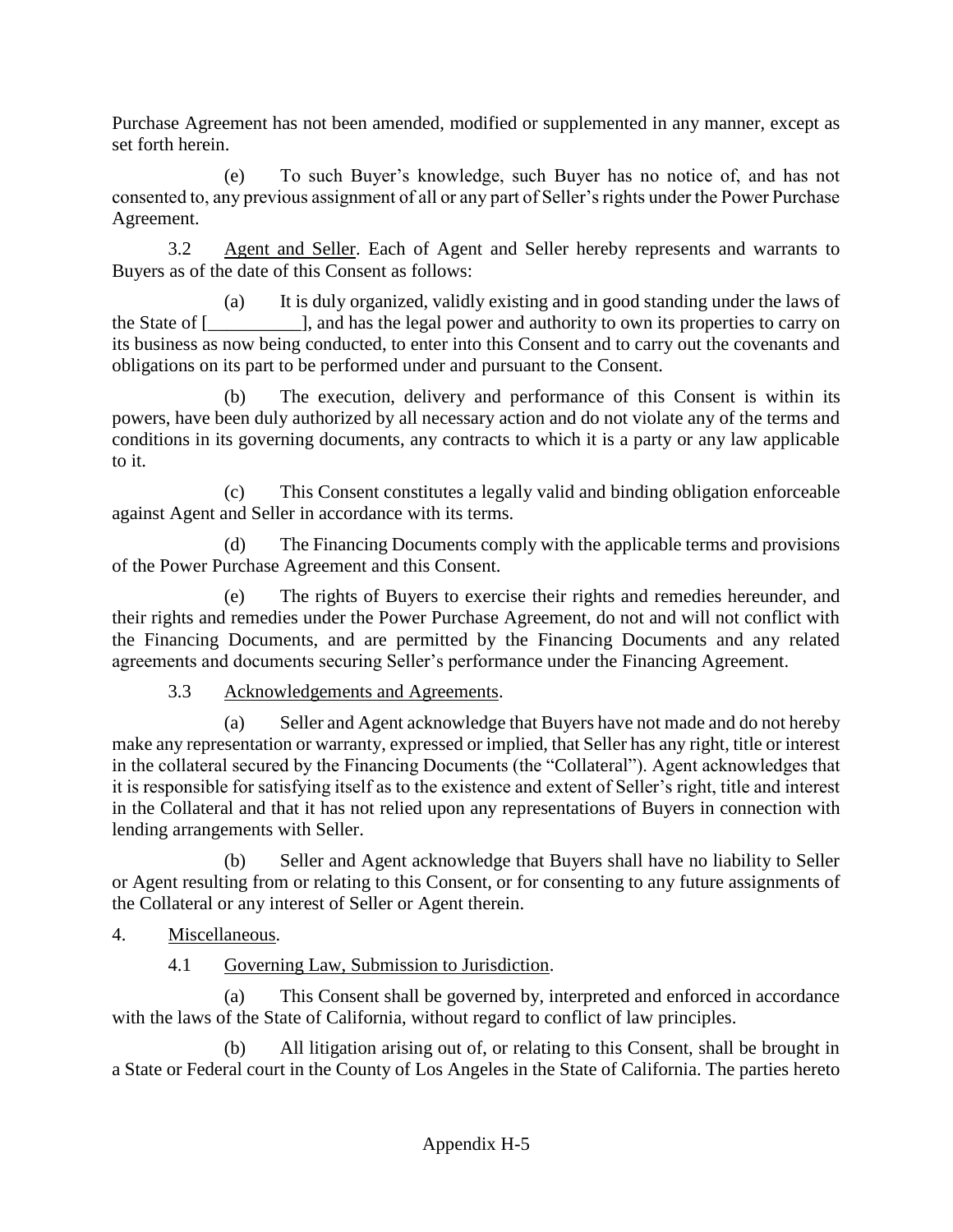irrevocably agree to submit to the exclusive jurisdiction of such courts and waive any defense of forum non conveniens.

4.2 Counterparts. This Consent may be executed in counterparts and upon execution by each signatory, each executed counterpart shall have the same force and effect as an original instrument and as if all signatories had signed the same instrument. Any signature page of this Consent may be detached from any counterpart of this Consent without impairing the legal effect of any signature thereon, and may be attached to another counterpart of this Consent identical in form hereto by having attached to it one or more signature pages.

4.3 Amendment Waiver. This Consent may be amended or modified only by an instrument in writing signed by each Party.

4.4 Successors and Assigns. This Consent shall bind and benefit Buyers, Agent, Seller and their respective successors and permitted assigns.

4.5 Attorneys' Fees. Seller shall reimburse Buyers for all reasonable costs and expenses incurred by Buyers in connection with the facilitation of Seller's collateral assignment or pledge of the Power Purchase Agreement, or any other action taken in connection with the transactions contemplated in this Consent, or otherwise pursuant to any request made by Seller, Agent or any Facility Lender.

4.6 Representation by Counsel. Each of the Parties hereto was represented by its respective legal counsel during the negotiation and execution of this Consent.

Notices. Any communications between the Parties hereto or notices provided herein to be given may be given to the following addresses:

If to Buyers:

| $\vdots$ | Southern California Public Power Authority                                                               |  |
|----------|----------------------------------------------------------------------------------------------------------|--|
|          | <b>Attention: Executive Director</b>                                                                     |  |
|          | 1160 Nicole Court                                                                                        |  |
|          | Glendora, CA 91740                                                                                       |  |
|          | Telephone: (626) 793-9364                                                                                |  |
|          | Fax: (626) 793-9461                                                                                      |  |
|          | Email: $[\_ \_ ]@[\_$                                                                                    |  |
|          | <b>Sacramento Municipal Utility District</b>                                                             |  |
|          |                                                                                                          |  |
|          |                                                                                                          |  |
|          |                                                                                                          |  |
|          | Telephone: $[$ $\underline{\hspace{1cm}}$ $]$ $\underline{\hspace{1cm}}$ $\hspace{1cm}}$ $\hspace{1cm}}$ |  |
|          | Facsimile: $[$ $]$ $]$ $]$ $]$ $]$ $]$                                                                   |  |
|          | Email: $[\underline{\hspace{1cm}}]$ $@$ $[\underline{\hspace{1cm}}]$                                     |  |
|          | <b>Modesto Irrigation District</b>                                                                       |  |
|          |                                                                                                          |  |
|          |                                                                                                          |  |
|          |                                                                                                          |  |
|          | Telephone: $[$ $\underline{\hspace{1cm}}$ $]$ $\underline{\hspace{1cm}}$ $\frac{1}{\sqrt{2}}$            |  |
|          | Facsimile: $[$ ( $)$ $]$ $-$                                                                             |  |
|          | Email: [<br>1@[                                                                                          |  |
|          |                                                                                                          |  |

Appendix H-6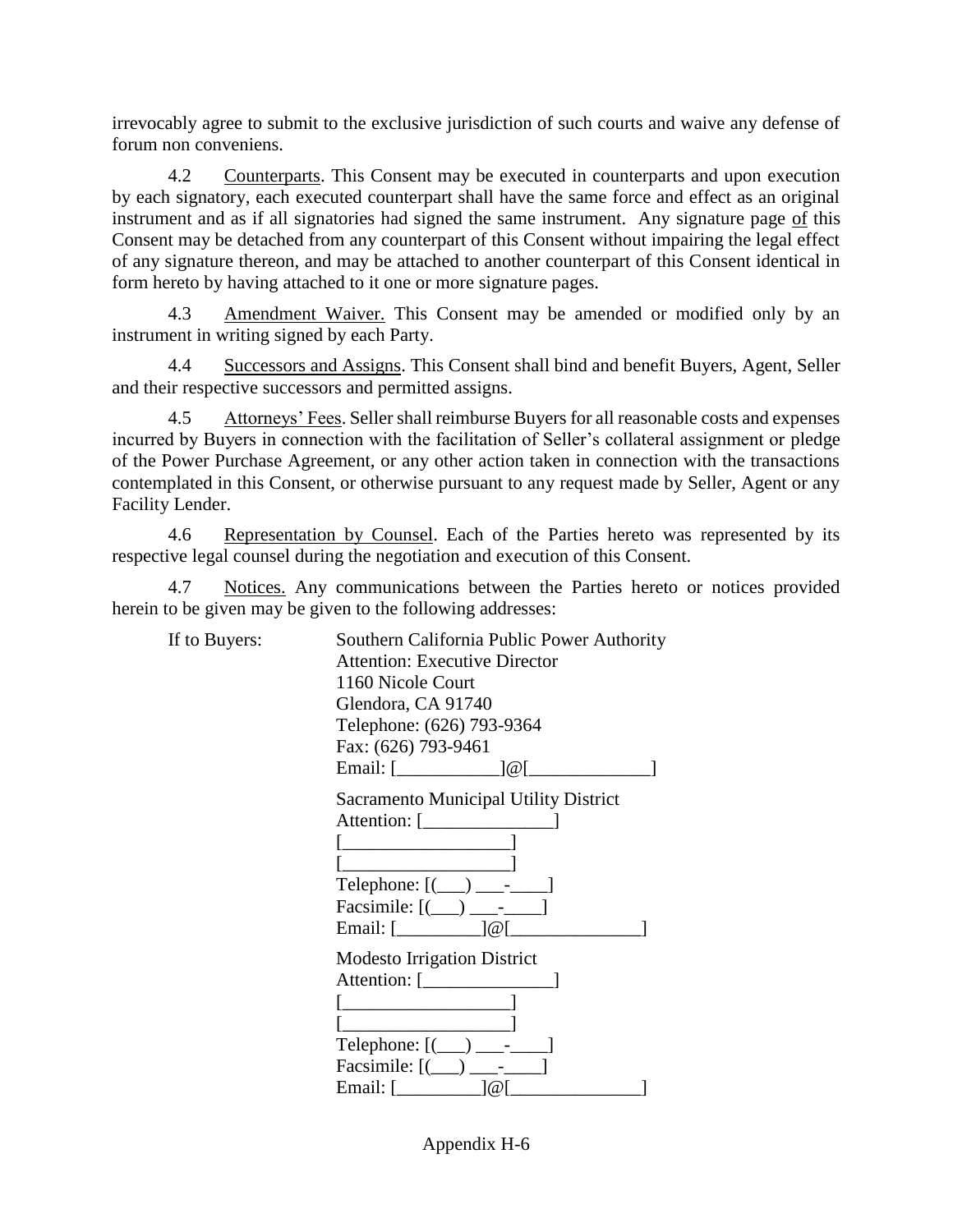

All notices or other communications required or permitted to be given hereunder shall be (a) in writing (regardless of whether the applicable provision expressly requires a writing), (b) deemed properly sent if delivered in person or sent by facsimile transmission, reliable overnight courier, or sent by registered or certified mail, postage prepaid to the applicable Party, and (c) deemed delivered, given and received on the date of delivery, in the case of facsimile transmission, or on the date of receipt or rejection in the case of delivery in person, by reliable overnight courier, or by registered or certified mail. Any Party may change its address for notice hereunder by giving of notice to the other Parties.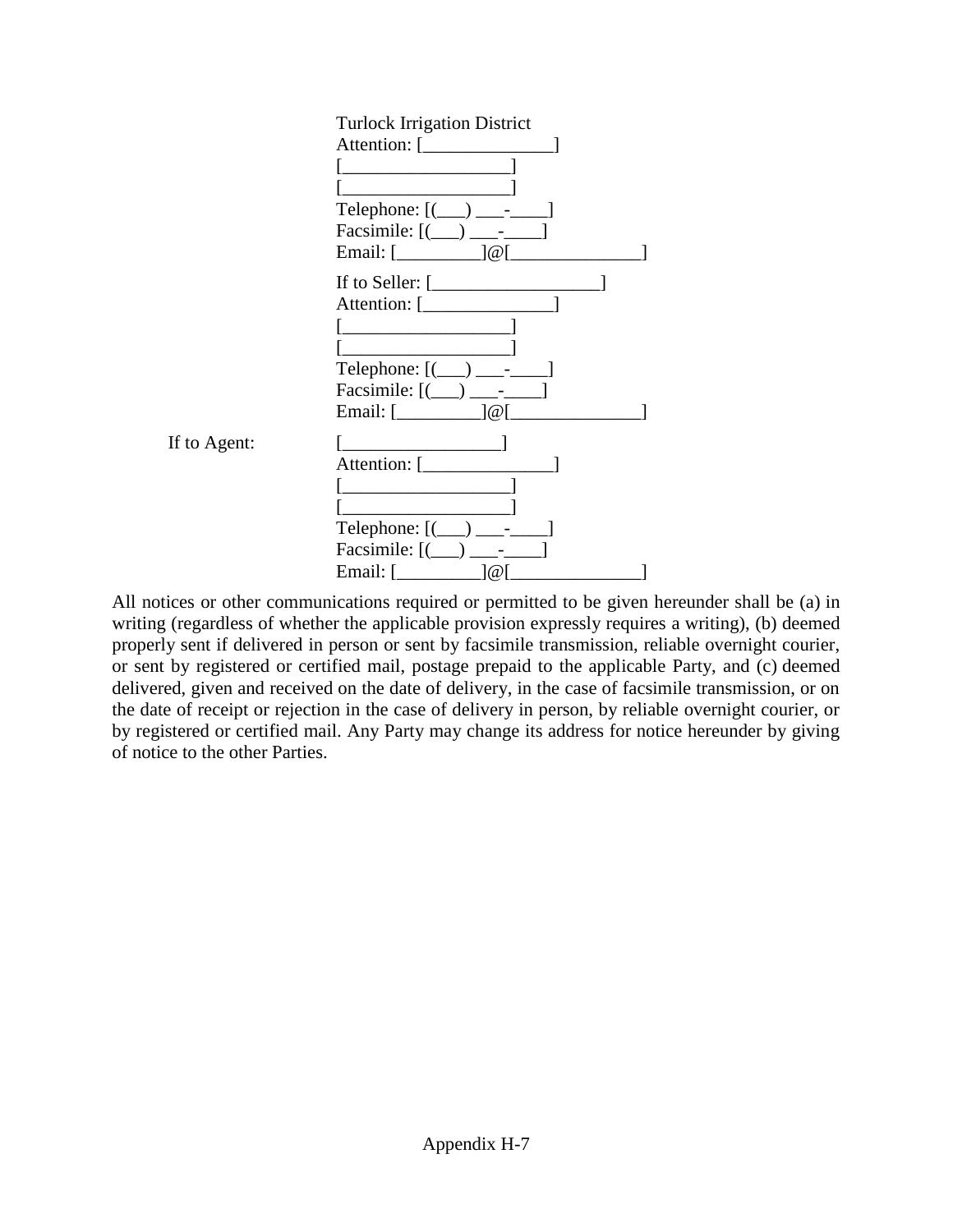Buyers, Seller and Agent have each caused this Consent and Agreement to be duly executed and delivered by their respective officers thereunto duly authorized as of the date first above written.

### BUYERS:

## SOUTHERN CALIFORNIA PUBLIC POWER AUTHORITY

| By:  |  |  |  |
|------|--|--|--|
| Its: |  |  |  |

| Date:   |  |  |
|---------|--|--|
| Attest: |  |  |

## SACRAMENTO MUNICIPAL UTILITY DISTRICT

| By:  |  |  |
|------|--|--|
| Its: |  |  |

| Date:   |  |
|---------|--|
| Attest: |  |

#### MODESTO IRRIGATION DISTRICT

| B١<br>$-$ |  |
|-----------|--|
| Its       |  |

| Date:   |  |  |
|---------|--|--|
| Attest: |  |  |

## TURLOCK IRRIGATION DISTRICT

By: Its:

Date: Attest:

[*Signature Page to Consent – Power Purchase Agreement***]**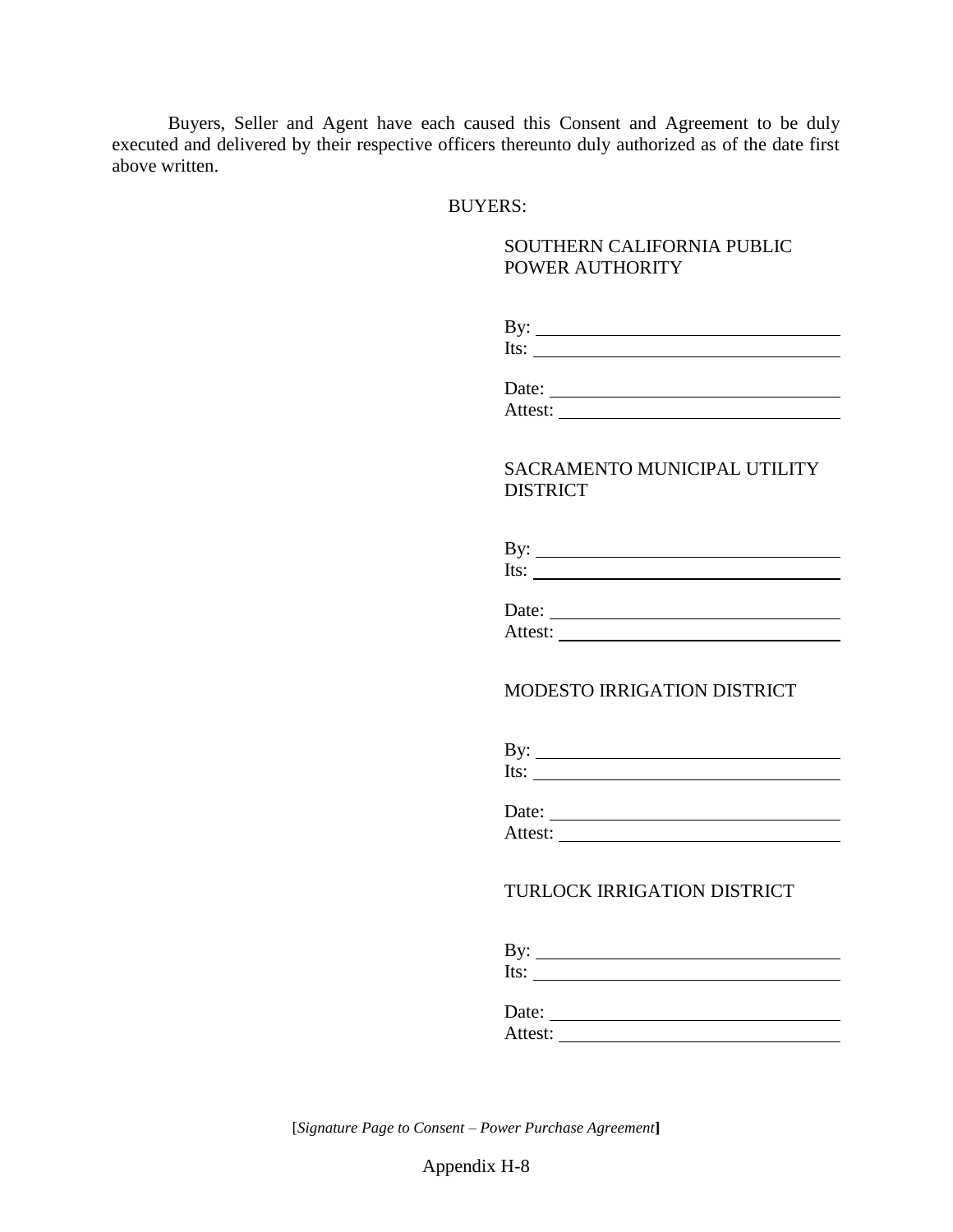# SELLER:

| Date: |
|-------|

[*Signature Page to Consent – Power Purchase Agreement***]**

Appendix H-9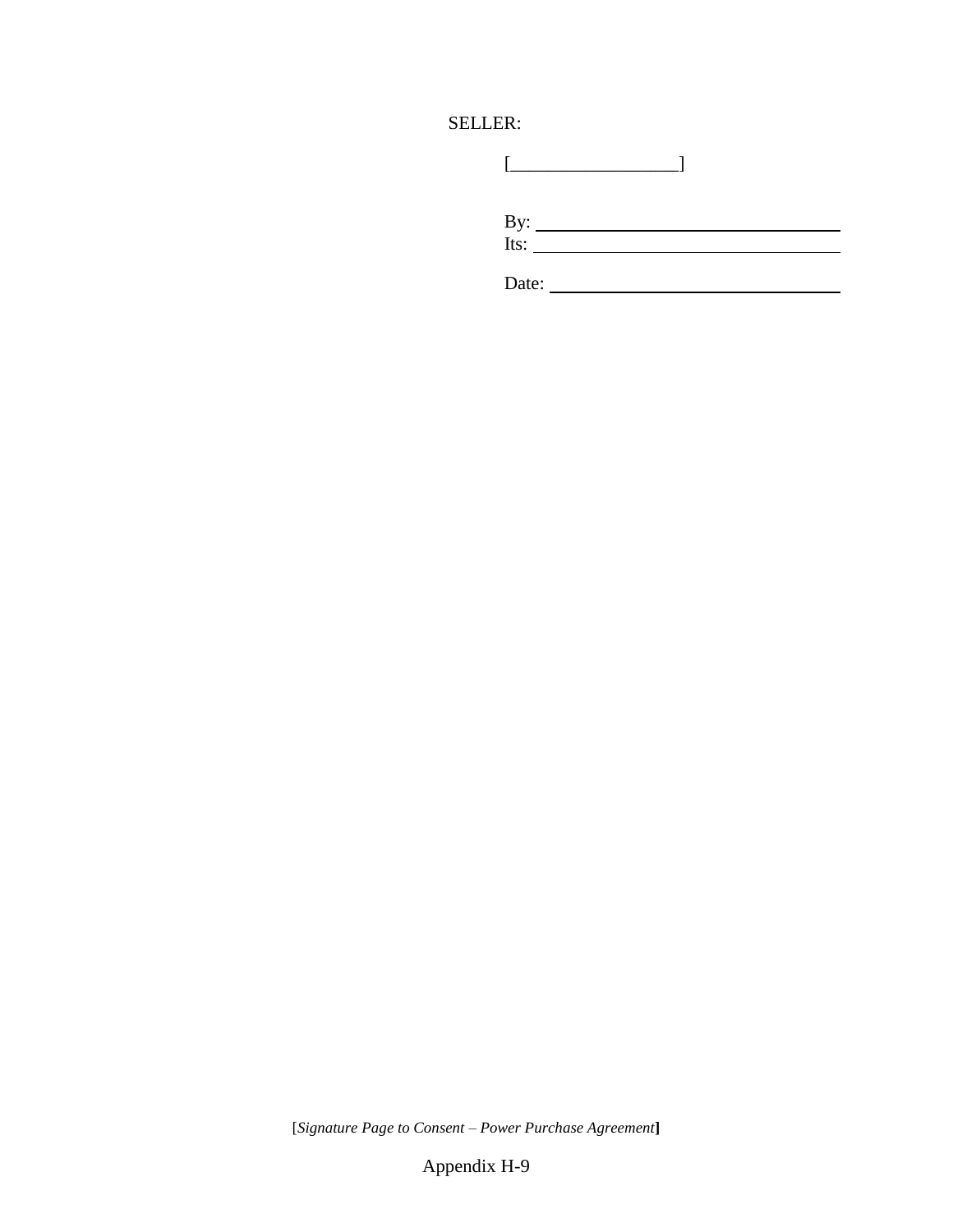# AGENT:

| By: $\frac{1}{1}$ |  |
|-------------------|--|
| Date:             |  |

[*Signature Page to Consent – Power Purchase Agreement***]**

Appendix H-10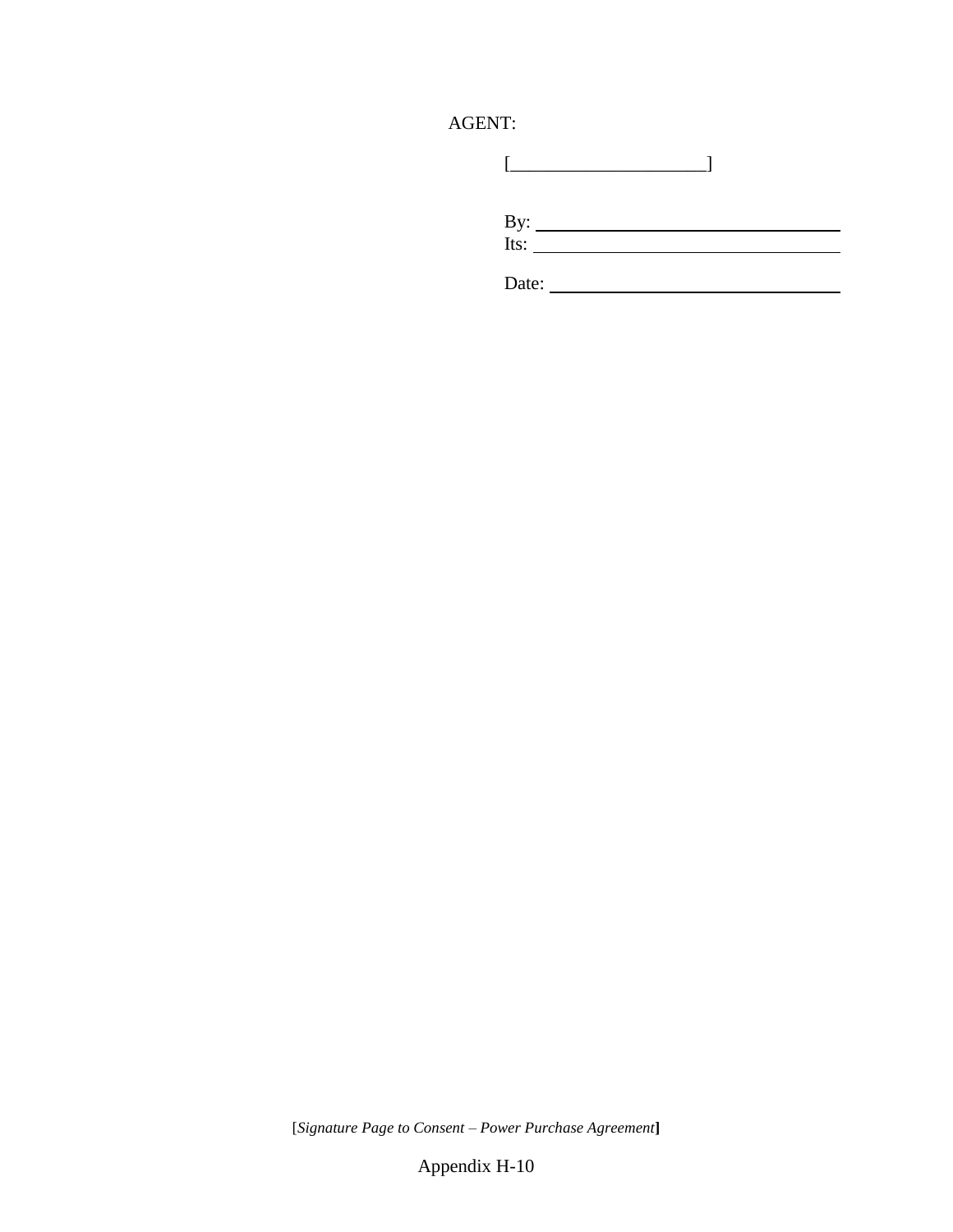

# **Payment Instructions**

(see attached)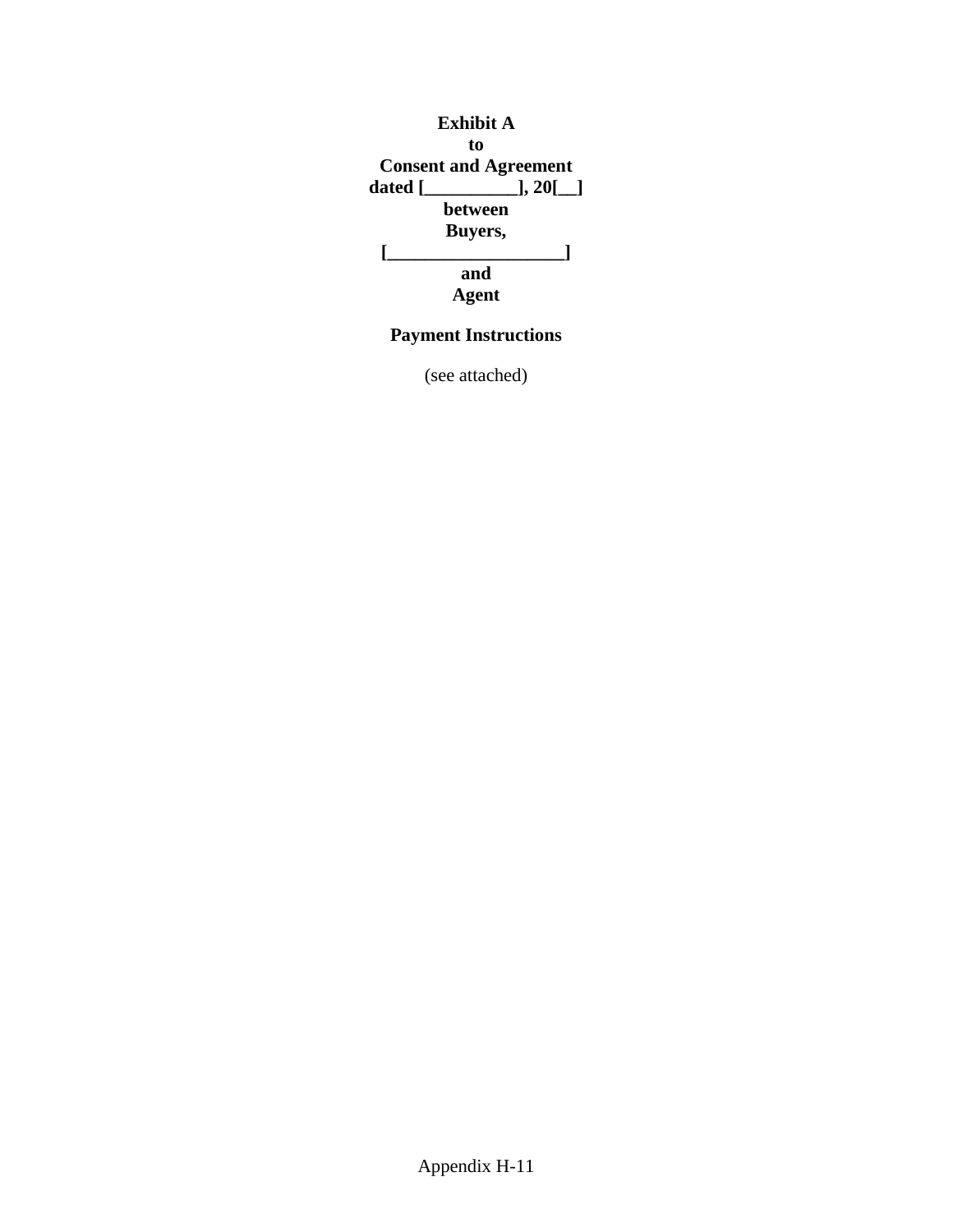## *[Insert date]*

## Via Certified Mail, Return Receipt Requested

Southern California Public Power Authority Attention: Executive Director 1160 Nicole Court Glendora, CA 91740

Sacramento Municipal Utility District Attention: [\_\_\_\_\_\_\_\_\_\_\_\_\_\_]  $[\begin{array}{c} \begin{array}{|c} \hline \end{array} & \begin{array}{|c} \hline \end{array} & \begin{array}{|c} \hline \end{array} & \begin{array}{|c} \hline \end{array} & \begin{array}{|c} \hline \end{array} & \begin{array}{|c} \hline \end{array} & \begin{array}{|c} \hline \end{array} & \begin{array}{|c} \hline \end{array} & \begin{array}{|c} \hline \end{array} & \begin{array}{|c} \hline \end{array} & \begin{array}{|c} \hline \end{array} & \begin{array}{|c} \hline \end{array} & \begin{array}{|c} \$ 

Modesto Irrigation District Attention: [\_\_\_\_\_\_\_\_\_\_\_\_\_\_]  $\begin{array}{ccc} \hline \end{array}$ [\_\_\_\_\_\_\_\_\_\_\_\_\_\_\_\_\_\_]

[\_\_\_\_\_\_\_\_\_\_\_\_\_\_\_\_\_\_]

Turlock Irrigation District Attention: [\_\_\_\_\_\_\_\_\_\_\_\_\_\_] [\_\_\_\_\_\_\_\_\_\_\_\_\_\_\_\_\_\_]  $[$   $]$ 

Re: [ <u>] Project</u>

Ladies and Gentlemen:

This notice is provided to you pursuant to the Consent and Agreement ("Consent") dated as of 20, among Southern California Public Power Authority ("SCPPA"), Sacramento Municipal Utility District ("SMUD"), the Modesto Irrigation District ("MID"), the Turlock Irrigation District ("TID," and each of SCPPA, SMUD, MID, and TID, a "Buyer," and together, the "Buyers"), *[Lender]* ("Lender") and  $\lceil \cdot \rceil$  ("Seller"). Commencing on the date that is sixty (60) days following the date of this notice, any and all amounts owed to Seller shall be paid to the following account:

| <b>Bank Name:</b>      |  |
|------------------------|--|
| <b>Account Number:</b> |  |
| <b>ABA</b> Number:     |  |
| For Credit to:         |  |
| Attn:                  |  |

Very truly yours,

*[Subsequent Owner]*